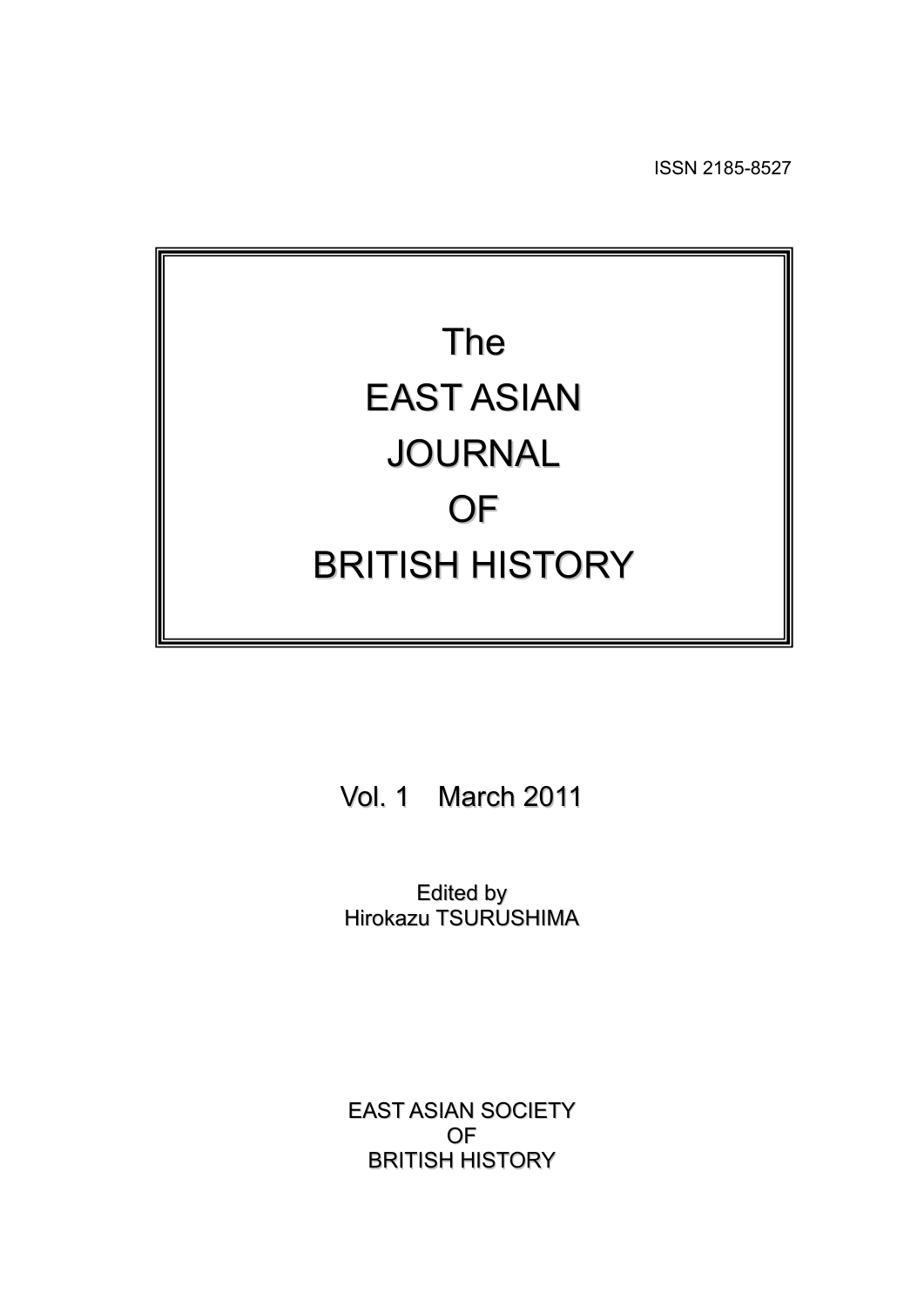#### © Contributors 2011

#### Co-Chair

LEE Young-Suk, Gwangju University TSURUSHIM Hirokazu, Kumamoto University

#### Standing Committee

AKITA Shigeru, Osaka University CHO Seung-Rae, Cheongju University KIM Joonglak, Kyungpook National University LEE Nae Joo, Korea Military Academy LEE Young-Suk, Gwangju University TAKADA Minoru, Shimonoseki City University TSURUSHIM Hirokazu, Kumamoto University

Editorial Board

AKITA Shigeru, Osaka University CHO Seung-Rae, Cheongju University INAI Taro, Hiroshima University LEE Young-Suk, Gwangju University KIM Joonglak, Kyungpook National University TAYLOR Miles, Institute of Historical Research TSURUSHIMA Hirokazu, Kumamoto University

Place of Issue

Kanade Library 326-5-103 Kiyama, Mashiki Kumamaoto-ken, Japan Post Code 861-2242 +81 096)202-2529

Box 77-1 Gongreungdong Nowongu Seoul, Republic of Korea Post Code 139-799 +82 02) 2197-2924

This Issue is supported by The Institute of Historical Research (University of London) & Osaka University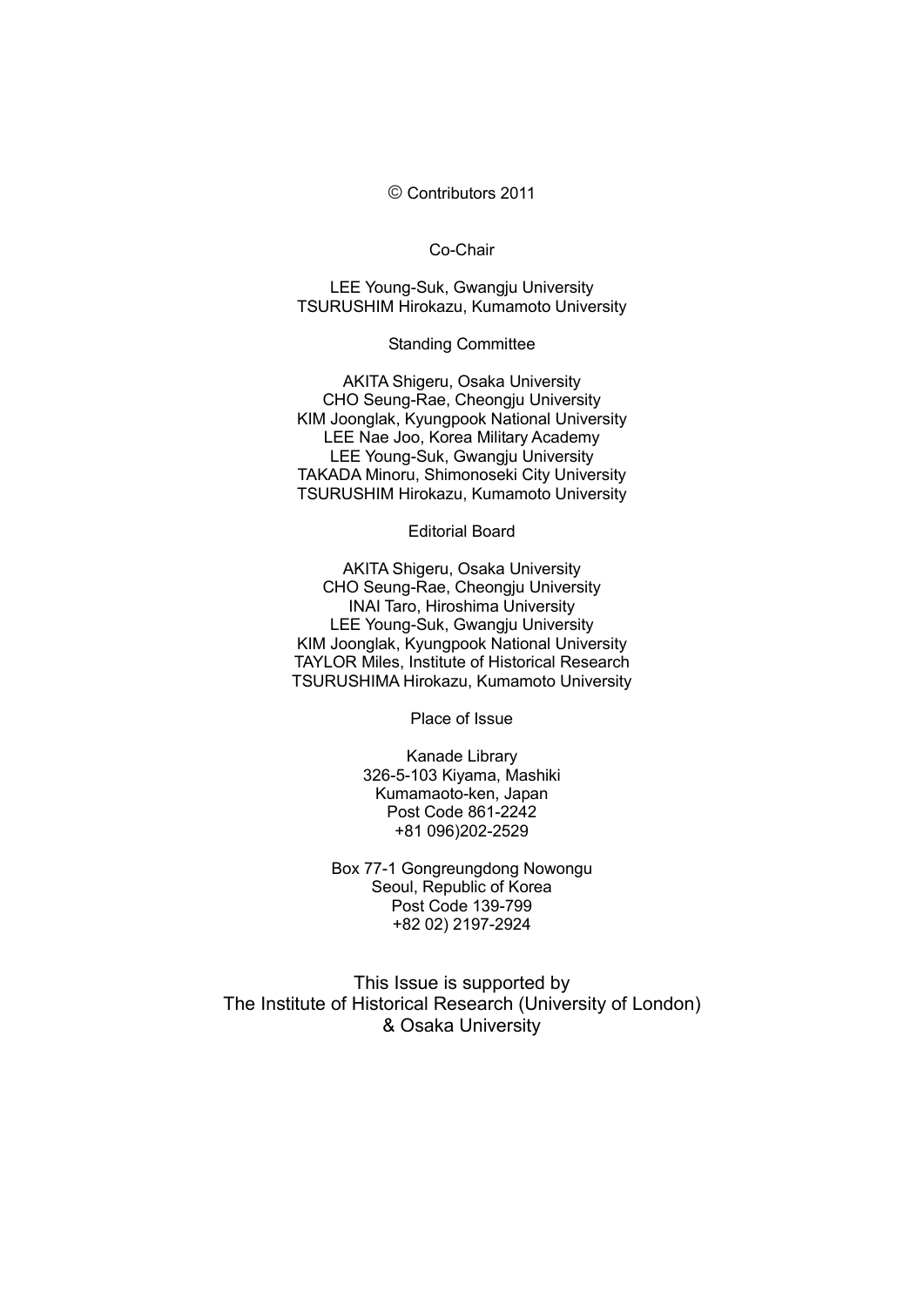## The EAST ASIAN JOURNAL OF BRITISH HISTORY

Edited By Hirokazu TSURUSIMA

Vo. 1 (March, 2011)

### **CONTENTS**

| <b>ARTICLES</b>                                                                                    |              |
|----------------------------------------------------------------------------------------------------|--------------|
| English National Identity in the Middle Age                                                        |              |
| Robert BARTLETT                                                                                    | $\mathbf{1}$ |
| Wills of Cutlers in Fifteenth-Century London                                                       |              |
| Machi SASAI                                                                                        | 13           |
| Dutch Commercial Networks in Asia in Transition toward the Age of the Pax-Britannica,<br>1740-1830 |              |
| Ryuto SHIMADA                                                                                      | 29           |
| Two Kinds of Collectivism in Late Nineteenth and Early Twentieth Century Britain:                  |              |
| <b>Conservative Collectivism and Socialist Collectivism</b>                                        |              |
| Myoung Hwan Kim                                                                                    | 41           |
| NOTES AND DOCUMENTS                                                                                |              |
| Memories and Communications in the Medieval Irish Sea World                                        |              |
| Hideyuki ARIMITSU                                                                                  | 55           |
| <b>PERSPECTIVES</b>                                                                                |              |
| A Mapping of the Ideological British Historiography in Korea: A Story                              |              |
| Seungrae CHO                                                                                       | 63           |
|                                                                                                    |              |
| Two Island Empires Compared: Britain and Japan<br>Yoichi KIBATA                                    | 72           |
|                                                                                                    |              |
| Declaration of Establishment of The East Asian Society of British History                          | 82           |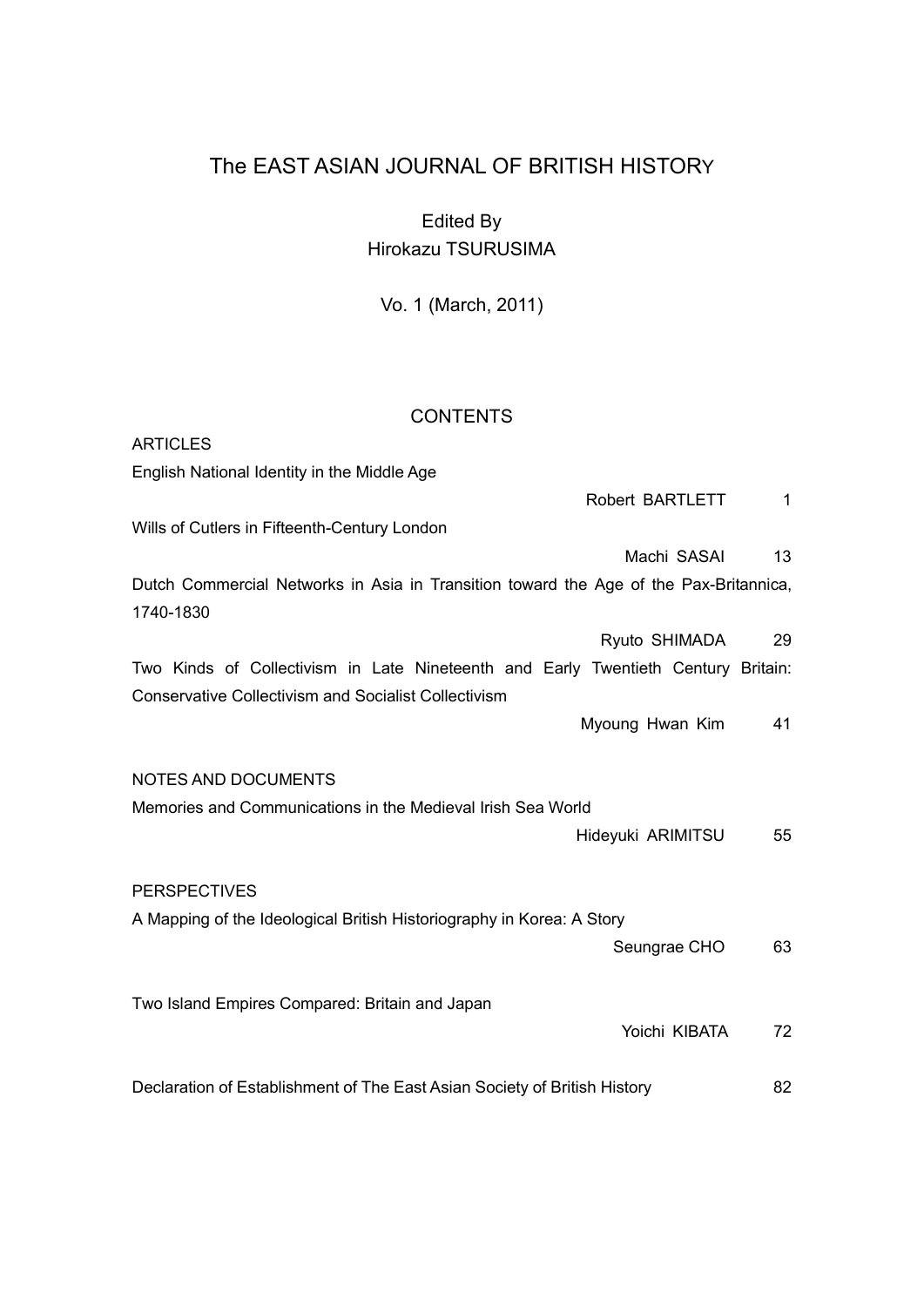#### *English National Identity in the Middle Age*

England is unusual in that it has a football team but not an army. The lack of an English army dates back to 1707, when the Act of Union specified that 'the two kingdoms of England and Scotland' were to be 'united into one kingdom by the name of Great Britain', with consequent alterations to the national flag, the official name of parliament, etc.. The state then became Great Britain, even if loyalties and identities did not immediately and universally fall into line with the legislation. For, of course, for hundreds of years before 1707 England had been England.

It is generally recognized that England attained an unusually early and deep-rooted national unity. This was a product of its medieval development, and can be explored by historians in many different ways, for instance, by studying the establishment of unitary succession to the throne, the emergence of a kingdom-wide tax system or the birth of a national Parliament. The purpose of the present paper, however, is to look at English national identity in the Middle Ages not through such analysis of politics or institutions but from the point of view of culture. Benedict Anderson famously identified nations as 'imagined communities', and those communities are given their psychological reality by such things as names, selfimage, language, and patron saints, which are the four topics explored here.<sup>1</sup>

#### **The name England**

-

One of the first and most essential components of identity is a name. And England's name was not the starting point for its sense of unity but a slow and, in some ways, surprising development.

Any discussion of the origins of England and Englishness has to begin with the work of the great founding father of English historical writing, Bede. Bede's *Ecclesiastical History* was completed in 731. It both provides explicit evidence for the diversity of the Germanic settlers in Britain and also offers a unifying concept that transcends the differences. In a classic passage Bede describes how, in the year 449, the 'race of the Angles or Saxons (*Anglorum sive* 

<sup>1</sup> Benedict Anderson, *Imagined Communities: Reflections on the Origin and Spread of Nationalism*, London 1983.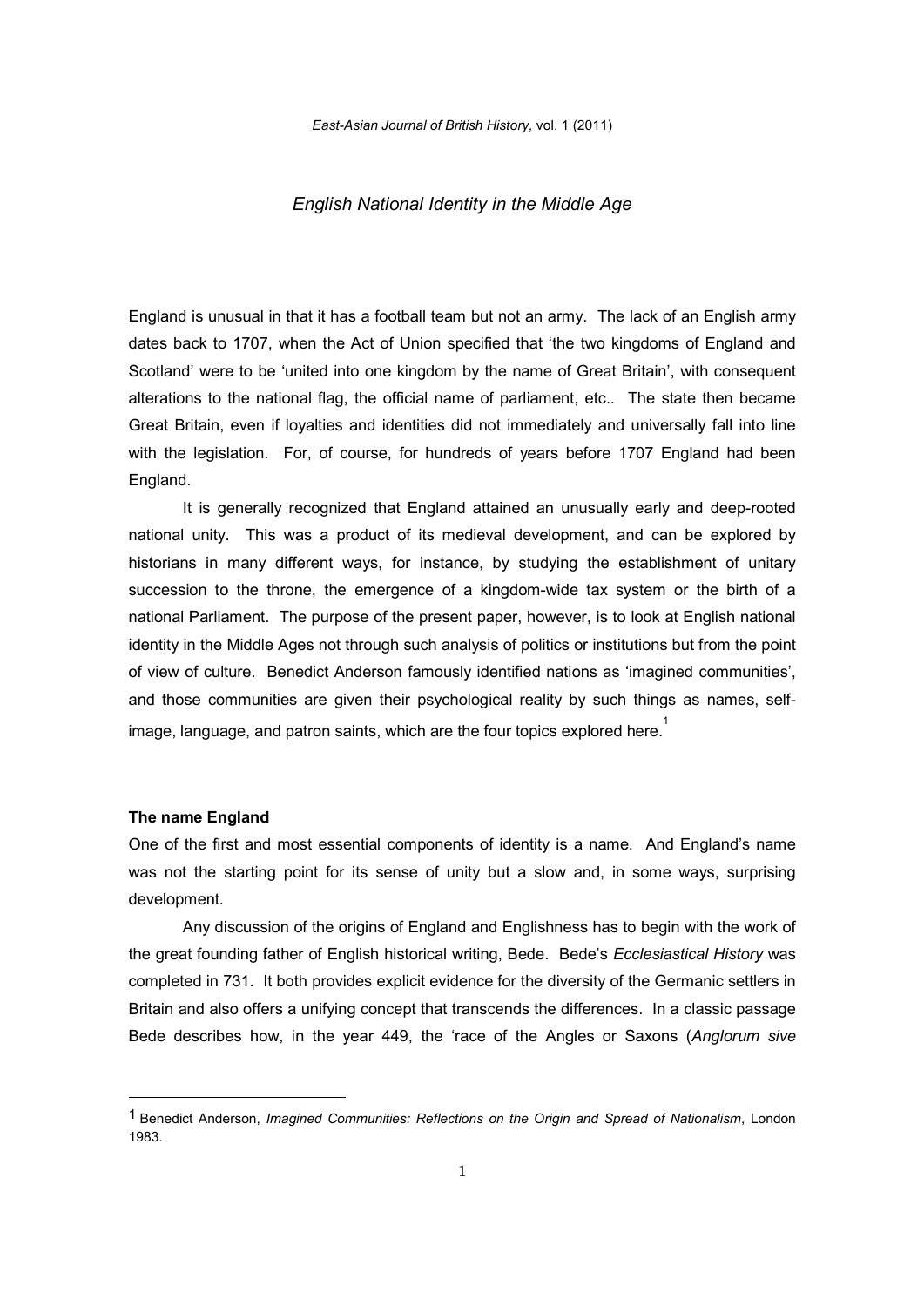#### *Robert BARTLETT, English National Identity in the Middle Age*

Saxonum gens)' came to Britain in three longships.<sup>2</sup> The Germanic newcomers, he says, were from three 'peoples', Saxons, Angles and Jutes. These ethnic divisions were still recognizable in Bede's own day: the Saxons of Britain were divided into South, East and West Saxons (giving the territorial names Sussex, Essex and Wessex, still in use today), the Angles into East Angles (giving the name East Anglia), Middle Angles, Mercians and Northumbrians, these last two being geographical designations, meaning 'those living along the border' and 'those living north of the river Humber' respectively. And some of these divisions were reflected in the political geography. There were kings of the West Saxons, kings of the Mercians, and so on. So the Germanic inhabitants of Britain, who had migrated there from the continent from the fifth century on, neither originated from one place or people nor formed one political unit in their new country.

It might be thought there was little ground here for common group identity. Yet Bede entitled his great history 'The Ecclesiastical History of the English (or Anglian) people (*gens Anglorum*)' and listed the language of the Angles as one of the five languages used in Britain. Hence it seems that, although the Angles are one branch of the Germanic settlers, their name can be used to refer to the whole. This use of 'Angles' for the entire body of Germanic settlers occurs not only in Bede's own writing but also in the letters of Pope Gregory I, some of which Bede cites in his *History*.<sup>3</sup> Gregory, who sent Christian missionaries to England in 597, consistently refers to the English (or Anglian) people (*gens Anglorum*) and the 'church of the Angles', while Augustine, leader of the mission, is 'bishop of the Angles'. Pope Gregory never once mentions Saxons. For him, whatever the source of his information, the Germanic settlers of Britain formed one people and were to be organized into one church.

Modern historians have emphasized the importance of this early unifying vocabulary and the subsequent influence of Bede's views.  $4\overline{}$  They point out how early a sense of

<sup>2</sup> Bede, *Historia ecclesiastica gentis Anglorum* 1. 15, ed. and tr. Bertram Colgrave and R. A. B. Mynors, *Ecclesiastical History of the English People*, Oxford 1969, 50.

<sup>3</sup> There are sixteen letters in Gregory's *Register* that mention *Angli*: Gregory I, *Registrum epistolarum* VI, 10, 49, 57; VIII, 29; IX, 213, 222; XI, 35, 36, 37, 39, 41, 47, 48, 50, 51, 56, ed. Paul Ewald and Ludo Hartmann, *Monumenta Germaniae historica*, *Epistolae* 1-2, 2 vols., Berlin 1887-99, I, 388-9, 423-4, 431-2; II, 30-1, 198- 200, 213-14, 304-5, 305-8, 308-10, 311-13, 314-15, 319-20, 320-1, 322-3, 323-4, 330-1. They range in date from 595 to 601 and include casual references in letters to widely dispersed correspondents as well as letters to the principals, Augustine, Mellitus, Ethelbert and Bertha. *Registrum* XI, 56<sup>a</sup>, ed. Ewald and Hartmann, II, 331-43, is not found in the *Register* but is taken from Bede's *Historia ecclesiastica* 1. 27, ed. Colgrave and Mynors, 78-102, and consists of the so-called *Libellus responsionum*, Gregory's advice to Augustine on missionary tactics

<sup>4</sup> H. E. J. Cowdrey, 'Bede and the 'English People'', *Journal of Religious History* 11, 1980-1, 501-23; Michael Richter, 'Bede's *Angli*: Angles or English?' *Peritia* 3, 1984, 99-114; Patrick Wormald, 'Bede, the *Bretwaldas* and the Origins of the *Gens Anglorum*', in *Ideal and Reality in Frankish and Anglo-Saxon Society: Essays presented to J. M. Wallace-Hadrill*, ed. Patrick Wormald, Donald Bullough and Roger Collins, Oxford, 1983, 99-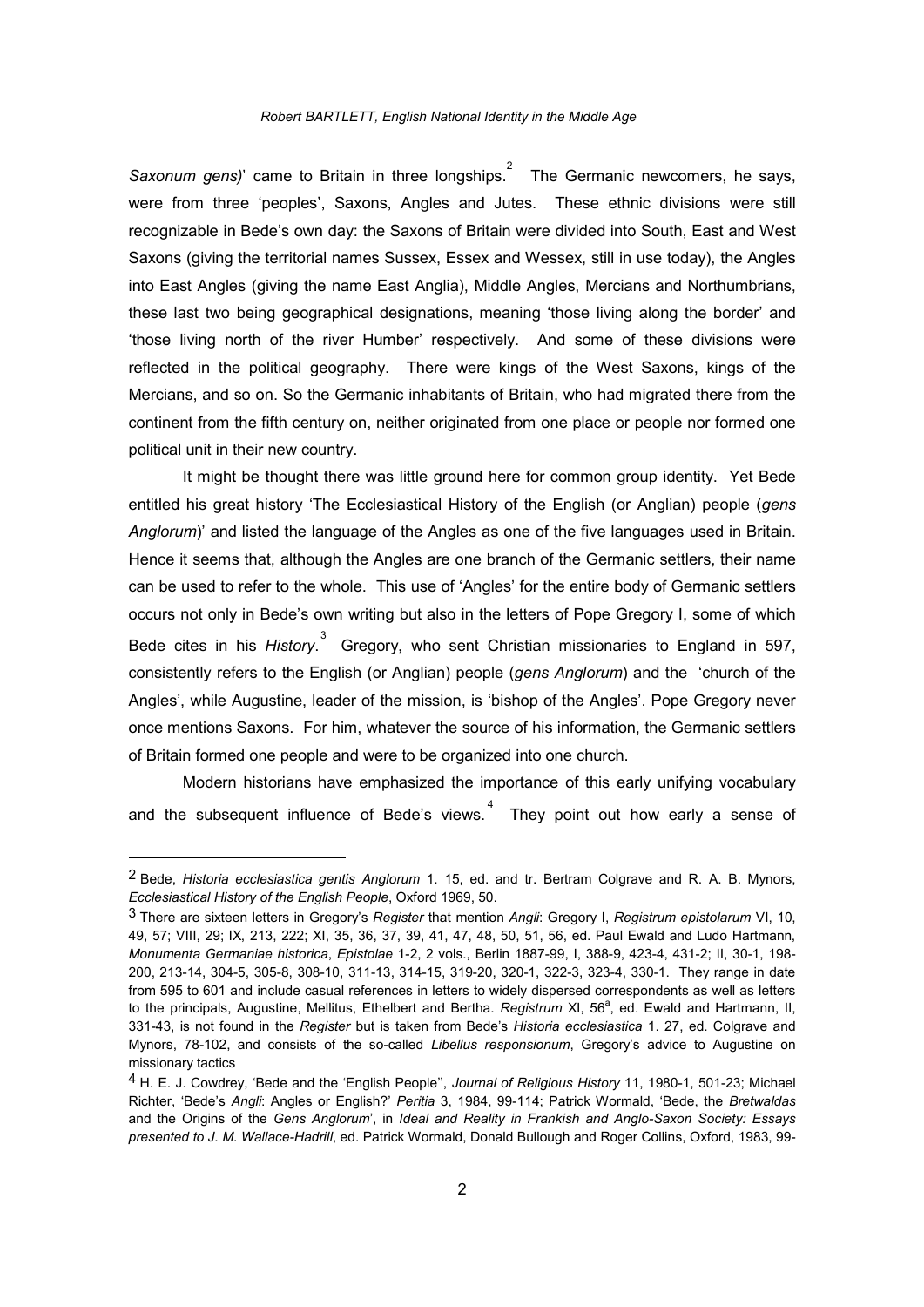'Englishness' developed and how little it had to do with political unification, which came only much later. It is an important point that there was available, from the early eighth century, a generic term for all Germanic inhabitants of Britain and that this term pre-dated and was not a consequence of political unification. Given the number of cases where ethnogenesis – the creation of a people - follows the creation of a political unit, the reverse situation in England is worth noting.

When one turns to the period after Bede, the picture is a complex one. Of the three names that Bede applied to the Germanic inhabitants of Britain, that of the Jutes never attained lasting significance but both 'Angles' and 'Saxons' were in widespread use, both as a self-designation and as a designation by others.

Amongst the native inhabitants of Britain, the Celtic peoples, the terminology applied to their Germanic neighbours and enemies was fairly consistent. Gildas, one of the earliest sources, writing in the sixth century, calls the Germanic newcomers Saxons.<sup>5</sup> The Historia Brittonum, a compilation made in Wales in the early ninth century, does likewise.<sup>6</sup> Asser, who wrote a contemporary Life of king Alfred (871-99) and was himself a Welshman, consistently calls the English language the 'Saxon tongue'. 7 Modern Welsh '*Saesneg*' descends from this tradition and the Gaelic '*Sasunnach*' likewise shows how persistent the 'Saxon' identity of the English has been, at least among their enemies and victims.

Self-designation in the eighth and ninth centuries showed no simple pattern. Kings, when not describing themselves simply as 'king', used a title referring to the people they ruled over.<sup>8</sup> Charters of these kings refer to them as 'king of the people of Kent', 'king of the Mercians', 'king of the West Saxons', etc. Occasionally there are grandiose experiments in the royal style. One powerful king of Mercia, Æthelbald, in a charter of 736, even termed himself

<sup>129;</sup> idem, '*Engla Lond*: The Making of an Allegiance', *Journal of Historical Sociology* 7, 1994, 1-24; idem, 'The Venerable Bede and the 'Church of the English'', in *The English Religious Tradition and the Genius of Anglicanism*, ed. Geoffrey Rowell, Wantage, 1992, 13-32.

<sup>5</sup> Gildas, *De excidio Britanniae* 23. 1, ed. Theodor Mommsen, *Monumenta Germaniae historica*, *Auctores antiquissimi* 13, Berlin 1898, 25-85, at 38.

<sup>6</sup> *Historia Brittonum*, ed. Theodor Mommsen, ibid., 111-222, at 147, 158, 172.

<sup>7</sup> Asser, *De rebus gestis Aelfredi Regis*, ed. William Henry Stevenson, *Asser's Life of King Alfred*, Oxford 1904, 7, 19, 20, 37, 50, 58, 59, 62, 68, 75, 94.

<sup>8</sup> See Barbara Yorke, 'The Vocabulary of Anglo-Saxon Overlordship', *Anglo-Saxon Studies in Archaeology and History* 2, British Archaeological Reports, British Series 92, 1981, 171-200; Anton Scharer, 'Die Intitulationes der angelsächsischen Könige im 7. und 8. Jahrhundert', in *Intitulatio III: Lateinische Herrschertitel und Herrschertitulaturen vom 7. bis zum 13. Jahrhundert*, ed. Herwig Wolfram and Anton Scharer, Mitteilungen des Instituts für Österreichische Geschichtsforschung, Ergänzungsband 29, Vienna, etc. 1988, 9-74.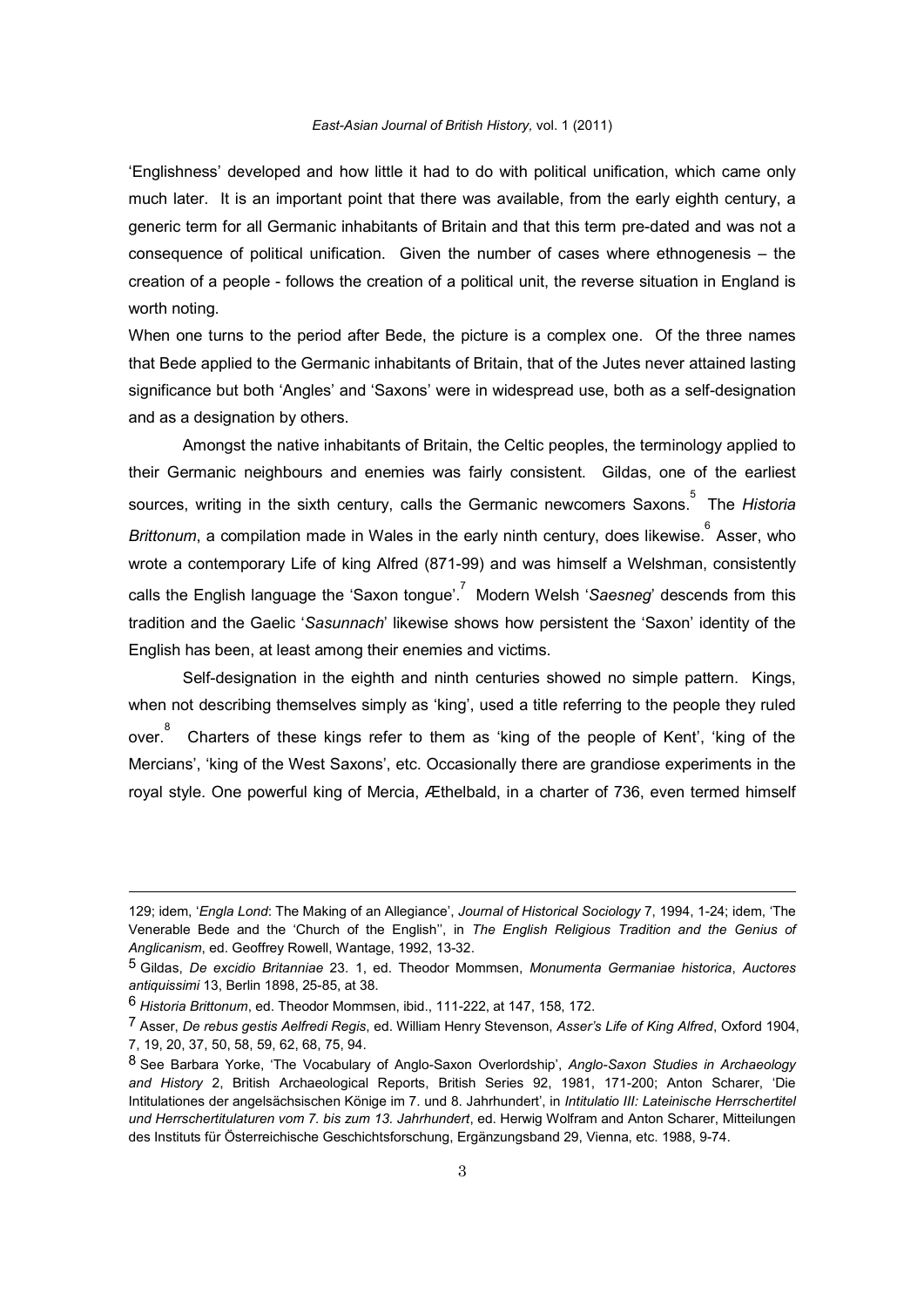'king of Britain'.<sup>9</sup> All this shows quite clearly that the adoption of the term 'English' from 'Angle' was not the only historical possibility. England might today be called 'Saxony'.

A very important development with fundamental consequences for ethnic naming was the destruction of all except one of the English kingdoms by the Vikings. In the 860s and 870s Danish armies established their authority in the English kingdoms of the north and east, leaving only the West Saxon dynasty representing the old English regal lines. In 886, according to the Anglo-Saxon Chronicle, Alfred, the West Saxon king, was recognized as ruler of 'all English people (*all Angel cyn*) not under subjection to the Danes'. 10 *Cyn* or *cynn* is the origin of modern English 'kin', meaning family, blood-stock or race, and hence *Angelcynn* is the vernacular equivalent of *gens Anglorum*. 11

There was now only one native dynasty ruling 'all English people' not under Scandinavian rule and these people included many Anglian Mercians as well as Alfred's West Saxons. The new situation is reflected in experiments that Alfred and his advisors made with the royal style in the 880s and 890s. Alongside the old title, 'king of the West Saxons', we find 'king of the Angles and Saxons' and the composite 'king of the Anglo-Saxons (*rex Angul-*Saxonum)<sup>'.12</sup> This composite term, 'Anglo-Saxon', which has come to be a standard modern usage both scholarly and popular, obviously met the needs of a king whose subjects included both the West Saxons and the unconquered half of the (Anglian) Mercians.<sup>13</sup> For Alfred and his dynasty it was an umbrella term, covering both new and old subjects.

Over the course of the tenth century, the Wessex kings slowly conquered the territory that had come under Viking control. The political unit that emerged was, in its extent and in its administrative uniformity, something new. The rulers of this new unit had to choose what to call themselves and one can see a range of titles with which they experimented.<sup>14</sup> But the eventual general choice was simple: *rex Anglorum* – 'king of the English'. The first king to style himself 'king of the English' systematically was Athelstan, the title being first recorded in 928.<sup>15</sup> Thereafter this was the most common regal title. It had the advantage not only of simplicity but

<u>.</u>

<sup>9</sup> P. H. Sawyer, *Anglo-Saxon Charters: An Annotated List and Bibliography*, London 1968, no. 89.

<sup>10</sup> *The Anglo-Saxon Chronicle: a collaborative edition 3, MS A*, ed. Janet Bately, Woodbridge 1986, 53.

<sup>11</sup> See Sarah Foot, 'The Making of *Angelcynn*: English Identity before the Norman Conquest', *Transactions of the Royal Historical Society* 6th ser. 6, 1996, 25-49.

<sup>12</sup> See the concise summary in *Alfred the Great: Asser's Life of King Alfred and other contemporary sources*, ed. Simon Keynes and Michael Lapidge, Harmondsworth 1983, 227-8.

<sup>13</sup> On the term see especially Susan Reynolds, 'What do we mean by 'Anglo-Saxon' and 'Anglo-Saxons'?' *Journal of British Studies* 24, 1985, 395-414.

<sup>14</sup> Harald Kleinschmidt, 'Die Titulaturen englischen Könige im 10. und 11. Jahrhundert', in *Intitulatio III*, 75-129. 15 Sawyer, *Anglo-Saxon Charters*, nos. 399-400.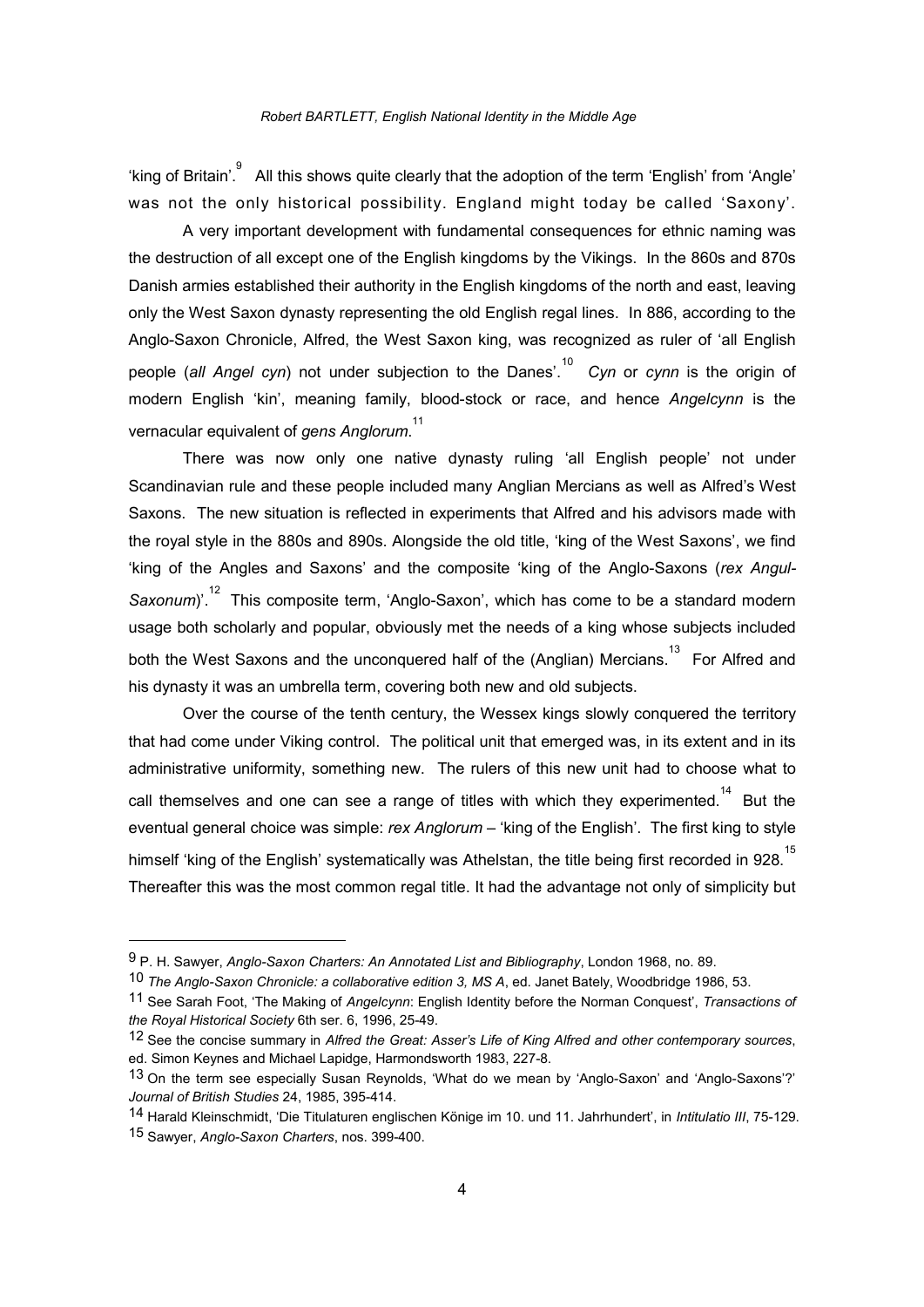also of conformity with the usage in Bede. And now, for the first time, there was a political unit that more or less corresponded in extent with the 'English people'.

If it was the case that the rulers of Alfred's dynasty were kings of the Anglian or English people and that the language the Angles spoke was English, when did these ethnic and linguistic terms generate a territorial designation? At what point did the land take its name from its people? The first territorialization of the name in its wider sense, 'land of the English' was in the form '*Angel cynnes land*' – 'land of the English race or stock', which occurs in the Anglo-Saxon Chronicle in entries from 787. It was clearly thus possible to label the land where the English lived, even if this involved a phrase rather than a single word. The emergence of single labels for the land, that is, proper names properly so called, *Anglia* in Latin and *Englaland* in the vernacular, occurs in the late tenth century. The first use of *Anglia* appears to be in the *Chronicle* of Æthelweard, a Latin version of the *Anglo-Saxon Chronicle*, produced, unusually enough, by an English lay magnate, Æthelweard, in the years 978-988.<sup>16</sup> The author was fond of new terms and *Anglia* seems to have been one of them. In precisely those same years, the 980s, there is mention of *Anglaland* in letter of archbishop Dunstan. 17 *Englaland* occurs for the first time in that form soon afterwards in the treaty between Æthelred II and the Vikings concluded in 994. $^{18}$  It is remarkable that the new terminology arose in such a narrowly dateable period.

This new usage survived and spread. Beginning in 1014, references to 'England' in the *Anglo-Saxon Chronicle* are common and the seizure of power by the Danish dynasty of Swein and Cnut in 1014-16 reinforced rather than disrupted this development.<sup>19</sup> While the Danish conquests of the ninth century resulted in a division of the country, those of the eleventh century did not. Cnut declared himself 'king of all England (*ealles Englalandes cyning*)', the first king to do so.<sup>20</sup> So by the eleventh century 'England' and 'English' were both in use with much the same referents as today.

<u>.</u>

<sup>16</sup> Æthelweard, *Chronicon*, ed. A. Campbell, London 1962, 9.

<sup>17</sup> Sawyer, *Anglo-Saxon Charters*, no. 1296; *Councils and Synods with Other Documents relating to the English Church 1, 871-1204*, ed. D. Whitelock, M. Brett and C. N. L. Brooke, 2 vols., Oxford 1981, I, 170, no. 35. II.

<sup>18</sup> II Æthelred 1, ed. Felix Liebermann, *Die Gesetze der Angelsachsen*, 3 vols., Halle 1898-1916, I, 222, there dated to 991; references to England in Skaldic verse may be earlier, and possibly influential on English usage, but there are major problems in dating the material.

<sup>19</sup> Apparent earlier references in the E version, *sub anno* 675 and 785, are either certainly or probably interpolations: *The Anglo-Saxon Chronicle: a collaborative edition 7, MS E, ed. Susan Irvine, Cambridge 1984,* 31-2, 41.

<sup>20</sup> I Cnut, prologue, ed. Liebermann, *Gesetze*, I, 278.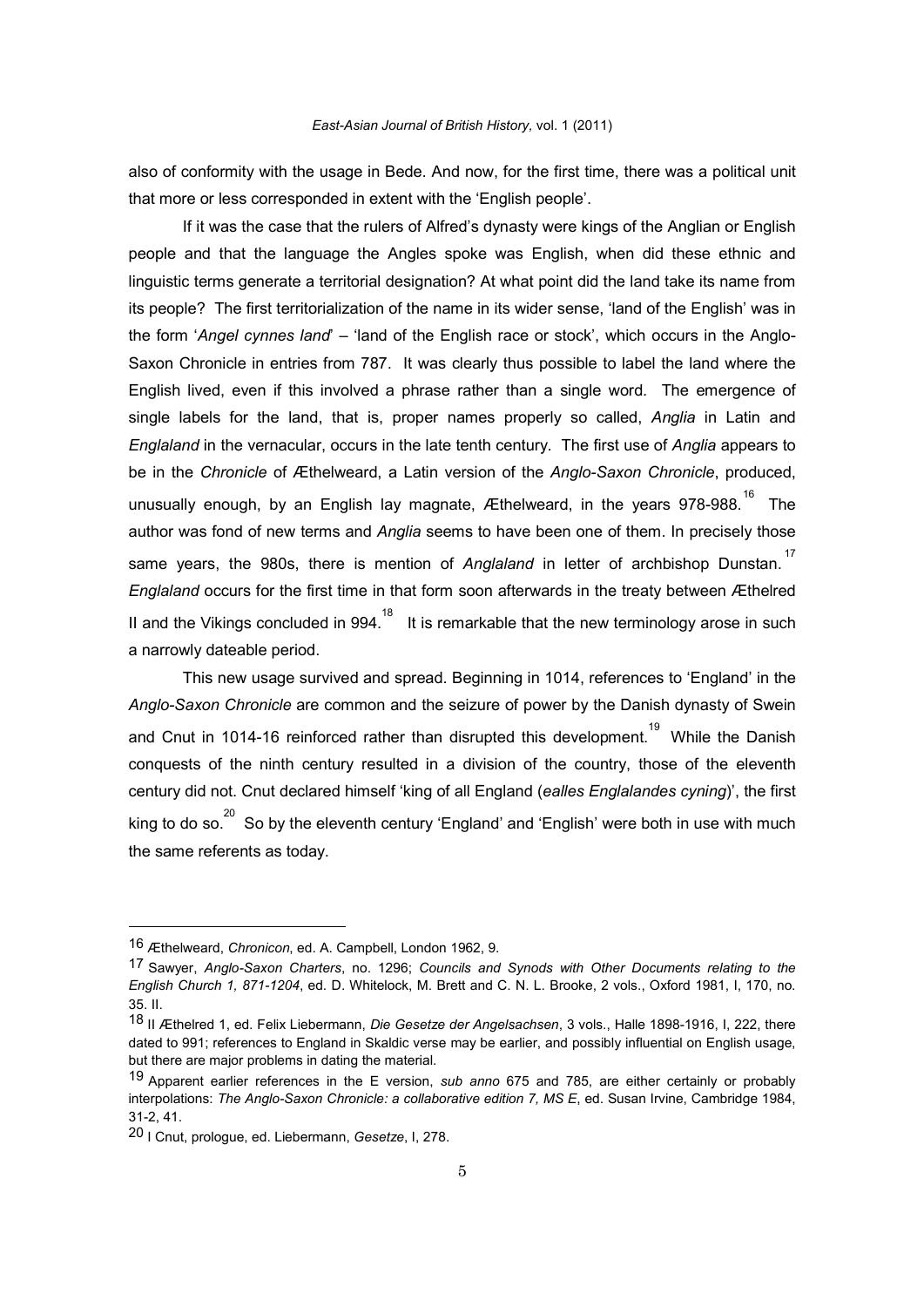#### *Robert BARTLETT, English National Identity in the Middle Age*

The process by which England came to be the name of England extended over a long period. With the strong impetus of Bede's *History*, but also perhaps through early general vernacular usage, the name of one of the constituent Germanic peoples (Angles) was generalized as a name for them all. With the extinction of all English dynasties except one, members of this dynasty, after various experiments, came to call themselves 'kings of the English', even though they were originally kings of the West Saxons. Its speakers called the Germanic language spoken in Britain 'English'. If the people were 'English', the kings 'kings of the English' and the language 'English', it became natural to call the country 'the land of the English' – England.

#### **Self-image: the English and the barbaric Celts**

A sense of identity involves a sense of others. Who we are is defined by who we are not (and, often, whom we hate). One of the important developments of the period 1050-1200 was England's colonial expansion into other parts of the British Isles. As a consequence, the English faced the Welsh, the Scots and the Irish in a new way: they were now in continual and close contact, but often as rulers and ruled, conquerors and conquered. In this environment, the English created a self-image of cultural and moral superiority.

One of the earliest writers to express this sense of the superiority of the English over their Celtic neighbours was the monastic historian William of Malmesbury (himself of mixed English and Norman descent). Writing in the 1120s, he claims that

The soil of Ireland produces nothing good, because of the poverty or rather the ignorance of the cultivators, but engenders a rural, dirty crowd of Irishmen outside the cities; the English and the French, on the other hand, inhabit commercial cities and have a more civilized way of life.<sup>21</sup>

Turning to Scotland, William makes a condescending exception to his generally negative characterization when he discusses King David I, who had intermarried with the Norman aristocracy and spent much time in England: 'He had from boyhood been polished by contact and fellowship with our people, so that he rubbed off all the rust of Scottish barbarism.<sup>22</sup>

This is only the beginning of a wave of powerful negative characterizations of the Welsh, Scots and Irish as poor, rural, backward, brutal and irreligious. In part these comments are to be explained by the simple fact that England is richer agriculturally than the other parts

<sup>21</sup> William of Malmesbury, *Gesta regum Anglorum* 5. 409, ed. R. A. B. Mynors, R. M. Thomson and M. Winterbottom, 2 vols., Oxford 1998-9, I, 738.

<sup>22</sup> Ibid. 5. 400, ed. Mynors et al., I, 726.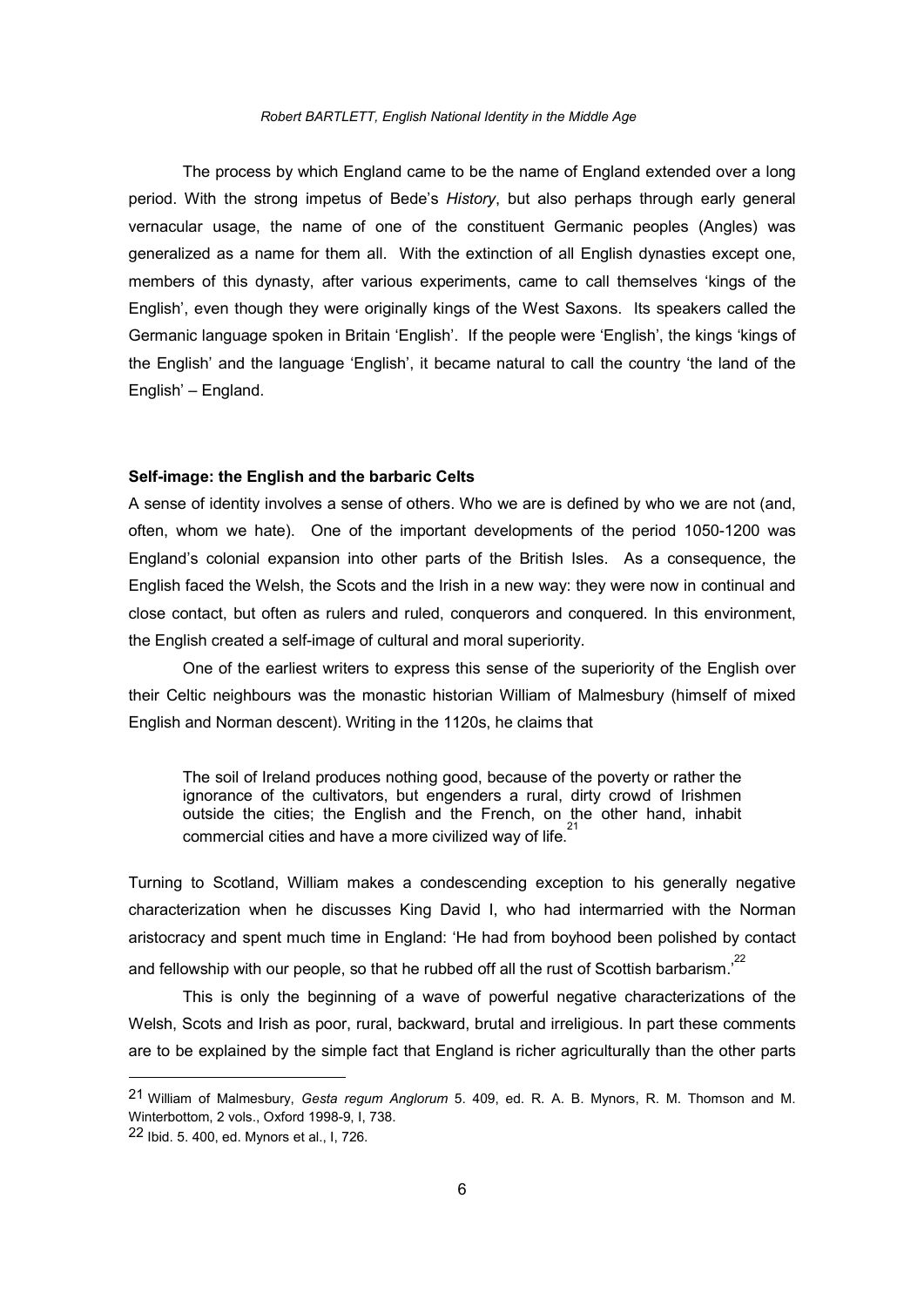of the British Isles, and the English observers were noting a real economic difference, but they also had a clear political function. The colonial expansion could be justified as part of a 'civilizing process'. When Henry II obtained papal support for his expansion into Ireland, the pope explained that he was giving his approval to the venture 'so that that barbarous nation may by your efforts become endowed with a more pleasing way of life'.<sup>23</sup>

This colonization process meant that, from the late eleventh century, there were English who left the kingdom of England to settle in Wales or Ireland. They and their descendants were not part of the kingdom of England, because the very important decision was made, or assumed, that this colonization was not to involve an extension of the boundaries of the kingdom of the English. Although the king of England claimed overlordship of Wales and, from 1171, of Ireland, he did not claim that Wales and Ireland were part of the same political territory as England. This only occurred in the Acts of Union of 1536, in the case of Wales, and 1801, in the case of Ireland. But the settlers who went from England to Wales and Ireland in the Middle Ages, and their descendants, even if they were not inhabitants of the kingdom of England, certainly saw themselves as English. Both in Wales and Ireland harsh racial divisions existed. The new lordships established by Anglo-Norman aristocrats and settled by immigrant English farmers and townsmen, erected social and legal barriers between themselves and the native population. Many lordships in Wales were divided into 'Englishries' and 'Welshries', occupied by the two different groups and with different legal systems, while in Ireland 'the English born in Ireland' were to be a vocal political group down the centuries<sup>24</sup>

In a sense there is nobody more conscious of their identity than travellers, expatriates or exiles. They are outside their own community of birth and upbringing and nothing is more likely to make them sensitive to the differences between themselves and the people around them. In Ireland and Wales the English settler populations tried to hedge themselves around with legal protections designed to maintain and secure their cultural identity. The legislation of the late thirteenth and fourteenth centuries, which prescribed that the English born in Ireland should have English names, speak English and have haircuts in the English style, provides a

<sup>23</sup> Gerald of Wales (Giraldus Cambrensis), *Expugnatio Hibernica* 2. 5, ed. A. B. Scott and F. X. Martin, Dublin 1978, 146.

<sup>24</sup> R. R. Davies, *Conquest, Coexistence and Change: Wales 1063-1415*, Oxford 1987 (reissued as *The Age of Conquest: Wales, 1063-1415*); idem, *Domination and Conquest: The Experience of Ireland, Scotland and Wales 1100-1300*, Cambridge, 1990; Robin Frame, ''Le Engleys Nées en Irlande': The English Political Identity in Medieval Ireland', *Transactions of the Royal Historical Society* 6th ser. 3, 1993, 83-103.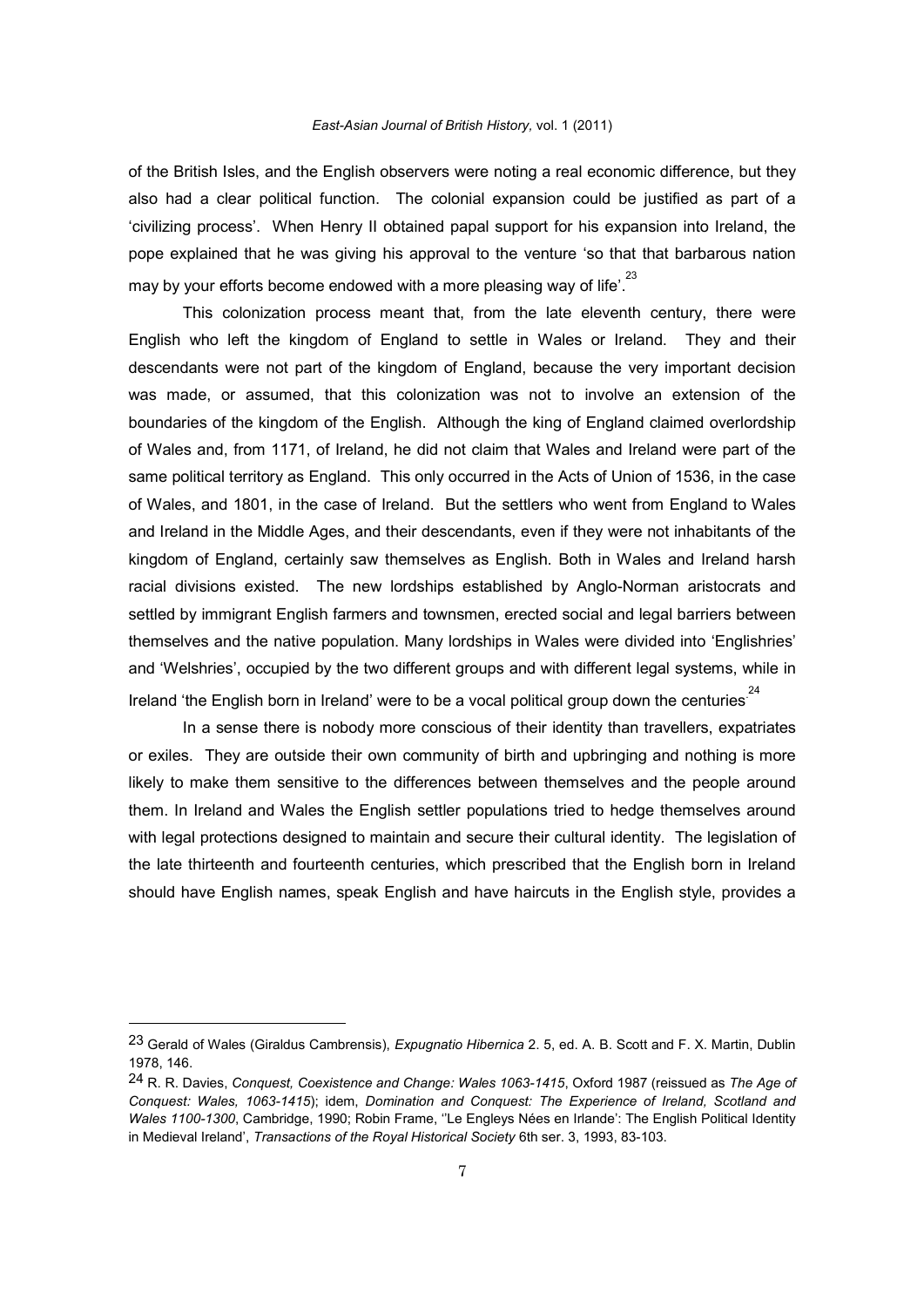useful list of the main cultural markers of ethnicity in the Middle Ages (name, language, hairstyle, etc.) but also points to a deep anxiety about loss of identity. 25

#### **Language**

-

Language was widely recognized in the Middle Ages as an important badge or marker of ethnic identity. Lists of the defining features of a people usually included it, alongside such things as dress, legal customs, and methods of waging war. This assumption, that a people could be identified by its language, sat somewhat awkwardly with the fact that most of medieval Europe was, in one sense or another, multi-lingual.

Like most of the rest of Europe, Anglo-Saxon England was familiar with more than one language, since Latin was employed for ecclesiastical and some official purposes. However, one of the distinctive things about Anglo-Saxon England was the extent to which the vernacular was used: for poetry, history, sermons, law-codes, will and charters. This came to a dramatic end after the Norman Conquest of 1066. For several centuries English, while still the native tongue of the vast majority of the population, was in a period of shadow.

The language of the ruling class was French. Henry II, who ruled England for 45 years (1154-89), spoke only French and Latin. $^{26}$  Around 1200 an educated cleric could refer to French and Latin as 'languages which, for us, surpass all others'.<sup>27</sup> Some authors writing in Latin were even unwilling to mention English place-names, lest it give a barbarous taste to their prose. Yet, despite this, English survived and re-emerged as a language of literature and, eventually, of power.

The tension between the high cultural status of French and Latin, on the one hand, and the fact that English was the almost universal mother tongue, on the other, can be seen reflected in a ruling from the General Chapter of the Benedictines of northern England in 1290. The monastic leaders were worried that 'those who are accustomed to chatter in English, and often are sent to the great men on the business of their monastery' might be shamed by 'their

<sup>25</sup> Robert Bartlett, *The Making of Europe: Conquest, Colonization and Cultural Change 950-1350*, Harmondsworth 1993, 239; idem, 'Symbolic Meanings of Hair in the Middle Ages', *Transactions of the Royal Historical Society* 6th series, 4, 1994, 43-60, at 45-6.

<sup>26</sup> Walter Map, *De nugis curialium* 5. 6, ed. M. R. James, revised by C. N. L. Brooke and R. A. B. Mynors, Oxford 1983, 476.

<sup>27</sup> Gerald of Wales (Giraldus Cambrensis), *Speculum Duorum*, ed. Yves Lefèvre and R. B. C. Huygens, Cardiff 1974, 132.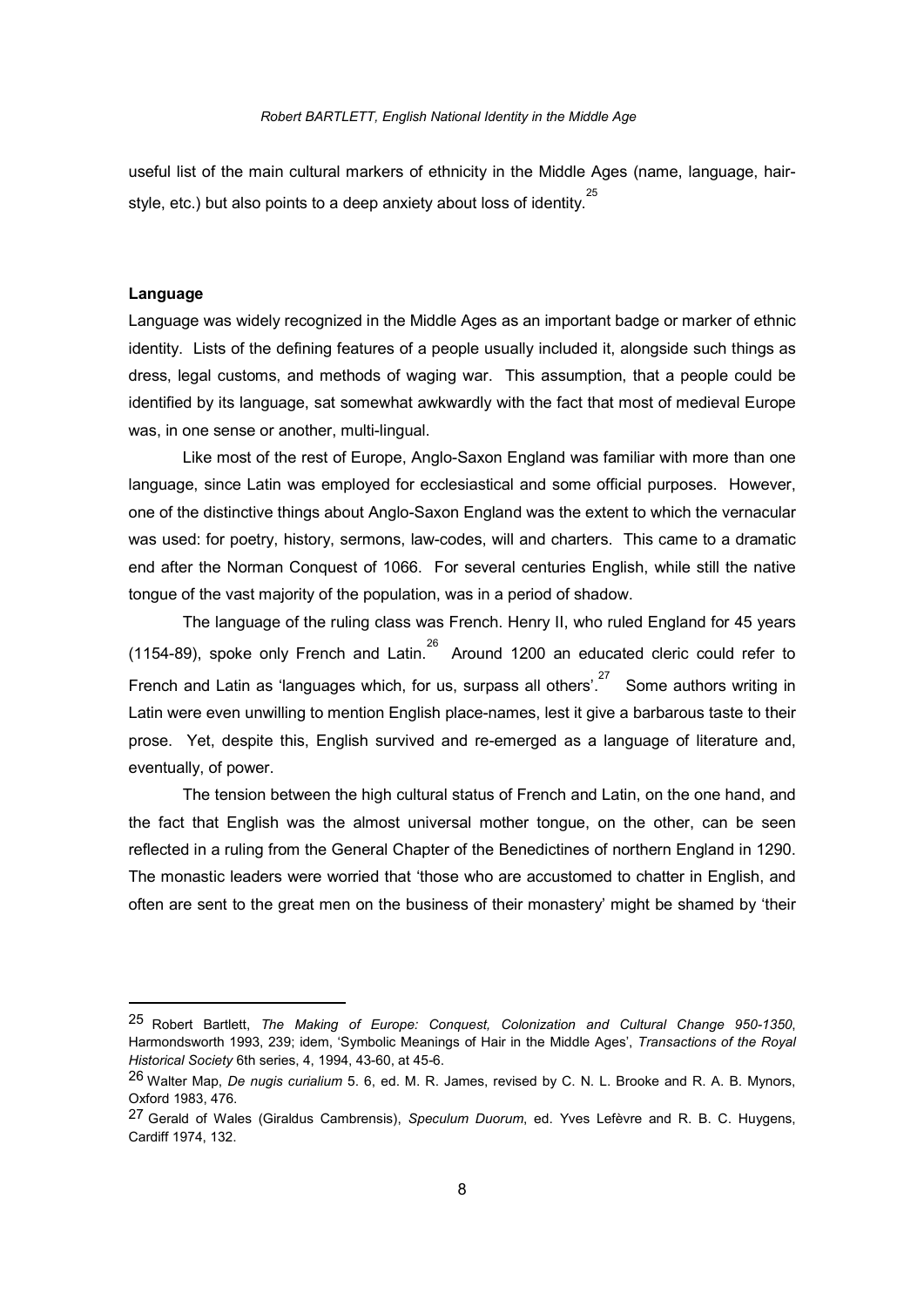lack of good language' and instructed all the monks to use French or Latin in public.<sup>28</sup> They obviously felt that those who represented them to the aristocracy should be conversant with the high-class languages, not with 'English chatter', although they assumed that the latter would be common.

In one sense the Middle Ages was the great period of English internationalism. England was more multi-lingual in the years 1100-1400 than in any other period of its history. Latin, French and English were all spoken and written, in their differing social and cultural contexts. The royal court looked to its French lands, and to French ladies - most of the queens of England in the medieval period were French. For a period of 398 years (1066-1464) there was in fact not a single queen who had been born in England. But this did not seem to suffocate a sense of English national identity.

Sometimes there were curiously paradoxical results. In the 1250s opposition to the king and some of his policies was led by Simon de Montfort, earl of Leicester. One of his main avowed motives was hostility to the 'aliens' who seemed to dominate the court. His supporters praised him as a champion of the English comparable to Moses, the champion of the oppressed Israelites. His army fought 'for England'.<sup>29</sup> Like the heroes of the Old Testament, 'Simon de Montfort raised himself up for England'.<sup>30</sup> Yet Simon de Montfort was born in France and was about 25 when he first visited England. He himself was sometimes disillusioned with his English supporters. 'I have been in many countries', he is reported to have said, 'but among no people have I found such disloyalty and deception as I have experienced in England'.<sup>31</sup> This champion of England was not himself English. One of his outspoken advocates saw the curious paradox:

He was no traitor but a most devout servant and a most faithful protector of the church in England, the shield and defender of the kingdom of England, the enemy and expeller of aliens, although he was one of them by birth.<sup>32</sup>

'An expeller of aliens, although one of them by birth' – a French-speaker who was regarded at the time, and by many in subsequent generations, as a patriot and champion of English liberty.

<sup>&</sup>lt;sup>28</sup> 'Documents illustrating the activities of the General and Provincial Chapters of the English Black Monks, 1215-1540', ed. William A. Pantin, Camden Third Series 45, 1931, 260.

<sup>29</sup> *The Song of Lewes*, ed. C. L. Kingsford, Oxford 1890, 3-4.

<sup>30</sup> Walter of Guisborough, *Chronicle*, ed. Harry Rothwell, Camden Third Series 89, 1957, 185. 31 T*he Chronicle of William de Rishanger of the Barons' Wars*, ed. James Orchard Halliwell, Camden Original Series 15, 1840, 17-18.

<sup>32</sup> *Chronicle of Melrose*, ed. A. O. Anderson and M. O. Anderson, London 1936, 195.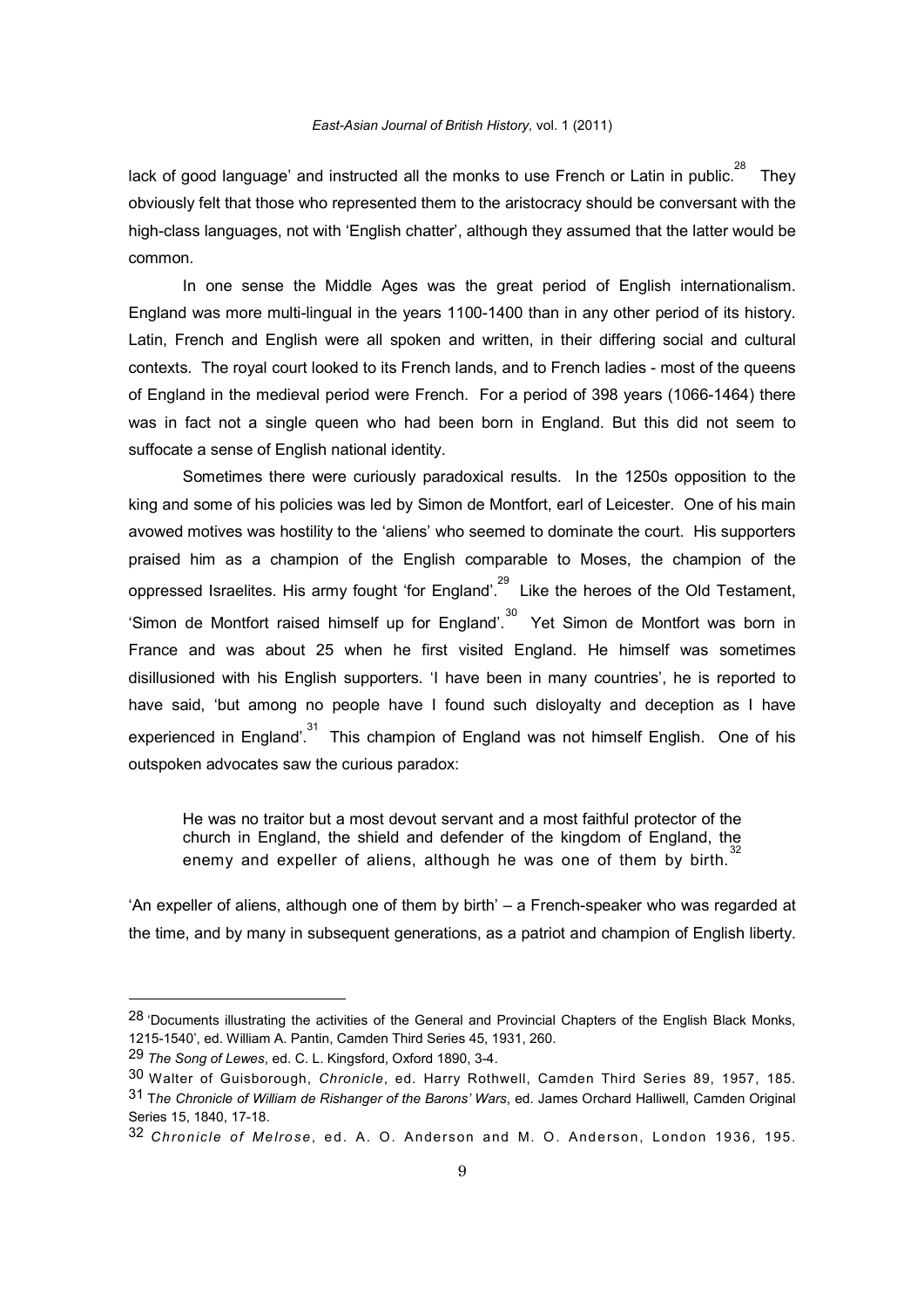#### **Saints and national identity**

Dynastic or community identity could be expressed through the adoption of a particular saint. England provides an interesting example of how national saints could change over the course of time. In the Anglo-Saxon period there were saints whose cults transcended regional boundaries, or who came to transcend them. The Church tried hard to promote the cults of pope Gregory the Great and Augustine of Canterbury, who had initiated the Christian mission to the Anglo-Saxons, and in 747 a council headed by the archbishop of Canterbury ruled that 'the feast-day of the blessed pope Gregory and also the day of burial of St Augustine the archbishop should be celebrated with honour by all, as is fitting'.<sup>33</sup> These ecclesiastical saints, however, did not win a wide popular following. Gregory's cult remained 'primarily a liturgical cult fostered by a clerical elite'.<sup>34</sup>

The saints who gained the most prominent following in later Anglo-Saxon England included several of those murdered kings who made up a distinctive feature of the sanctity of eastern and northern Europe: Edmund, king of the East Angles, killed by Vikings in 869, and Edward 'the Martyr', king of England, murdered, probably as a result of a dynastic dispute, in 978. Their cults received official backing. Early in the eleventh century the royal council decided that the feast of Edward, King and Martyr, should be celebrated on 18 March 'over all England'.<sup>35</sup> After the Norman Conquest of England in 1066, the last ruler of the house of Wessex, Edward 'the Confessor', joined this list of national saints. His reign was romanticized as a time of good rule – in 1100 Henry I promised his subjects 'the law of King Edward' – and in 1161 Edward became the first English saint to be canonized.<sup>36</sup>

Throughout the years 1100-1400 these English royal saints continued to be an expression of both royal and national identity. When English crusaders helped to capture the city of Damietta in Egypt in 1219, a mosque in the town was converted, in their honour, into a church dedicated to St Edmund the Martyr.<sup>37</sup> Depictions of Edward and Edmund in paintings, illuminated manuscripts and other media were common. Their Englishness was no bar to their veneration by Norman and Angevin rulers whose horizons and ancestry were largely French.

<sup>33</sup> *Councils and Ecclesiastical Documents relating to Great Britain and Ireland*, ed. Arthur West Haddan and William Stubbs, 3 vols. in 4, Oxford 1869-78, III, 368.

<sup>34</sup> Alan Thacker, '*Peculiaris patronus noster*: The Saint as Patron of the State in the Early Middle Ages', in *The Medieval State: Essays presented to James Campbell*, ed. J. R. Maddicott and D. M. Palliser, London 2000, 1- 24, at 19.

<sup>35</sup> V Aethelred 16, 1 Canute 17. 1, ed. Liebermann, *Gesetze* I, 240-1, 298-9.

<sup>36</sup> Ibid., 522; Frank Barlow, *Edward the Confessor*, London 1970, 256-85.

<sup>37</sup> Walter of Coventry, *Memoriale*, ed. William Stubbs, 2 vols., Rolls Series 1872-3, II, 242.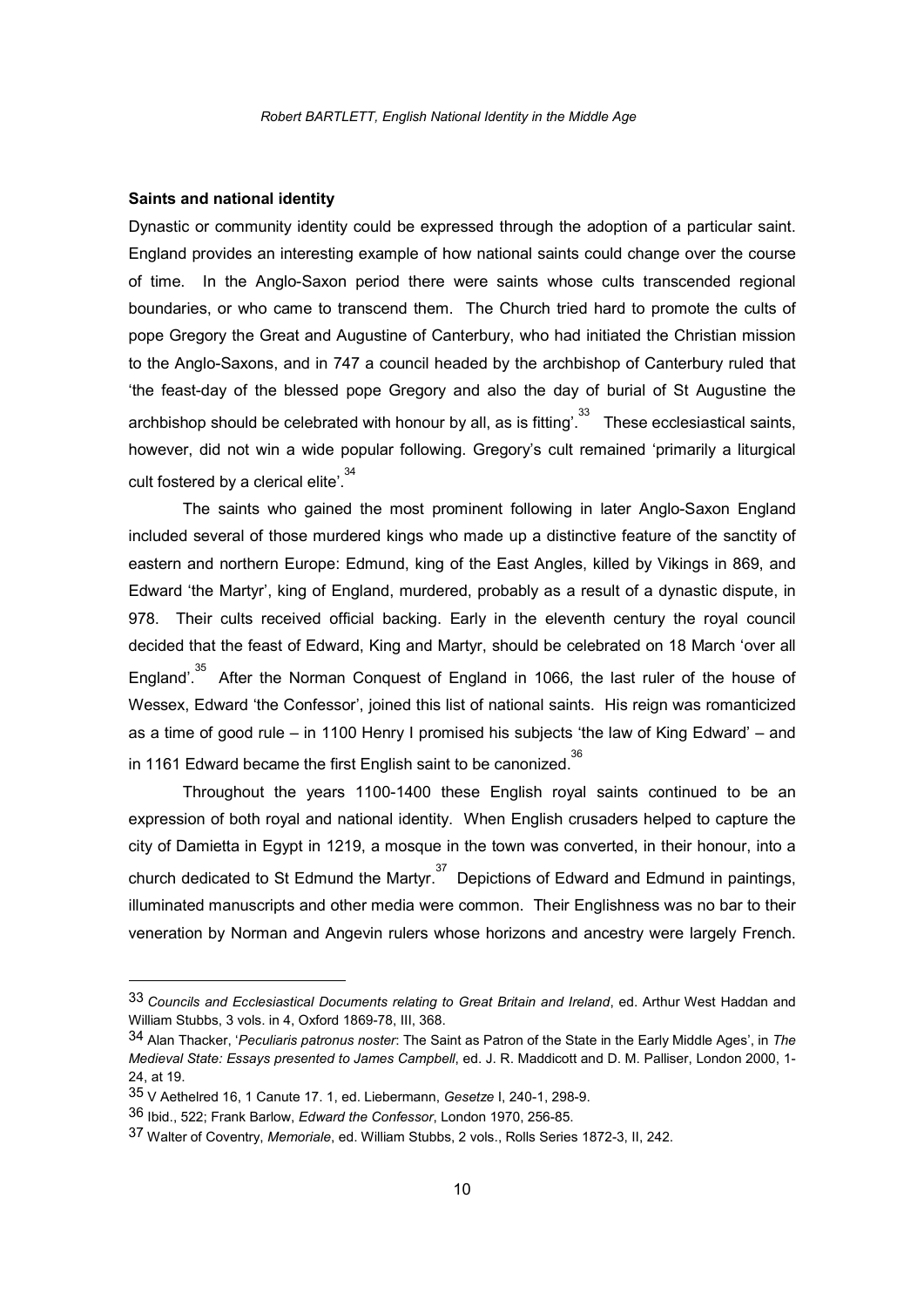Henry III of England (1216-72), whose four grandparents had all been born in France, nevertheless had a deep devotion to St Edward the Confessor, rebuilding the abbey church of Westminster around his shrine, translating his bones to a grand new shrine and naming his eldest son Edward (and his second son Edmund). In this way these Anglo-Saxon personal names, which had been eclipsed after the Norman Conquest, re-entered the lexicon of highstatus names.

England thus had revered and long-established native saints. What is rather remarkable is that a new and definitely non-native saint eclipsed them in the later Middle Ages and early modern period. St George began as an entirely fictional martyr saint in the eastern Mediterranean region in the fifth century, the account of whose sufferings was so fantastical (he is executed and miraculously resurrected three times) that it was included in the earliest papal condemnation of apocryphal literature. Yet by the later Middle Ages he was widely regarded as 'special protector and advocate of the kingdom of England'. Unlike many things attributed to the influence of the crusades, the rise of the cult of St George really does seem to be explained by western crusaders encountering this very popular eastern saint and making him their own patron. It was Edward I, the last English king to go on crusade, who decreed that his troops should wear the red cross of St George as their uniform. 38

The fourteenth century was a transitional period in the history of the national saints, symbolized by the fact that when Edward III of England repulsed a French attack on Calais in 1349, he enheartened his men with the calls 'Ha Saint Edward! Ha Saint George!', invoking both the older and the newer heavenly patron.<sup>39</sup> When he founded the Order of the Garter, its patrons included both Edward the Confessor and George, although the latter grew to overshadow the former. There is still some parity between the old saints and the new in the reign of Edward III's grandson, Richard II. The most famous artistic product from Richard's reign, the Wilton Diptych, shows the young king kneeling before the Virgin Mary, with his saintly sponsors behind him. They are Edmund, King and Martyr, Edward the Confessor, and John the Baptist. Yet the Ordinances of War that were drawn up for Richard's Scottish campaign of 1385 prescribe that every soldier in his army 'should bear a large badge of arms of St George, before and behind' and that any of the enemy wearing such a badge, presumably to disguise themselves, were to be killed. 40

<sup>38</sup> Jonathan Good, *The Cult of St George in Medieval England*, Woodbridge 2009, 53, citing PRO E 101/3/15.

<sup>39</sup> Thomas Walsingham, *Historia Anglicana*, ed. H. T. Riley, 2 vols., Rolls Series 1863-4, I, 274.

<sup>40</sup> *Monumenta Juridica: The Black Book of the Admiralty* I, ed. Travers Twiss, Rolls Series 1871, 456.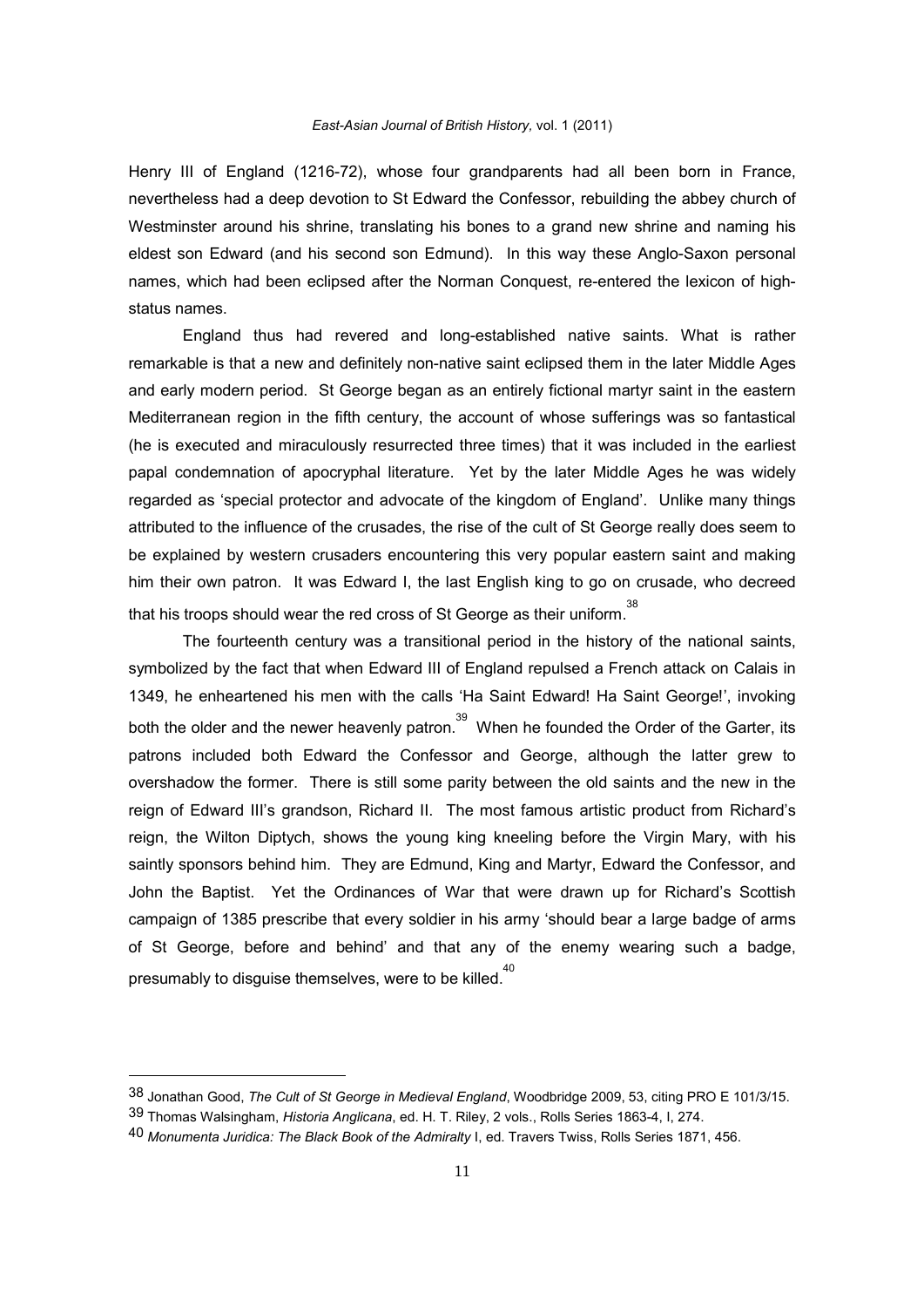#### *Robert BARTLETT, English National Identity in the Middle Age*

Eventually St George's position became undisputed. The great English victory of Agincourt in 1415 was won under the invocation of the names of Jesus, Mary and George.<sup>41</sup> In January 1416 the Archbishop of Canterbury decreed that the feast of St George, who is described as 'special patron and protector of the English nation', be celebrated at a higher level of solemnity throughout the province of Canterbury.<sup>42</sup> Thereafter George's position as the national saint of England was assured, even beyond the great chasm of the Reformation. Elizabethan playgoers could thrill to the war-cry in Shakespeare's *Henry V*: 'God for Harry, England and St George!'

The earlier national saints, Edmund, King and Martyr, and Edward, King and Martyr, were rulers who had suffered an innocent death, while Edward the Confessor was revered for his perpetual virginity. None had a reputation as a winner in war. This is perhaps what St George provided. Although technically a martyr, George was uniformly portrayed as a knight, fighting dragons and saving maidens. That is what the martial classes of later medieval England seem to have wanted.

So these are my four perhaps paradoxical conclusions:

- · 'Englishness' pre-dated 'England'; national identity helped shape the political unit rather than being simply a consequence of it.
- A sense of English superiority was created during the colonial expansion of the English in the British Isles, even though this was after the English themselves had been subjected to a foreign aristocracy.
- English national identity developed strongly in the very period when the English language was at its lowest ebb in terms of social prestige and literary production.
- The English replaced their own native patron saints with an imported and originally exotic patron saint, largely because of his martial reputation.

*Robert BARTLETT University of St Andrews* 

<sup>41</sup> *Gesta Henrici quinti* 12, ed. Frank Taylor and John S. Roskell, Oxford 1975, 84.

<sup>42</sup> *The Register of Henry Chichele, Archbishop of Canterbury, 1414-1443*, ed. E. F. Jacob, 4 vols., Canterbury and York Society 42, 45, 46, 47, 1938-47, III, 8-10; *Gesta Henrici quinti* 18, ed. Taylor and Roskell, 132.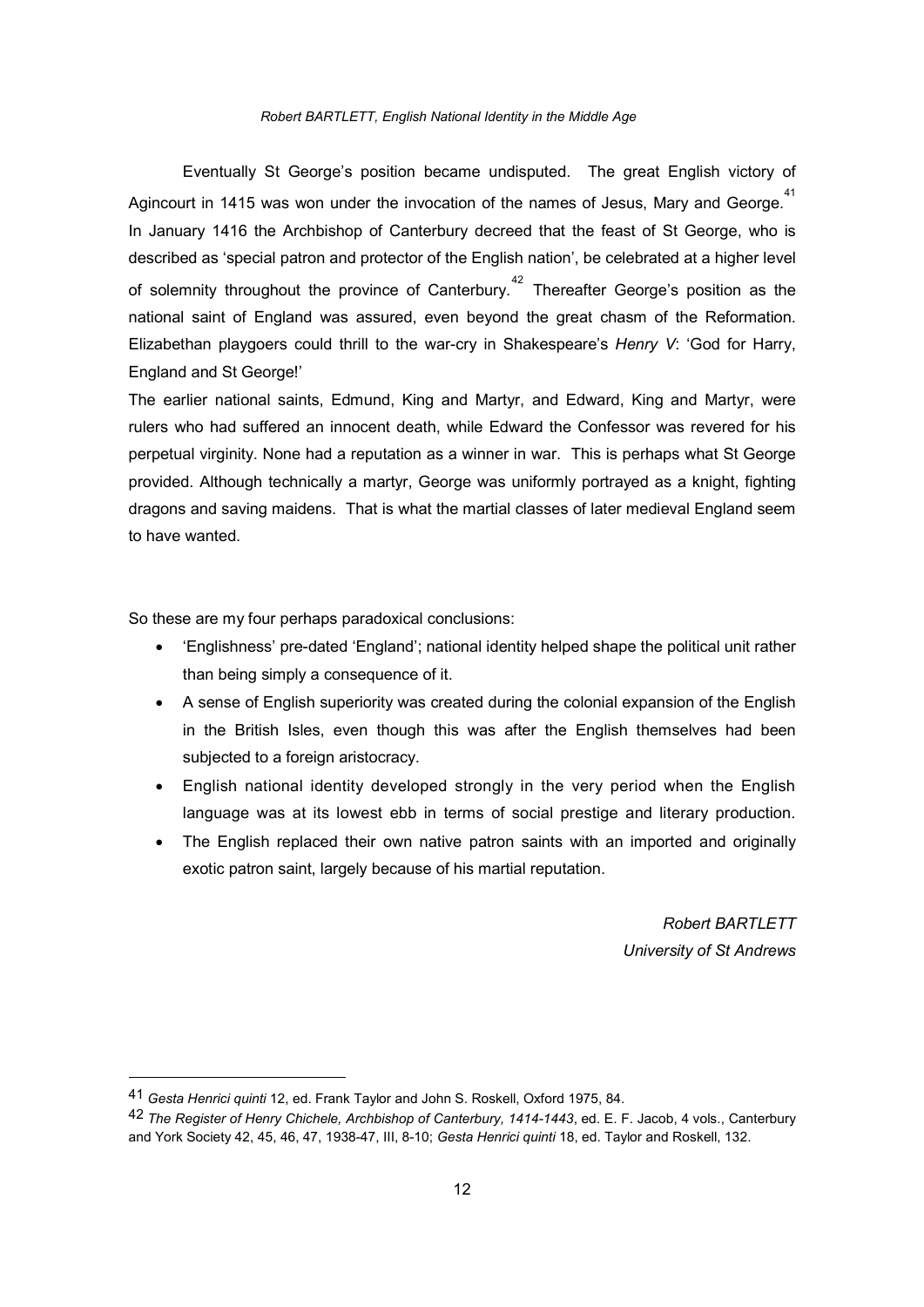#### *Wills of Cutlers in Fifteenth-Century London*\*

Crafts and trades in late medieval London have attracted the attention of historians since the beginning of the twentieth century. The main historical sources used have been city documents concerning crafts and trades, and administrative records within the organizations of crafts and trades, such as ordinances and accounts.<sup>1</sup> Other sources for the study of medieval crafts and trades include the wills of individual craftsmen and merchants. In particular, a few wills which contain direct information on the crafts and trades such as bequests to the guild have been used. In fact, as some recent studies have proved, the research on all surviving medieval wills of one particular craft or trade can reveal the structure of said craft or trade and how it changed through the ages. $2\overline{2}$  In addition, the study of widows in medieval London has shown that wills can reveal the individuals and groups with whom the testators maintained good relationships.  $3$  It is very likely too that the wills of craftsmen and merchants can portray their lives, both inside and outside their crafts and trades. Thus, to understand the crafts and trades and the people who practiced them, wills are a valuable source, not only when we do not have other sources of information, but even when a number of administrative records of the organization are already available.

This article focuses on the wills of cutlers in fifteenth-century London, paying particular attention to their lives both inside and outside their crafts. Although the findings from this study cannot be easily applied to every craft and trade, the cutlers' case presented in this article can be compared with the cases of other crafts and trades and can be a trigger for further studies.

<u>.</u>

<sup>\*</sup> This article is based on a paper given at the Young Researchers' Session at the Fourth Korean-Japanese Conference of British History on 13 November 2010. The original title was 'Cutlers in Fifteenth-Century London: Their Relationships with Others'.

<sup>1</sup> B. W. E. Alford and T. C. Barker, *A History of the Carpenters Company*, London 1968; George Unwin, *The Gilds and Companies of London*, London 1908; Elspeth M. Veale, *The English Fur Trade in the Later Middle Ages*, Oxford 1966.

<sup>2</sup> Jessica Lutkin, 'The London Craft of Joiners, 1200-1550', *Medieval Prosopography* 26, 2005, 129-64; Pamela Nightingale, *A Medieval Mercantile Community: The Grocers' Company and the Politics and Trade of London, 1000-1485*, New Haven 1995; Anne F. Sutton, *The Mercery of London: Trade, Goods and People, 1130-1578*, Aldershot 2005.

<sup>3</sup> Caroline M. Barron and Anne F. Sutton, eds, *Medieval London Widows 1300-1500*, London 1994.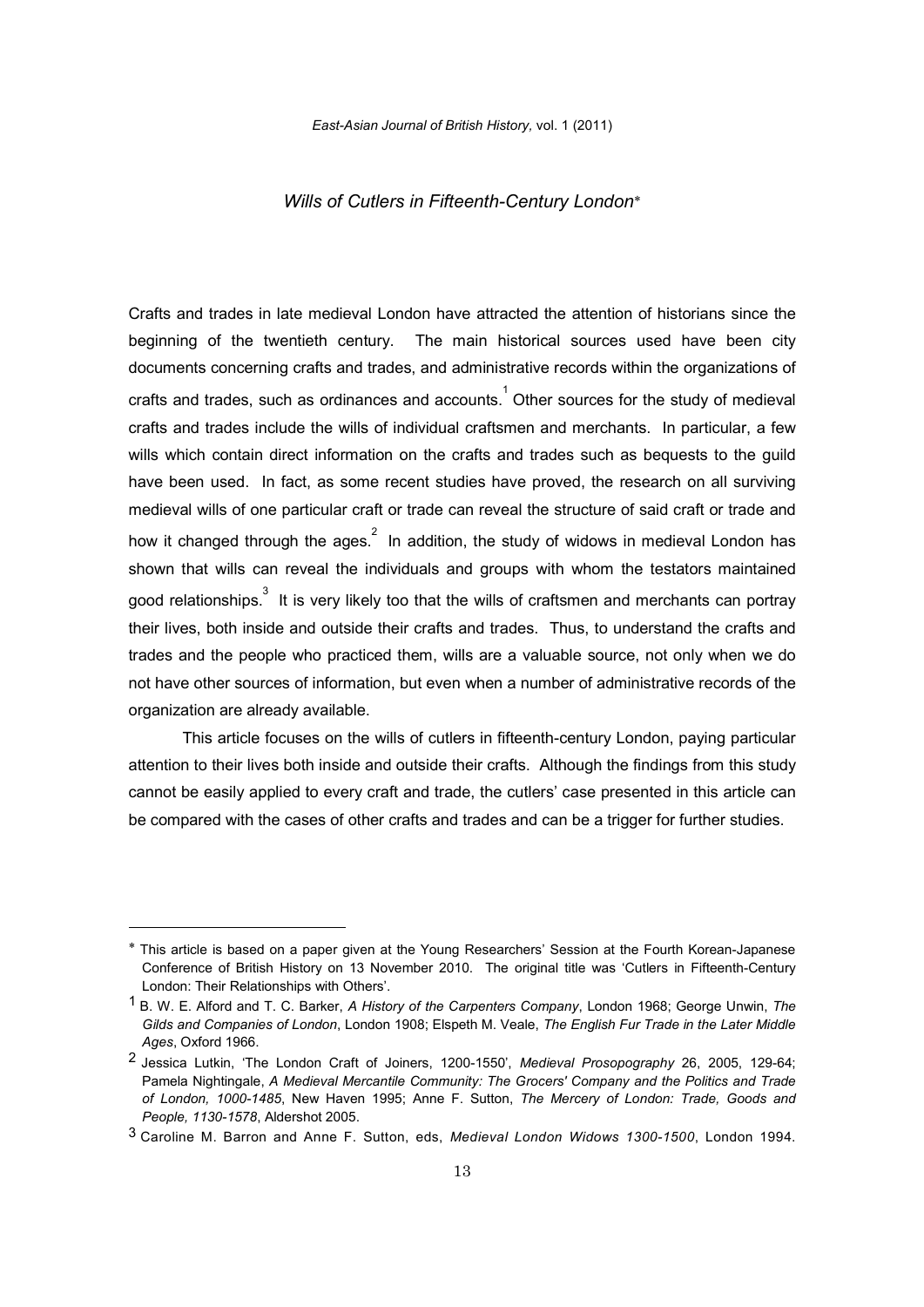*Machi SASAI,* Wills of Cutlers in Fifteenth-Century London

There have been several studies on cutlers, but the study by Charles Welch published in 1916 and 1923 has been almost the only substantial research.<sup>4</sup> A few other scholars studied the history of the Cutlers' Guild before and after Welch, yet their research added little to Welch's study, at least as far as the medieval period is concerned.  $5$  Welch's work, which examines evidence such as city documents, litigation records, wills and deeds, cannot be underestimated, but he tended to focus only on the economic activity of the Cutlers' Guild and the cutlers' occupations, and not on the lives of individual cutlers. While he utilized wills and included the bibliography of each cutler in medieval London, the information contained in the wills was not fully exploited. In other words, there is room for further study concerning various aspects of the lives of individual cutlers. Moreover, the meaning and role of the Cutlers' Guild can be examined through the wills of cutlers, not only from the accounts of the Guild, on which the previous studies have relied.

Sources for this study are sixty wills of fifty-eight London cutlers written between 1400 and 1497, either in Latin or in English (See Table). These wills are analysed with particular attention paid to the dwelling place and burial place of each cutler, the recipients of bequests, and the executors and overseers of the wills. Yet we should be cautious when using wills as sources because those who appear in wills merely represent part of the testators' relationships with other people and groups. Moreover, the movables and immovable mentioned in the will are not necessarily an accurate reflection of the testators' wealth; the testator may have made further bequests, either orally or in separate documents. Another problem is that the collected wills of one particular group do not necessarily include every rank within that group. With regard to the cutlers, at least twenty-four of the fifty-eight cutlers served as governors of the Cutlers' Guild; they were described as either masters or wardens elsewhere. This implies that the findings from wills may represent the lives of prominent and successful cutlers, not those of the rank and file. Nevertheless, taking into account the fact that not many sources are

<sup>4</sup> Charles Welch, *History of the Cutlers' Company of London: And of the Minor Cutlery Crafts: With Biographical Notices of Early London Cutlers*, 2 vols, London 1916-23, I: *From Early Times to the Year 1500*, 1916, II: *From 1500 to Modern Times*, 1923.

<sup>5</sup> R. J. Cheeswright, *A Historical Essay on the Livery Companies of London, with a Short History of the Worshipful Company of Cutlers of London*, Croydon 1881; Tom Girtin, *The Mark of the Sword: A Narrative History of the Cutlers' Company 1189-1975*, London 1975; Dudley Hayton, *The Worshipful Company of Cutlers of London: A Brief History*, 2nd edn, London 1980; Worshipful Company of Cutlers of London, *The Worshipful Company of Cutlers: A Miscellany of its History*, London 1999.

<sup>6</sup> Clive Burgess, 'Late-Medieval Wills and Pious Convention: Testamentary Evidence Reconsidered', in *Profit, Piety and the Professions in Later Medieval England*, ed. Michael Hicks, Gloucester 1990, 14-33.

<sup>7</sup> The title of the governors of the Guild before 1416 varied. Welch, *The Cutlers' Company of London*, I, 3-4, 121-2, 242-5.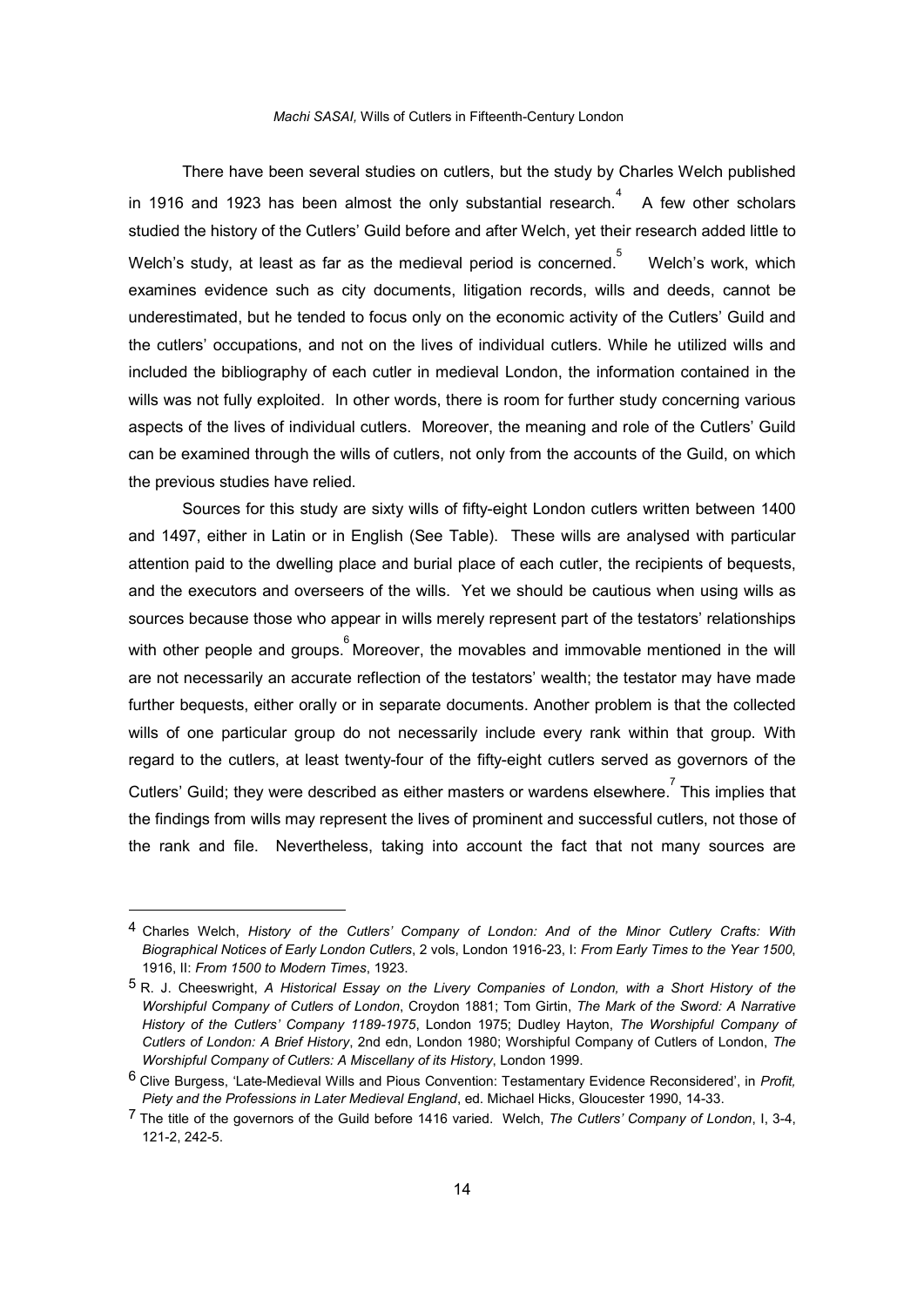available which reveal the lives of individual craftsmen, it is meaningful to examine wills in order to broaden our understanding of medieval urban society.

#### **Cutlers in Late Medieval London**

Cutlers were those who were engaged in making or selling tools for cutting, such as knives and swords. It is said that they were already active in twelfth-century London and had come together in 1328 at the latest, when seven cutlers who were elected by their colleagues swore before the mayor and aldermen to govern their craft.<sup>8</sup> The oldest extant ordinances of the craft were the ones approved by the mayor and aldermen in 1344, which applied to craft-related matters such as apprenticeships and working hours. The cutlers' association also had a religious function, as is obvious from the ordinances of 'la Fraternite de Cotellers' submitted to the Chancery in 1388-9 in response to royal writs issued for investigation into the guilds.<sup>10</sup> According to the ordinances, this 'Fraternite' was founded to offer up two tapers to the church of the Annunciation of Our Lady in 1370. This church had become the conventual church of the Charterhouse probably when the monastery was founded in 1371, but the offering of tapers to the church by the cutlers continued to the end of the fifteenth century at least. The surviving accounts of the Cutlers' Guild between 1442 and 1497 records expenses concerning this activity such as payment for new 'lights'.<sup>11</sup> The patron saints of this 'Fraternite' are unknown from the extant documents, but it is believed to have been dedicated to the Holy Trinity, since the ordinances of the 'Fraternite' note that the election of the masters of the Guild should be conducted on the first Sunday after Trinity.<sup>12</sup> The ordinances of the 'Fraternite' reveal that the Guild had a social function as well, such as support for injured cutlers.<sup>13</sup> Thus, the cutlers' association had religious, social, and economic functions from the fourteenth century. Although the 'Fraternite' is said to have been established in 1370, it is clear that cutlers had come together as a group before then. In this article, this association of cutlers is referred to as the Cutlers' Guild.

<sup>8</sup> Ibid., 1-10, 120-3.

<sup>9</sup> Ibid., 4-6, 237-9.

<sup>10</sup> The National Archives, C47/42/215; Jan Gerchow, 'Guilds and Fourteenth-Century Bureaucracy: The Case of 1388-9', *Nottingham Medieval Studies* 40, 1996, 109-48; Welch, *The Cutlers' Company of London*, I, 249- 54.

<sup>11</sup> London Metropolitan Archives (LMA), CLC/L/CL/D/001/MS07146/001-036 (Wardens' Account Rolls). I would like to acknowledge the City of London, London Metropolitan Archives for the use of manuscripts for this study.

<sup>12</sup> Welch, *The Cutlers' Company of London*, I, 18-9.

<sup>13</sup> Ibid., 249-54.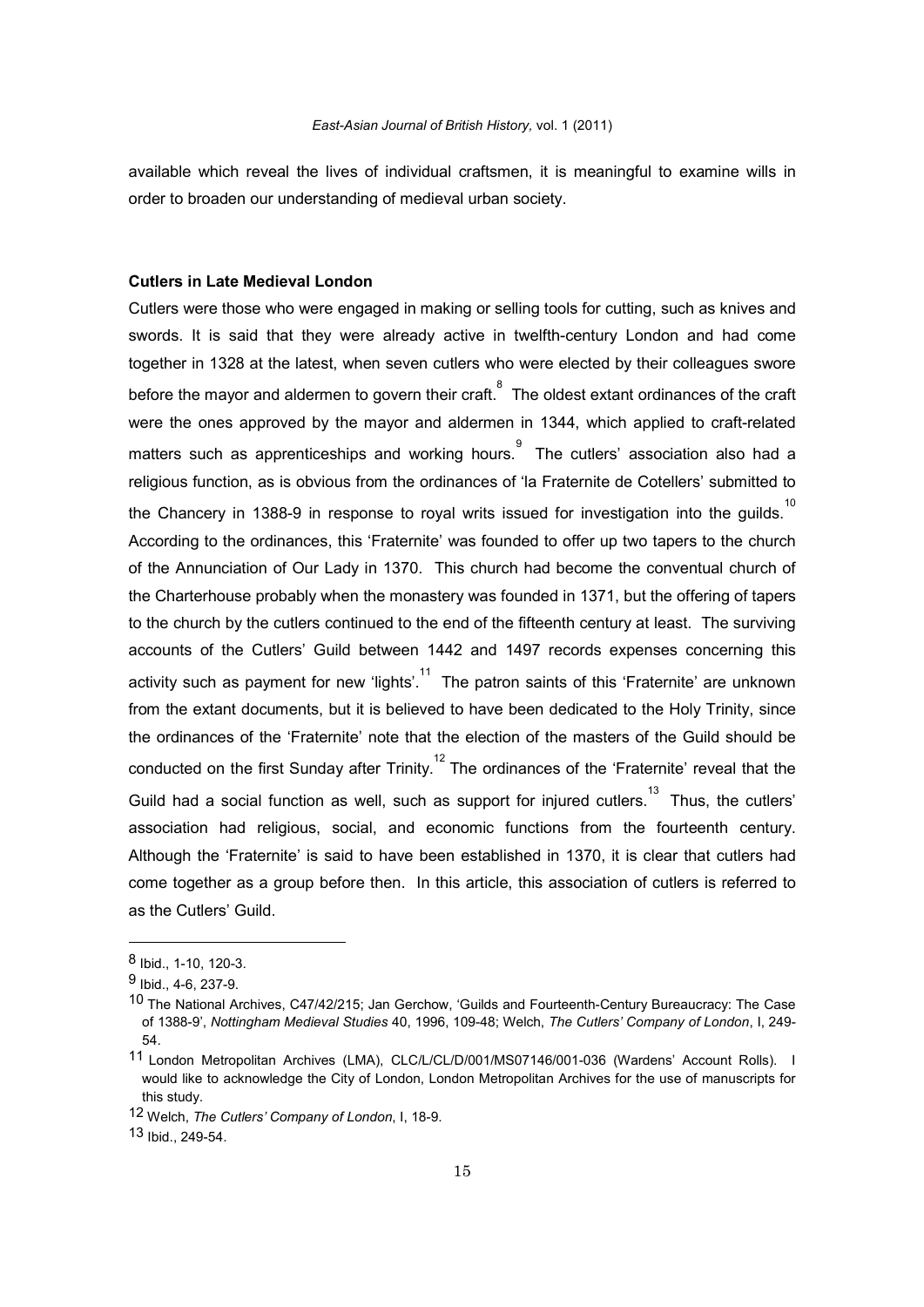In 1416, the cutlers received their first charter from Henry V. In the charter, the Cutlers' Guild was granted the right to hold lands and tenements, and since then, the Guild has been governed by a master and two wardens who are elected by the members of the Guild annually.<sup>14</sup> The cutlers built a hall in the early fifteenth century in the parish of St Michael Paternoster Royal, and used for events such as the elections of masters and wardens, and annual feasts.<sup>15</sup> It is difficult to know how many cutlers were engaged in the craft of cutlery, but the list drawn up by Welch which was based on the extant thirty-seven annual accounts of the Guild for the years between 1442 and 1498 mentions approximately 180 different names of masters who themselves had 360 or more registered apprentices.<sup>16</sup> The number of liverymen among the cutlers, namely the skilled and prominent master cutlers, can be estimated at around forty each year based on the accounts of the Guild, although the estimation of the number of cutlers differs among researchers.<sup>17</sup> The cutlers' craft can be regarded as relatively small or of average size in terms of its membership, compared to other London crafts and trades in the medieval period.<sup>18</sup>

As mentioned above, the cutlers' craft in fifteenth-century London was under the control of the Cutlers' Guild. So, what role did the Guild play in the lives of its members? What types of relationships existed among the cutlers? Was there more to the cutlers' lives than simply being cutlers?The analysis of the wills of cutlers will provide us with clues which may help us to answer these questions.

#### **The Cutlers' Guild and Fellow Cutlers**

The cutlers' relationships with the Guild and their fellow craftsmen, namely other cutlers, can be seen from the cutlers' wills.<sup>19</sup> Some of the cutlers seem to have remembered their Guild when writing their wills. While the wording may vary, for example there are references to 'commonalty of cutlers', 'craft of cutlers', and 'fellowship of cutlers' and so on, it is plausible to

<sup>14</sup> Ibid., 120-2.

<sup>15</sup> Ibid., 159-62.

<sup>16</sup> Welch's list of registered apprentices includes the information from the account of 1498, but its account does not survive now. Ibid., 354-71.

<sup>17</sup> For example, Sylvia Thrupp estimates the number of liveried cutlers as twenty-two and the 'total membership' as forty-three in 1462, based on 'paid-up quarterage accounts' for the year, which amounted to 44*s*. But this calculation is unconvincing. Sylvia L. Thrupp, *The Merchant Class of Medieval London, 1300- 1500*, 2nd edn, Ann Arbor 1976, 46; Girtin, *The Mark of the Sword*, 66.

<sup>18</sup> Caroline M. Barron, *London in the Later Middle Ages: Government and People 1200-1500*, Oxford 2004, 215; Thrupp, *The Merchant Class*, 43, 46.

<sup>19</sup> Hereinafter, a bracketed figure after the name of a cutler corresponds with the number placed beside every cutler in the Table.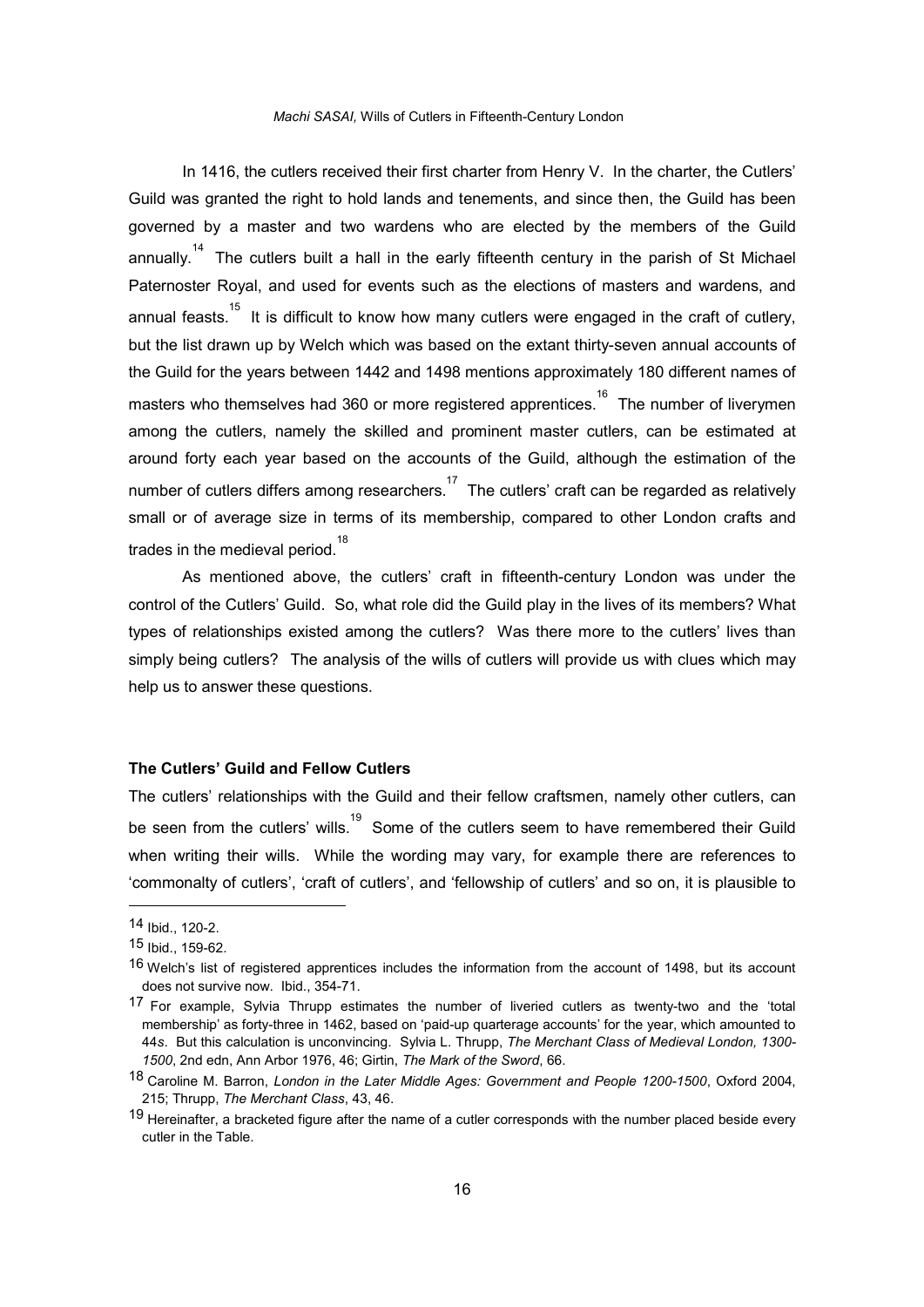assume that they refer to the Cutlers' Guild, the association of cutlers. Fifteen out of fifty-eight cutlers made bequests to the Cutlers' Guild. Of the fifteen, eleven left small goods such as tableware and cloth, and another two left cash.<sup>20</sup> Richard Twyford (3) left one third of his goods and chattels to the Guild in the event that his children died before they became of age or got married, while John Amell (48) requested that certain lands and tenements should be left to the Guild on the death of his sister.<sup>21</sup>

One of the reasons for the bequests to the Guild may have been that the testators hoped that the members of the Guild would pray for their souls. For example, John Fordham (37) left a mazer to the Guild and requested that his name be inscribed on it so that the members would remember him in their prayers. The Guild responded to this request, as 16*s*. was paid to repair the mazer in 1470. $^{22}$  This bequest seems to suggest that the Guild was one of the places where cutlers could request that their souls be prayed for, so it is possible to assume that other cutlers felt the same way as John Fordham.

Of the fifty-eight cutlers who made bequests, seven remembered their poor colleagues.<sup>23</sup> Of those seven, four left money or goods to the needy, such as the poor in their own parish or inmates of hospitals, in addition to poor cutlers.<sup>24</sup> One of the four, John Amell (48), made special provisions for the poor cutlers; he left lands and tenements especially to the Guild and requested that the profit from them should be distributed among the poor cutlers. In another three wills, bequests to the poor were made only to the poor of their craft.  $^{25}$  In particular, Thomas Brokman (26) and Robert Pykmere (54) also made bequests to the Cutlers' Guild, which may imply that they had a stronger attachment to their craft than to other institutions, at least judging from their wills. However, it would be rash to assume these bequests to poor cutlers were simply acts of charity, because it is difficult to know whether these bequests were actually passed on to the poor cutlers. Moreover, what was important for the testators may have been that those poor cutlers would pray for their souls in exchange for a bequest; Richard Wodecok (51) asked the poor to attend his obit in the church of St Martin Ludgate to pray for his soul. Nevertheless, it can be assumed that the relationships created

<sup>20</sup> Wills nos. 9, 23, 28, 33, 37, 38, 44, 54, 56, 57, 58 left small goods. Thomas Calys (20) left 3*s*. to the 'common box' of the Cutlers' Guild, and Thomas Brokman (26) left 12*s*. to pay for a new tapestry for the cutlers.

<sup>21</sup> Welch, *The Cutlers' Company of London*, I, 96-7, 119, 195-6.

<sup>22</sup> LMA, CLC/L/CL/D/001/MS07146/018. A similar request was made by Thomas Barette (38).

<sup>23</sup> Wills nos. 19b/c, 26, 44, 48, 49, 51, 54. William Haydore (44)'s bequest to the poor cutlers is conditional.

<sup>24</sup> Wills nos. 19b/c, 44, 48, 49.

<sup>25</sup> Wills nos. 26, 51, 54.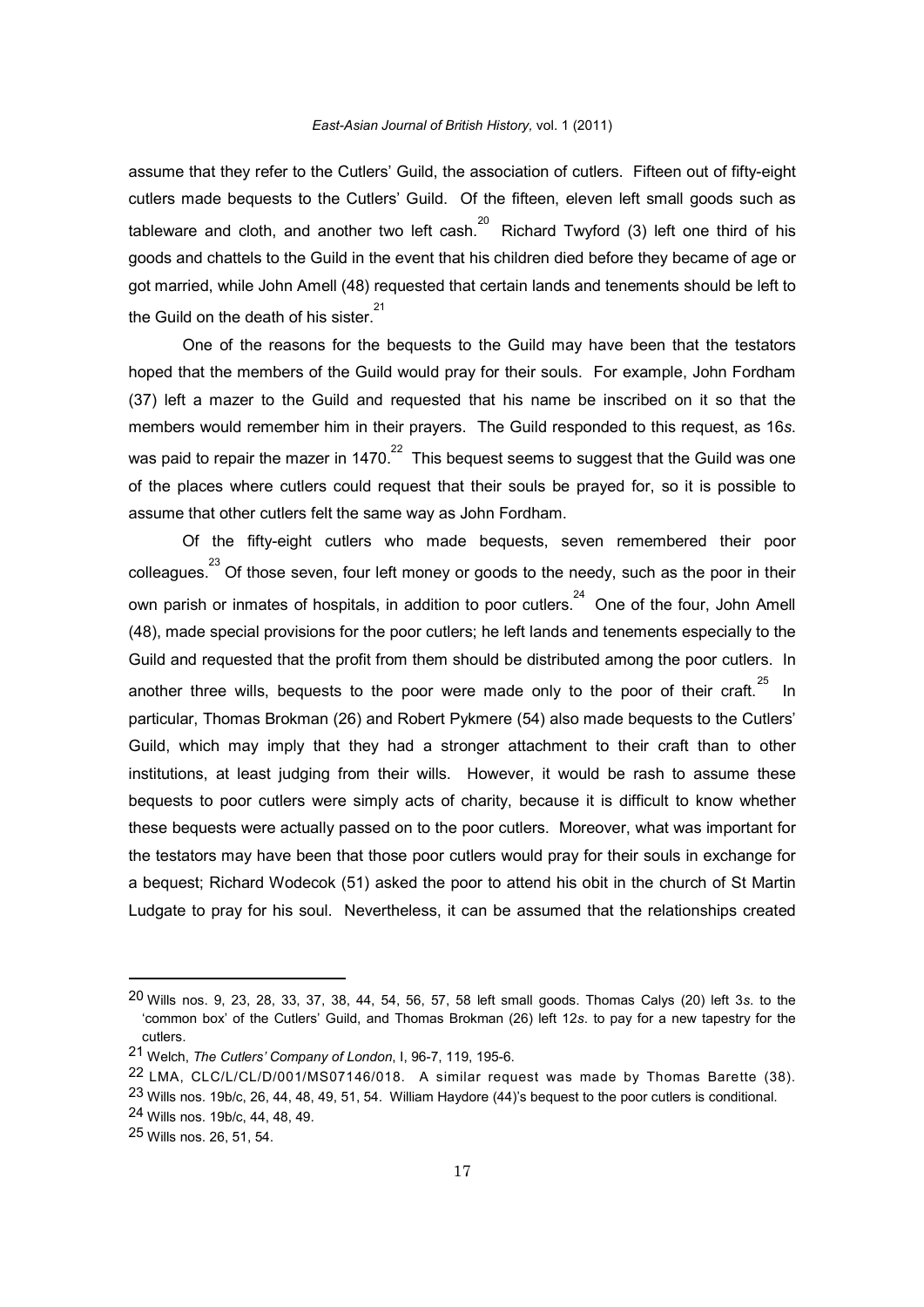within the craft prompted some cutlers to remember their poor colleagues when making their wills.

The majority of the wills which contain the bequests to the Guild and to the poor cutlers were written in the latter half of the fifteenth century. Before 1450, four out of twenty-four testators made bequests to the Guild and one to the poor cutlers, while after 1451, eleven out of thirty-four made bequests to the Guild and six to the poor cutlers. This might suggest that the Guild's importance and its influence on its members grew during the fifteenth century and consequently cutlers came to pay more attention to their poor colleagues than before. However, further study is required to find out why this change came about.

These wills also tell us of the relationship between masters and apprentices at the end of the masters' careers. Of the fifty-eight cutlers, twelve mentioned one or two of their male apprentices in their wills.<sup>26</sup> Many of these twelve left goods or cash to their apprentices. Four cutlers exempted their apprentices from the rest of the term of their training, usually a period of one or two years, and one asked his wife to train his two apprentices till the end of their terms.<sup>27</sup> Tools for the craft were left to apprentices; two left their tools to their apprentices, and one gave his apprentice priority over others in buying his tools.<sup>28</sup> These provisions for apprentices indicate that cutlers tried to fulfil their responsibility as masters when considering their own death or retirement from their craft.

Cutlers may have left their tools to their colleagues' apprentices. John Haverill (15) bequeathed to Marion Lynden, an apprentice of Thomas Donyngton, the tools that Marion needed for his craft. There is no indication in either the will or other sources as to what craft or trade the said Thomas Donyngton and his apprentice Marion practiced. We only know that Thomas Donyngton was one of John Haverill's executors. But given that John Haverill was a cutler and left his tools to Marion, it seems likely that Thomas Donyngton was a cutler as well and that his apprentice Marion was learning the craft of cutlery.<sup>29</sup> It appears that, as John Haverill did not have an apprentice of his own at the time that his will was drawn up, he left his tools to a fellow cutler's apprentice. Haverill's will reveals one of the patterns of the succession of the tools of the craft to the next generation.

Wills tell us about relationships among cutlers as well. It is possible to see the ties that existed among the cutlers in their choice of executors and overseers, since the tasks of the

<sup>26</sup> Wills nos. 6, 23, 33, 36, 37, 38, 41, 44, 46, 47, 56, 58.

<sup>27</sup> Exemption from the remaining terms, wills nos. 33, 44, 46, 47; training by his wife, will no. 56.

<sup>28</sup> Wills nos. 23, 38, 47.

<sup>29</sup> For this reason, Thomas Donyngton is regarded as a cutler.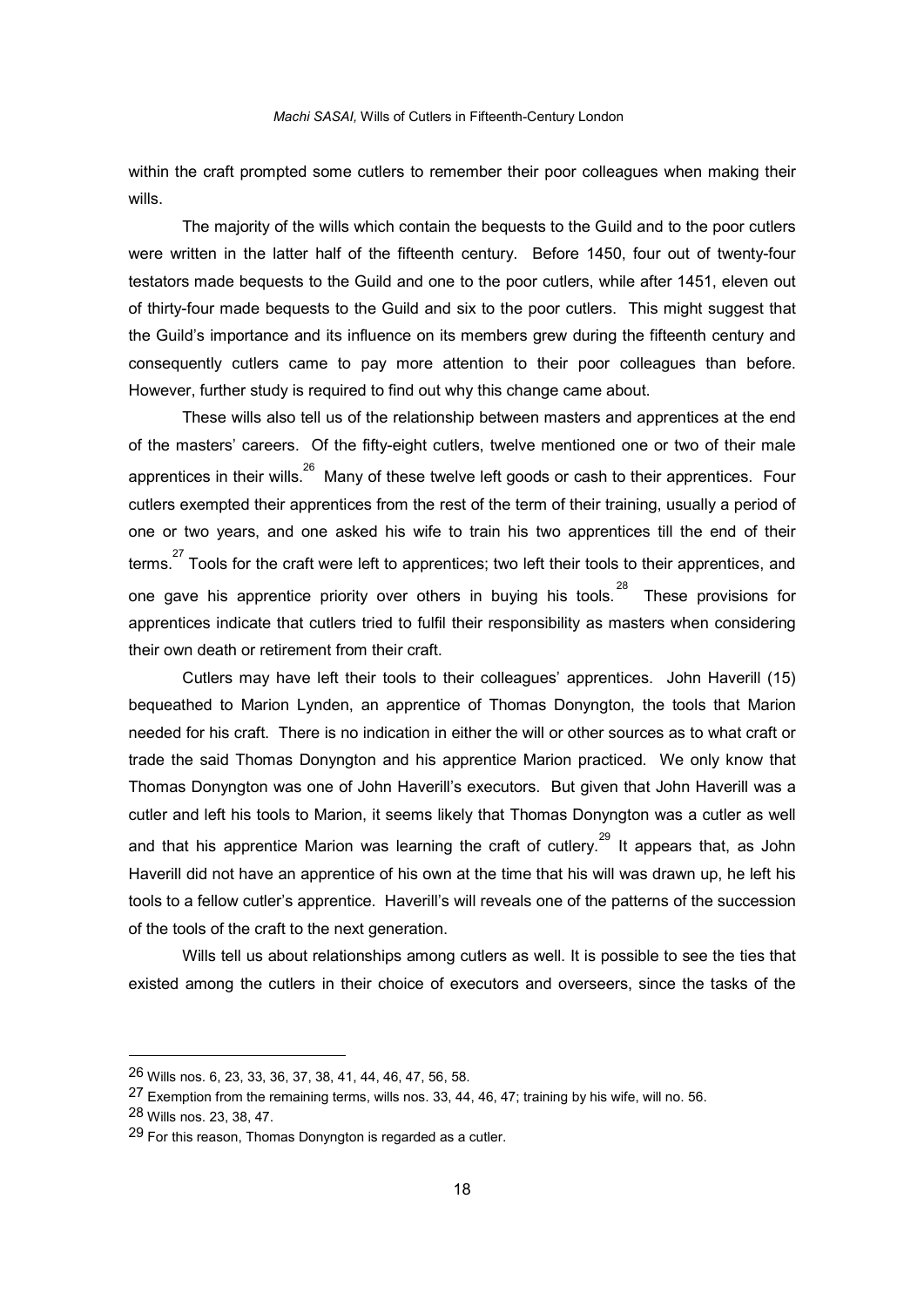executors and overseers had to be carried out by trustworthy people.<sup>30</sup> Of fifty-eight cutlers, twenty-three nominated their fellow cutlers as one of the executors of their wills, and nine nominated their fellow cutlers as overseers of their wills. Of these, three nominated cutlers both as executors and overseers.<sup>31</sup> In other words, twenty-nine, half of the fifty-eight cutlers, chose their fellow cutlers as either their executors or overseers, or both. $32$  It is not easy to make a clear link between the choice of colleagues as executors and overseers and the bequest pattern of the cutlers' wills. Yet fourteen cutlers of the twenty-nine who nominated their fellow cutlers as executors or overseers made craft-related provisions such as bequests to the Guild or to the poor cutlers, or made some sort of provisions for their own apprentices. As the Table shows, of the fifteen cutlers who made bequests to the Cutlers' Guild, nine nominated cutlers as executors or overseers, and of the seven cutlers who made bequests to their poor colleagues, four did so. Of the twelve cutlers who mentioned their own apprentices in their wills, nine chose cutlers as executors or overseers. Thus, it may be possible to assume that if provisions of the will related to their craft, testators relied on their fellow cutlers, who must have understood the testators' craft-related provisions better than anyone else.

A relationship of trust among cutlers can also be observed in other ways, such as guardianship of their colleagues' children and bequests of goods to their colleagues. For example, William Lucas (13) asked Thomas Belgrave to act as custodian of his son, while John Hichecok (43) requested that another cutler, William Haydore (44), give 10 marks to Hichecok's servant when he married, which suggests that William Haydore was supposed to look after the money.

Closeness among cutlers may have been strengthened by the fact that they lived near one another.The wills reveal that there were three popular dwelling areas for fifteenth-century London cutlers. One was the area near the river Fleet including the parishes of St Bride Fleet Street and St Martin Ludgate, where twenty-seven of the cutlers whose wills survive seem to have lived. The other areas that attracted cutlers were near London Bridge, especially the parish of St Magnus the Martyr, where eight cutlers seem to have been parishioners, and the parishes of St Lawrence Jewry and St Mildred in Poultry near the Cheapside, which were home to seven cutlers.

<sup>30</sup> *The Register of Henry Chichele: Archbishop of Canterbury, 1414-1443*, ed. E. F. Jacob, 4 vols, Oxford 1938-47, II, 1938, xxii-v; Michael M. Sheehan, 'English Wills and the Records of the Ecclesiastical and Civil Jurisdictions', *Journal of Medieval History* 14, 1988, 3-12.

<sup>31</sup> They are 39, 54, and 58, but in all cases the executors are family members.

 $32$  Of these twenty-nine testators, six testators include people who were cutlers and were also family members as their executors or overseers. They are Richard Twyford (3) (father), John Twyford (7) (daughter's husband), John Bulle (39) (son), Thomas Clarence (42) (wife's father), Robert Pykmere (54) (cousin), and William Hertwell (58) (daughter's husband).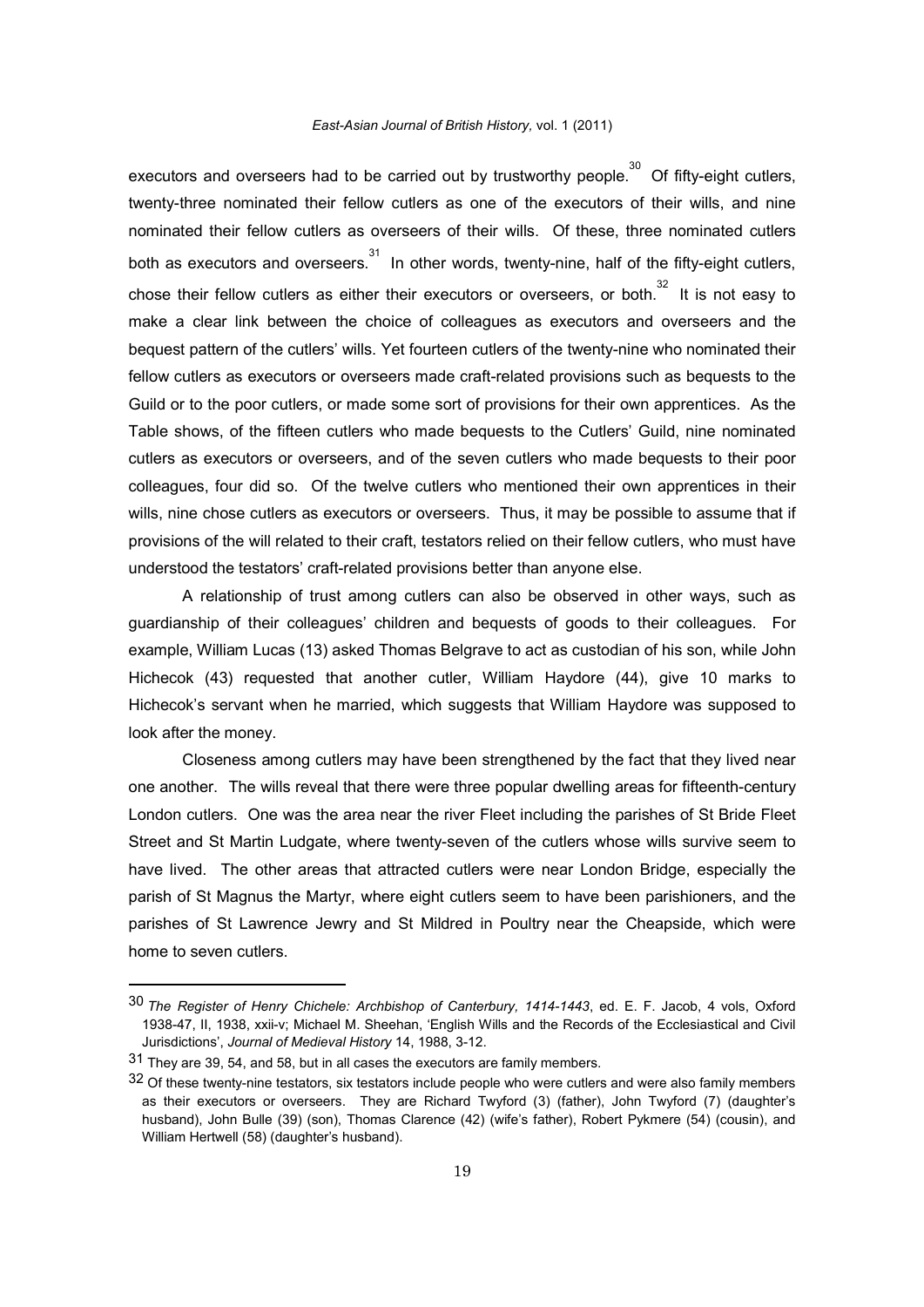Some cutlers may have belonged to the same parish guild. Two parish guilds in the aforementioned popular residential areas are mentioned in the wills of more than two cutlers in the 1470s and the 1480s: the fraternity of St Mary in the parish church of St Bride Fleet Street was mentioned by John Robertson (47), John Catour (50), and Robert Pykmere (54), and the fraternity of the Penny Brotherhood in the parish church of St Lawrence Jewry by William Haydore (44) and John Dey (49).  $33$  This probably strengthened the relationship between these cutlers. But considering that these two parish guilds only received bequests from cutlers who were parishioners there, and that the Cutlers' Guild was far more popular, being mentioned in the wills of fifteen of the fifty-eight cutlers, it is unlikely that the link between cutlers and these parish guilds had developed to the extent that many London cutlers were connected through the same parish guild. Of course, this speculation may be distorted by the small number of surviving wills compared to the estimated number of active cutlers. Moreover, the fact that parish guilds are not mentioned in the wills does not necessarily mean that the cutlers felt no affection for them. But a comparison with the case of joiners provides us with a key to understanding the relationship between the craft and the parish guild. According to Lutkin's study on joiners based on their wills, the popularity of the parish of St James Garlickhithe as a residential area among joiners coincides with their preference for the parish guild there, the fraternity of St James Garlickhithe, throughout the fifteenth century.<sup>34</sup> Thus, the fraternity of St James Garlickhithe provided joiners with the foundation for their association, whereas the focal point for cutlers was the Cutlers' Guild, and not their local parish guild, at least in the fifteenth century. Moreover, it is also notable that the Charterhouse, where cutlers established their 'Fraternite' in 1370, is mentioned in only four wills. 35 Many cutlers may have been more attached to the people in the Guild than to the physical place where the Guild had its religious base.

#### **Families, Relatives, and Non-Cutlers**

Cutlers' lives were not confined to their lives as cutlers. Their relationships with families, relatives, and non-cutlers will be focused on here. As is usual with the wills of male testators

<sup>33</sup> William Haydore's will only says that he made a bequest to the altar known as the Penny Brotherhood in the parish church of St Lawrence Jewry, but it seems plausible to assume that he had some connection with the fraternity of the Penny Brotherhood.

<sup>34</sup> Lutkin, 'Craft of Joiners', 140-6.

<sup>35</sup> Wills nos. 10, 48, 57, 58.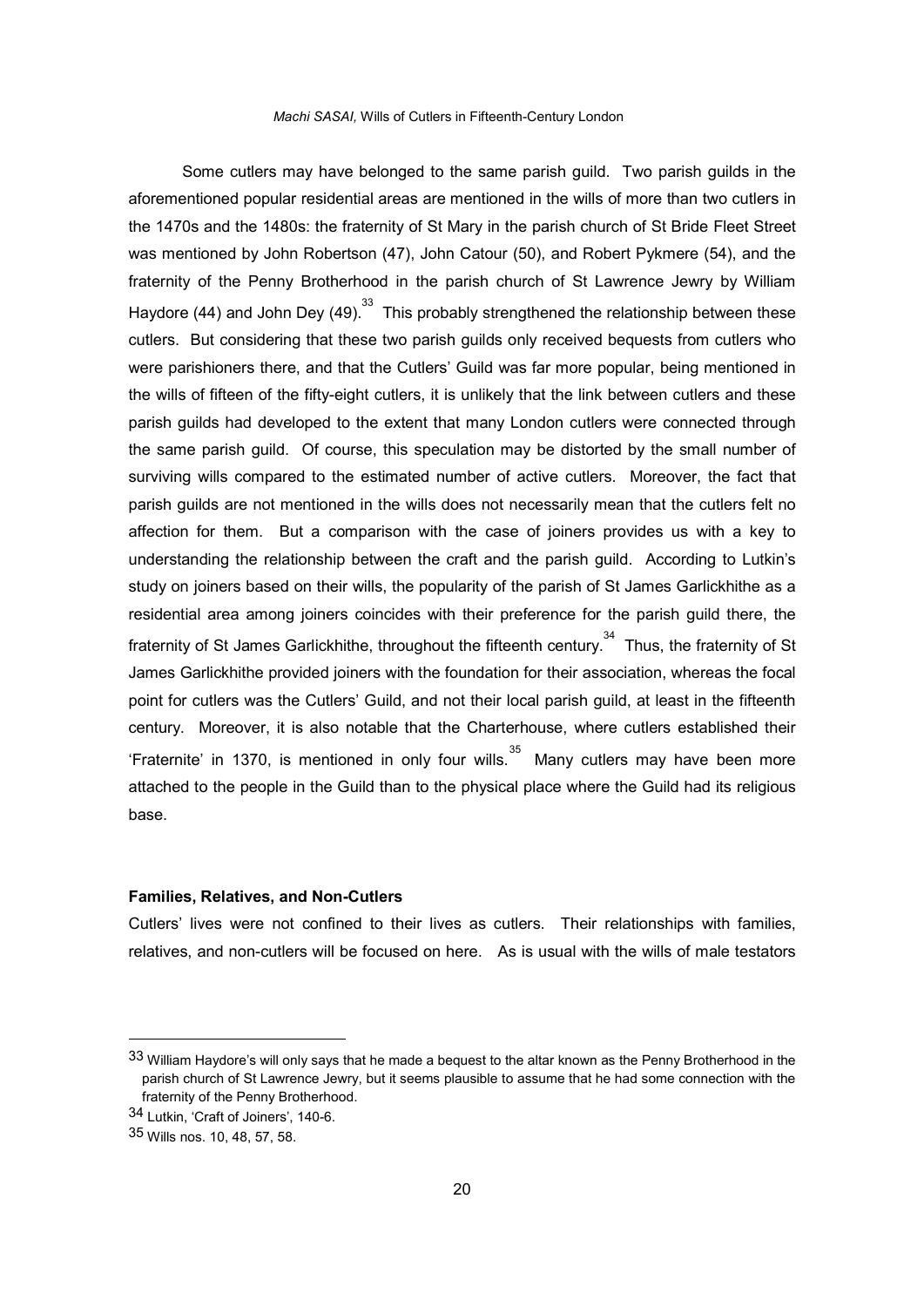in medieval London, their wives were chosen as executors, either alone or with other people.<sup>36</sup> Forty-five cutlers clearly had wives who were still alive when they wrote their wills, and of this forty-five, forty-three nominated their wives as executors.<sup>37</sup>

For some cutlers, the relationships with their families and relatives had some sort of craft-oriented aspect. John Bulle (39) had a cutler son and bequeathed his tools for cutlery to that son, and John Twyford (7)'s son Richard (3) was also a cutler.  $^{38}$  John Fordham (37) hoped that his son Thomas would become a cutler. In his will, written in 1466, John Fordham requested that his son Thomas stay with his mother until he became twenty-four years old, but if Thomas was 'cunning' and 'made of my crafte freman', Thomas could leave his mother two years earlier. John entrusted this request to his executors, including Thomas Pope (45), his fellow cutler, and the request seems to have been carried out, at least partly; Thomas Fordham was registered as an apprentice to a cutler John Calker in 1469.<sup>39</sup> Only these three were found as examples of cutlers who mentioned their cutler sons in their wills. It may indicate that the succession of children to the craft of cutlery was uncommon, as in the case of merchants in medieval London, but findings from wills are inconclusive.<sup>40</sup> What is revealed here is the fact that there were some families who were connected with the craft of cutlery down through the generations. The succession to the craft of cutlery by family members could also involve sonsin-law. T hree cutlers, John Twyford (7), Thomas Pope (45), and William Hertwell (58), had daughters whose husbands were cutlers.

The cutlers' relationships outside their family and their craft should not be neglected; twenty-nine cutlers chose people who were not cutlers as one of their executors or overseers.<sup>41</sup> The occupations of these non-cutlers varied; there is no particular occupation which especially stands out among the wills of the cutlers. Although in many cases it is impossible to know how the relationships between these cutlers and non-cutlers came about, it is certain that at least three cutlers asked their fellow parishioners to be their executors, judging

<sup>36</sup> Barron and Sutton, *Medieval London Widows*, xxxi-ii; Jacqueline Murray, 'Kinship and Friendship: The Perception of Family by Clergy and Laity in Late Medieval London', *Albion* 20, 1988, 369-85 at 376-7.

 $37$  The will of John Howes (25) does not clearly say the executor 'Emot' is his wife. However, it seems reasonable to regard Emot as his wife since a woman called 'Emot Howys' received a pension from the Cutlers' Guild between 1461 and 1475. Female recipients of this pension were mainly the wives and widows of cutlers. Therefore, John Howes's will is included in the number of the wills in which wives are chosen as executors. LMA, CLC/L/CL/D/001/MS07146/011-022.

<sup>38</sup> Although John Bulle (39) does not describe his son as a cutler, it is possible to regard him as a cutler. Welch, *The Cutlers' Company of London*, I, 205.

<sup>39</sup> LMA, CLC/L/CL/D/001/MS07146/017.

<sup>40</sup> Thrupp, *The Merchant Class*, 223.

<sup>41 &#</sup>x27;People who were not cutlers' only includes those whose occupations are specified by the testators. Those whose occupations are not referred to by the testators are excluded because they may have been cutlers.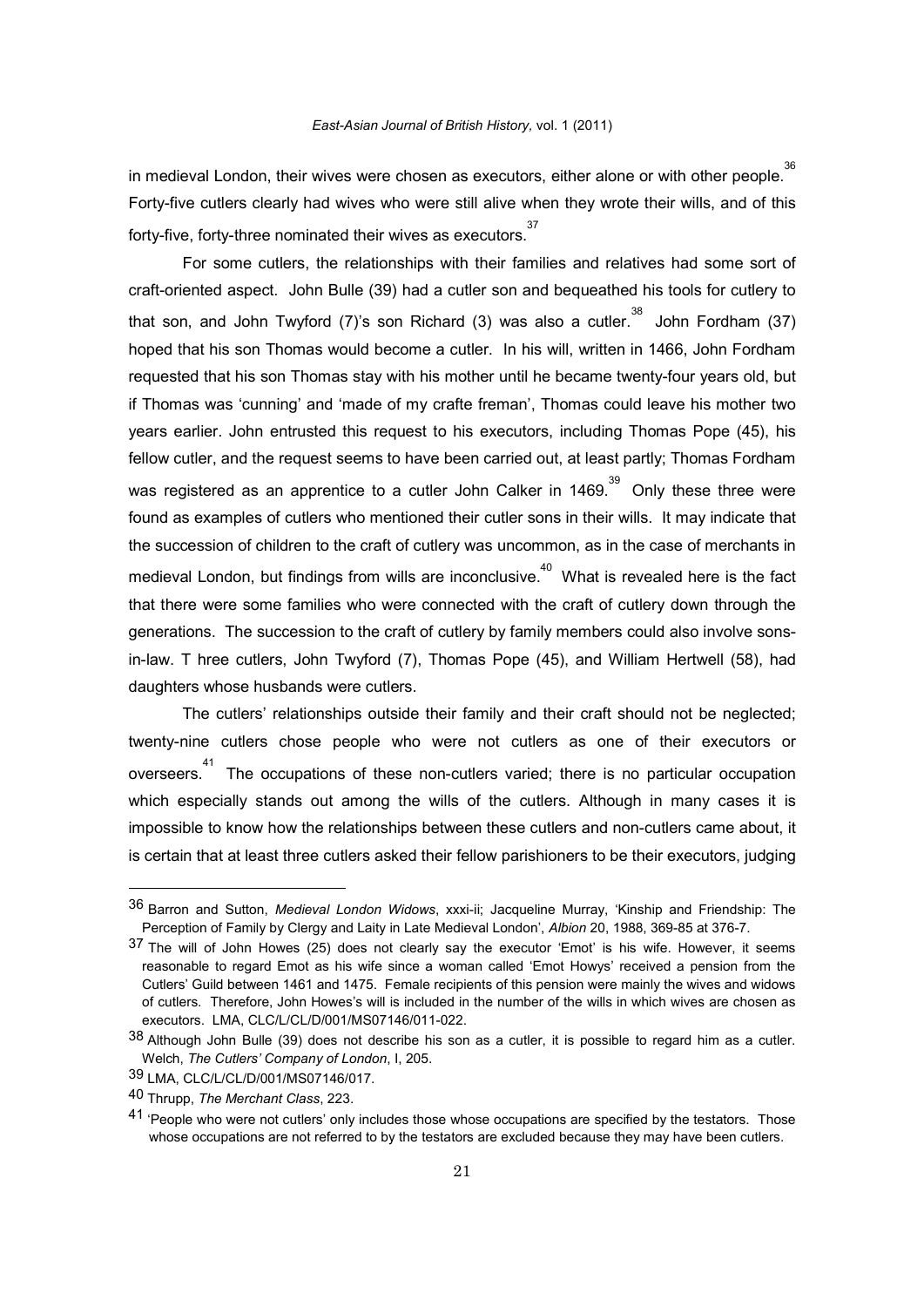from the executors' wills.<sup>42</sup> Two of John Boydon (30)'s overseers are designated as parishioners of the parish of St Magnus the Martyr, where Boydon seems to have been a parishioner as well.

In addition, some testators made bequests to poor people in various institutions. Seven cutlers requested that their money be distributed among the poor in the parishes where they lived, or where they had some connections. $^{43}$  Not only parishes but also parish guilds were recipients of bequests; seven cutlers made bequests to the parish guilds.<sup>44</sup> It is hard to generalize with regard to the intended recipients of the bequests. But by examining wills, we can see a few aspects of a wide range of cutlers' relationships with others.

#### **Conclusion**

The analysis of cutlers' wills has revealed the wide relationships of cutlers and what each cutler could expect to request from individuals and groups. Cutlers in fifteenth-century London developed relations of trust through their craft. This can be seen from the fact that some of the testators asked their colleagues to deal with craft-related matters. Moreover, friendship among cutlers enabled each cutler to rely on other cutlers with regard to various tasks after their death, such as the disposal of the movables and immovable and the provision of care for loved ones. Another notable finding from this study is that cutlers could expect their Guild to pray for their souls. It could be argued that the religious role of the Cutlers' Guild, which is stated in the ordinances, actually functioned for some of its members.

It is also important, however, that cutlers' lives were not taken up with their craft alone. By examining the wills, it is possible to recognize the cutlers' good relationships with family members, relatives, and fellow parishioners. For some cutlers, parish guilds in their residential areas may have been places to which they were equally or more attached to than the Cutlers' Guild.

Findings from this study certainly illustrate a part of the lives of medieval London craftsmen, yet the cutlers form only a tiny part of the world of London crafts and trades. The analysis of wills of other craftsmen and merchants may provide us with a different picture, as the comparison between cutlers and joiners has shown, or, it may be that we are provided with

<sup>42</sup> Philip Waltham (9), nominating Hugh Harlewyne (Harlewyne's will: LMA, DL/C/B/004/MS09171/004, fol. 3r.), John Heglyngton (18), nominating John Newenham (Newenham's will: LMA, DL/C/B/004/MS09171/006, fol. 164v.), and William Haydore (44), nominating John Abraham (Abraham's will: LMA, DL/C/B/004/MS09171/006, fol. 338r.).

<sup>43</sup> Wills nos. 5, 19b/c, 20, 29, 33, 44, 49.

<sup>44</sup> Wills nos. 29, 44, 47, 49, 50, 54, 58.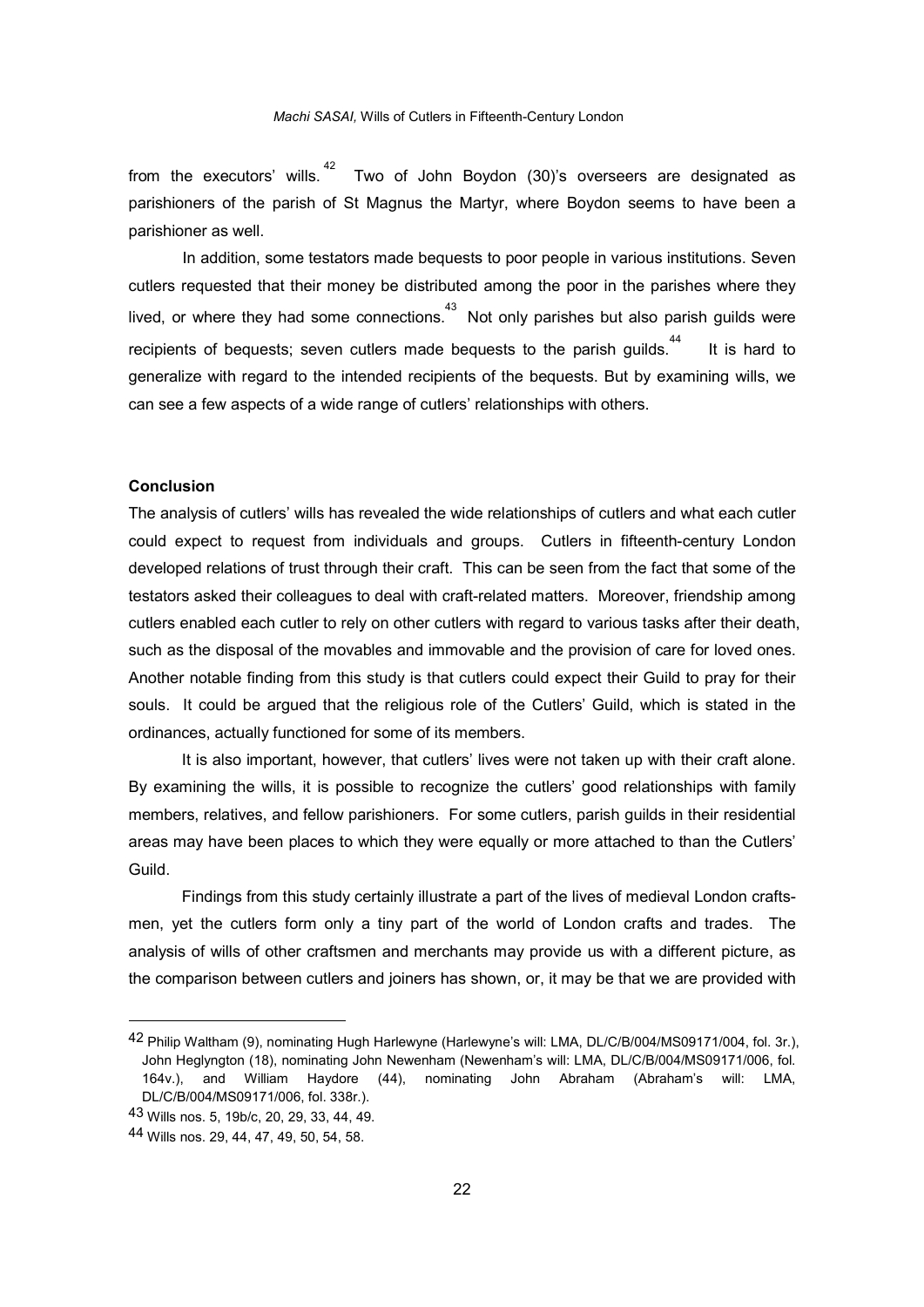a similar one. In either case, the study of wills will definitely broaden our understanding of 'everyday-medieval-life'.

> *Machi SASAI Ochanomizu University*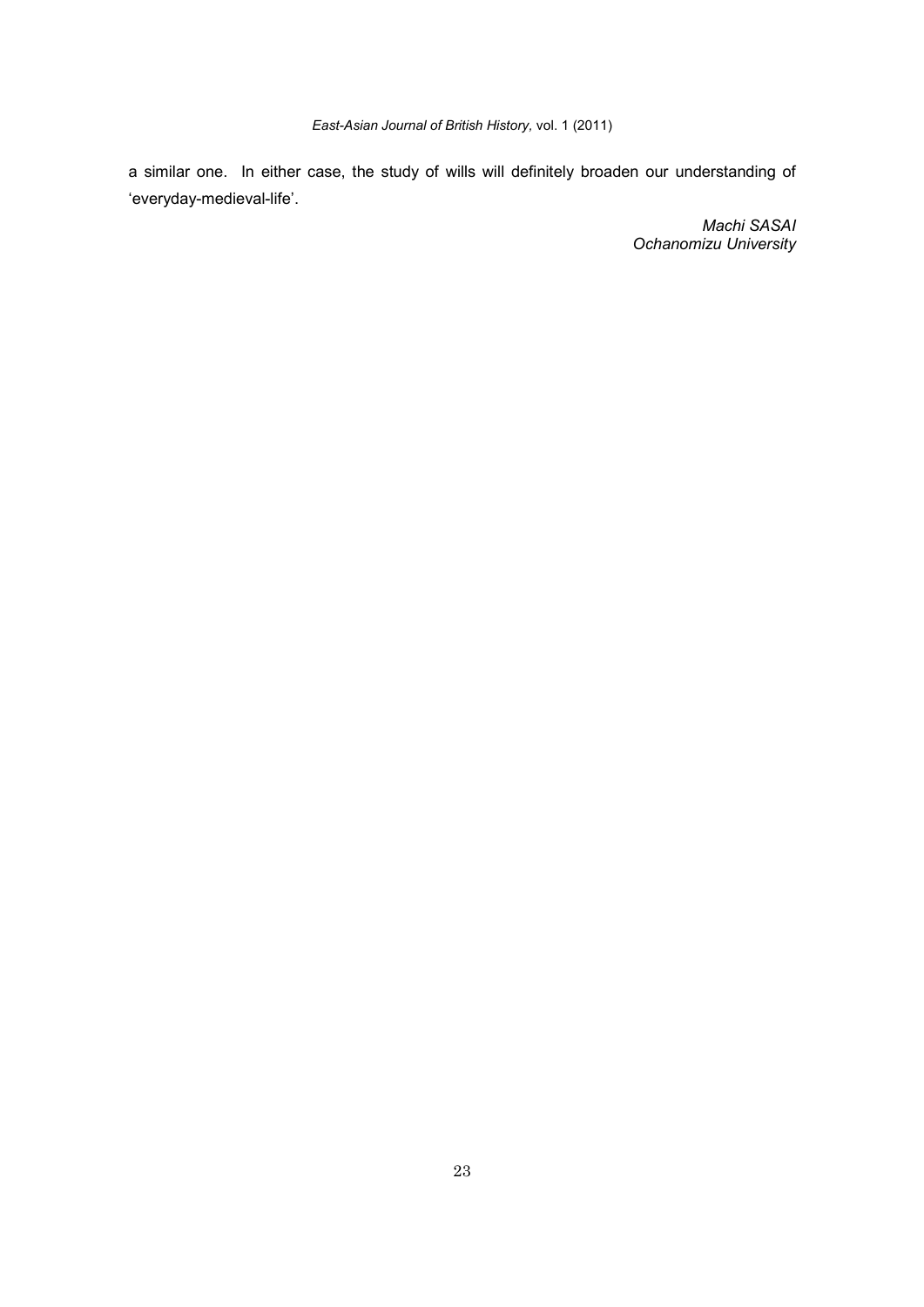*Machi SASAI,* Wills of Cutlers in Fifteenth-Century London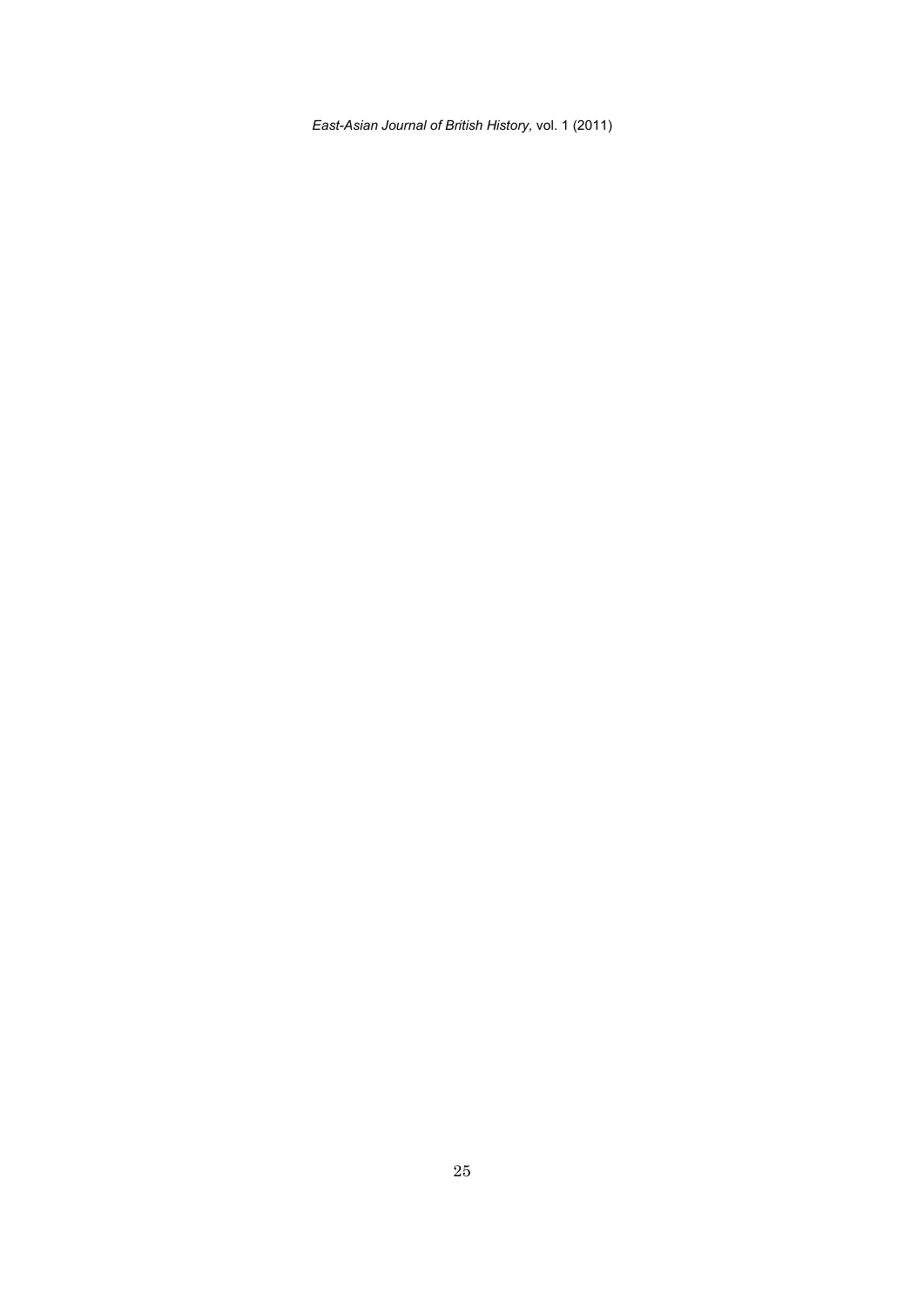*Machi SASAI,* Wills of Cutlers in Fifteenth-Century London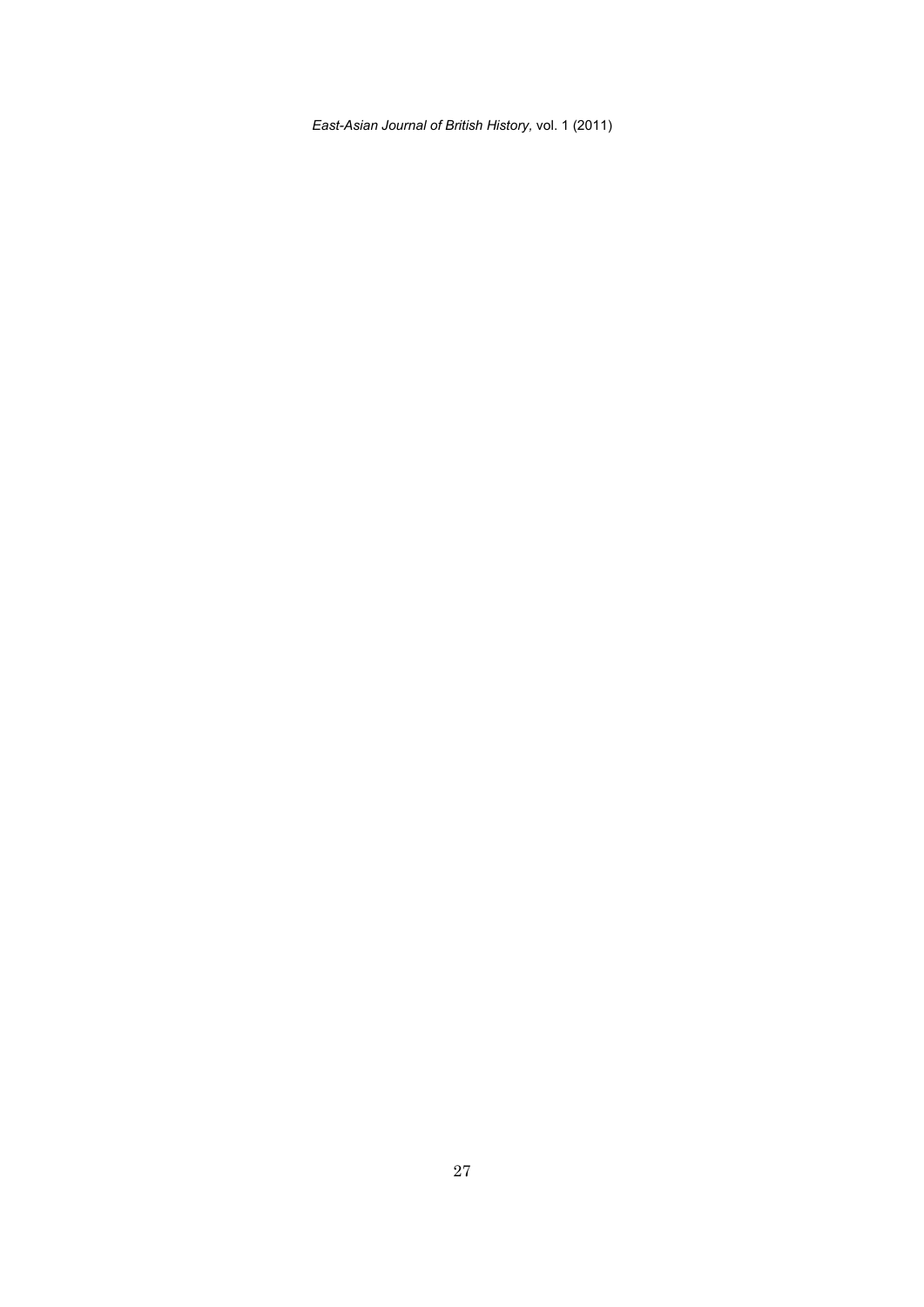*Ryuto SHIMADA, Dutch Commercial Networks in Asia in Transition*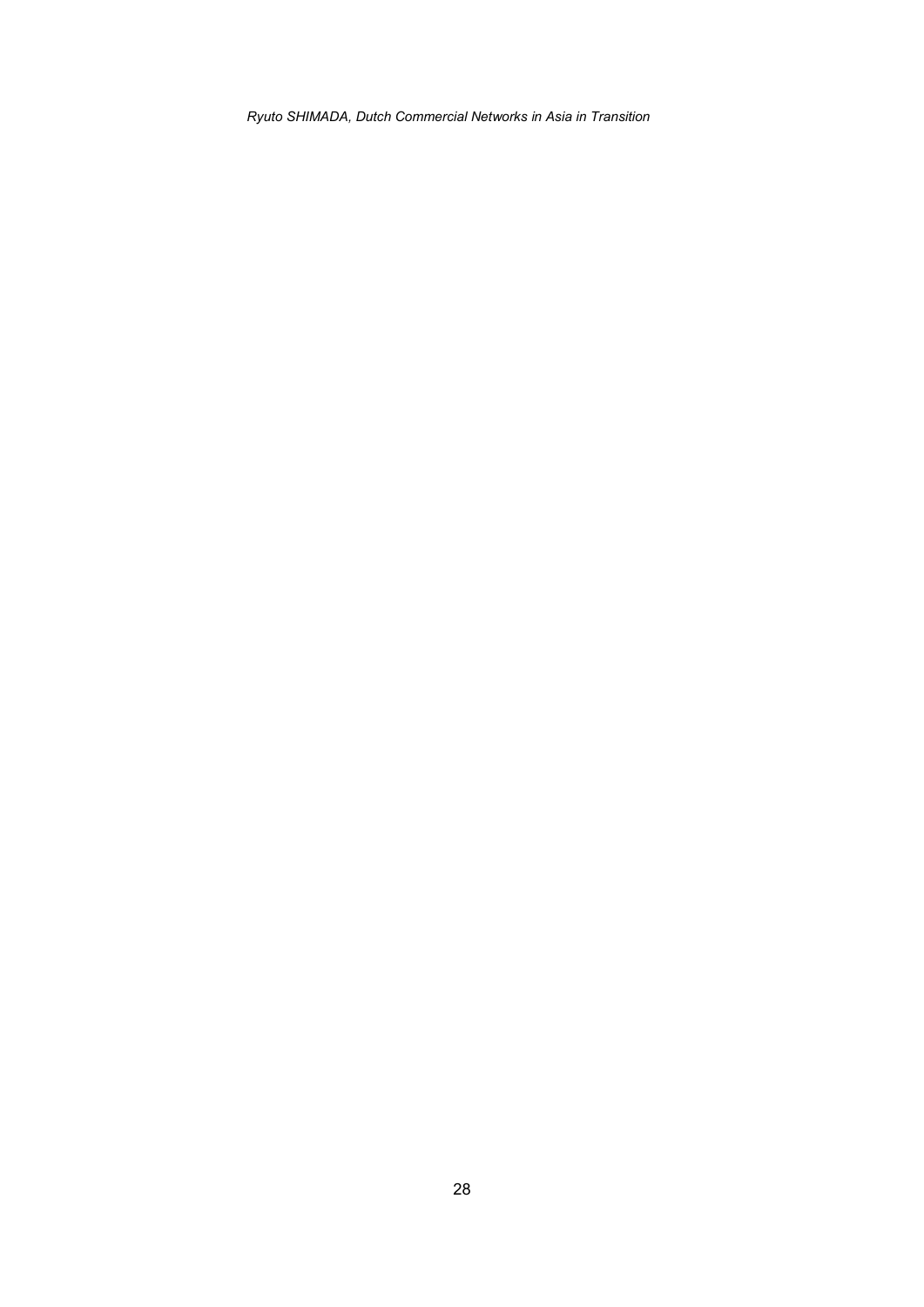*Dutch Commercial Networks in Asia in Transition toward the Age of the Pax-Britannica, 1740-1830*\*

In the autumn of the year 1808, a vessel sailing under a Dutch flag called at Nagasaki. At that moment nobody in Japan could have expected that the arrival of this vessel would bring about the serious result of the *seppuku* (*harakiru*) suicide of the Japanese governor of Nagasaki.

On  $4<sup>th</sup>$  October 1808 (15<sup>th</sup> August 1808 on the Japanese calendar), a vessel entered the bay of Nagasaki. Two Dutch officials approached it for a regular inspection on a small boat together with Japanese officers from the island of Deshima, where the Dutch trading office was maintained. As the two Dutch officials came to a boat from the vessel, both were seized by armed sailors and taken on board. At the same time, the vessel suddenly raised a British ensign. Everything became clear when one of the captured officials returned to the Dutch office in Deshima bringing a letter from Captain Fleetwood Pellew. The vessel was not a Dutch merchant vessel but a British frigate, the HMS *Phaeton*. The Phaeton had been around East Asian waters in order to capture Dutch vessels sailing from Batavia to Nagasaki for trade. Failing to capture any, the Phaeton entered the bay of Nagasaki firstly to make sure Dutch vessels in the harbour and secondly to procure foodstuffs and water.

Since the second half of the seventeenth century, Japan adhered to the principle that no political and commercial contacts with the British should be allowed. Should a British vessel enter the bay of Nagasaki, the local authorities were to drive it out as soon as possible. When the British requests were not accepted immediately they run amok around the port of Nagasaki, and the local authorities were unable to take any effective countermeasures, as they were faced with a shortage of troops and equipment. The city of Nagasaki was under the direct control of the Tokugawa shogunate and its governors had been appointed by the *shogun*s as direct vassals since the seventeenth century. In spite being directly under the shogunate, defence arrangements for the area around the bay of Nagasaki were charged to the domains of Saga and Fukuoka, under the general control of the governor of Nagasaki. At the time in question, the domain of Saga was in charge of such arrangements, yet because the Japanese had experienced peace in Nagasaki over a long period of time they did not suppose that full defences were necessary. Lacking sufficient military power, the Japanese authorities had to

<sup>\*</sup> This is a revised article of my previous discussion paper: Ryuto Shimada, 'Dutch Commercial Networks in Asia in Transition, 1740-1830', in *The British Empire and Asia in the Long Eighteenth Century*, ed. Tomotaka Kawamura, Osaka 2010, 29-40 (Global History and Maritime Asia Working Paper Series No. 17, Graduate School of Letters, Osaka University).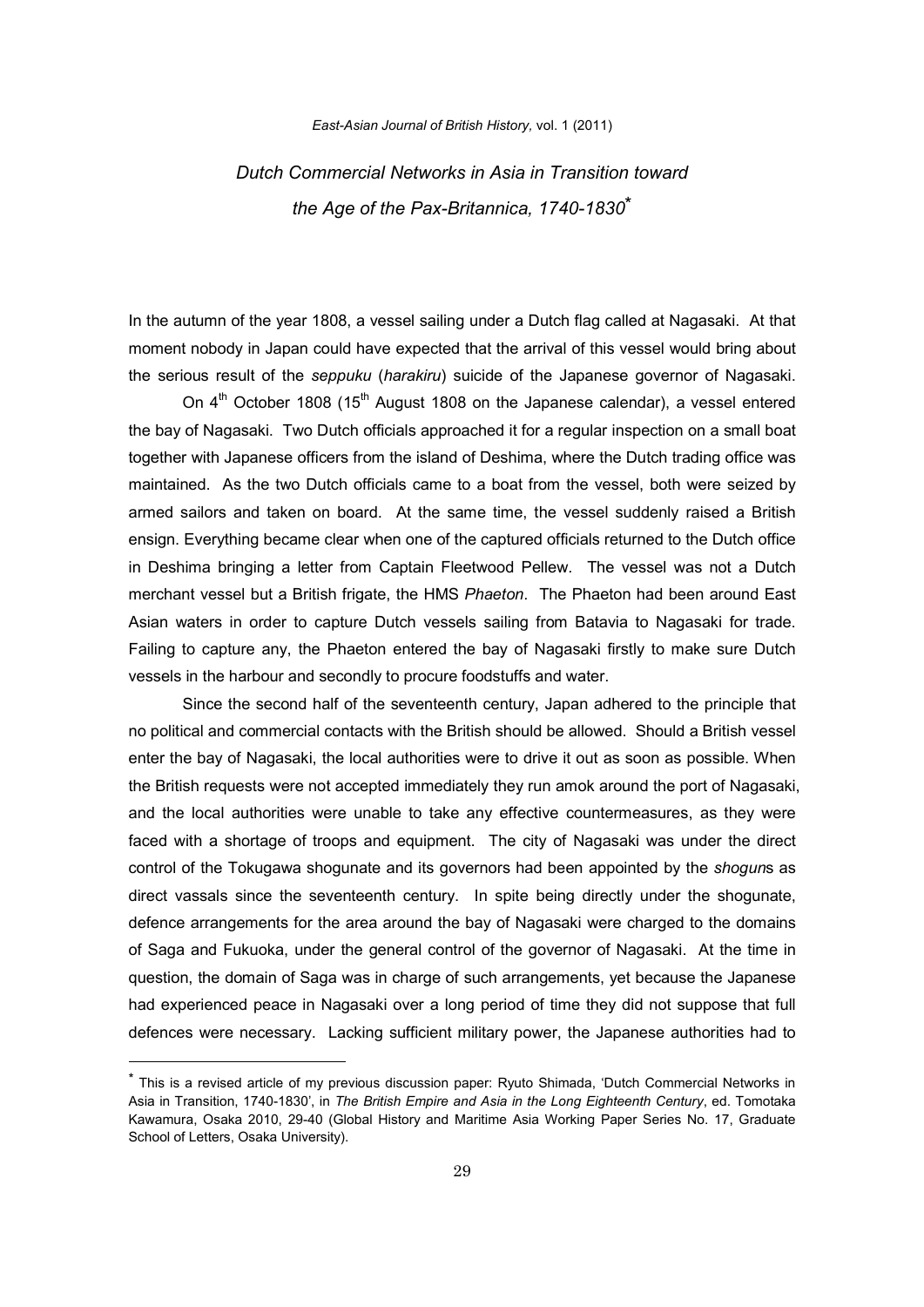#### *Ryuto SHIMADA, Dutch Commercial Networks in Asia in Transition*

accept the British demands in the end. After obtaining a supply of foodstuffs and water, the frigate left Nagasaki on  $17<sup>th</sup>$  August 1808. Although peace was restored, the Japanese, especially the governor of Nagasaki, thought that this incident had harmed the dignity of the shogunate. Indeed, the Nagasaki authorities did not win any concessions from the British and had to accept all their requests. Hence, the so-called Phaeton incident ended with the suicide of Matsudaira Yasuhide, the governor of Nagasaki.<sup>1</sup>

 Beyond a direct analysis of this Phaeton incident, what kinds of background events led to the incident of 1808 in Nagasaki? That is a central question of this article. It aims to provide information about historical transition in terms of the business activities in Asia of the Dutch East India Company (*Verenigde Oost-Indische Compagnie*: VOC) before the Phaeton incident. First, the article investigates Dutch trading activity in Asia. By and after this investigation, the article makes clear not only the development of the Asian trade of the VOC but also sheds light on structural changes in the sources of its profits, which were somewhat hard to see, when the Dutch Company was faced with the growth of the commercial activities of the English East India Company (EIC) in Asian waters. Second, the article surveys the structural changes in Dutch business in Asia during the period of political and economic transition around 1800 both in Europe and in Asia.

 Throughout the article, the study is chiefly based on the Dutch documentation kept in the National Archives of the Netherlands (*Nationaal Archief*) such as the Archives of the Bookkeeper-General in Batavia, 1700-1801, (*Archief van de Boekhouder-Generaal te Batavia: BGB*) and the Archives of the G. J. C. Schneither, 1788-1835 (*Archief van G. J. C. Schneither: Collectie Schneither*).

#### **The VOC's Asian trading business in the eighteenth century**

Recent studies on the Dutch East India Company have revealed the fact that the VOC still had great power even in the mid-eighteenth century.<sup>2</sup> A unique point of the Dutch Company was its success in being engaged not only in trade between Europe and Asia, but also in intra-Asian trade. Among several trading lines of the VOC, the one between Japan and India was exceptionally significant. The VOC imported Javanese sugar into Japan and in return received huge amounts of Japanese copper, which were carried on Dutch vessels to Dutch trading posts on the Indian subcontinent, such as those in the regions of Coromandel, Bengal and

<sup>1</sup> Hideo Matsutake, 'Fēton Gō Jiken to 19 Seiki Shotō no Kaiun Zyōsei [A Study of the 'His Majesty's Ship Phaeton' Incident and the Maritime Situation in the Beginning of the nineteenth Century]', *Tonan Ajia Kenkyu Nenpo*, Nagasaki University 33/34, 1992, 1-52 at 24-39.

<sup>2</sup> Femme S. Gaastra, *Geschiedenis van de VOC*, Zutphen 2009, 181-2.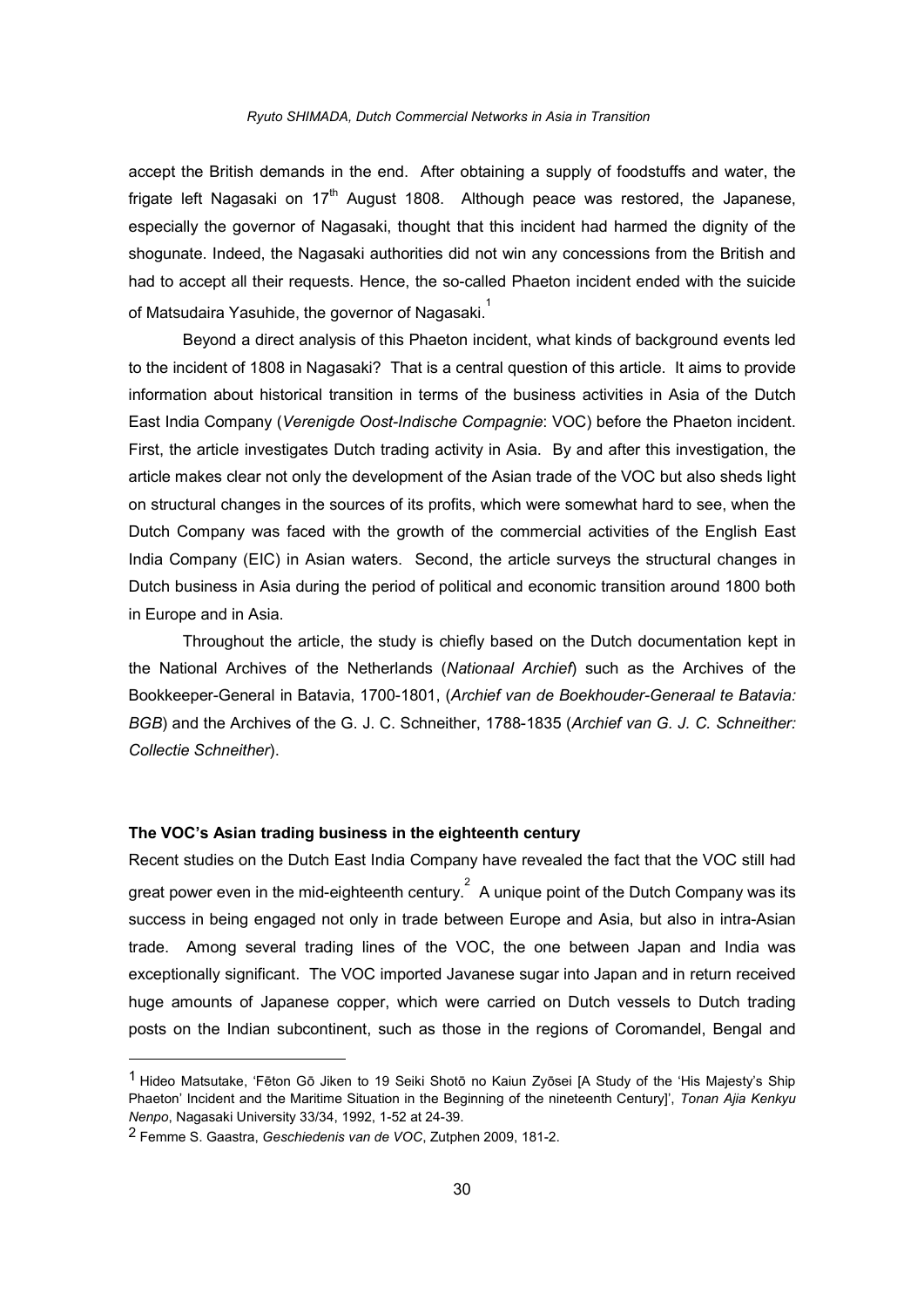Gujarat. In exchange for Japanese copper, the VOC obtained cotton textiles, which were shipped on Dutch vessels to the markets in Europe as well as in Java. This intra-Asian triangular trade between Java, Japan and India was formed in the first half of the eighteenth century, although by then the VOC was already relying on another triangular trade in Asian waters between Siam, Japan and India which had been established in the mid-seventeenth century.<sup>3</sup> In both of these trades, Japanese copper played an important role, contributing high Asian profits to the VOC. Copper from Japan was sold by the VOC in several places mainly in South Asia. Their locations are shown in Table 1. $<sup>4</sup>$  In general, the Japanese copper was sold</sup> near the production areas of cotton textiles. Differently from other European companies, the Dutch Company had many trading posts in South Asia. In the case of the Coromandel Coast, this characteristic is obvious. Moreover, the Dutch trading posts under the control of the Dutch authorities in Colombo had two types in terms of location. One type is exemplified by the posts on Ceylon Island, where copper was not sold on a large scale. On the other hand, at the other type of post such as those along the Fishery Coast on the south-eastern tip of the Indian subcontinent, large volumes of Japanese copper were sold annually. These are indicated by asterisks (\*) in Table 1. In any case, the VOC had the best network of the trading posts in South Asia, compared to the other European trading company, and this regional network contributed to the well-functioning of the intra-Asian trade and the Euro-Asian trade in the points of the sales of Japanese copper and the purchase of Indian cotton textiles. According to research by the author, profits on the sales of Japanese copper in South Asia accounted for 12.1 per cent of the total gross sales profits of the VOC in all its Asian trading posts in 1701/02, 13.6 per cent in 1741/42 and 10.1 per cent in 1771/72.

<sup>3</sup> Ryuto Shimada, *The Intra-Asian Trade in Japanese Copper by the Dutch East India Company during the Eighteenth Century*, Leiden 2006, 17-8.

<sup>&</sup>lt;sup>4</sup> Table 1 is based on the data collected from the Archives of the BGB, NA.

<sup>5</sup> Shimada, 2006, 142.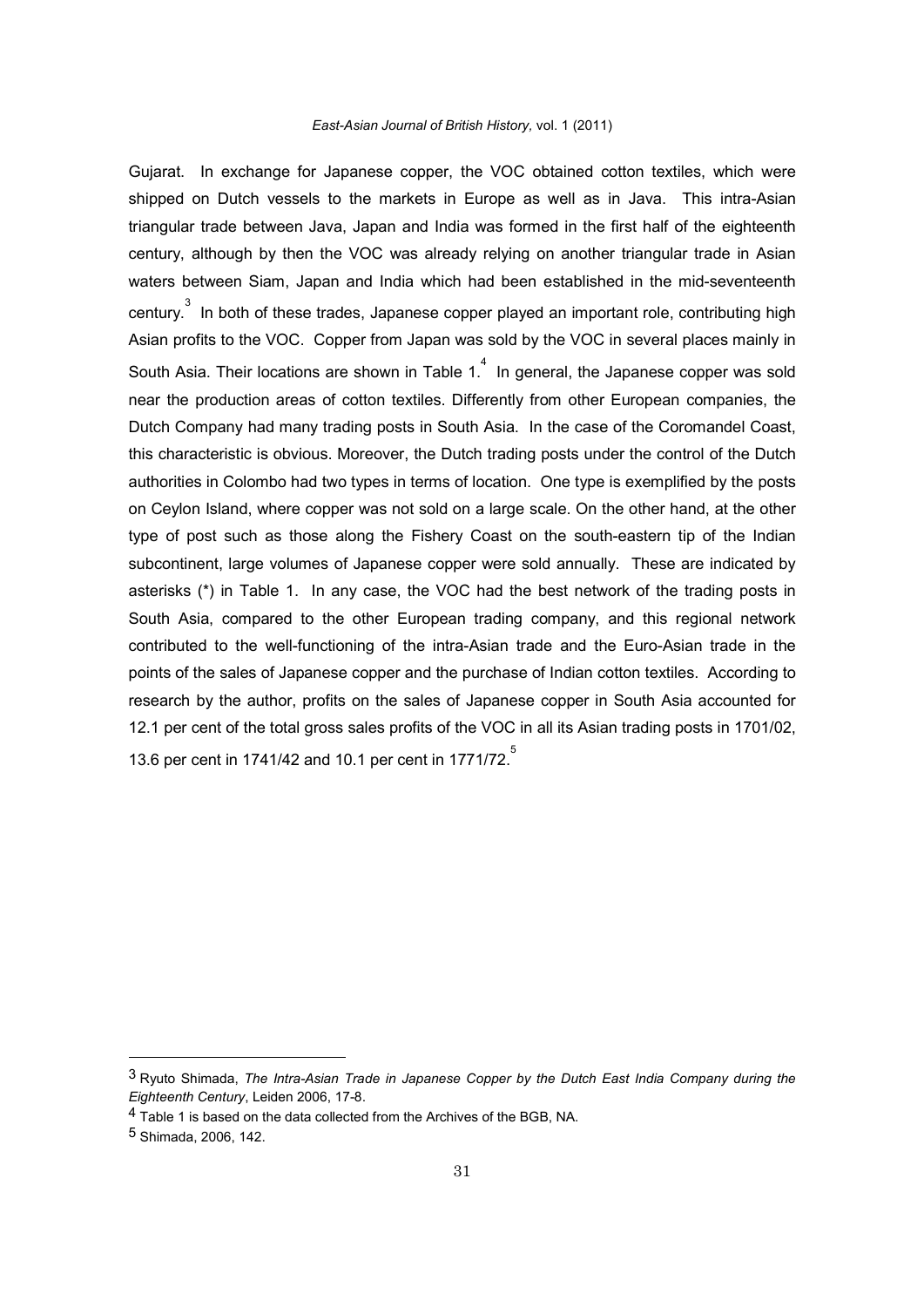*Table 1* South Asian establishments of the VOC ranked by the annual average amounts of Japanese copper sold, 1700/01-01/02, 1740/41-41/42 and 1775/76-76/77 (Dutch pounds)

(1) 1700/01-1701/02 1 - 2,000 -5,000 -10,000 -50,000 -100,000 over 100,000 Bengal Patna Hooghly Ceylon Colombo; Jaffna; Mannar; Baticaloa Tuticorin\*; Alwartirunagarai\*; Manapadu\* Kilakkarai\* Coromandel Pulicat Palakollu Draksharama; Conjemere; Porto Novo Nagappattinam; Bimlipatam Masulipatam; Sadras Malabar Cochin; Cochin; Cochin; Cochin; Cochin; Cochin; **Cannanore** Gujarat Surat (2) 1740/41-1741/42 1 - 2,000 -5,000 -10,000 -50,000 -100,000 over 100,000 Bengal Hooghly Ceylon Galle; Matara; Mannar; **Cape** Comorin\*; Trincomalee; Baticaloa; Kalpitiya Colombo; Jaffna; Alwartirunagarai\*; Manapadu\* Tuticorin\*; Kilakkarai\* Coromandel Kakinada; Nakiriada, Pulicat<br>Porto Novo Nagappattinam; Masulipatam; Sadras; Bimlipatam Malabar Quilon Cannanore Cochin Gujarat Surat (3) 1775/76-1776/77 1 - 2,000 -5,000 -10,000 -50,000 -100,000 over 100,000 Bengal Hooghly Ceylon Galle; Matara; Mannar; Tuticorin\*; Kilakkarai\*; Trincomalee; Baticaloa; Kalpitiya Jaffana Colombo Coromandel Pulicat Bimlipatam Sadras Nagappattinam; Jagannathapuram Malabar Cochin Gujarat Surat Surat Surat Surat Surat Surat Surat Surat Surat Surat Surat Surat Surat Surat Surat Surat Surat

[Note] The establishments in Ceylon added the asterisks (\*) were located on the Fishery Coast in the Indian Subcontinent opposite the island of Ceylon. The data on Coromandel in the period from 1775/76 to 1776/77 was based on records of the book year 1774/75. 1 Dutch pound = ca.  $0.494$  kg.

[Sources] Ryuto Shimada, *The Intra-Asian Trade in Japanese Copper by the Dutch East India Company during the Eighteenth Century*, Leiden 2006, 88-9 (NA: BGB 10751, 10752, 10772, 10773, 10792, 10793).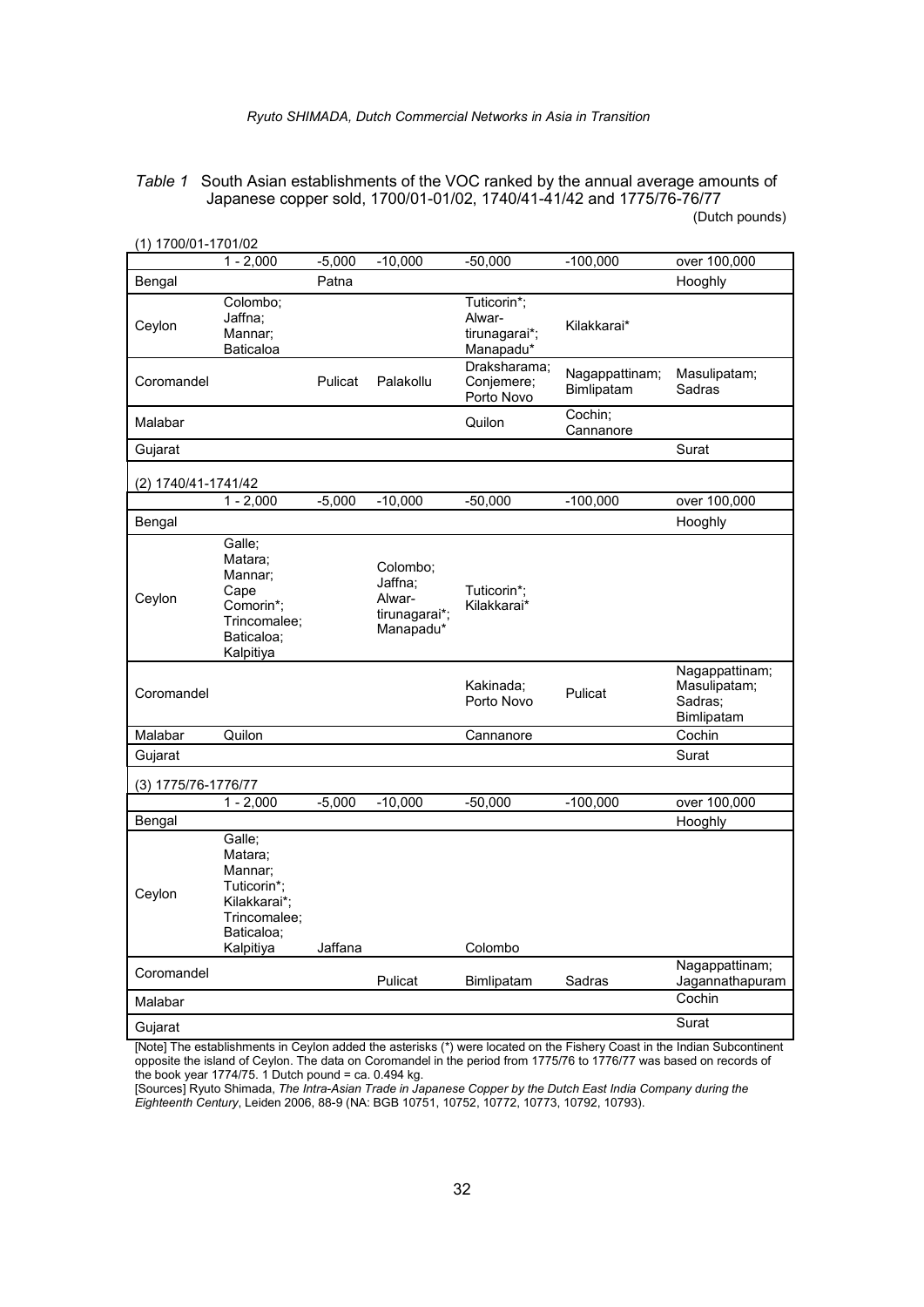

*Figure 1* Copper outflows from Japan (VOC) and Europe (EIC), 1650-1800

[Sources] VOC: Ryuto Shimada, *The Intra-Asian Trade in Japanese Copper by the Dutch East India Company during the Eighteenth Century*, Leiden 2006, 198-9; EIC: British Libarary: OIOC IOR L/AG/1/1/16-28.

While the VOC enjoyed profitable conditions in its trading business in Asia, it experienced two significant changes during the eighteenth century. One concerned the inflows of British copper into India and the other the change in the composition of the sources of profits.

Around the 1730s, British copper began to be imported into India, with the background of the growth of the British copper mining industry. This trade in a European product was conducted by the English East India Company (EIC). Figure 1 indicates the outflows of British copper from London into Asia, and the table also shows the annual exports of Japanese copper to Asia by the Dutch East India Company (VOC). Until the 1750s, the export volumes of British copper never exceeded those of Japanese copper carried by the VOC, except for one year in the 1740s. The 1760s was the decade in which the competition between Japanese and British copper became palpable. Copper inflows from Britain then amounted to 600 tons per year. Around 1775, British copper inflows definitely exceeded those of Japanese copper. During the fourth quarter of the eighteenth century, the annual outflow of British copper was around 1,500 tons, and in some years it exceeded 2,000 tons per annum. Thus, in terms of volume the Japanese copper trade conducted by the VOC was less significant than that in British copper by the EIC by the end of the eighteenth century. $\mathring{\phantom{a}}^6$ 

<sup>6</sup> Shimada, 2006, 78.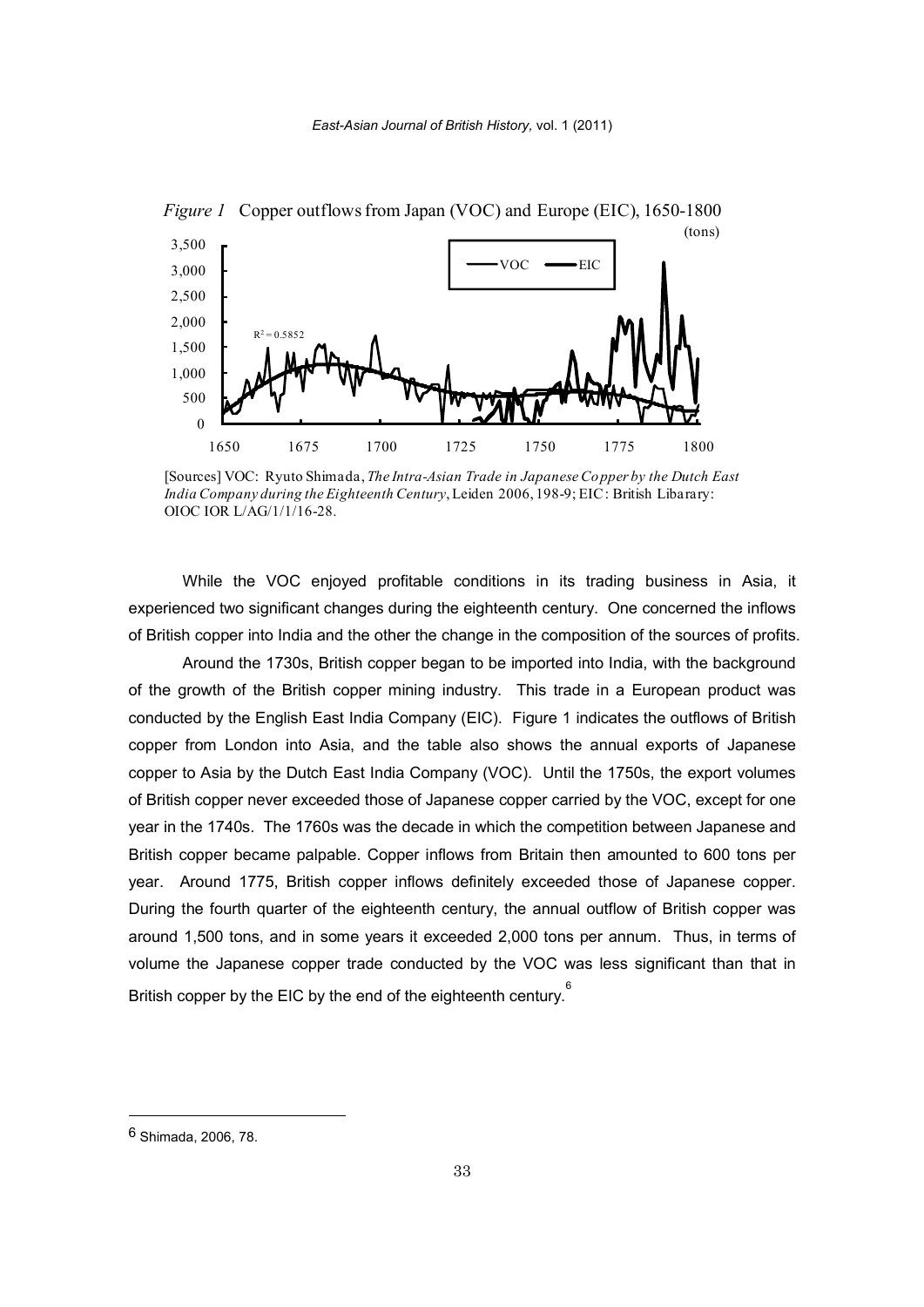|         | Sales of European products |                    | Sales from Asian products |        |                    |                  |           |           |
|---------|----------------------------|--------------------|---------------------------|--------|--------------------|------------------|-----------|-----------|
|         |                            | Currency Commodity | Company's<br>use          |        | Currency Commodity | Company's<br>use | others    | total     |
| 1701/02 | 160.710                    | 135,708            | 20,407                    | 24,833 | 2,689,610          | 18,522           | 232.325   | 3,282,114 |
| $(\%)$  | 4.9                        | 4.1                | 0.6                       | 0.8    | 81.9               | 0.6              | 7.1       | 100.0     |
| 1751/52 | 1.184.928                  | 184.351            | 51,321                    | 91.303 | 3.505.785          | 65.528           | 1.341.709 | 6.424.926 |
| $(\%)$  | 18.4                       | 2.9                | 0.8                       | 1.4    | 54.6               | 1.0              | 20.9      | 100.0     |

(*fl.* )

*Table 2* Asian gross profits of the VOC, 1701/02 and 1751/52

[Note] Asian heavy and light guilders are adjusted to the accounting procedure in the Dutch Republic. [Sources] NA: BGB 10752, 10776.

Despite the large inflows of British copper into India, Japanese copper was preferred in the Indian market for minting as regards quality. In fact, the English Company attempted to increase the export trade in British copper by producing imitations of Japanese bar copper in terms of quality and shape, yet due to the additional costs of producing such imitations the business was still unprofitable,  $\overline{'}$  although there is no doubt that the huge copper market in India attracted the interests of copper producers in Britain, while the VOC's high commitment to Japanese copper could have caused it critical difficulties in the event of any British success in reducing production costs.

The second important change in the business of the VOC during the eighteenth century was a compositional change in the source of profits. In the early eighteenth century, each trading post gained large gross profits through sales of trading commodities. Table 2 shows the gross profits of the VOC realised in Asia. In 1701/02, the VOC earned around 3.3 million guilders as gross profits. Of these, the sales profits of Asian products, i.e. profits from the intra-Asian trade, accounted for 81.9 per cent. However, in the mid-eighteenth century, about 20 per cent of the total gross profits were from other business, largely gains from land tenure. Indeed, as shown in Table 3, in the trading posts, where the VOC established colonial rule such as Batavia and Ceylon, gross profits from the category of "others" occupied large shares of the gross profits. In this way, the VOC was making a step from trading company to colonial powers in the course of the eighteenth century.<sup>8</sup>

<sup>7</sup> Shimada, 2006, 125-7.

<sup>8</sup> Regarding the detailed analysis of Tables 2 and 3, see Ryuto Shimada, '18seiki Zenhan niokeru Oranda Higashi Indo Gaisha no Ajiakan Bōeki [The Intra-Asian Trade of the Dutch East India Company in the First Half of the Eighteenth Century]', *Seinan Gakuin Daigaku Keizaigaku Ronshū [The Economic Review of Seinan Gakuin University]* 43(1/2), 2008, 37-62 at 54-8.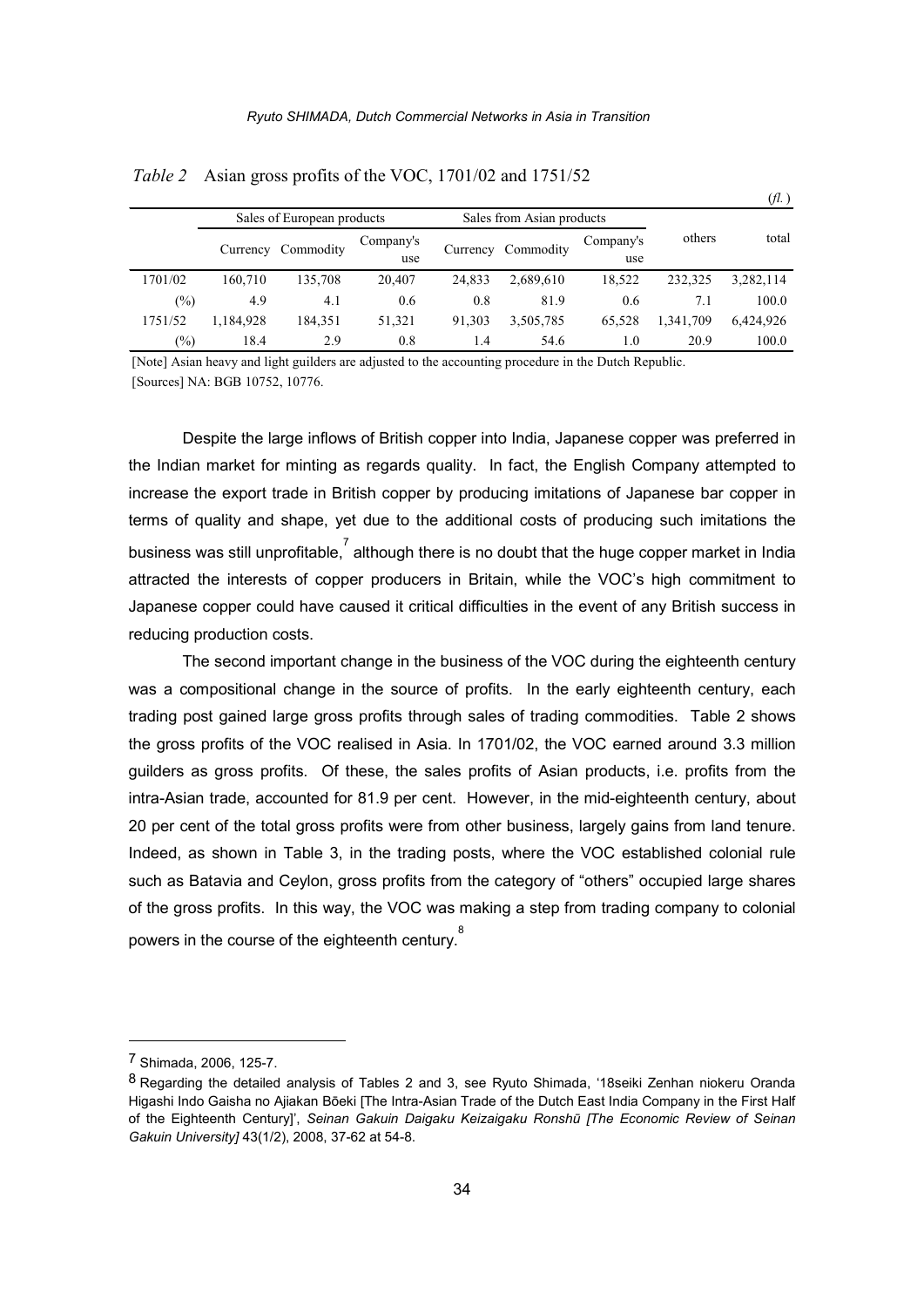|             | Sales of European products |                    |                  | Sales of Asian products |                    |                  |           | (fl.)     |
|-------------|----------------------------|--------------------|------------------|-------------------------|--------------------|------------------|-----------|-----------|
|             |                            | Currency Commodity | Company's<br>use |                         | Currency Commodity | Company's<br>use | others    | total     |
| Batavia     | 1,158,250                  | 13,267             | 35,899           | 61,506                  | 880,881            | $\mathbf{0}$     | 421,463   | 2,571,266 |
| Ceylon      | 26,678                     | 11,128             | 1,058            | $\boldsymbol{0}$        | 203,339            | 19,498           | 172,975   | 434,677   |
| Malabar     | $\boldsymbol{0}$           | 15,009             | 978              | $\mathbf{0}$            | 178,073            | 2,669            | 47,725    | 244,453   |
| Bengal      | $\boldsymbol{0}$           | 20,550             | $\boldsymbol{0}$ | $\mathbf{0}$            | 226,145            | $\boldsymbol{0}$ | 133,430   | 380,124   |
| Coromandel  | $\boldsymbol{0}$           | 5,510              | 19               | 29,797                  | 656,271            | 24               | 65,280    | 756,901   |
| Gujarat     | $\boldsymbol{0}$           | 20,887             | 1,084            | $\mathbf{0}$            | 450,178            | 150              | 159,121   | 631,419   |
| Mocha       | $\mathbf{0}$               | 23                 | $\boldsymbol{0}$ | $\mathbf{0}$            | 40,847             | 291              | 9,161     | 50,321    |
| Persia      | $\boldsymbol{0}$           | $\boldsymbol{0}$   | $\boldsymbol{0}$ | $\boldsymbol{0}$        | 5,370              | $\boldsymbol{0}$ | 783       | 6,153     |
| Basra       | $\boldsymbol{0}$           | 13,747             | $\mathbf{0}$     | $\mathbf{0}$            | 92,653             | 0                | 99        | 106,499   |
| Japan       | $\boldsymbol{0}$           | 16,161             | $\mathbf{0}$     | $\mathbf{0}$            | 71,558             | $\mathbf{0}$     | 114,534   | 202,253   |
| Siam        | $\boldsymbol{0}$           | $\boldsymbol{0}$   | $\mathbf{0}$     | $\boldsymbol{0}$        | 3,255              | $\mathbf{0}$     | 25        | 3,280     |
| Malacca     | $\boldsymbol{0}$           | 1,047              | 1,877            | $\boldsymbol{0}$        | 13,169             | 477              | 13,655    | 30,224    |
| Padang      | $\boldsymbol{0}$           | 3,544              | 836              | $\mathbf{0}$            | 66,279             | 4,223            | 11,091    | 85,972    |
| Palembang   |                            |                    |                  | N.A.                    |                    |                  |           |           |
| Banten      | 0                          | 151                | $\boldsymbol{0}$ | 0                       | 5,235              | $\boldsymbol{0}$ | 12,786    | 18,173    |
| Semarang    | $\boldsymbol{0}$           | 23,997             | 2,321            | $\boldsymbol{0}$        | 25,728             | 13,509           | 62,332    | 127,887   |
| Cirebon     | $\boldsymbol{0}$           | 1,302              | 60               | $\boldsymbol{0}$        | 10,046             | 113              | 488       | 12,008    |
| Jambi       | $\boldsymbol{0}$           | 814                | $\boldsymbol{0}$ | $\boldsymbol{0}$        | 2,912              | $\boldsymbol{0}$ | 36        | 3,762     |
| Ambon       | $\boldsymbol{0}$           | 297                | 1,285            | $\boldsymbol{0}$        | 36,205             | 1,845            | 30,436    | 70,069    |
| Banda       | $\boldsymbol{0}$           | 480                | 2,410            | $\mathbf{0}$            | 9,105              | 3,843            | 23,574    | 39,411    |
| Ternate     | $\boldsymbol{0}$           | 669                | 1,326            | $\boldsymbol{0}$        | 28,516             | 4,113            | 17,532    | 52,156    |
| Timor       | $\boldsymbol{0}$           | $\boldsymbol{0}$   | 189              | $\boldsymbol{0}$        | 3,983              | $\boldsymbol{0}$ | 2,009     | 6,182     |
| Maccasar    | $\boldsymbol{0}$           | 732                | 1,981            | $\boldsymbol{0}$        | 24,139             | 14,774           | 40,336    | 81,962    |
| Banjarmasin | $\boldsymbol{0}$           | 110                | $\boldsymbol{0}$ | $\mathbf{0}$            | 17,161             | $\mathbf{0}$     | 244       | 17,516    |
| China       | $\boldsymbol{0}$           | 34,926             | $\boldsymbol{0}$ | $\boldsymbol{0}$        | 454,737            | 0                | 2,593     | 492,257   |
| total       | 1,184,928                  | 184,351            | 51,321           | 91,303                  | 3,505,785          | 65,528           | 1,341,709 | 6,424,926 |

*Table 3* Asian gross profits of the VOC in 1751/02

[Notes] The data of Mocha is that in 1750/51. Asian heavy guilders are adjusted to the accounting procedure in the Dutch Re [Source] NA: BGB 10776.

## **Visible transition toward colonizer**

The Dutch Company was confronted by several serious incidents from the 1780s. First of all, Dutch commercial power was severely damaged by the Fourth Anglo-Dutch War between 1780 and 1784. In this war, the Dutch Company was seriously attacked by the British, and as a result, the VOC lost many merchant vessels and trading posts in South Asia. For example, the VOC lost the trading post in Negappattinam in 1781, and other trading posts in India such as that at Chinsura in Bengal were captured by the British. After the war, these posts were returned to the Dutch Company, but in Negappattinam, the Dutch headquarters on the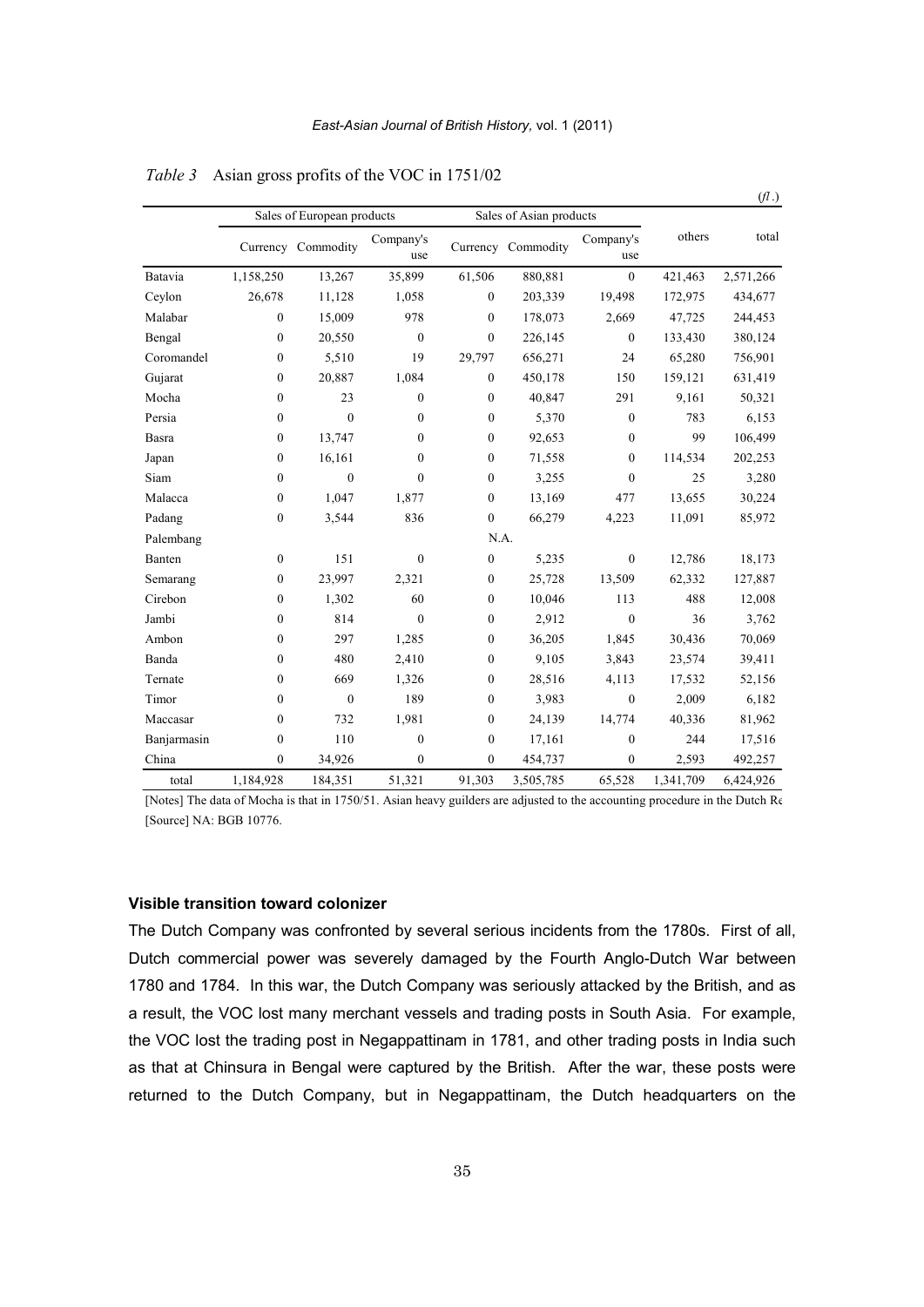#### *Ryuto SHIMADA, Dutch Commercial Networks in Asia in Transition*

Coromandel Coast and the major commercial centre for the Dutch export trade in cotton textiles was ceded to the British according to the final Treaty of Versailles of 1784. $\overset{\text{\tiny o}}{ }$ 

The second stroke also came from Europe. As soon as the French revolutionary armies invaded the Netherlands in January 1795, William V of Orange, who was the Stadtholder of the Dutch Republic, fled to England and the Batavian Republic was established in the Netherlands. At Kew in London, William V signed a document to inform all the employees of the VOC in Asia that all overseas property of the Dutch Company should be <sup>10</sup><br>placed under British control.<sup>10</sup>

Following this instruction of William V, several Dutch trading posts were surrendered. In Malabar, the trading posts of Cochin and Quilon were transferred to the British in 1795. Dutch trading posts under the Dutch authorities at Colombo on the island of Ceylon fell to British hands in 1796. In Bengal the trading post in Chisura was again surrendered to the British. 11 Hence, the Dutch Company lost all its trading posts in South Asia by 1796, which meant that it became absolutely impossible for the VOC to conduct the export trade in cotton textiles from India for European and Asian markets.

In the home country, the States-General of the Batavian Republic had ordered the restructure of the governance system of the VOC by abolishing the Gentlemen XVII, the supreme decision-making body of the Dutch Company, and by launching the Committee for the Affairs of the East India Trade and Possessions (*Committee tot de zaken van Oostindische*  handel en Besitingen) in 1796.<sup>12</sup> In the Batavian Republic, liberalistic policies were introduced by mainstreamers of the Republic, called Patriots (*Patriotten*), under the strong influence of French revolutionary thinking. For example, Dirk van Hogendorf drew up a liberalistic plan to reform affairs in East Indies to permit free trade, liberty of cultivation and free sales of agricultural products in the Dutch colonial territory.<sup>13</sup> On the last day of the year 1799, privileges to the VOC were stopped according to the schedule drawn up in 1798 and the Council of Asian Possessions and Establishments (*Raad van Aziatische Bezitingen en Etablissementen*) succeeded to the management of Asian affairs in 1800. 14

<sup>9</sup> Gaastra, 175; Jos Gommans *et al.* eds. *Dutch Sources on South Asia, c. 1600-1825*, Vol. 1 (New Delhi:, 2001, 301, 335.

<sup>10</sup> Shimada, 128.

<sup>11</sup> Gommans, 179, 221-3, 301.

<sup>12</sup> Gerardus Cornelius Klerk de Reus, *Geschichtlicher Ueberblick der administrativen, rechtlichen und finanziellen Entwicklung der Niederlandisch-Ostindischen Compagnie*, Verhandelingen van het Bataviaasch Genootschap van Kunsten en Wetenschappen 47(3), 1894, XLVI.

<sup>13</sup> F.W. Stapel, *Geschiedenis van Nederlandsch-Indië*, Amsterdam 1943, 196-7.

<sup>14</sup> F.S. Gaastra, 'The Organization of the VOC', in *De archieven van de Verenigde Oostindische Compagnie (1602-1795)*, ed. R. Raben and H. Spijkerman, 's-Gravenhage 1992, 11-29 at 28.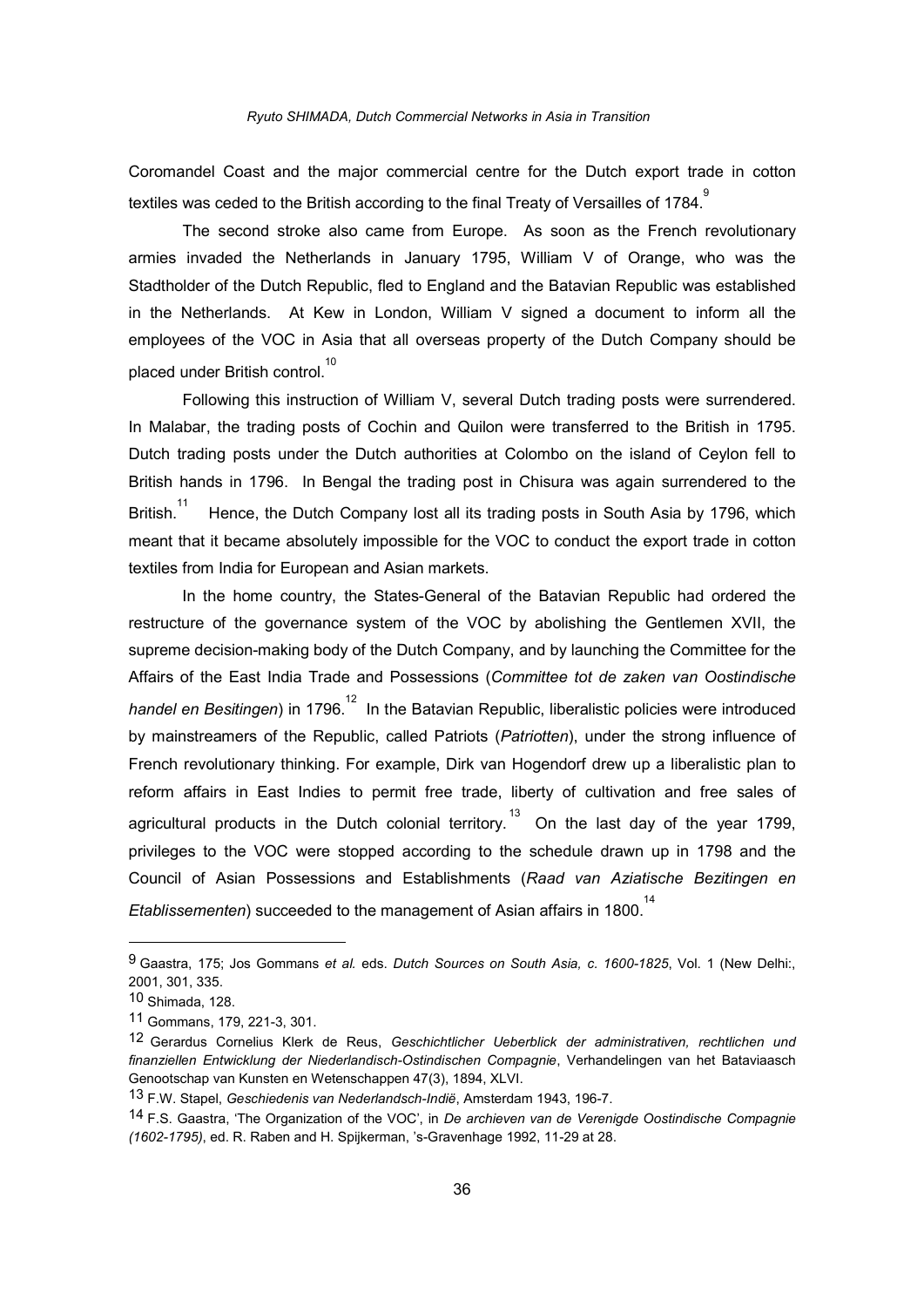#### *East-Asian Journal of British History,* vol. 1 (2011)

After Louis Bonaparte, a younger brother of Napoleon Bonaparte, took the throne of the Kingdom of Holland in 1806, he appointed Herman Willem Daendels to post of governorgeneral of the Dutch East Indies. As shown in his military and Patriot career, this appointment aimed to defend revolutionary French influenced Java, and especially Batavia against the British in the same way as the homeland, and as British threats against the Dutch increased, the Phaeton incident occurred in Nagasaki in 1808. It is well known that Daendels made efforts to construct roads on the island of Java and to reconstruct the defense system of Batavia.<sup>15</sup> Yet, while France annexed the Kingdom of Holland in 1810, the high government of Batavia surrendered to the British in 1811 and Thomas Stamford Raffles was appointed lieutenantgovernor. After a short occupation of Java by the British, thanks to the Anglo-Dutch Treaty of 1814 (the Convention of London), which was realized after Napoleon's defeat and the establishment of the Kingdom of the Netherlands in 1813, Java was returned to Dutch control in 1816.

| vear | ship's nationality                       | vear | ship's nationality                       |
|------|------------------------------------------|------|------------------------------------------|
| 1795 | 1 Dutch                                  | 1807 | 1 chartered American, 1 chartered Danish |
| 1796 | $\theta$                                 | 1808 | $\left($                                 |
| 1797 | 1 chartered American                     | 1809 | 1 Dutch, 1 chartered American            |
| 1798 | 1 chartered American                     | 1810 | $\theta$                                 |
| 1799 | 1 chartered American                     | 1811 | $\theta$                                 |
| 1800 | 1 chartered American                     | 1812 | $\theta$                                 |
| 1801 | 1 chartered American                     | 1813 | 2 British                                |
| 1802 | 1 Dutch, 1 chartered American            | 1814 | 1 British                                |
| 1803 | 1 chartered American                     | 1815 | $\theta$                                 |
| 1804 | 2 chartered Dutch                        | 1816 | $\theta$                                 |
| 1805 | 1 chartered Dutch                        | 1817 | 2 Dutch                                  |
| 1806 | 1 chartered American, 1 chartered Bremer |      |                                          |

*Table 4* Ships sent by the High Government of Batavia to Nagasaki, 1795-1817

[Source] Madoka Kanai, *Nichiran Kōshōshi no Kenkyū [Studies in Dutch-Japanese Historical Relations]* , Kyoto 1986, 237.

During the years of political confusion in Batavia as well as in the homeland, the Dutch intra-Asian trade based in Batavia was seriously damaged. The most critical point was that the Dutch Company lost its Indian links. From the seventeenth century the VOC enjoyed the fruitful intra-Asian triangular trade between Japan, India and South-East Asia, as shown before. The South Asian trade of the Dutch Company in particular was so significant in procuring cotton textiles for the European as well as the Southeast Asian market throughout the eighteenth century that the loss of the trading posts in South Asia could only result in cutting off the lifeblood of the VOC as a trading company. In fact, due to the Fourth Anglo-Dutch War in

<sup>15</sup> E.S. de Klerck, *History of the Netherlands East Indies*, Vol. 2, Amsterdam 1975, 13-27.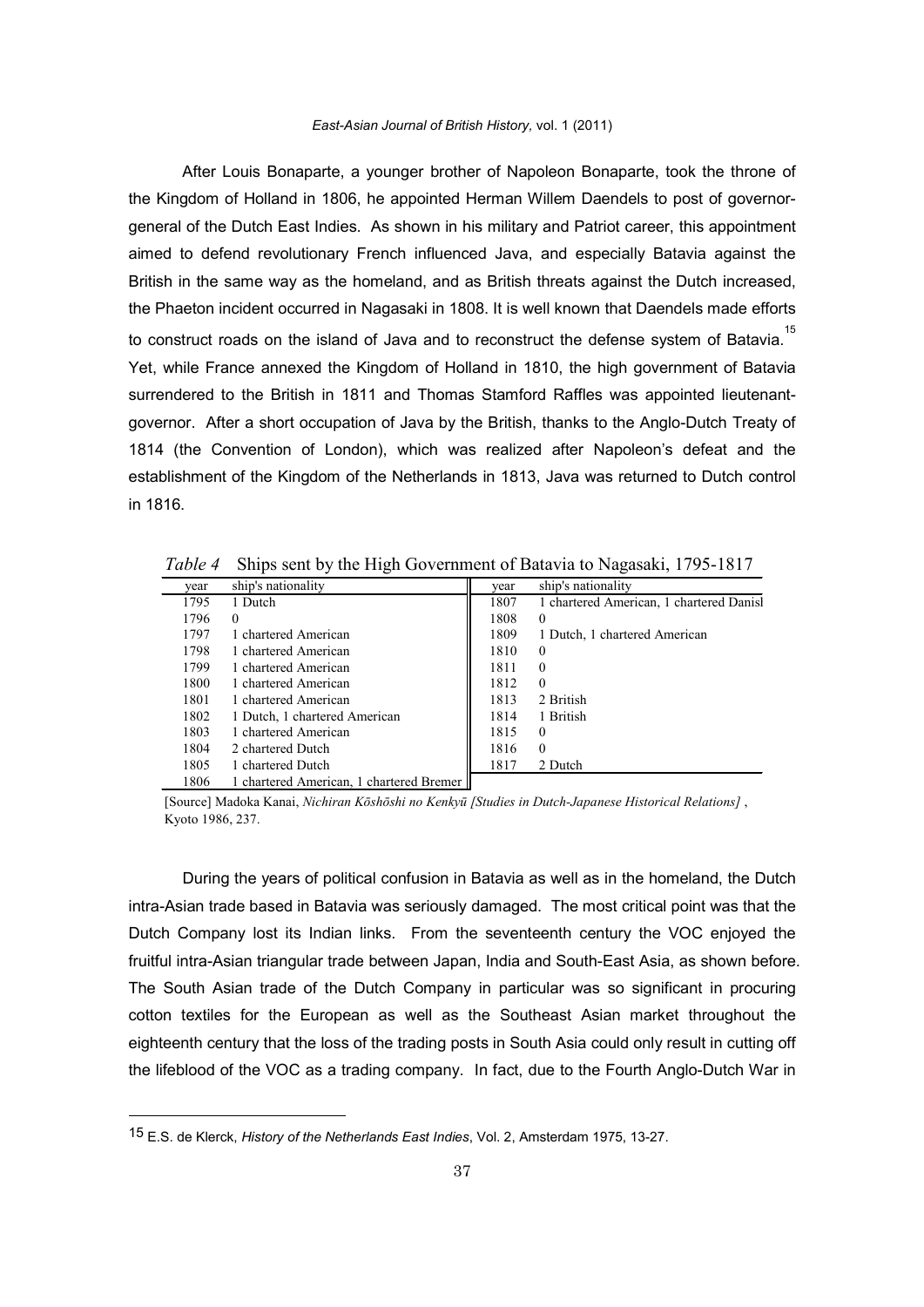the 1780s, the political changes in Europe and the rise in the British military power in Asian waters after 1795, the Dutch had to give up many of their trading posts in Asia and transfer them to the British authorities. Without question, disappearance of trading posts meant that the Dutch could no longer engage in the intra-Asian trade.

In response to the loss of Dutch merchant vessels and trading posts in South Asia as well as the threat of the British navy, the Dutch high government of Batavia attempted to continue the intra-Asian trade by chartering private ships from neutral countries. Many American private ships in particular were hired for the Dutch trade in Asian waters. Table 4 indicates ships from Batavia calling at Nagasaki for trading business on the financial account of the VOC or of the high government of Batavia. As may be seen, in 1795 one Dutch vessel called at Nagasaki but in the next year no ship visited from Batavia. Between 1797 and 1809, 17 ships called at Nagasaki only two of which belonged to the Dutch high government of Batavia, while the others were chartered private ships, many American. During the period of the British occupation in Batavia, three British ships called at Nagasaki, sent out from Batavia following the new plan of Thomas Stamford Raffles concerning British trade with Japan.

In the second year of the British occupation of Batavia, Raffles decided to undertake a Japan trade, although he had to postpone it because the British authorities failed to collect merchandise suitable for the Japanese market. However, in 1813 the British authorities in Batavia sent out two vessels to Japan. But in Nagasaki Hendrik Doeff, the chief of the Dutch trading post there since 1803, refused the surrender of the post to the British, threatening the commissioner of the British authorities of Batavia with possible attack on the British vessels by the Japanese, because trade with the British was prohibited in Japan at that time. Yet in 1814 the British authorities in Batavia again sent a vessel to Japan, but the project was in vain as in the previous year.<sup>16</sup> Afterwards, the British decided to abandon the Japan trade from Batavia.

The reasons why the British gave up the Japan trade after the two trial projects are concerned not only with the tough refusal by the Dutch representative in Nagasaki, but also with the fact that Japan did not have any other export than copper. It is true that Japanese camphor had also been imported into India, yet without question copper had been the single most important product for the VOC to continue the Japan trade with ease throughout the eighteenth century. Once the VOC could purchase copper from Japan, the Dutch Company was able to gain huge amounts of sales profits in India. On the other hand, Japanese copper was a competitive or harmful product to the British, especially from the point of view of British industrial interests. Britain had had a highly developed copper production industry since the eighteenth century, and the British authorities had to take care of the interests of copper

<sup>16</sup> Hendrik Doeff, *Herinneringen uit Japan*, Haarlem 1833, 189-246.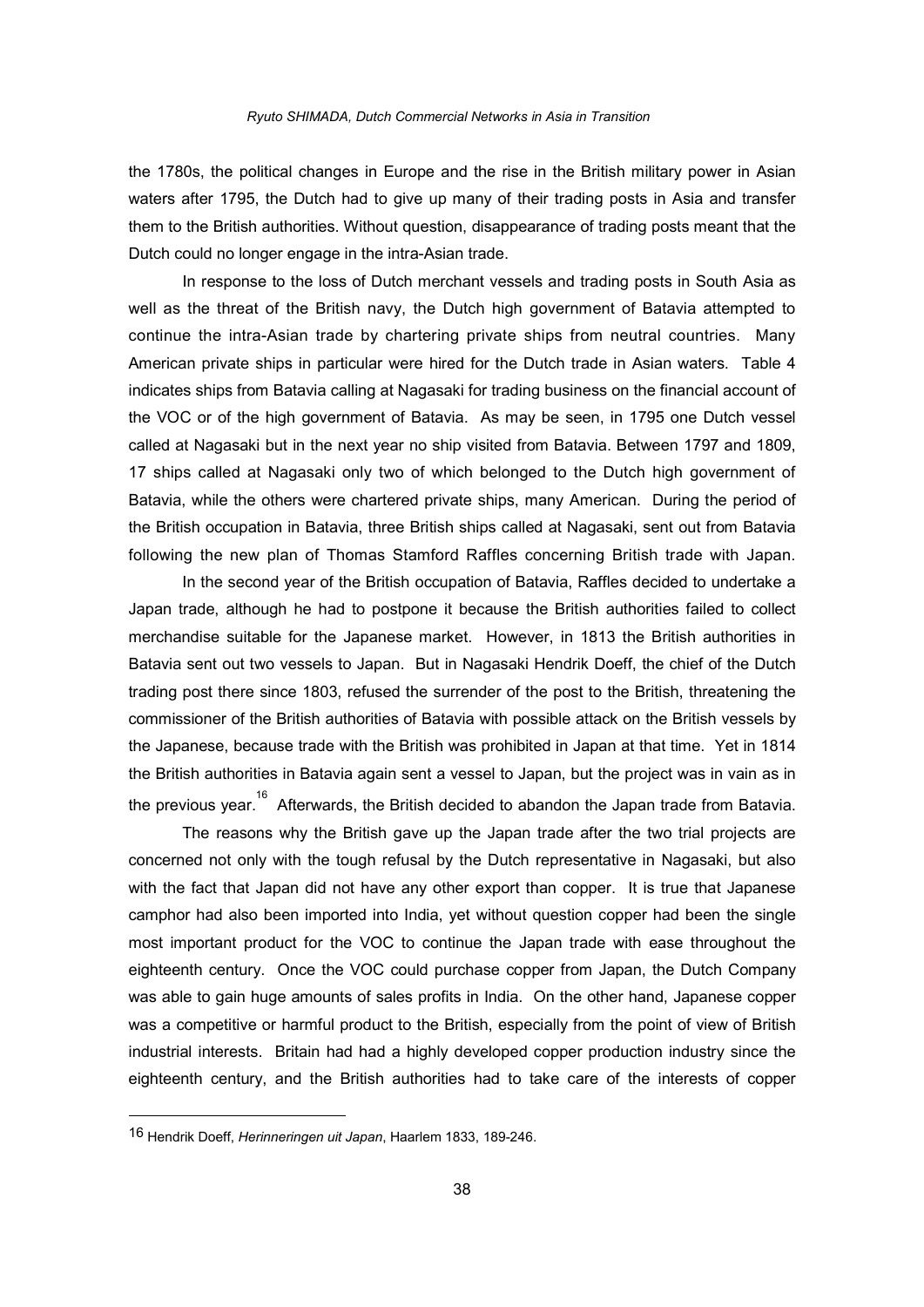#### *East-Asian Journal of British History,* vol. 1 (2011)

producers and exporters in Britain. In fact, from the first half of the eighteenth century, the EIC had been engaged in selling huge amounts of British copper on the Indian market. Large inflows of Japanese copper had been a great menace for British copper industry. When the British defeated the Dutch authorities in Asia, they had to take measures to obstruct the inflows of Japanese copper into India.<sup>17</sup>

Even after Batavia was returned to Dutch control in 1816, the Japan trade was not as successful as in the eighteenth century. The Dutch high government of Batavia annually resumed sending one or two vessels to Japan. By this annual trading project, the high government still continued to purchase copper from Japan, but it was already difficult to reship it to India from Batavia. Although Japanese copper was sent to India by chartering American vessels for a while, it became absolutely difficult for the Dutch to gain large profits from the sales of Japanese copper in the Indian market due to the final loss of the Dutch trading posts in 1825. In place of the Indian market for copper, Japanese copper was demanded in Java. Japanese copper was used for the production of copper coins under the Dutch colonial authorities in Java to meet the demand for small change.

Apart from trading business in Asian waters, the Dutch turned in another direction, namely colonialism. Certainly, some trading posts in South Asia were returned to the Dutch due to the agreement of the Anglo-Dutch Treaty of 1814. For example, the British authorities returned the trading post in Bengal to the Dutch in 1817 and the one on the Fishery Coast in 1818. Nevertheless, there was no great opportunity for the Dutch to conduct trading business by themselves because of the shortage of Dutch merchant vessels. Indeed, in the year 1819, the number of ships calling at Batavia amounted to 171. Among them were 62 British and 50 American ships, yet Dutch ships amounted to no more than 19. $^{18}$  Thus, it is not so surprising that the Dutch went to give up their remaining trading posts in South Asia.

Instead, the Dutch set up a series of new managerial measures. While the VOC had generally increased its dependency on colonial rule as a source of profit from the mideighteenth century as shown before, it was not until the second half of the 1810s that the Dutch really undertook to establish colonial rule and new trading patterns between the colony and the homeland with accepting the British hegemony as a precondition. In 1816 Godert van der Capellen was appointed governor-general of the Dutch East Indies and he gradually turned down liberalistic policy in terms of international trade and cultivation for export such as sugar and coffee in Java. Dutch shipping activity recovered as seen the case of 1823, when 90

<sup>17</sup> Thomas Stamford Raffles, *Report on Japan to the Secret Committee of the English East India Company,*  Kobe 1929, 160-4.

<sup>18</sup> Takashi Shiraishi, *Umi no Teikoku: Ajia o Dō Kangaeruka [Maritime Empire: How to consider Asia]*, Tokyo 2000, 70.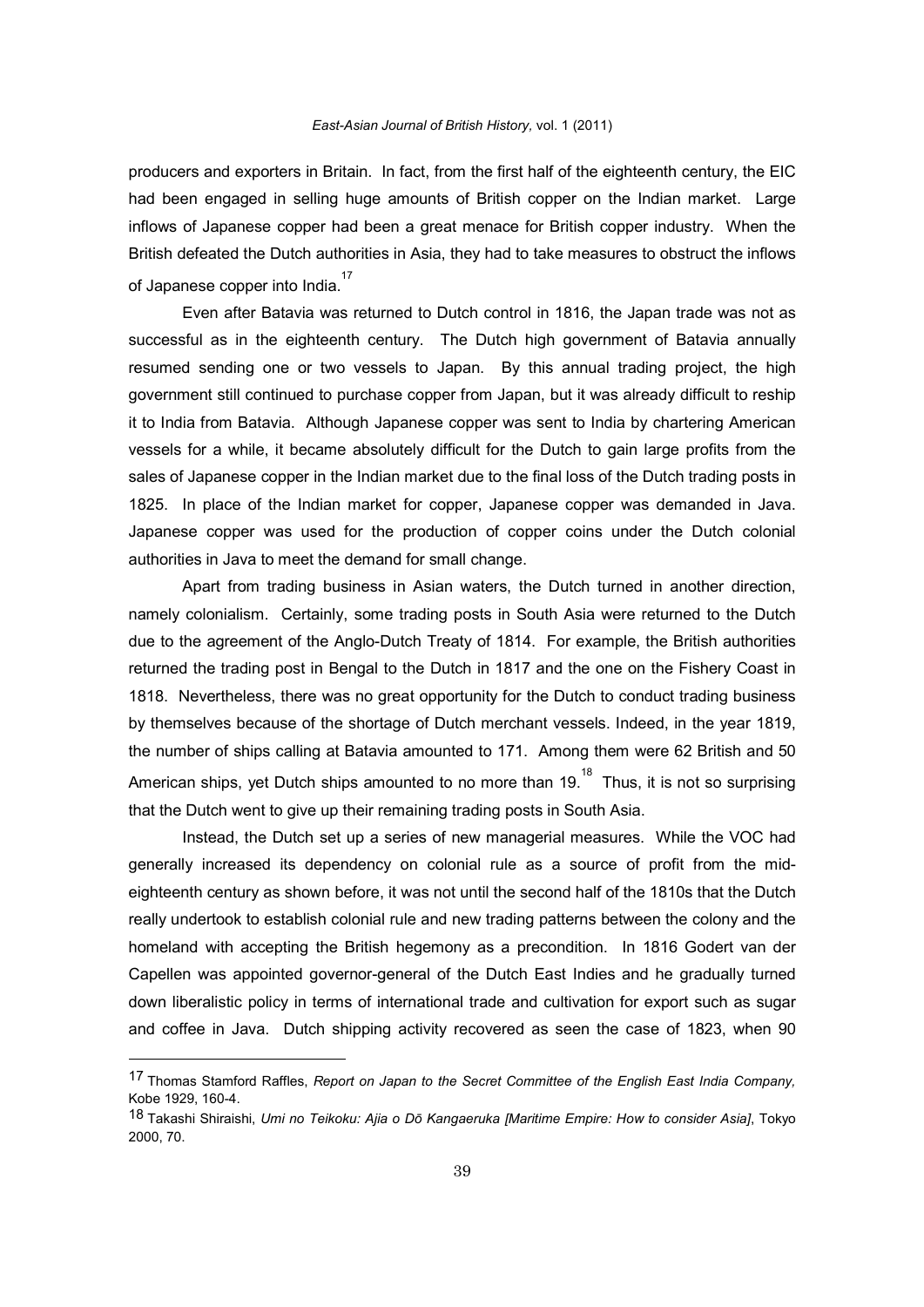#### *Ryuto SHIMADA, Dutch Commercial Networks in Asia in Transition*

Dutch ships called at Batavia where the British ships amounted to 50 and the American ships 31. 19 The Netherlands Trading Society (*Nederlandsche Handel- maatschappij*) was founded in 1824 to promote trade between the Netherlands and Java, and was later to be engaged in the export trade in cotton textiles from the homeland, and the Bank of Java (*Javasche Bank*) was established in 1828 as a central colonial bank with the privilege of issuing colonial bank notes.<sup>20</sup> Moreover, in 1830 J. Graaf van den Bosch was appointed governor-general to push ahead with the so-called cultivation system (*cultuurstelsel*), while Singapore grew as a centre for intra-Asian and global trade.

# **Conclusion**

This article investigated the transition of the Dutch overseas power between 1740 and 1830. By the mid-eighteenth century the VOC enjoyed large profits from its intra-Asian trade. However, the general characteristic changed since the mid-eighteenth century. On the first phase of the transition the change was a sort of invisible one. An example can be observed in the copper trade. The Dutch Company had been engaged in the Japanese copper trade for the Indian market since the seventeenth century and it still pocketed large profits from this trade in the eighteenth century. However, the VOC was confronted with huge inflows of British copper into India brought by the EIC since the mid-eighteenth century. Another example concerns the source of profit. The profit from land tenure became larger already during the first half of the eighteenth century.

The second phase of the transition began with the Fourth Anglo-Dutch War from 1780. Afterwards, the crisis for the Dutch became clear. Through the wars against the British, the Dutch lost the maritime commercial networks in Asian waters: it lost ships and trading posts in South-Asia. Finally, the Dutch found a way to concentrate on the colonization activities in the Indonesian archipelago, particularly in Java, with accepting the British hegemonic presence in Asian waters.

> *Ryuto SHIMADA Seinan Gakuin University*

<sup>19</sup> NA: Collectie Schneither 64.

<sup>20</sup> Jan Luiten van Zanden and Arthur van Riel, *The Strictures of Inheritance: The Dutch Economy in the Nineteenth Century*, Princeton 2004, 117-8; De Klerck, 135.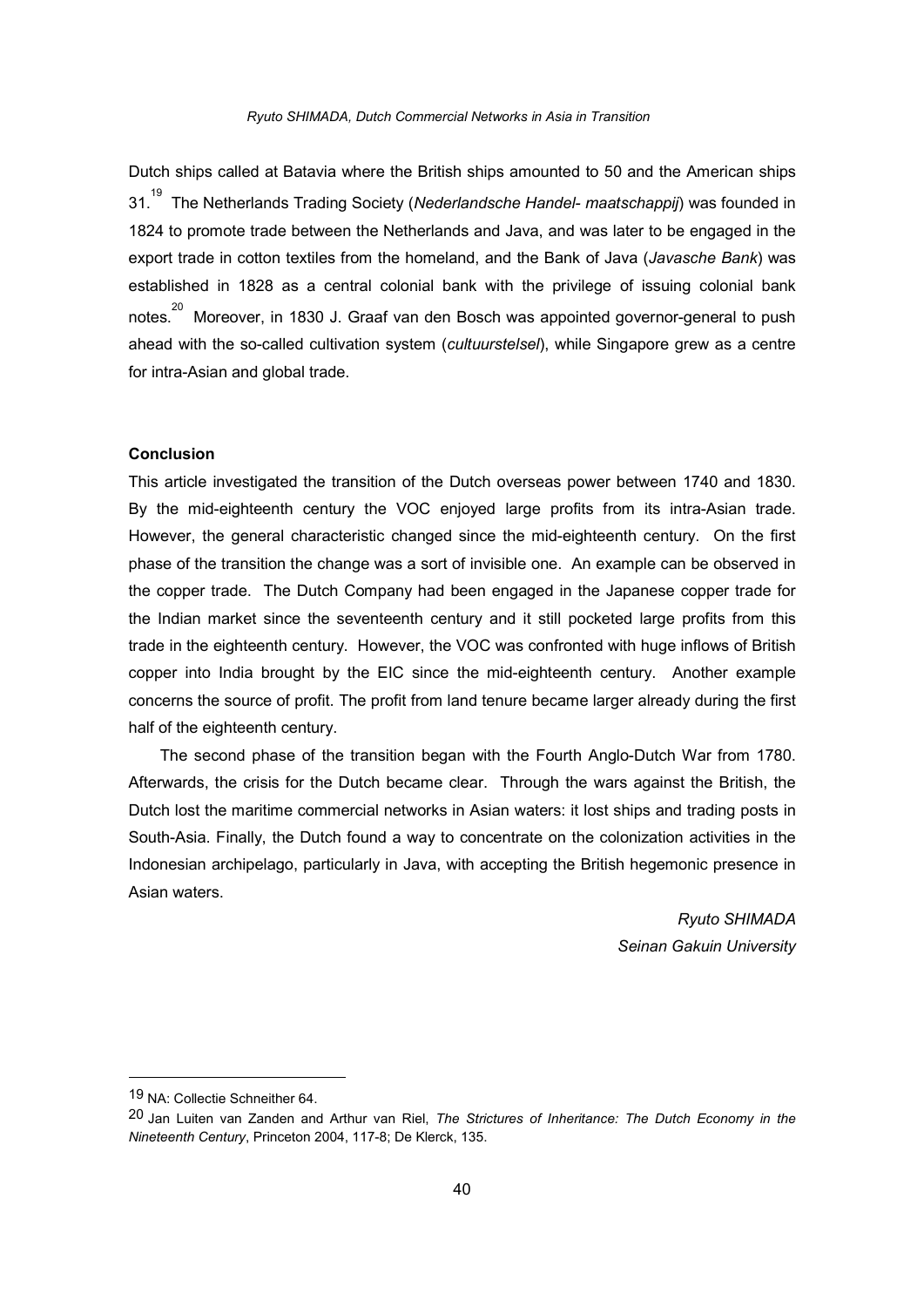# *Two Kinds of Collectivism in Late Nineteenth and Early Twentieth Century Britain: Conservative Collectivism and Socialist Collectivism*\*

The general impression of nineteenth century Britain is that the country was at the zenith of its prosperity. Britain emerged as a world factory after the Industrial Revolution with the empire expanding continuously.

 But as the end of the century approached Britain was riddled with various problems. The social research conducted by Charles Booth about the state of poverty in London in 1889 and the other research conducted by Seebohm Rowntree on York's social state in 1899 showed that almost one third of the urban population was suffering from chronic poverty. The London dock strike of 1889 which was led by unskilled workers revealed that the labour problem had reached a serious stage. Problems on the land were also shown in *Progress and Poverty* by Henry George which criticized the system of land ownership in Britain.

 Some people retained the laissez-faire doctrine, arguing for individual responsibility and claiming that all the problems could be resolved naturally. Lord Wemyss who represented the Liberty and Property Defense League insisted on this kind of argument.

 But actually various opinions which endorsed intervention were suggested by major political factions.<sup>1</sup> The political parties like the Conservatives, the Liberal-Unionists, the Liberals and the multifarious socialist groups all came up with such ideas. These opinions were sometimes all generalized as socialist ideas. But such a generalization dismisses the differences of the political background of the parties as well as the differences in the theoretical dimensions. Thus it would be more proper to describe these views as collectivism that embraces socialism.

 Although collectivistic alternatives were suggested the concrete proposals were all different on the questions such as 'who is to intervene?' and 'how to intervene?' In spite of such differences these alternatives came to be gradually related to the diverse institutions and policies which would be regarded as social welfare. In this article the collectivism based on conservatism and the other collectivism based on socialism are examined in relation to state

<sup>\*</sup> This paper was written on the basis of my articles ('The Collectivism of F. E. Smith', *The Korean Journal of British Studies*, 6, 2006; 'The Consumer Democracy of Fabian Socialism', *The Western History Review*, 39, 1992). Some parts were revised and new contents were added. I thank Professor Minoru Takada for reading and commenting on my paper at the  $4<sup>th</sup>$  Korean-Japanese Conference of British History.

 $<sup>1</sup>$  The idea of state intervention is related to the growth of political democracy in Britain.</sup>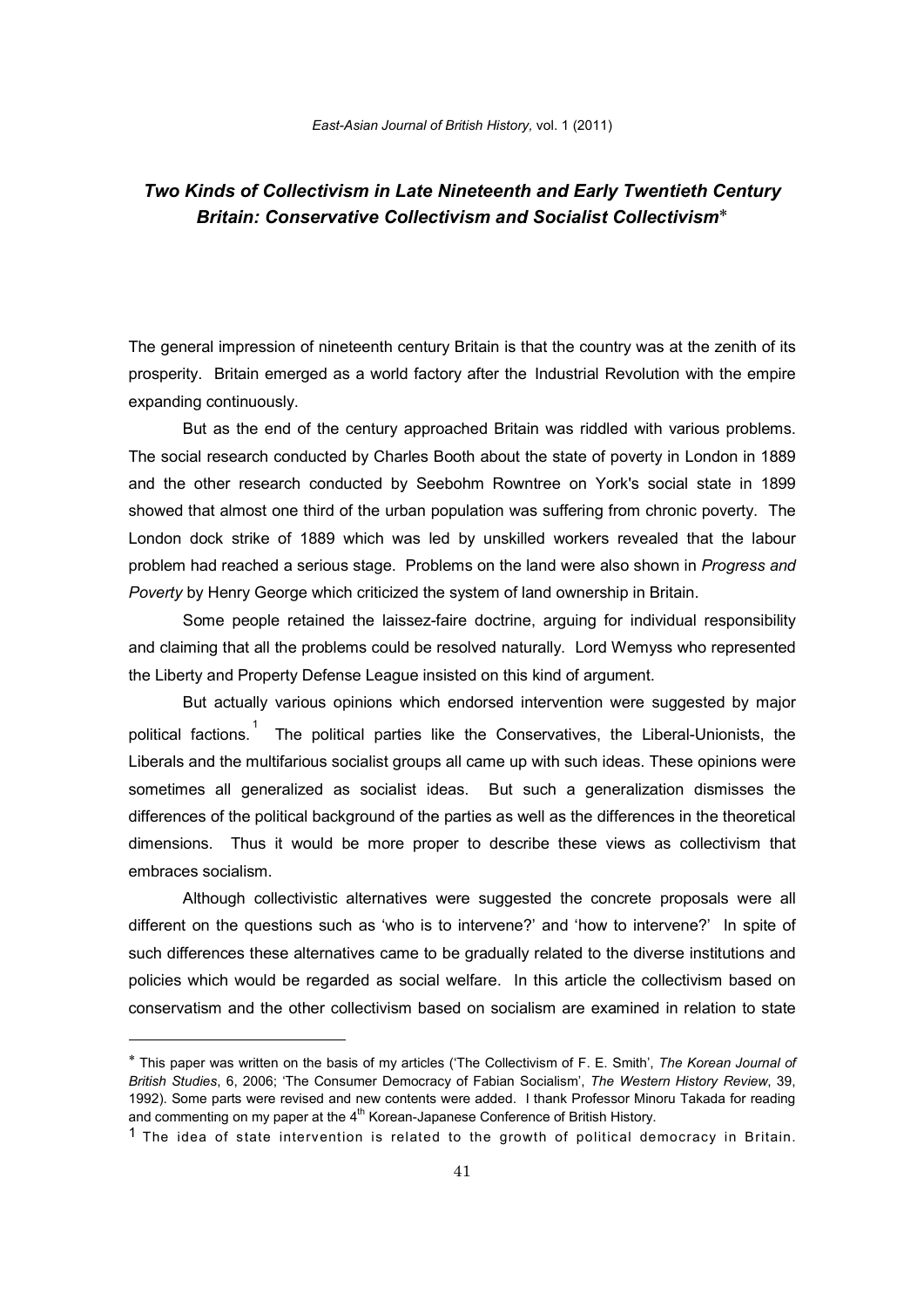*Myoung Hwan Kim,* Two Kinds of Collectivism in Late Nineteenth and Early Twentieth Century Britain

intervention and social reform. And the elements of historical continuity in these ideas will also be taken into consideration.

# **Conservative Collectivism**

(1) The Unionism of F. E. Smith

It was F. E. Smith, who led the Unionist Social Reform Committee, which came up with conservative collectivism. His influence was so decisive as to lead to the observation that the Unionist Social Reform Committee was more socialistic than Lloyd George.  $2^2$  F. E. Smith was even suspected to of being a social democrat.<sup>3</sup>

 F. E. Smith' collectivism was rooted in so-called Unionism. He argued that the Conservative Party should adopt Unionism as its ideology just as the Labour Party championed socialism.<sup>4</sup> He contrasted Unionism with other ideologies. Firstly he refuted individualism.<sup>5</sup> The logic of individualism was regarded as a queer mixture of Rousseau, Bentham and Darwin. Natural man was perfect. And the established church and central government should be abolished according to such logic. The restriction on free competition should be removed while the greatest happiness of the greatest number of people was encouraged. Governmental support should not be allowed to the losers in free competition.  $\mathring{\ }$ 

 F. E. Smith dismissed this kind of logic as resting on unreasonable assumptions. Rejecting the concept of natural man he did not regard the existence of human beings as one of fighting each other. He argued that the human being is equipped with the capacity for combination and sacrifice as well as the disposition of self-help. The social instinct of combination and association functioned as a strong force organizing church and state in the historical process of creating tribe, city-state, kingdom and empire.<sup>7</sup>

 Secondly, F. E. Smith refuted the logic of laissez-faire which was the economic base of individualism. Although the doctrine of laissez-faire maintained that the unfit would be eliminated through the process of the struggle for survival, he argued, it was vulnerable to contradiction. He questioned the denial of the existence of the unfit. Laissez-faire was just aggravating social problems placing heavy burdens on prisons, hospitals, asylum, police,

<sup>2</sup> Jane Ridley, 'The Unionist Social Reform Committee, 1911-1914: Wets before the Deluge',*The Historical Journal,* 30:2, 1987.

<sup>3</sup> John Campbell, 'F. E. Smith: Tory Democrat or Social Democrat? ', *History Today,* 32, May 1982.

<sup>4</sup> John Campbell, *F. E. Smith First Earl of Birkenhead*, London 1983, 348.

<sup>5</sup> Ibid., 357.

<sup>6</sup> F. E. Smith, *Unionist Policy and Other Essays*, London 1913, 26.

<sup>7</sup> Ibid., 28.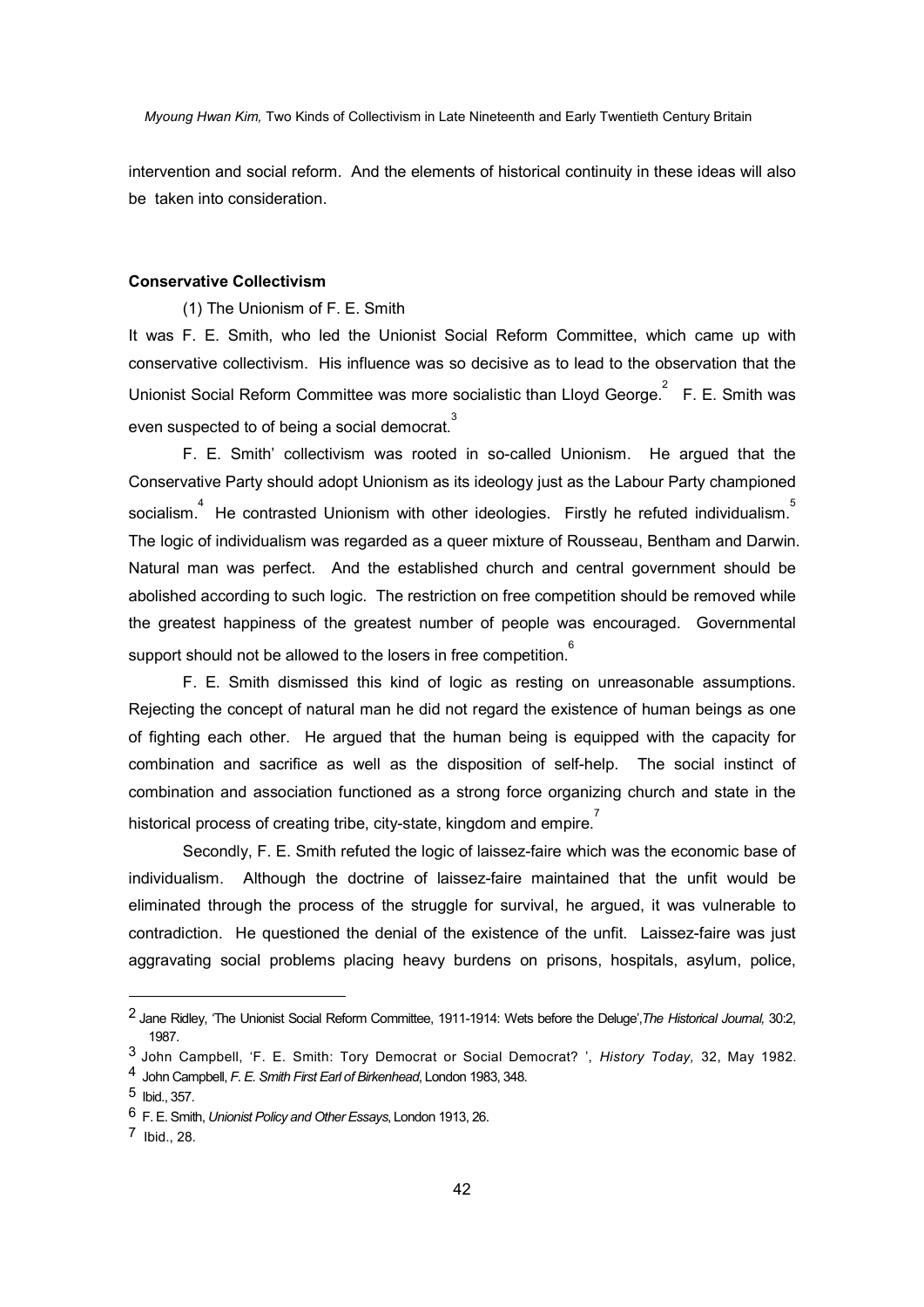outdoor relief etc.<sup>8</sup>

 F. E. Smith suggested that intervention would be preferable to the heavy costs incurred by these bodies.<sup>9</sup> Proper and reasonable intervention was desirable even to achieve competitiveness and efficiency. The unfit could be recovered by wise assistance whereas absolute poverty would just destroy all motivations for labour. He argued that enterprise and the individual could recover competitive power provided that they were given a fair start and adequate expectation. Smith juxtaposed savoir-faire against laissez-faire. He defined the policy of savoir-faire as a policy of cultivating civilian creativity and granting a chance to civilians to contributing to national finance.<sup>10</sup>

 Thirdly, he compared his unionism with socialism and radicalism. He argued that his idea was in opposition to socialism and radicalism rather than synchronizing with them.<sup>11</sup> Several reasons were enumerated. Those ideologies demanded the intervention of the nation in every matter and attempted to intervene improperly,<sup>12</sup> intended to break the continuity and security of nation, and pursued a policy of class hostility and confrontation.<sup>13</sup> The most serious mistake of socialism and radicalism was the class-based intervention of the nation and the attempt to demolish national continuity despite their stress on the role of the nation.

 Unionism stood between an individualism that ignored cooperation and sacrifice and a socialism that ignored the desire for competition.<sup>14</sup> Unionism occupied the middle ground, as follows: 1) National union was emphasized. The nation transcended the mere aggregate of conflicting individuals. The nation should be preserved at all costs. Thus dynasty, church and the House of Lords were upheld on the basis of this principle.<sup>15</sup> 2) The logic of national continuity and security permeated social reform. The essence of Unionist reform was not discontinuity but a connection of past, present and future on the basis of existing institutions.<sup>16</sup> 3) The view of human beings was different from those of individualism and socialism. Human beings were not created in a well-suited existence according to prefabricated doctrine but

<sup>8</sup> Ibid., 35.

 $9$  The attitude of the people for state intervention itself is an interesting subject. At first, state intervention was unpopular as it was involved in compulsory education and temperance. Martin Pugh, 'Popular Conservatism in Britain: Continuity and Change, 1880-1987', *Journal of British Studies,* 27, July 1988, 278.

<sup>10</sup> Smith, *Unionist Policy*, 38-39.

<sup>11</sup> Campbell*, F. E. Smith First Earl of Birkenhead*,, 357.

<sup>12</sup> Smith, *Unionist Policy*, 25.

<sup>13</sup> Ibid.*,* 12,31,32.242.

<sup>14</sup> Ibid., 30.

<sup>15</sup> Campbell*, F. E. Smith First Earl of Birkenhead*,, 352.

<sup>16</sup> Smith, *Unionist Policy*, 40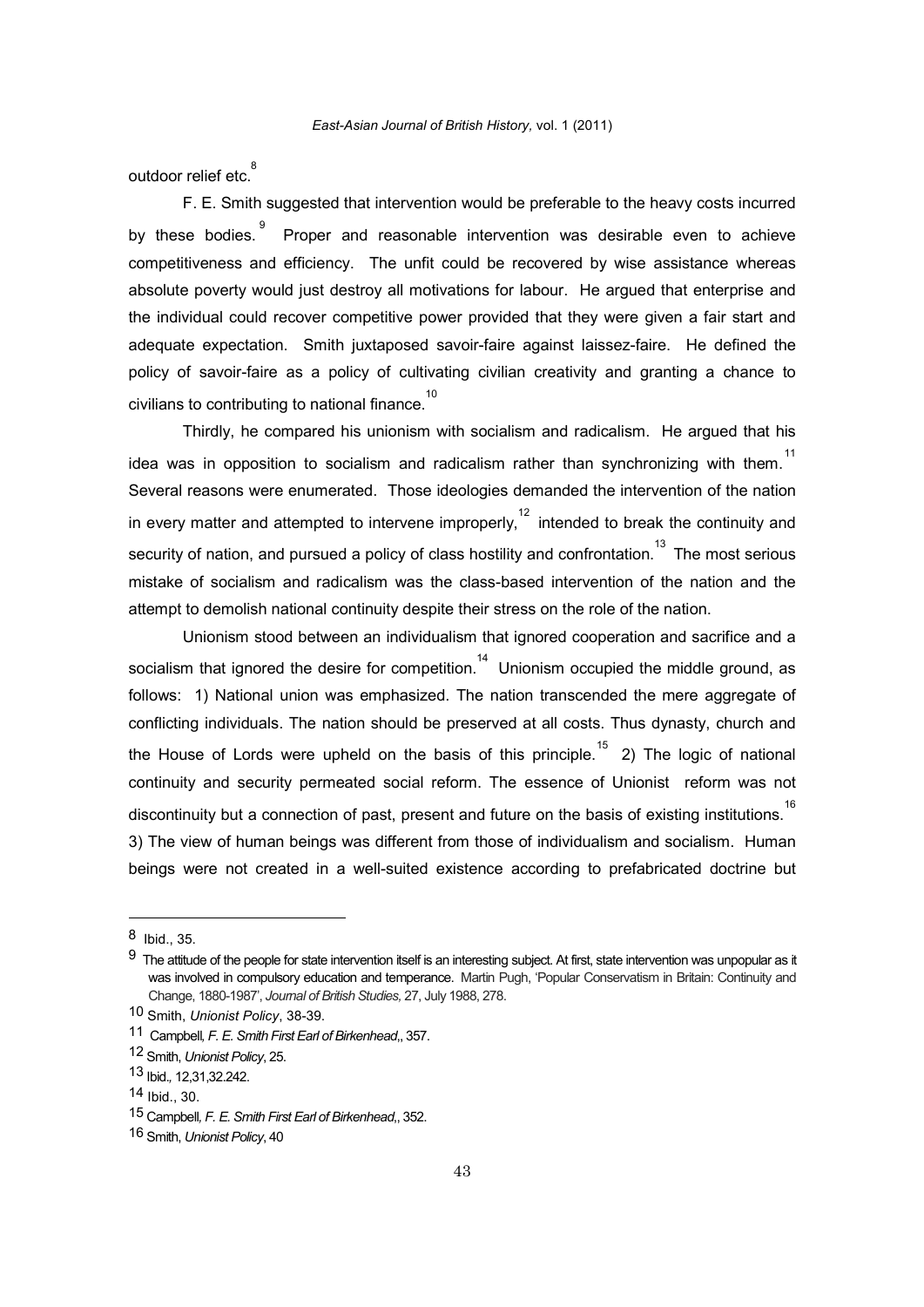created as in existence as acting and behaving according to complex motivations such as enterprise, self-interest, patriotism, self-sacrifice, daring and prudence.<sup>17</sup>

### (2) Collectivistic Policy and the Unionist Social Reform Committee

The collectivism of F. E. Smith opposed the internal policy of laissez-faire and the overseas policy of free trade. The opposition to free trade materialized in the concrete proposal of tariff reform. Tariff reform was advocated as a measure for securing and protecting the British market. Furthermore it was regarded as constituting a part of broad policy that would solidify the empire and promote imperial unity.

 Tariff reform would directly benefit labourers. F. E. Smith's logic was this. If imports were restricted by tariff, British manufacturers would be equipped with more security. This would attract capital which would have otherwise been invested overseas. The increase of internal investment would lead to lower prices and more production. Thus Britain could compete in the overseas market in more favorable conditions. As a result the demand for labour would increase and workers would get better wages.<sup>18</sup>

 Furthermore, tariff reform policy was linked with the management of empire. Tariff reform policy would find a proper balance between securing British interests and a preference policy which would pursue the imperial interest. F. E. Smith insisted that the tariff policy was an imperial policy in a real sense. In addition, tariff reform would be organically connected to national matters by influencing social reform. It would open a new source of revenue for the costs of social reform. Poor law reform, housing reform, and financial assistance to local government could be all implemented as a result of the tariff reform policy.<sup>19</sup>

 F. E. Smith thought that the principle of laissez-faire should also be revised. This principle was applied to competing individuals while the principle of free trade was applied to competing industries.<sup>20</sup> The protection of trade and the protection of society were a complementary expression of the same principle. This kind of concerns was revealed in his attitude towards the labour unrest. His position was that rural and industrial workers should not be exploited. Government should intervene in labour relations recognizing the importance of their labour for the preservation of state. $21$ 

The necessity of government intervention in strikes was also emphasized. Laissez-

<sup>17</sup> Ibid., 31,44.

<sup>18</sup> Ibid., 203.

<sup>19</sup> Ibid., 17,202.

<sup>20</sup> Campbell, *F. E. Smith First Earl of Birkenhead*, 357.

<sup>21</sup> Smith, *Unionist Policy*, 246.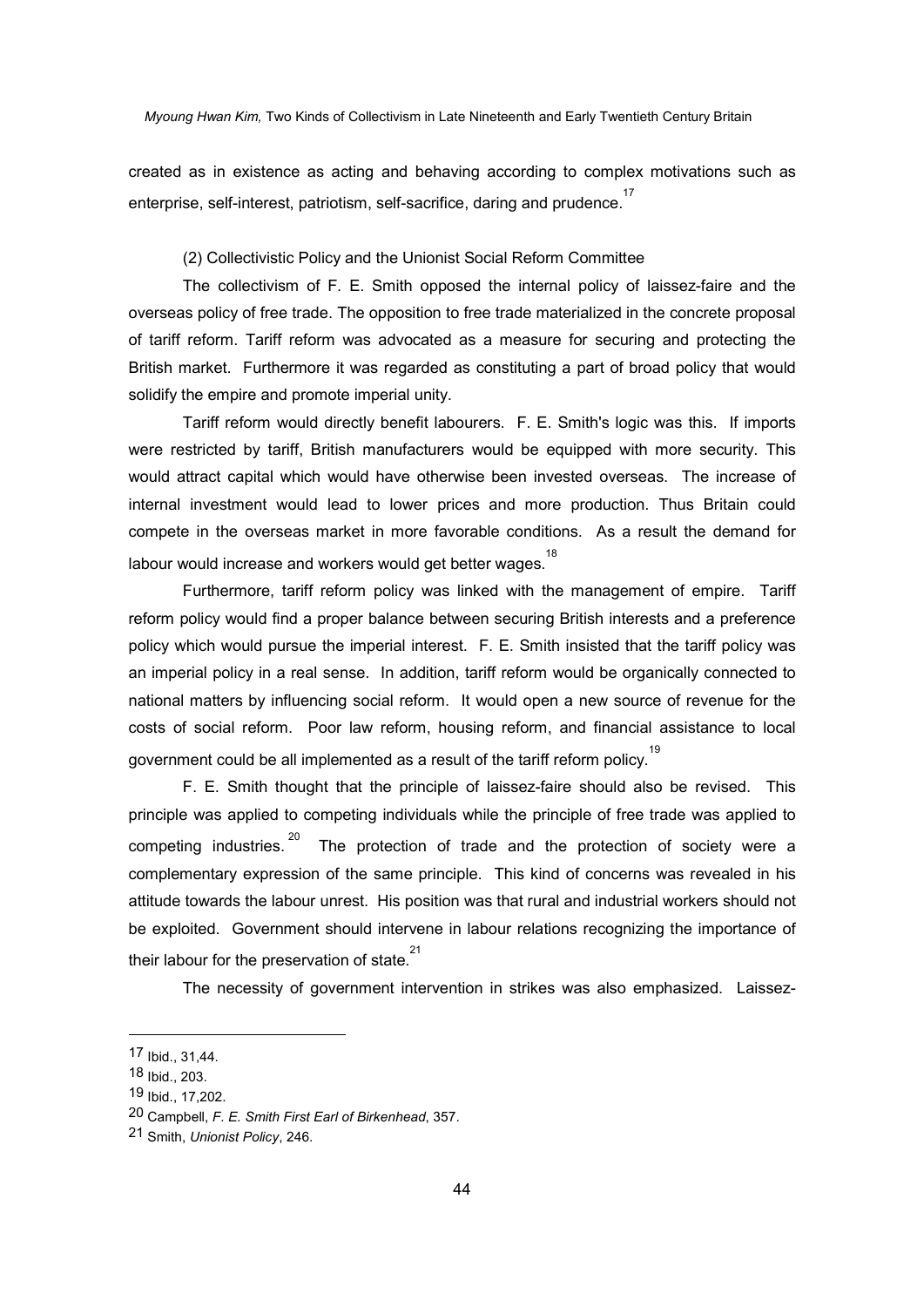faire brought on not only low wages but also the trade disputes. As low wages could be adjusted by government intervention, the strike could also be conciliated by government. The method of intervention was compulsory arbitration. F. E. Smith expected that compulsory arbitration would spread from one trade to another after its first success.<sup>22</sup>

 The proposals of the Unionist Social Reform Committee show a more concrete policy of conservative collectivism towards social problems. The Unionist Social Reform Committee drew up reports on six fields of social policy responding to the labour unrest. They comprised poor law, agriculture, industrial unrest, housing, education and health.<sup>23</sup> The reforms suggested by the Unionist Social Reform Committee show that F. E. Smith demanded social reform beyond tariff reform. His support for the program of old age pensions, health insurance and unemployment insurance proposed by Lloyd George did not come from tactical opportunism.<sup>24</sup> The Unionist Social Reform Committee believed that tariff reform would result in a failure if the Unionist Party would not take a positive stance on the matter of social problems. 25

 Hills' report on the poor law was similar to the famous Minority Report on the problems of poverty. It suggested that the patients would be supported by the public health authority of the county council with the poor law being abolished. The health service based on the present poor law would be replaced by a new public health service system. This meant that patients would get medical services according to their needs. 26

 Turner's report on agriculture imposed the compensation for the wage increase of agrarian labourers on the landlord as well as on the industrial bourgeoisie. Freedom of contract was reinterpreted in this process. Freedom of contract could be protected in so far as it was desirable from a national viewpoint. The government could intervene in the matter of agricultural wages where the policy of laissez-faire produced harmful results.<sup>27</sup> In other words, freedom of contract could be restricted when it caused an undesirable consequence to the state.

 The report on the labour problem regarded the interference of government in labour disputes as a responsibility and obligation of the state for the protection of the social interest.<sup>28</sup>

<sup>22</sup> Ibid, 251.

<sup>23</sup> Ridley, 'The Unionist Social Reform Committee, 1911-1914', 395.

<sup>24</sup> Campbell, *F. E. Smith First Earl of Birkenhead*, 362.

<sup>25</sup> José Harris, 'The Transition to High Politics in English Social Policy, 1880-1914', in *High and Low Politics in Modern Britain* ed. Micheal Bentley and John Stevenson, Oxford 1983, 65.

<sup>26</sup> J. W. Hills and Maurice Woods, *Poor Law Reform, A Practical Programme,* London 1912, 30. 27 *A Unionist agricultural policy* by a group of Unionists, London 1913, 11.

<sup>28</sup> J. W. Hills, W. J. Ashley and Maurice Woods, *Industrial Unrest, A Practical Solution*, London 1914, 3.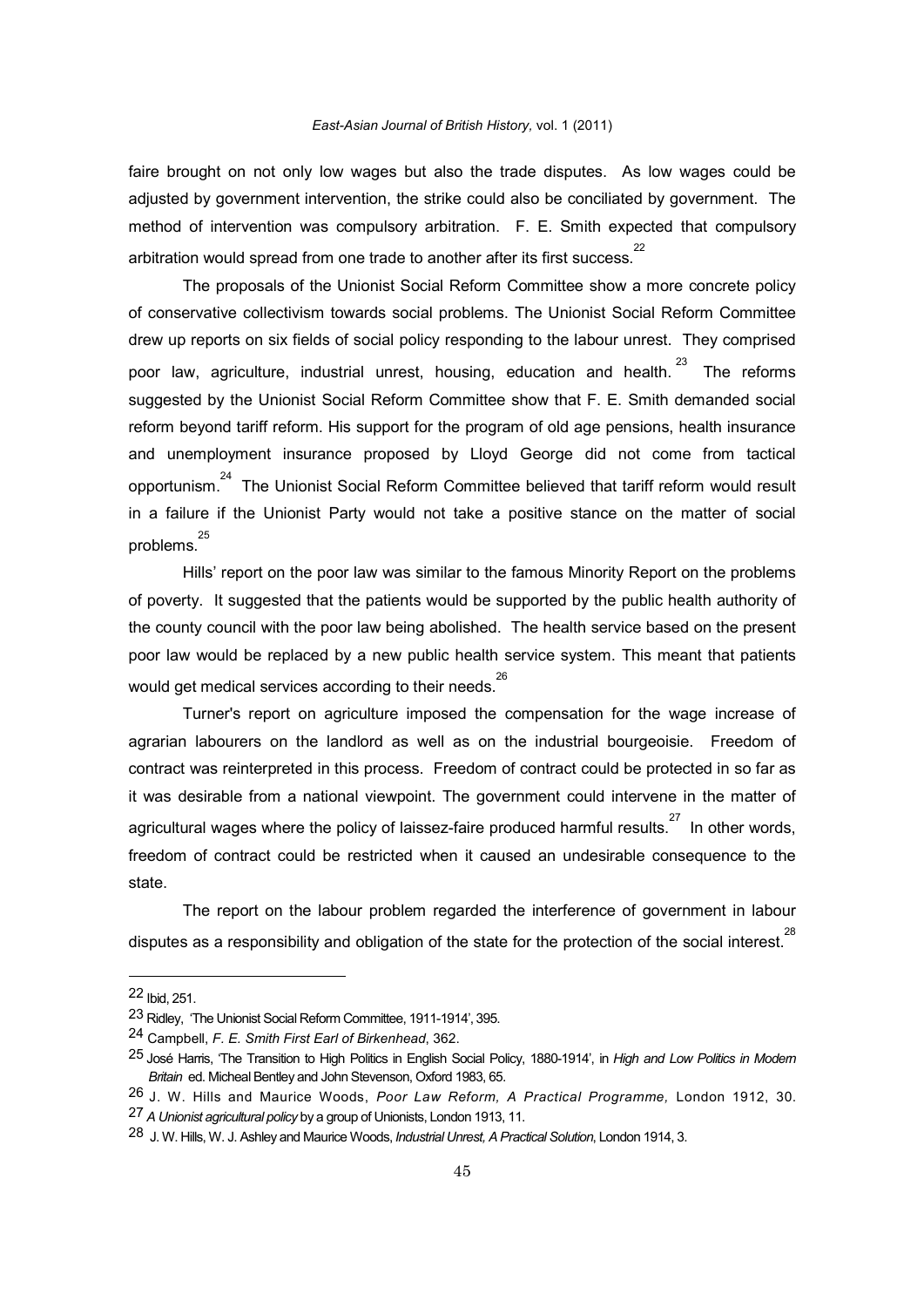*Myoung Hwan Kim,* Two Kinds of Collectivism in Late Nineteenth and Early Twentieth Century Britain

Two ways of intervention were suggested. One was compulsory arbitration and the other was to increase the present arbitration procedure. It was also suggested that the minimum wage would be set in particular industries by the wage board.<sup>29</sup> The general tendency of the report was on the side of labour. Philip Snowden observed that the report did not contain contents which would be opposed by the labour movement or trade unionists.<sup>30</sup>

 But F. E. Smith expressed anxiety about the labour movement as it had a tendency to campaign politically against the state. He was against the syndicalist movement and indicated his opposition thus.

'No nation commits suicide readily, and if Syndicalist attempts at a General Strike were pushed to their logical conclusion, only one of two things could happen: either the strikers would become the masters of the nation, or the nation would assert itself in drastic fashion by organizing itself against the dominance of a particular industrial clique'.<sup>31</sup>

The nation stood above trade unions and the national interests preceded the interests of the trade unions. Trade unionism should be confined in the nation. It was not permitted for Labour to become the most superior body in the nation.<sup>32</sup> The argument of F. E. Smith focused on one point when he opposed the principle of free trade and laissez-faire and demanded the intervention of government in poverty, agriculture and labour. That was the maintenance of the nation and the national interest. Social reform led by the nation was an antidote to socialism.<sup>33</sup> His collectivism could be viewed as moving towards communitarianism with the nation at its core.

### **The Collectivism of Fabian socialism**

The collectivism of Fabians proceeded on a more elaborate theoretical foundation. Fabians held the view that various social problems including poverty were grounded in British capitalism. And at the core of the problem existed "rent".  $34$  For Fabians the concept of rent was constituted from the theory of surplus value. It occurred in the normal structure of the capitalist market economy. Fabians posited that rent could not be eliminated from the process of production. So they sought to find a way to redistribute rent justly. This process of

<sup>29</sup> Campbell, *F. E. Smith First Earl of Birkenhead*, 364.

<sup>30</sup> Ridley, 'The Unionist Social Reform Committee, 1911-1914', p.408.

<sup>31</sup> Campbell, *F. E. Smith First Earl of Birkenhead*, 364.

<sup>32</sup> Ibid, 365-7.

<sup>33</sup> E. H. H. Green, 'The Conservative Party, the state and social policy, 1880-1914', in *The Conservatives and British Society, 1880-1990* ed. Martin Francis, Ina Zweiniger-Bargielowska, Cardiff: University of Wales Press 1996, 232, 237.

<sup>34</sup> The concept of Rent by Fabians includes not only the rent of land but also the rent of capital and labour.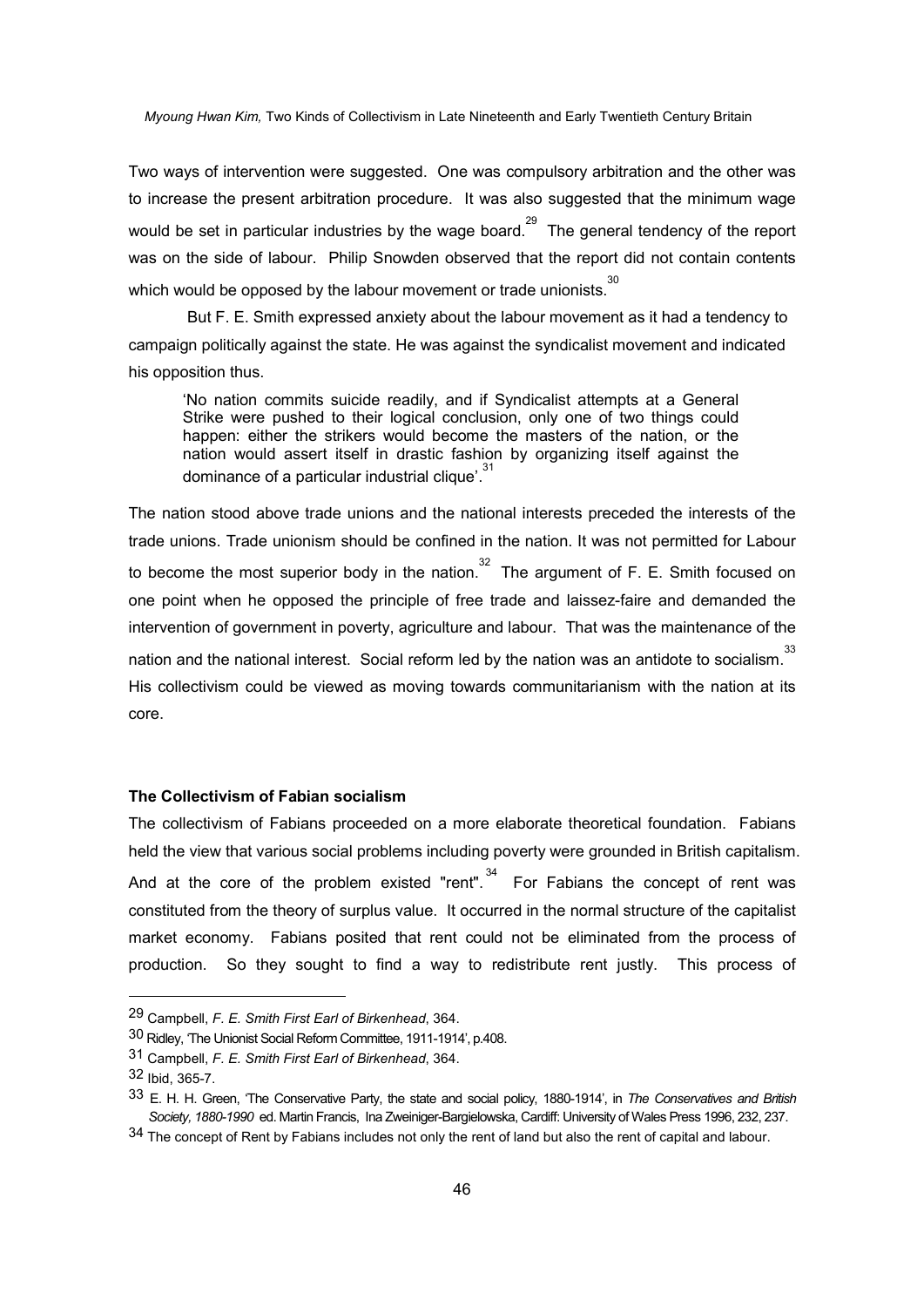#### *East-Asian Journal of British History,* vol. 1 (2011)

redistribution demonstrates the unique collectivism of the Fabians. Fabians regarded the nation as a vital agent in the process of the implementation of collectivist social reform. But the difference between conservative collectivism and Fabian collectivism is that the former regarded the nation as an integrating entity transcending individuals while the latter regarded the nation as only a functional body that plays a role in redistributing rent. Thus conservative collectivism laid stress on symbolic institutions like monarchy, church, Parliament and the military whilst Fabian collectivism saw the nation just as an instrumental body for individual welfare.

 Fabian collectivism redefined the subjects of redistribution. Fabians came up with the fact that people have three different positions of producer, consumer and citizen in the industrial society. Among these different positions the status of consumer was counted as the most important one. So naturally rent should be redistributed to the people as consumers. Fabians picked out three institutions as agency of redistributing rent to consumers: the cooperative, the municipality and the state were expected to redistribute rent to consumers with fairness and equity.

### (1) Co-operation and Collectivism

 Co-operation was characterized as a voluntary consumer organization by Fabians and was an industrial organization of a new type based on the production for use not for exchange.<sup>35</sup> Beatrice Webb out that 'it was in the constitution and activities of the consumers' co-operative movement, as developed by the British working class, with its production for use, and its elimination of the profit-maker, that I perceived a possible alternative to modern business enterprise.... the essential feature in the co-operative movement was not the advantages that it brought in the way of economical housekeeping and the thrifty accumulation, <sup>36</sup><br>but the invention of a new type of industrial organization'.

The co-operative movement emerged in various forms in eighteenth century England and the initial experiment of a co-operative flour mill and bakery dated back to 1767. $^{37}$  The Webbs indicated that 400 co-operatives had already appeared between 1815 and 1833. $^{38}$ Then in 1844 the flannel-weavers of Rochdale started the co-operative movement.<sup>39</sup> The Rochdale Pioneers unconsciously organized the industry on the side of consumers and

<sup>35</sup> Webbs, 'Special Supplement on the Cooperative movement', *New Statesma*n *supplement*, 30 May 1914, 1. 36 B. Webb*, My Apprenticeship*, London 1938, 441.

<sup>37</sup> Webbs, 'Special Supplement on the Cooperative Movement', 2.

<sup>38</sup> Webbs, 'State and Municipal Enterprises', *New Statesman supplement,* 8 May 1915.

<sup>39</sup> Webbs, 'Special Supplement on the Cooperative Movement', 2.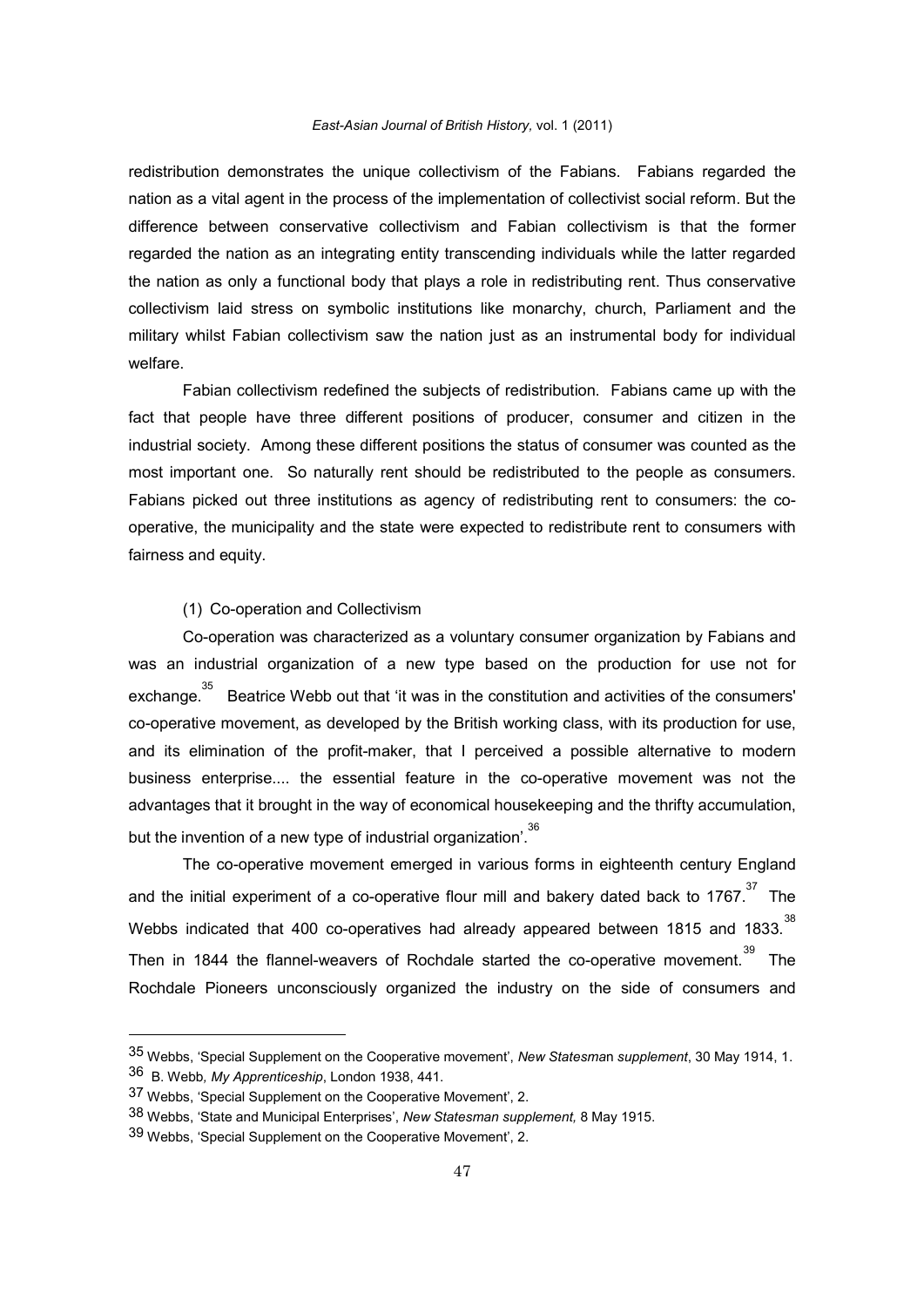*Myoung Hwan Kim,* Two Kinds of Collectivism in Late Nineteenth and Early Twentieth Century Britain

produced the merchandise for use not for exchange. The co-operative movement expanded into wholesale, retail and even manufacturing fields. 40

 The co-operative body was different in its process of making capital and distributing profits from the entrepreneur. It started when several hundreds of consumers combined as members. A shop would be set up by investments from these members and a manager would be employed.<sup>41</sup> After deducting all the costs, the profits would be returned to the consumers in exact proportion to the amount of purchase. This way of dealing with the profits differentiated the co-operative from the joint-stock company. Fabians dubbed it 'dividend on purchase'.<sup>42</sup>

 Beatrice Webb argued that the co-operative movement was a real consumer democracy. It realized the customers' democracy by dividing the profits among the customers. It was an open democracy which would accept newcomers regardless of class and sex<sup>43</sup>

 The co-operative that the Fabians described as a consumer organization was independent from the state. Whilst most collectivist policies entailed the intervention of state, the activities of the co-operative movement were performed voluntarily although it took a form of collectivism.

### (2) The Municipality and Collectivism

 Fabians regarded the municipality and the state as compulsory consumer organizations. 44 The reason for such a generalization was that the citizens of whom these two bodies consisted were utilizing the municipality and the state as consumers. Especially in the field of industry where the consumption is universal, the citizen was identified as almost the same as the consumer. For example in the case of water, gas and postal service citizens were all consumers of these goods and services. So the municipality could become a consumer organization. Fabian collectivism saw the municipality and the state as institutions for supplying commodities by considering these bodies as consumer organization. Their reason for emphasizing nationalization and municipalization lies in this assumption.

Fabians put more emphasis on the role of the municipality than the state. Beatrice Webb argued that the "city council is a better platform from which to bring about collectivism than Parliament."<sup>45</sup> Bernard Shaw was of the same opinion that the municipality was far more

<sup>40</sup> Ibid.

<sup>41</sup> Webbs, *A Constitution for the Socialist Commonwealth of Great Britain*, London 1920, 6.

<sup>42</sup> Webbs, 'Special Supplement on the Cooperative Movement', 3.

<sup>43</sup> B. Webb*, My Apprenticeship*, 430.

<sup>44</sup> Webbs, *Problems of Modern Industry,* London 1920*,* 200.

<sup>45</sup> M. Cole, *The Story of Fabian Socialism*, London 1961, 84.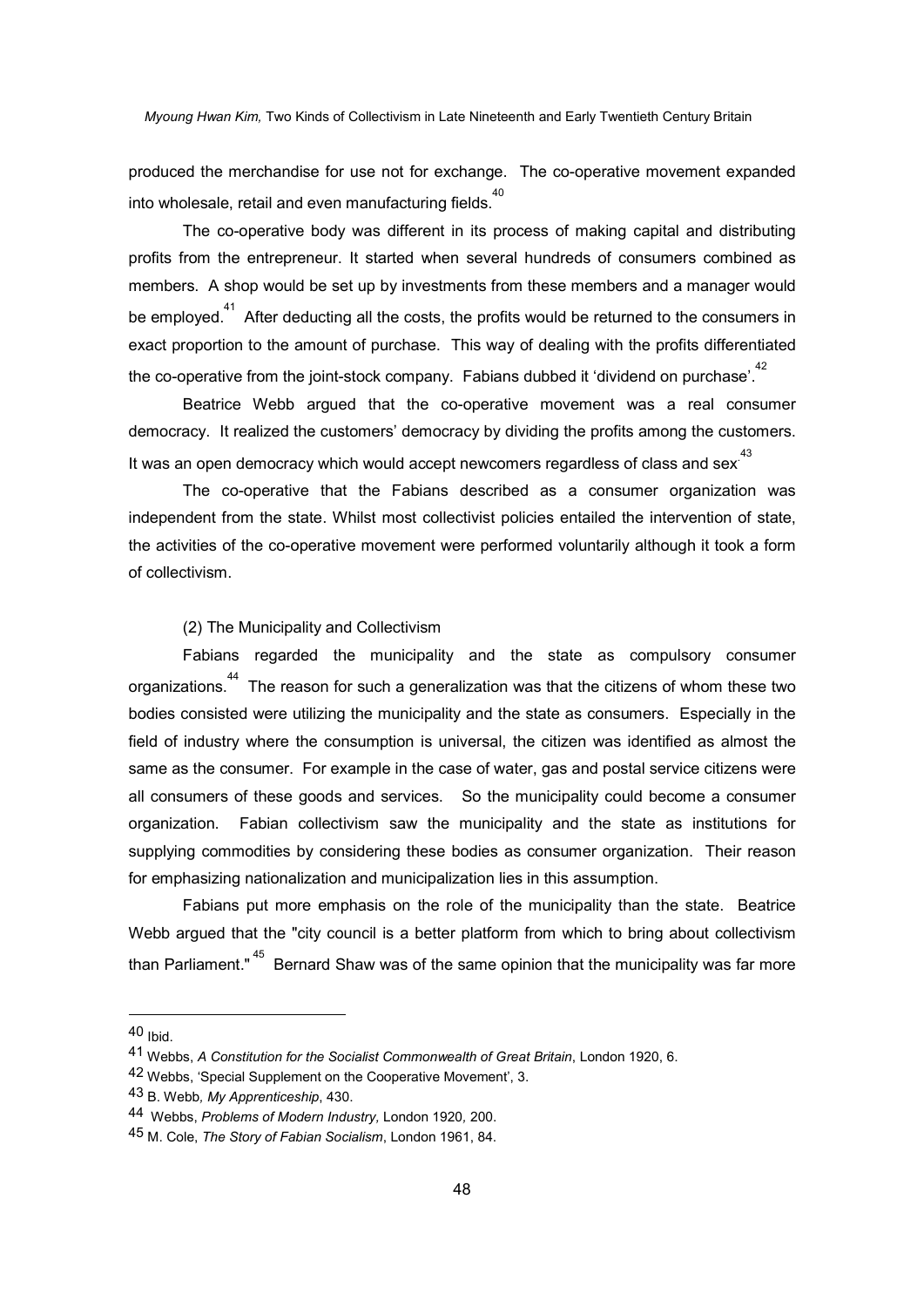#### *East-Asian Journal of British History,* vol. 1 (2011)

important than the state by pointing out the superiority of a county council to Parliament.

 The municipality encompassed various fields of industry from gas and water to all kinds of recreation like cricket, golf, gymnasia, boating, concerts and even dance parties.<sup>46</sup> The municipality took responsibility not only in the physical environment but also in the entire cultural realm including music, arts and drama.<sup>47</sup> In one chapter of *Fabian Essays*, the spheres which would be administered by municipality were enumerated over two pages.<sup>48</sup> The fields of municipal activities would be extended without limit.<sup>49</sup> The following quotation phrase shows well how much of a role the municipality would take in a society envisioned by the Fabians.

'The Individualist Town Councilor will walk along the municipal pavement, lit by municipal gas and cleansed by municipal brooms with municipal water, and seeing by the municipal clock in the municipal market, that he is too early meet his children coming from the municipal school hard by the municipal hospital. will use the national telegraph system to tell them not to walk through the municipal park but to come to the municipal tramway, to meet him in the municipal reading room, by the municipal art gallery, museum and library'.<sup>50</sup>

Here municipality meant the lesser administrative units of London as well as the metropolitan city of London itself. S. Webb pointed out: 'London is often supposed to be governed, as far as municipal affairs are concerned, by the County Council. This is a mistake. The greater part of the municipal administration of London is carried on not by the County Council but by the forty-three District Councils known as Vestries or District Boards of Works. Every year the County Council spends nearly two million pounds. But the forty-three Vestries and District Boards spend annually over two and a half million pounds'.<sup>51</sup>

These district councils would be responsible for public baths, wash houses, public libraries and streets<sup>52</sup> S. Webb suggested that the work relating to streets and parks should be arranged by the district authority rather than the city. On the contrary services such as water supply, tramways and gasworks should be dealt with by the city. 53

 Fabians held central government to be another consumer organization. They assumed that the function of the contemporary state had changed compared to the old state. The contemporary state was an institution that managed households on the national scale. The state should run services such as the post, railways, telegraphs, telephones, banking,

<sup>46</sup> Webbs, 'State and Municipal Enterprises', 7.

<sup>47</sup> Webbs, *A Constitution for the Socialist Commonwealth of Great Britain,* 238.

<sup>48</sup> S. Webb, *Fabian Essays* , London 1889, 79-80.

<sup>49</sup> Webbs, 'State and Municipal Enterprises', 32.

<sup>50</sup> S. Webb, *Socialism in England ,* London 1890, 116-117.

<sup>51</sup> Fabian Tract 60, 3.

 $52$  Ibid, 9.

<sup>53</sup> Ibid, 13.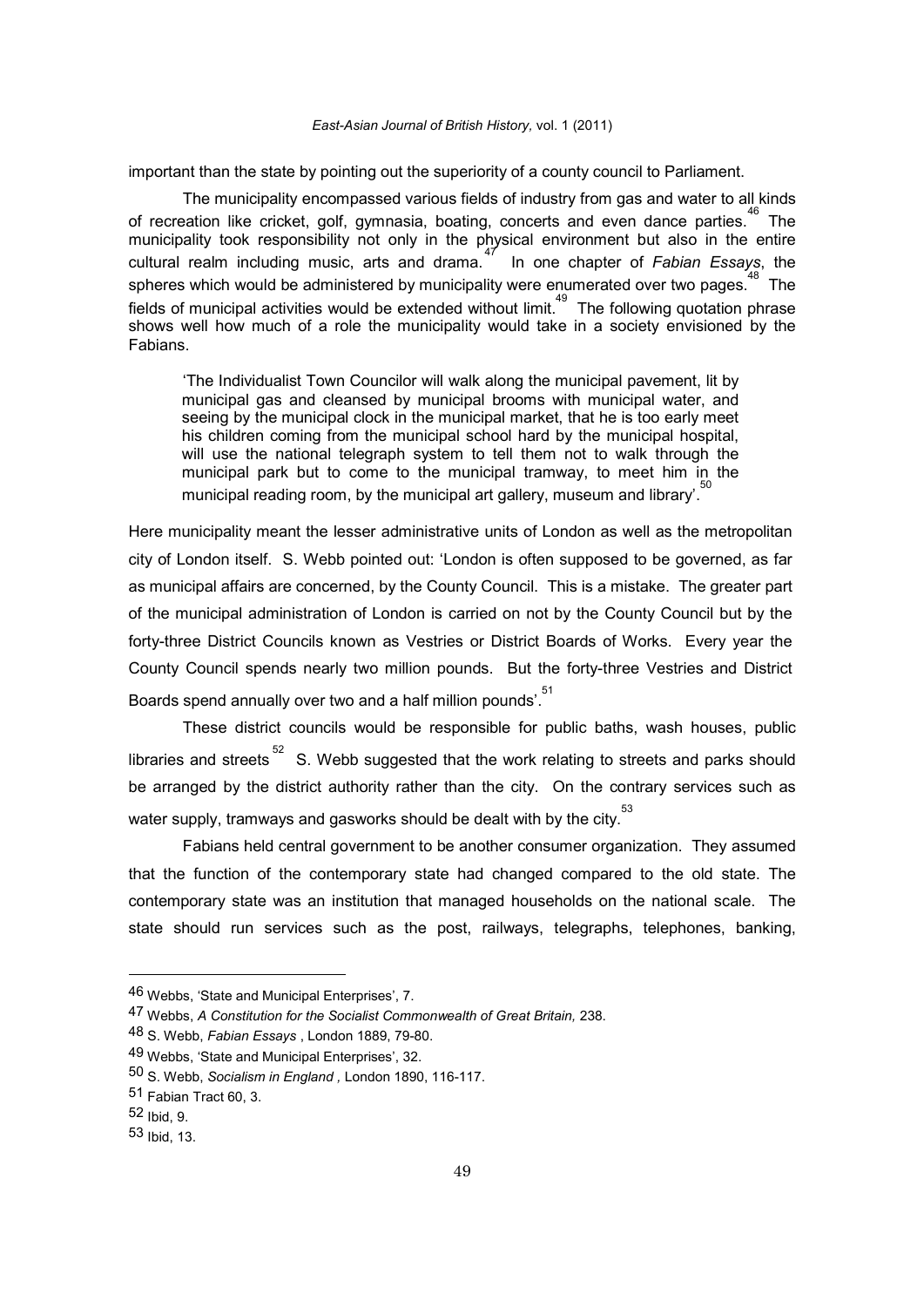*Myoung Hwan Kim,* Two Kinds of Collectivism in Late Nineteenth and Early Twentieth Century Britain

insurance and canals as a consumer organization. In these areas the state functioned as an association of consumers.<sup>54</sup> The state acted with the purpose of helping the consumers as far as possible and in this respect the state was regarded as a kind of extended co-operative. <sup>55</sup>

 The necessity of central government came from the fact that some industries possessed advantages when they were managed nationally.<sup>56</sup> This was in the case of the post in which the services should be nationally identical, or in the case of the mines in which the resources should be collectivized and distributed nationally, nationalization was more desirable. 57

 Although Fabians recognized the significance of central government, the municipality was regarded as the more important body, because it was the main place where people lead their daily lives. The Webbs explained their reasoning thus:

There are, it is clear, obvious reasons why many industries and services have to be municipalized rather than nationalized. The case for a local administration of industries and services rests primarily on the consciousness among inhabitants of a given area, of neighborhood and of common needs, differing from those of other localities; and on the facility with which neighbors can take counsel together in order to determine for themselves what shall be their mental and physical environment, and how it can be maintained and improved. 58

Fabians thought that most parts of our lives were carried out in the municipality. Thus the role of municipality should be seen as directly influencing the lives of inhabitants who live in this space.

 After all the collectivism of Fabians intended to offer the necessary services of modern life through consumer organizations such as the co-operative, the municipality and the state. Each consumer organization respectively corresponded to the different goods and services of the modern world.

# **Collectivism and Continuity**

Conservative collectivism and socialist collectivism were both alternatives dealing with the social problems of the later nineteenth and early twentieth centuries. Although they were modern prescriptions for modern problems, historical continuity also existed in their arguments

<sup>54</sup> Ibid.

<sup>55</sup> Webbs, 'What is Socialism ? VIII', *New Statesman,* 31 May 1913, 236.

<sup>56</sup> Webbs, *A Constitution for the Socialist Commonwealth of Great Britain,* 238.

<sup>57</sup> Webb, *Towards Social Democrac*y, London 1915, 37.

<sup>58</sup> Webbs, *A Constitution for the Socialist Commonwealth of Great Britain,* 213.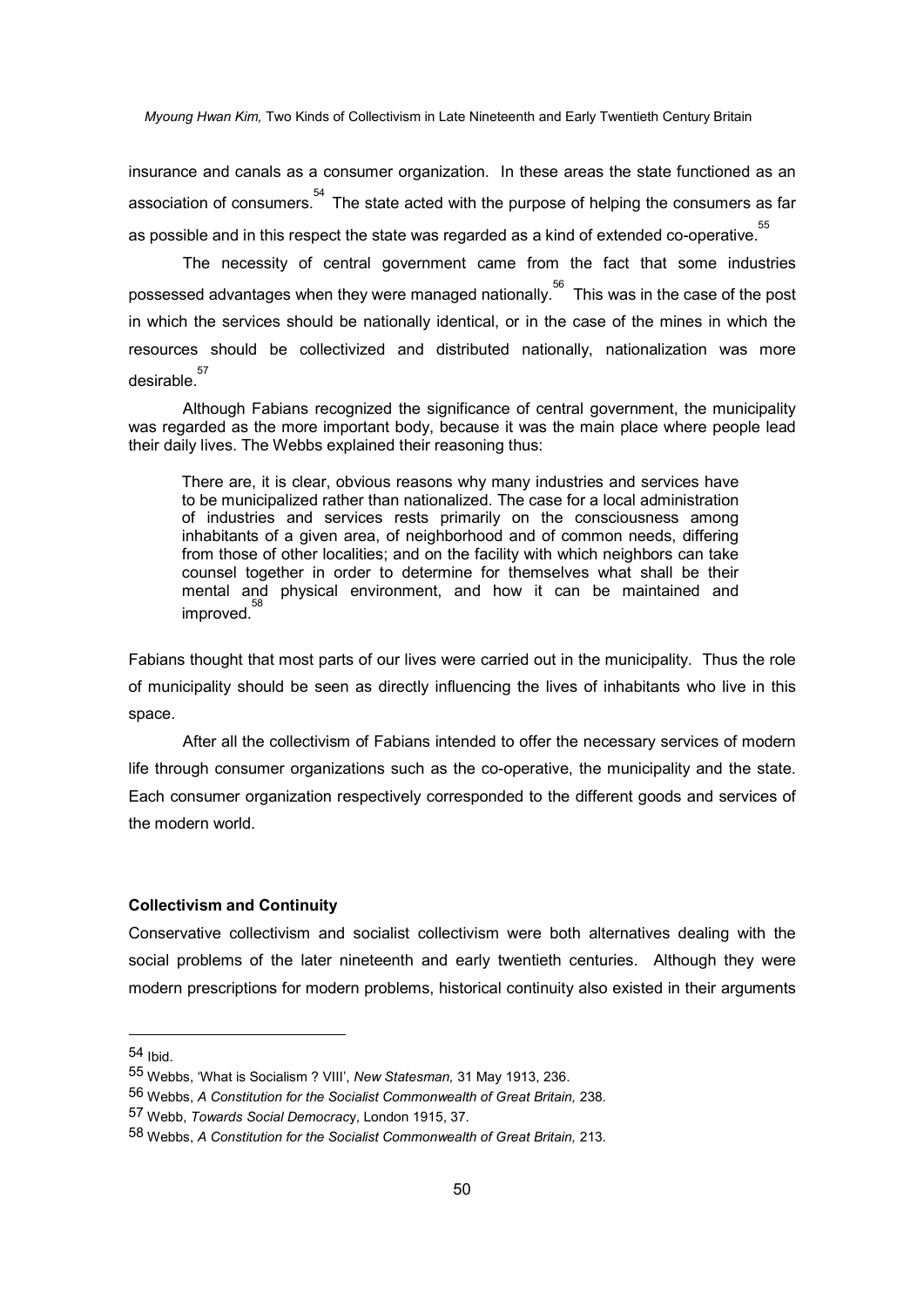to some degree.

 The clue to historical continuity in conservative collectivism could be found in the fact that it was grafted onto attributes of conservatism. Although the status of conservatism as an ideology has often been doubted, it has been argued that conservatism has some meaningful historical characteristics. Traditionalism, disapproval of abstract theory and an organic view of society can be seen as core concepts for conservatism. <sup>59</sup> Conservative collectivism reveals these attributes.

 Conservative collectivism rejected laissez-faire doctrine as it was grounded in an abstract theory such as natural right. Conservatism continued in conservative collectivism as the political theory of Rousseau and Bentham was denied and the idea of adjusting social structure according to abstract political theory was refuted.

 A touch of historical continuity could be also found in the understanding of human beings. Conservative collectivism did not share the assumption of liberalism that the human being is rational and calculating, arguing that the human is a complicated being and one that does not allow easy and simple definitions.

 Conservative features could be also detected in the emphasis on the state. The state was considered as a transcendental body that stands above the individual and embraces all individuals. The state functioned as a focal point for dissimilar individuals and a foundation for the daily lives of the people. Here the trait of social organicism is distinct.

 Traditionalism is immanent in that support for the existing institutions like Monarchy, Church, Parliament and the military was advocated. Existing institutions and practices should be cherished and respected. The emphasis was placed especially on preserving and solidifying the state.

Traditionalism, rejection of abstract theory, social organicism, denial of rational human being all lay at the base of conservative collectivism which supported the historical continuity of the idea despite its interest in modern social reform.

 The difficulty of finding historical continuity in socialist collectivism can be easily assumed as socialism is a production of the modern world. But continuity is also alive in this form of collectivism. Fabians traced the collectivism of the municipality back to the early period in English history before the Industrial Revolution. The Webbs discovered the origins of consumer organizations in English local history. The roots of local government dated back to the later seventeenth century.<sup>60</sup> The Webbs found that the origins of English local government were complicated and vague and intermingled with the past. After the end of Stuart age the

<sup>59</sup> E. H. H. Green, *The Crisis of Conservatism*, London 1995, 314.

<sup>60</sup> Webb, *Towards Social Democrac*y, 37.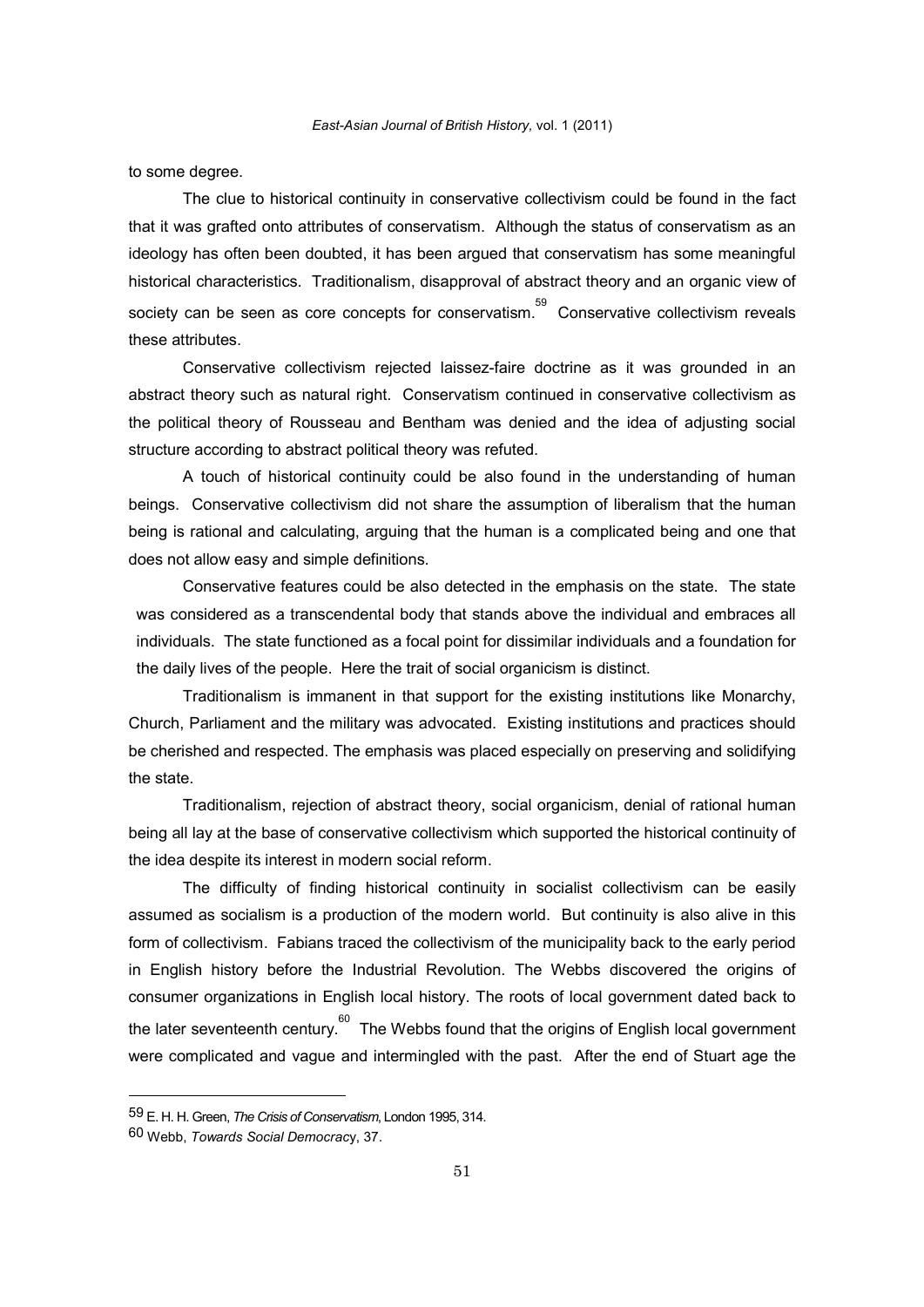*Myoung Hwan Kim,* Two Kinds of Collectivism in Late Nineteenth and Early Twentieth Century Britain

<sup>61</sup><br>central government withdrew from intervention in local problems.

 Then the Webbs discovered that the particular functions which local governments took on originated from the voluntary consumers' association which emerged for the purpose of providing new services.  $^{62}$  The first case appeared in the form of the voluntary association for the purpose of protecting life and property.<sup>63</sup> When the inhabitants of Tower Hamlets were suffering from the thieves and pick-pocketing, they themselves acted as members for the local organization for reform and indicted 2000 criminals. <sup>64</sup> In 1777 the farmers at Norfork organized themselves to arrest and indict the horse-thieves. 65

From mid eighteenth century these voluntary associations began to ask Parliament if they could be transformed into compulsory associations. As a result all inhabitants who resided in the same district came to belong to these associations. In addition to this, new services were necessitated as a consequence of the Industrial Revolution. And consumer organizations developed accordingly<sup>66</sup> Crime prevention, road maintenance, street cleaning were the most conspicuous ones as the residential areas extended with increasing population. <sup>67</sup> The Webbs pointed out that: 'We find these voluntary societies, in fact, transforming themselves, by special Acts of Parliament, into the various bodies of road, or harbour, or street, or lighting, or watching, or Town Improvement Commissioners, which levied compulsory rates and acted in the name not of this or that exclusive group, but of all the local residents. It is these bodies of Commissioners, not the ancient municipal corporations, which have been in England the real parents of modern local government'.<sup>68</sup>

The Webbs argued that the new form of local government had been gradually developed by consumer organizations by showing the beginning of the most important functions of local government in the hundreds of documents about repairing, cleaning, lighting, and street-watching.<sup>69</sup> The recognition that consumers represented the whole residents while the producers comprised just a minority became a distinct argument.<sup>70</sup> When county councils offered schools and teachers for the needs of community and supplied gas, water, electricity

-

 $67$  Ibid.

<sup>61</sup> Webbs, *English Local Government,* vol.i , London 1907, vi.

<sup>62</sup> B. Webb, *My Apprenticeship*, 442.

<sup>63</sup> Webbs, *English Local Government,* vol.iv, 439.

<sup>64</sup> Ibid.

<sup>65</sup> Ibid., 400.

<sup>66</sup> Ibid., 441.

<sup>68</sup> Webbs, 'State and Municipal Enterprises', 2.

<sup>69</sup> Webbs, *English Local Government* ,vol.iii, vi.

<sup>70</sup> Webbs, *English Local Government* ,vol.iv, 444.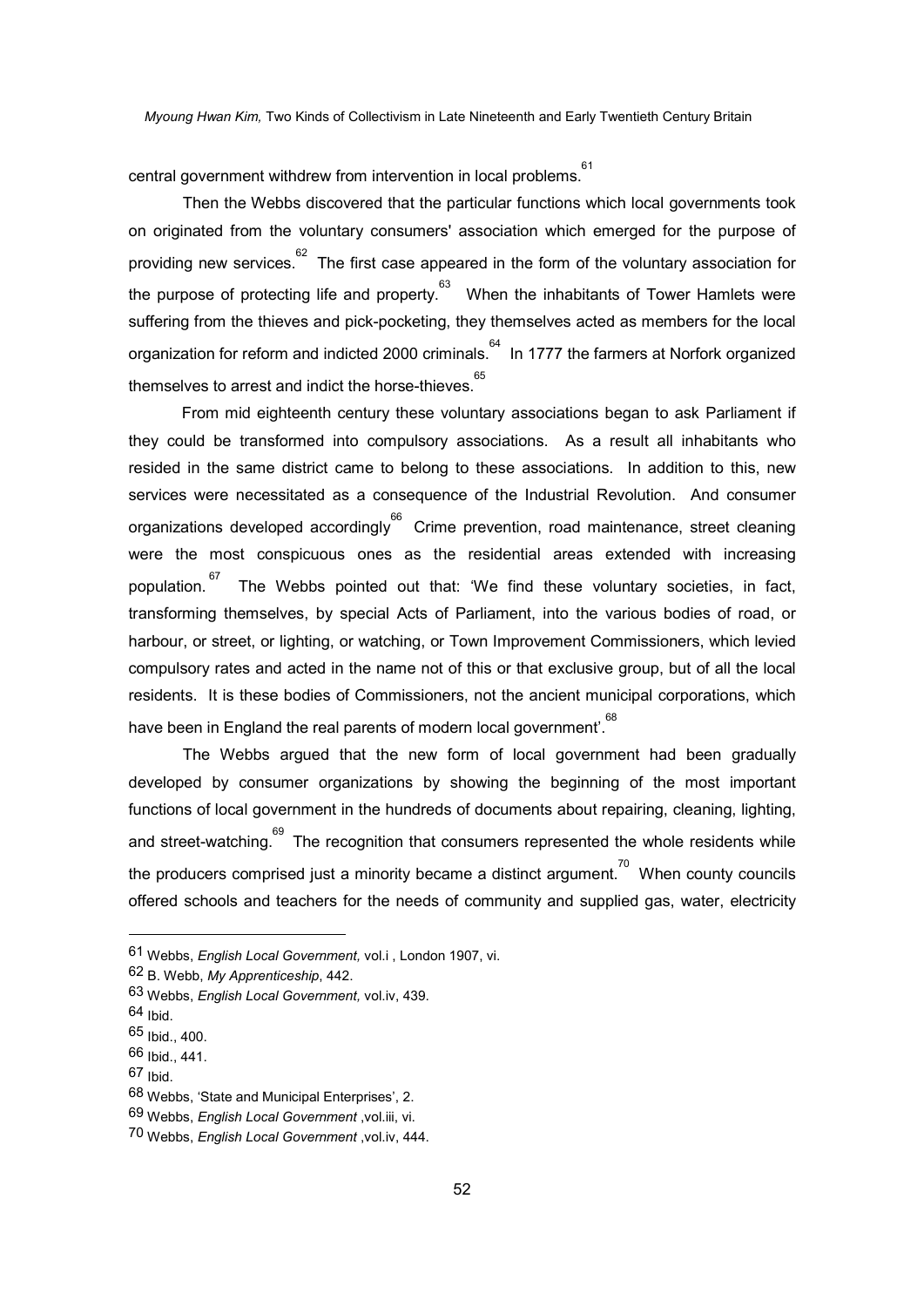and tramways for the health of population, all these enterprises were implemented not for profits but for the benefits of the residents in which the municipality acted as a consumer organization.<sup>71</sup>

 Although the municipal collectivism was advocated by the Fabians in the later nineteenth century this alternative was actually rooted in the history of English local administration dating hundreds of years back. So the idea of organizing industry by municipality showed affinity with British radicalism in the nineteenth century. Municipal collectivism had already appeared in some cities like London and Birmingham from radicals such as J. F. B. Firth and Chamberlain. 72 So when the *London Programme* was announced, *The Speaker* wrote 'S. Webb is writing like radicals... all the reforms that he is advocating are included in the programs of radicals and liberals.<sup>73</sup>

# **Conclusion**

Conservative collectivism and socialist collectivism both suggested solutions for social problems posed by the modern age. Both raised objections to laissez-faire and endorsed public intervention in social problems. But conservative collectivism rejected abstract political theory and adhered to traditional institutions such as Church and State whilst socialist collectivism was equipped with a more sophisticated theoretical framework and urged that the existing institutions should be made accountable by democratic procedure. Although both forms of collectivism demanded public intervention in social problems, it must be noted that the background to their ideas was different.

 Both alternatives were involved in modern reform and interwoven with the process of social reform leading to the twentieth century welfare state. In spite of this modernity these ideas do show aspects of historical continuity. Conservative collectivism adhered to the basic foundations of conservatism and socialist collectivism grounded the origin of the municipality as consumer organization in the period before industrialization. In this way, various assumptions of collectivist ideas which broke the basic principles of nineteenth century laissezfaire were not all created as new ideologies.

> *Myoung Hwan Kim, Silla University*

<sup>71</sup> Webbs, *A Constitution for the Socialist Commonwealth of Great Britain,* 213

<sup>72</sup> E. Pease, *The History of Fabian Society*, London 1916, 82.

<sup>73</sup> *The Speaker*, 3 Oct. 1891.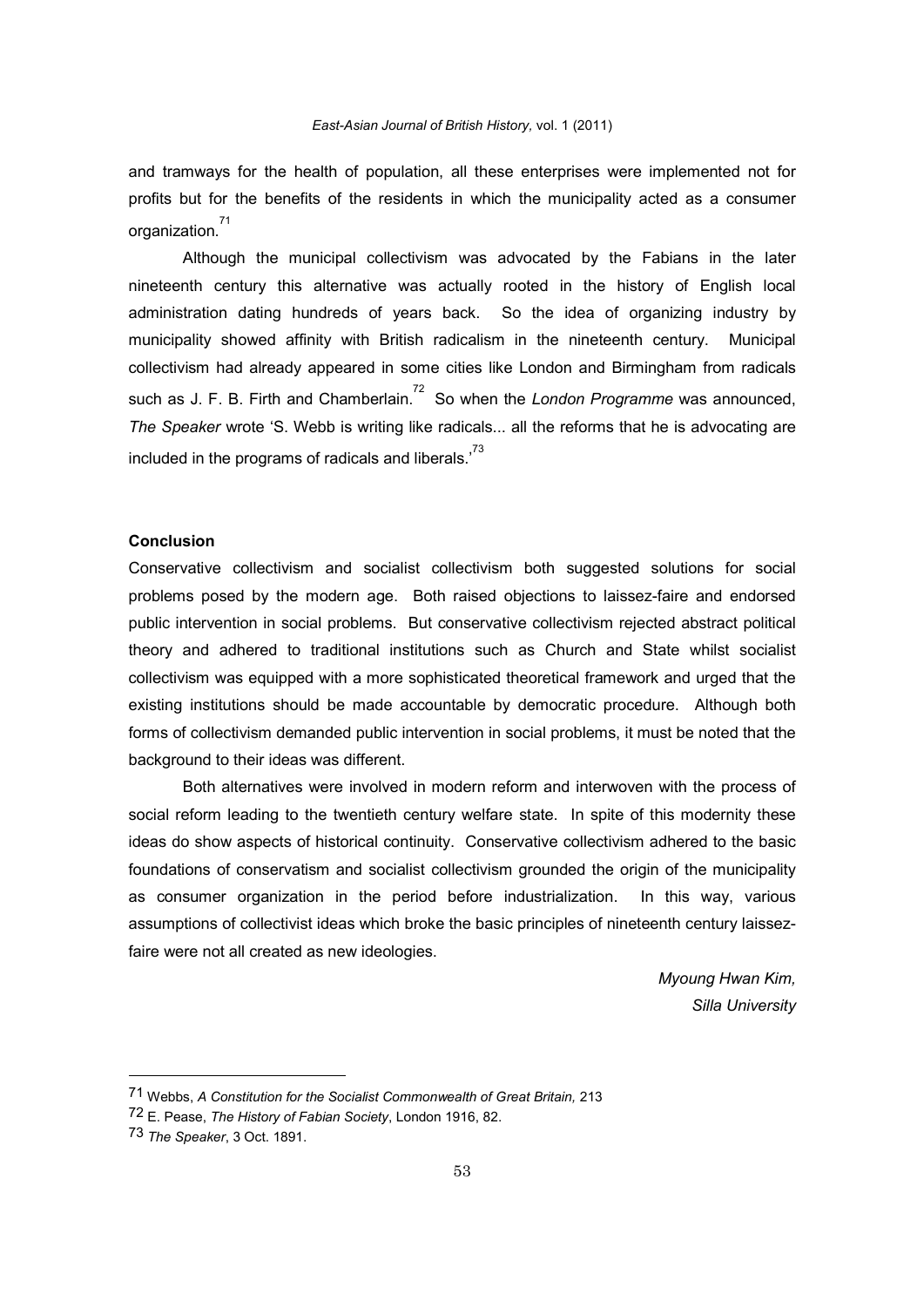*Myoung Hwan Kim,* Two Kinds of Collectivism in Late Nineteenth and Early Twentieth Century Britain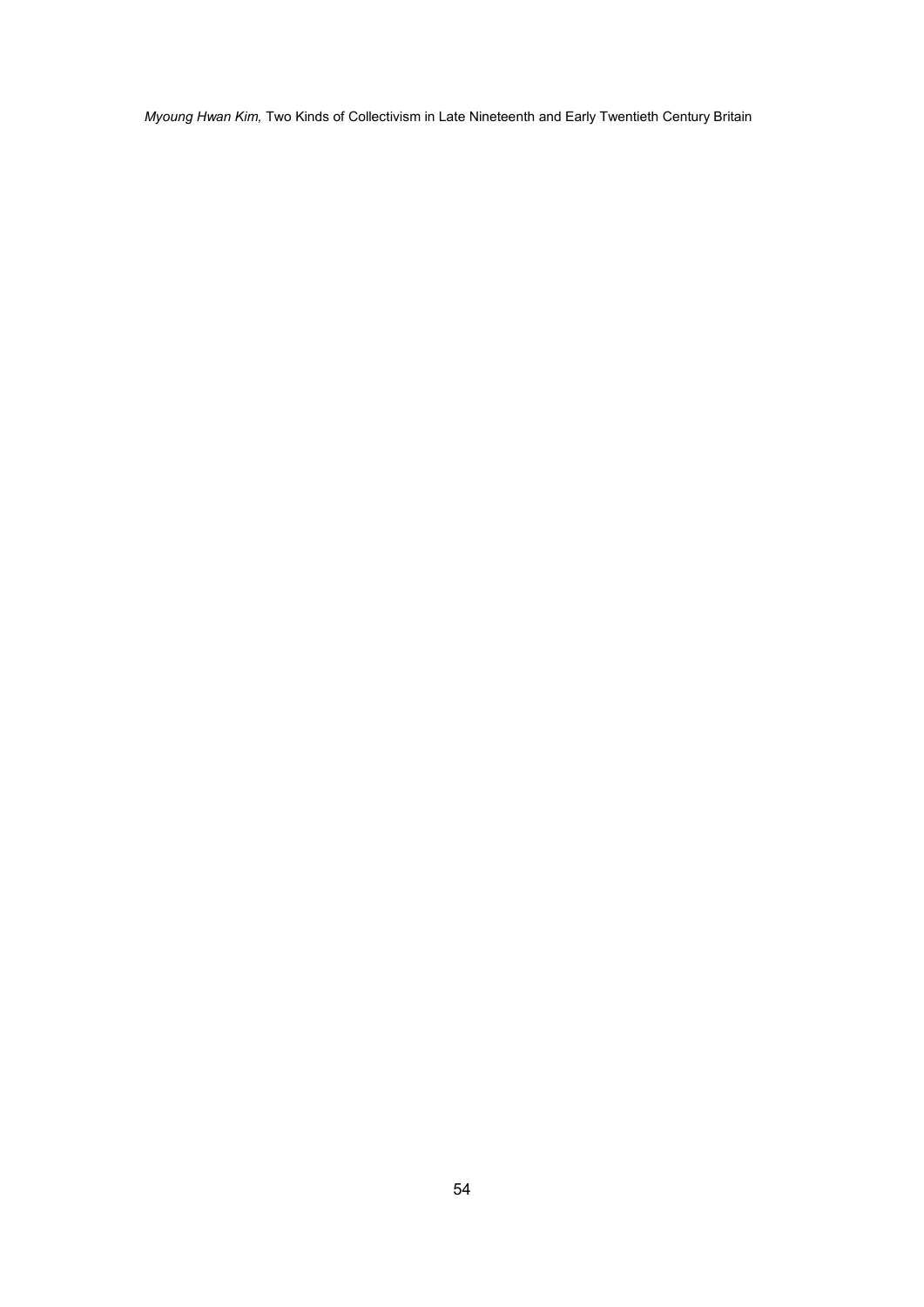# NOTES AND DOCUMENTS

# *Memories and Communications in the Medieval Irish Sea World*

Under this title I would like to consider communications and memories of the kings of Man and the Isles, whose kingdom was in the Irish Sea world, and who came to use charters and to have their own historiography in the course of the twelfth and thirteenth centuries under the English influence. I would also like to compare the case of the Irish Sea world with that in the East China Sea, especially around the kingdom of Ryukyu.

First of all, I would like to make sure on the geographical setting of the 'Man and the Isles'. The Isle of Man situates in the middle of the Irish Sea, in the nearly equal distance from England, Wales, Ireland, and Scotland. On the other hand, 'the Isles' are called the Hebrides today, and situate in the western part of modern Scotland. Next, we turn to the history of these islands.<sup>1</sup> We have more informations from about the ninth century onwards. It was the age of the so-called Vikings, and there appears the title 'toiseach Innsi Gall', that means 'lord of the Isles' , in an Irish chronicle called *The Annals of the Four Masters* in 853. Whose bearer, Godfrey, seems to have had lands also in the northern Ireland and Scotland.  $2^2$  Afterwards, a son and a grandson of the Norwegian king Bearn seemed to be the lord of the Isles. Latter was also the king of Dublin.<sup>3</sup>

In 914, there was a sea battle off the shore of the Isle of Man, and its winner, Ranald seem to have been the ruler of the Isle of Man. He was the king of the Danes and the

<sup>1</sup> For a general history of the Isle of Man, see A. W. Moore, *A History of the Isle of Man*, 2vols, London 1900, and R. H. Kinvig, *The Isle of Man*, 3rd edn, Liverpool 1975. For a medieval period, or a history of the more limited years in it, there are articles and books of R. A. McDonald: *The Kingdom of the Isles*, East Linton 1997; 'Dealing Death from Man: Manx Sea Power in and around the Irish Sea, 1079-1265', ed. S. Duffy, *The World of the Galloglass*, Dublin 2007, 45-76; *Manx Kingship and its Irish Sea Setting 1187-1229*, Dublin 2007; 'Man, Ireland and England: the English Conquest of Ireland and Dublin-Manx Relations', ed. S. Duffy, *Medieval Dublin* 8, 2008, 131-149. There are also important contributions from S. Duffy, C. Downham and W. D. H. Sellar (see notes below). I have already published two articles concerning the medieval Man and the Isles: 'Chusei Airisshu-kai Fuunroku'[Turbulent period in the Medieval Irish Sea], in *Chusei Yoroppa wo Ikiru*

<sup>[</sup>*Living in Medieval Europe*], ed. Takashi Jinno and Koichi Horikoshi, Tokyo 2004, 15-32; 'Shima no Sosiabirite' [Sociability in the Isles], in *Sosiabirite no Rekishiteki Shosou*[*Aspects of Sociability in History*], ed. Hiroshi Sakamoto, Hirokazu Tsurushima and Yoshihiko Ono, Tokyo 2008, 135-148. 2 McDonald, *The Kingdom of the Isles*, 30; *Early Sources of Scottish History, A. D. 500 to 1286*, ed. A. O.

Anderson, revised impression, Stamford 1990, 267, 284.

<sup>3</sup> Ibid. 306n. 1, 308.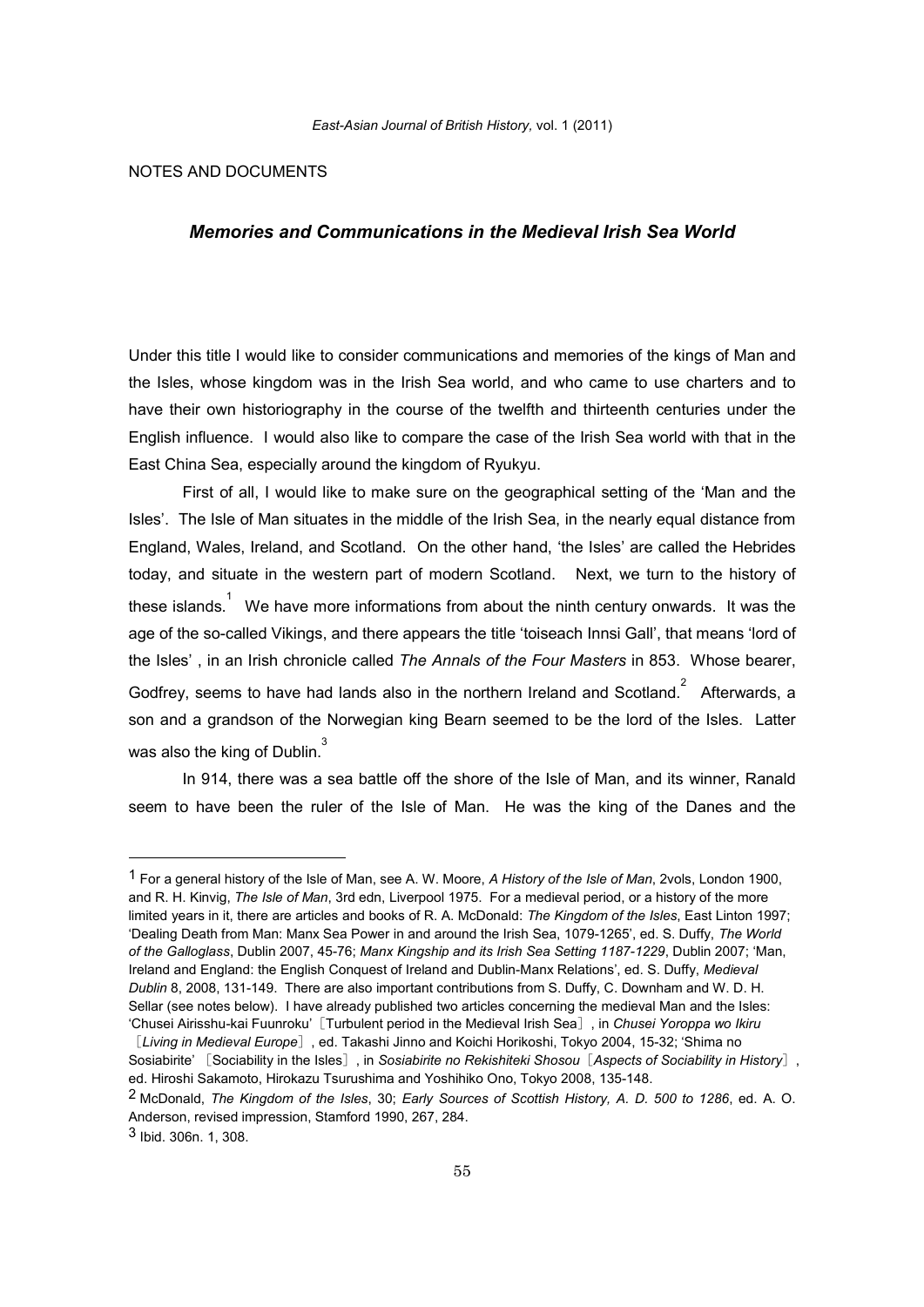Norwegians in Ireland, and became the king of York in 919. $4$  In 974, Maccus or Magnus seemed to be a political leader of the Isles. Depending on the Worcester Chronicle, *The Chronicle of Melrose* describes him as the 'king of very many islands'. 5 He was succeeded by his brother Godfrey. His title in the Irish chronicles is 'the king of the isles of the foreigners'. For the Irish people, he was a foreigner. We would like to note that he sent his army to Anglesey, an island in north-western Wales.<sup>7</sup> He was succeeded by his son Reginald, 'the king of the Isles'. $\overset{8}{\cdot}$ 

 From these facts, we can see that the kingdom of the Man and the Isles already had cohesion to some extent in these years. And it had political connections with Ireland, Britain, and Scandinavia. Until the later eleventh century, the history of the Isles becomes somewhat obscure. It seems that the power of the earls of Orkney extended southwards, at least to the Hebrides. But the Isle of Man probably was under the kings of Dublin. Recent studies by Professor Seán Duffy and Dr Clare Downham try to reconstruct the more detailed genealogy, and seem to succeed in doing so.<sup>10</sup> Here I will not repeat them, but the supposed connection between Olaf Cuarán, famous king of Dublin in the tenth century, and Godfrey Crovan seems to be sure.

From 1079, we have a rather different, more detailed picture of this area. It is largely due to the fact that we have a historical narrative called *Chronicles of the Kings of Man and the Isles.* 11 It was written in the middle of the thirteenth century, and concerns mainly the deeds of the kings after 1079. In this year Godfrey Crovan came to the Isle of Man and became its king. Afterwards he also subjected Dublin and much of Leinster in eastern Ireland. He was dead in the Isle of Islay in 1095.<sup>12</sup> Another chronicle tells of him as the king of Dublin and the isles of the foreigners, and it seems certain that he was a ruler of the maritime kingdom including Man,

<sup>4</sup> *The Annals of Ulster (to A. D. 1131)*, ed. S. Mac Airt and G. Mac Niocaill, Dublin 1983, 362-3; F. M. Stenton, *Anglo-Saxon England*, 3rd edn, Oxford 1971, 333; Moore, *A History of the Isle of Man*, I, 90.

<sup>5</sup> *Early Sources of Scottish History*, 478-9.

<sup>6</sup> Seán Duffy, 'The Royal Dynasties of Dublin and the Isles in the Eleventh Century', ed. Duffy, *Medieval Dublin* 7, 2006, 51-65 at 54.

<sup>7</sup> *Brut y Tywysogyon: Peniarth MS. 20 Version*, ed. T. Jones, Cardiff 1952, 8-9; *Brut y Tywysogyon:Red Book of Hergist Version*, ed. T. Jones, 2nd edn, Cardiff 1973, 14-7.

<sup>8</sup> *The Annals of Ulster*, 434-5.

<sup>9</sup> Moore, *A History of the Isle of Man*, I, 95; G. Broderick, 'Irish and Welsh Strands in the Genealogy of Godred Crovan', *Journal of the Manx Museum* 8, 1980, 32-38 at 33.

<sup>10</sup> Seán Duffy, 'The Royal Dynasties'; C. Downham, *Viking Kings of Britain and Ireland: The Dynasty of Ivarr to A. D. 1014*, Edinburgh 2007.

<sup>11</sup> *Chronicles of the Kings of Man and the Isles*, ed. and tr. G. Broderick, Douglas 1995.

<sup>12</sup> *Chronicles*, fols 32v.-33v.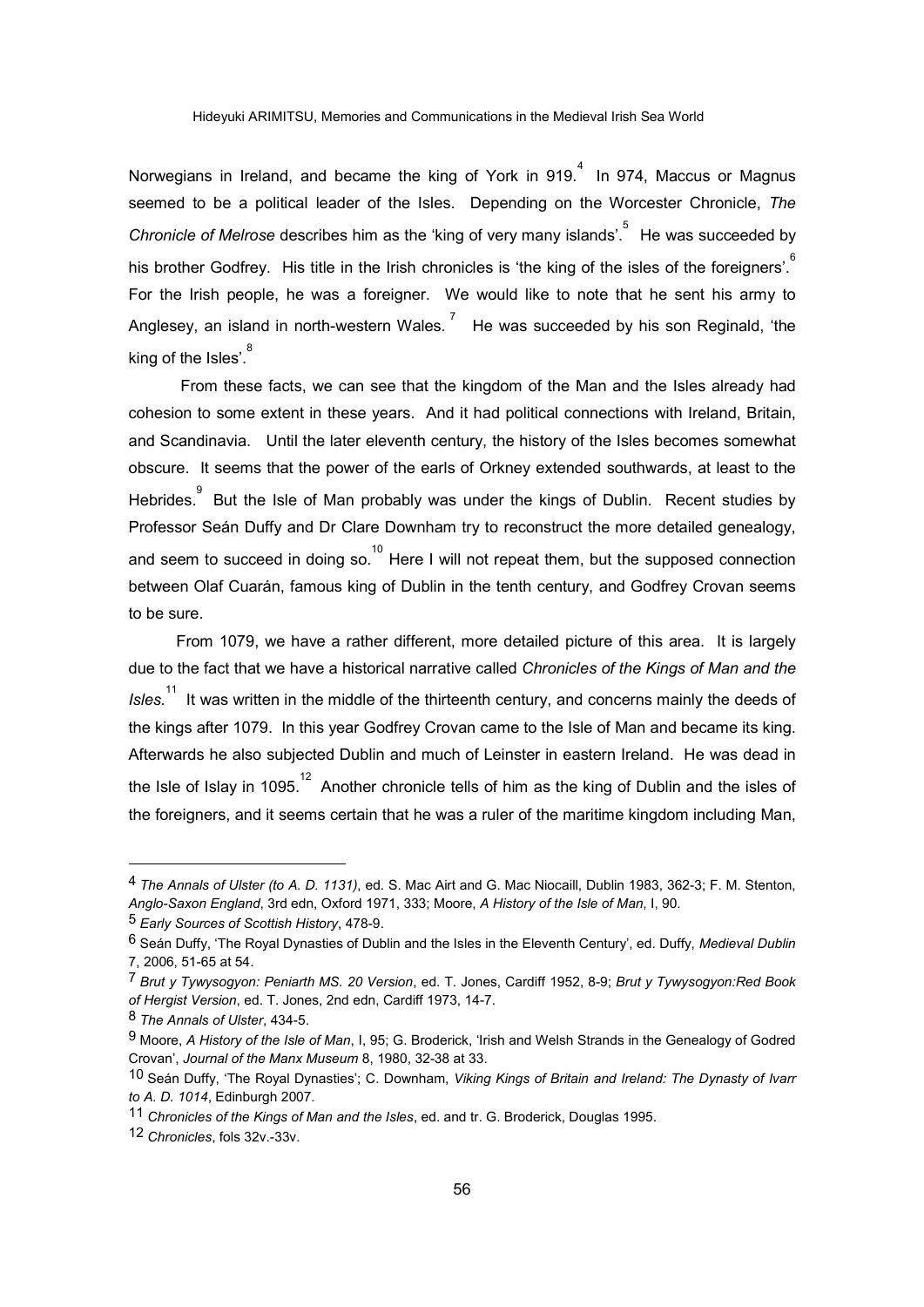the Hebrides and a part of Ireland.<sup>13</sup> On the other hand, his original power base before 1079, the direct reason why he came to Man, and the ruling system in his kingdom―all remain obscure.

In 1098, King Magnus Barefoot of Norway came through the Orkneys and the Hebrides, to the Isle of Man, and became its ruler. Afterwards he also made successful expedition to Wales, Ireland and Galloway, which was not yet ruled by the Scottish crown.<sup>14</sup> This episode of King Magnus reminds us again of the strong Scandinavian connections that might be established with the Irish Sea world. In the negotiations with the Scottish crown, King Magnus seems to have established his lordship over the kingdom of Man and the Isles.<sup>15</sup>

Ten years after King Magnus died, Olaf I, the youngest son of Godfrey Crovan, became the king of Man and the Isles. Before returning to this island in 1103, he was a member of the court of Henry I, king of the English. He established friendly and peaceful connections with the neighbouring rulers.<sup>16</sup> He founded Rushen abbey in the Isle of Man, and later, the above mentioned *Chronicles of the Kings of Man and the Isles* was written there. 17 We see religious influence from England in this foundation.

Peaceful Olaf was ironically slaughtered by his nephews who came from Dublin. And returning from Norway, Godfrey son of Olaf became king and killed them in turn.<sup>18</sup> We can see again Manx connections with Dublin and Scandinavia. On the reason why Godfrey went to Norway, Ian Beuermann made a hypothesis.<sup>19</sup> According to him, Godfrey went to Norway because he attended the meeting which put the bishopric of Sodor, that is, the bishopric of Man and the Isles, under the archbishop of Nideros in Norway, in order not to be affected politically from Dublin which recently had established its own archbishopric. Certainly the connection with Dublin might become dangerous for Manx kingship as the above mentioned bloody episode on the uncle and his nephews suggests, but the religious ties with Nideros was not so strong at least in these early days, for the bishops of Sodor seeked consacrations from the archbishop of York in the latter half of the twelfth century.<sup>20</sup>

<sup>13</sup> *The Annals of Inisfallen*, ed. and tr. S. Mac Airt, Dublin 1988, 250-1.

<sup>14</sup> *Chronicles*, fols 33v.-35r.

<sup>15</sup> W. D. H. Sellar, 'Hebridean Sea Kings: The Successors of Somerled, 1164-1316', in *Alba*, ed. E. J. Cowan and A. McDonald, Edinburgh 2000, 187-218 at 191.

<sup>16</sup> *Chronicles*, fol. 35v.

<sup>17</sup> Kinvig, *The Isle of Man*, 62.

<sup>18</sup> *Chronicles*, fols 36r-v.

<sup>19</sup> I. Beuermann, *Man amongst Kings and Bishops: What was the Real Reason for Godred Olafsson's Journey to Norway in 1152/53?*, Oslo 2002.

<sup>20</sup> Beuermann, 243-4.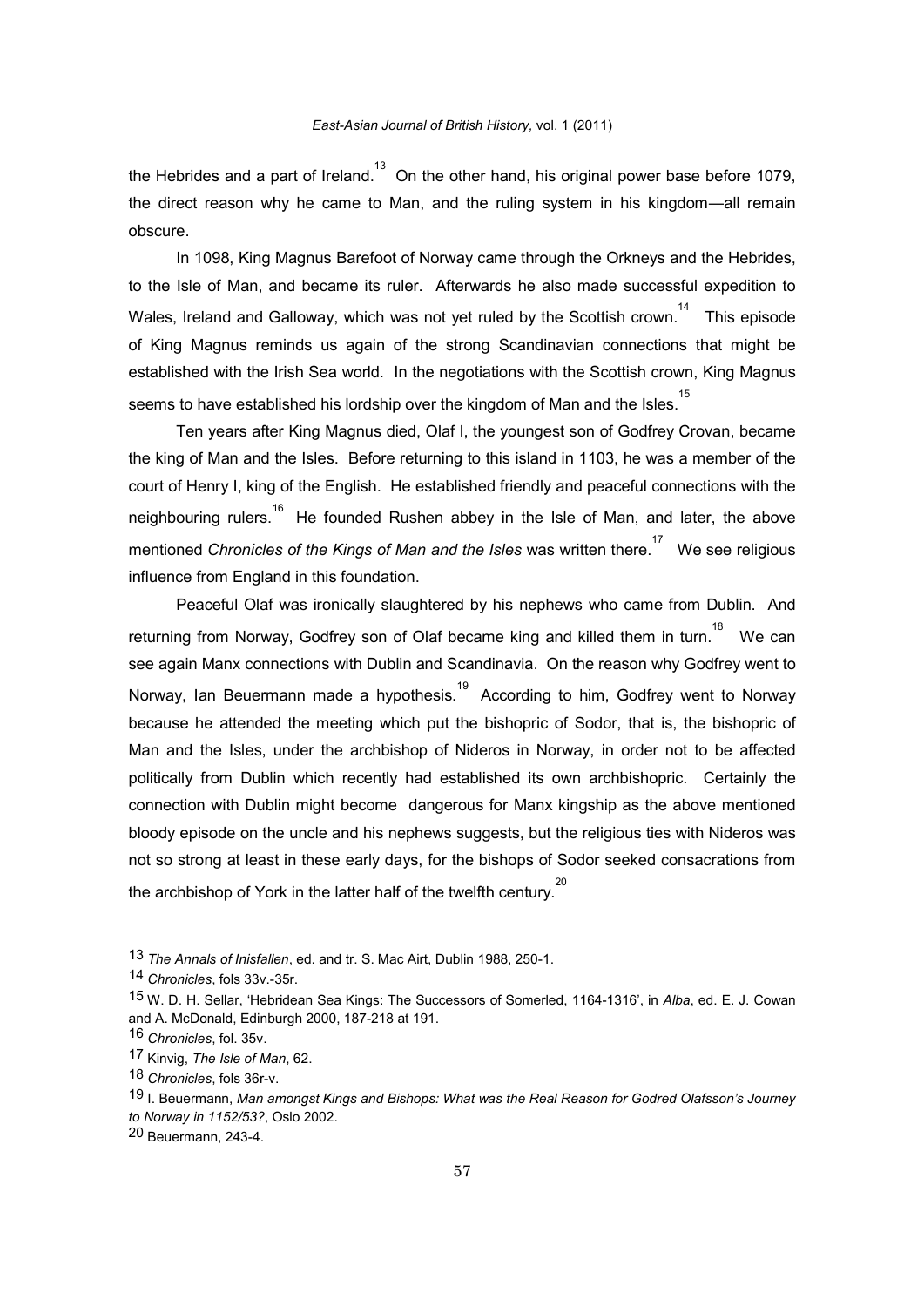Hideyuki ARIMITSU, Memories and Communications in the Medieval Irish Sea World

The reign of Godfrey was in one sense the turning point in the history of Man and the Isles, for he fought with his stepbrother, Somerled of Argyll, and lost the half of the Hebrides for ever. And in this rivalry with Somerled, Godfrey had to ask for help and protection from both the English and the Norwegian kings.<sup>21</sup>

The last episode concerning Godfrey. He was married to a kinswoman of an Irish king by the papal legate from Rome. $2^2$  We can see this area was more and more deeply in the influence of the Roman Catholic Church. Godfrey's son Ranald succeeded his father. Ranald had John de Courcy as his half brother, who had once been a powerful ruler in Ireland but afterwards lost his power there. King Ranald supported John de Courcy but in vain.<sup>23</sup> Later this Ranald became a vassal of King John, doing homage and having a land in Ireland from him.<sup>24</sup> On the other hand, the king of Norway also seemed to have forced Ranald to do homage.<sup>25</sup> The overlordship over the king(s) of Man and the Isles thus became accurately and ritually expressed. It is interesting that we know these facts on the subjugations from English administrative records and there is no indication of them in *Chronicles of the Kings of Man and the Isles*.

Ranald was a illegitimate son of his parents, and this may be one of the reasons why he did homage to these powerful kings, in the face of his brother Olaf, a legitimate successor of King Godfrey. Ranald died in the struggle with his brother Olaf, who became a king in turn.<sup>26</sup> King Henry III of England made Olaf defend the coasts of Ireland and England for corn, wine and forty marks.<sup>27</sup> Next king was Harold son of Olaf. But refusing the overlordship of Haakon, the king of Norway, he was deposed. After the reconciliation with the Norwegian king, he again ascended to the throne and was married to a princess of Haakon. But soon he was dead in 1248. $^{28}$ 

In 1252 Magnus son of Olaf became king. With Haakon he fought Alexander III, king of the Scots, who tried to expand his power westward. Haakon defeated and dead, Magnus

<sup>21</sup> Kinvig, *The Isle of Man*, 62-3.

<sup>22</sup> *Chronicles*, fols 39v.-40r.

<sup>23</sup> Ibid. fol. 41r.

<sup>24</sup> *Monumenta de Insula Manniae*, ed. and tr. J. R. Oliver, II, Douglas 1861, 35- 6.

<sup>25</sup> Kinvig, *The Isle of Man*, 64.

<sup>26</sup> *Chronicles*, fols. 44v-46v.

<sup>27</sup> *Monumenta*, 72-3.

<sup>28</sup> Kinvig, *The Isle of Man*, 65.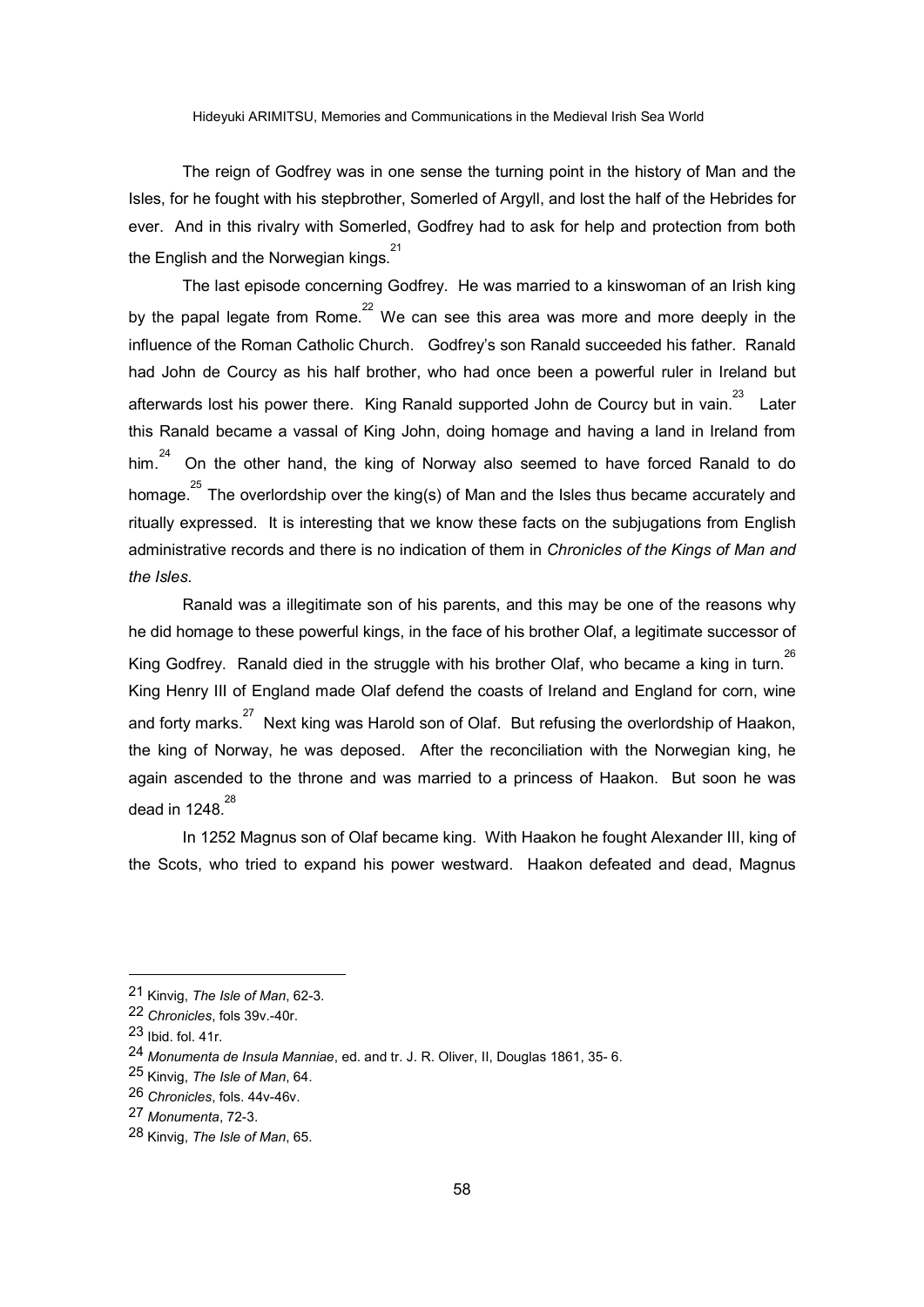#### *East-Asian Journal of British History,* vol. 1 (2011)

reconciled with Alexander, doing homage and accepting to rule the Isle of Man only. He died without a legitimate heir in 1265, and Man and the Isles came to be ruled by Alexander.<sup>29</sup>

Thus we can trace the history of the kingdom of Man and the Isles, which had strong connections with neighbouring regions, especially with Dublin, and later with England, Norway, and Scotland. Its rulers were themselves kings, but at the same time were in the stronger influences and overlordships of the English, the Norwegian and the Scottish kings, doing homages and being knighted by them.

In the Eastern Asia, we can see some resemblances with the kingdom of Man and the Isles in the case of the Ryukyu kingdom, that extended nearly equal to Okinawa Prefecture of Japan today. 30

Around the eleventh and the twelfth centuries, there appeared fortifications or castles called Gusuku, and after the three-cornered contest in the fourteenth century, there appeared the kingdom under the unified rule in the fifteenth century, of the first and the second Sho dynasties. This state-formation process had deep connections with the tributary trades begun in the fourteenth century with Ming dynasty in China. The kings in Ryukyu sent tributes to China and showed loyalties to the emperors, while the emperors acknowledged them as kings and rewarded abundantly. On the other hand, under the Edo shogunate the army of the feudal lord Shimazu attacked Ryukyu early in the seventeenth century, capturing the king and his ministers. From that time onwards Ryukyu was also under the Japanese rule, and this regime of Ryukyu having two overlords in China and Japan lasted until it was completely absorbed into modern Japan in the nineteenth century.

The kingdom of Ryukyu prospered from the trades with surrounding regions. The reasons why China and Japan tried to put Ryukyu under their rule were that they sought the profits, both in terms of the goods and the informations, for there were not always stable diplomatic and commercial connections between China and Japan. On the other hand, these two countries influenced Ryukyu not only politically as indicated above, but also culturally. For example, from the thirteenth century, many Japanese Buddhist monks went to Ryukyu, and the

<sup>29</sup> Ibid. 66.

<sup>30</sup> The following paragraphs are based upon Kurayoshi Takara, *Ryukyu Oukoku* [*Ryukyu Kingdom*], Tokyo: Iwanami Shoten 1993; *Ryukyu- Okinawa-shi no Sekai* [*The Historical World of Ryukyu-Okinawa*], ed. Kazuyuki Tomiyama, Tokyo: Yoshikawakoubunkan 2003;Mamoru Akamine, *Ryukyu Oukoku* [ *Ryukyu Kingdom*], Tokyo: Koudansha 2004;*Ryukyu- Okinawa to Kaijo no Michi*[*Ryukyu- Okinawa and Routes on the Sea*], ed. Kazuyuki Tomiyama and Kurayoshi Takara, Tokyo: Yoshikawakoubunkan 2005;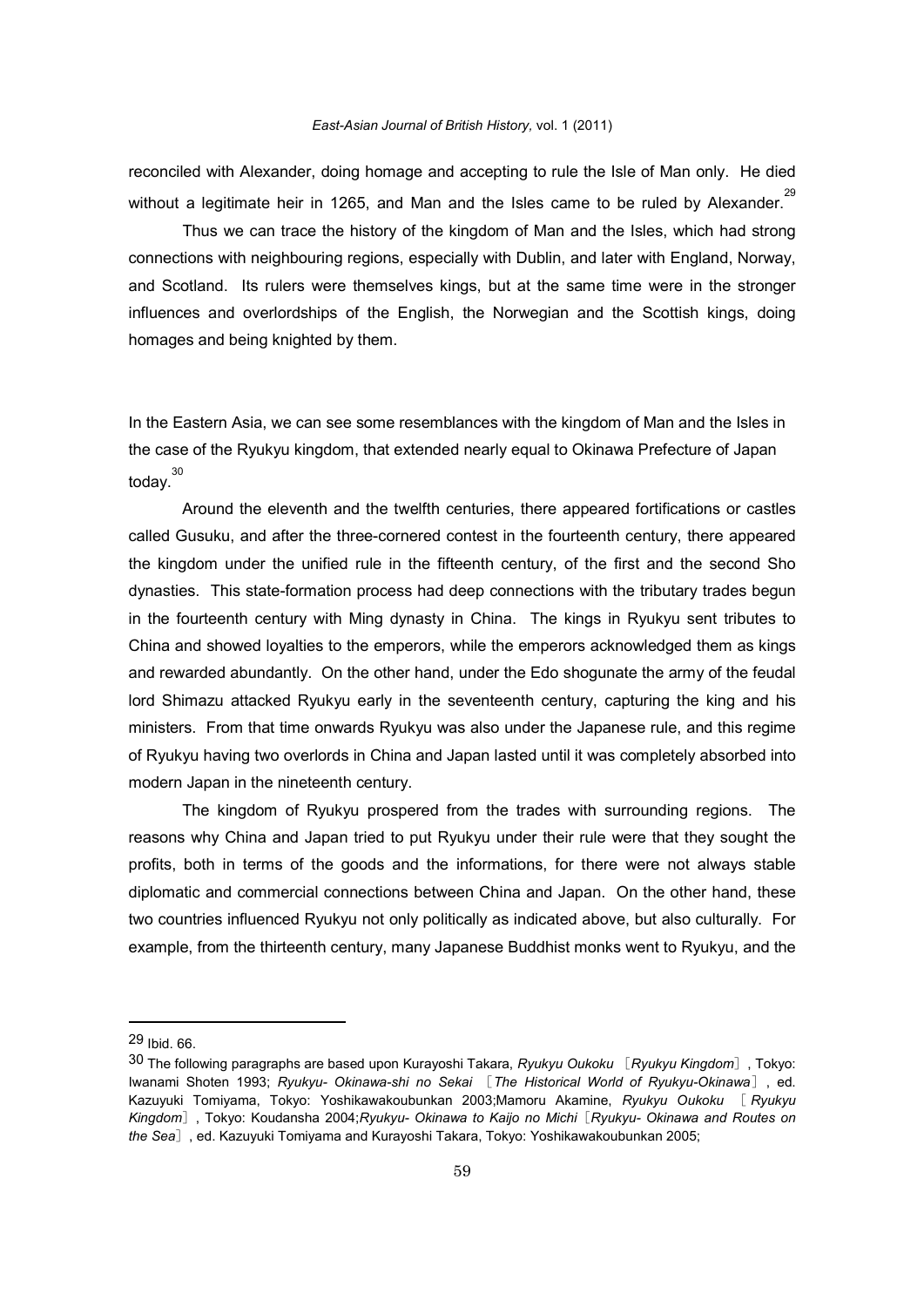Shinto shrines also were begun to be built there.<sup>31</sup> And in the sixteenth century, after the establishment of the powerful dynasty of Ching in China, its influences on Ryukyu became stronger.<sup>32</sup> Ryukyu's state rituals were changed in the Chinese styles, and its main palace, the Shuri-jo castle was built in the Chinese fashion. But the Japanese authorities also ordered that the ambassadors from Ryukyu should wear the Chinese clothes in Japan, to show that the state having the exotic Chinese culture was also under the Shogunate of Japan, and to stress <sup>33</sup><br>its strength.

This brief look at Ryukyu leads us to the comparisons with the kingdom of Man and Isles. First we see communications, especially those with commerce. Geographical position in the East China Sea gave Ryukyu its importance as a centre of international trades, and in turn its political (semi-)independence.<sup>34</sup> The Isle of Man also situated at the centre of the Irish Sea, and there remain some evidences to show its commercial importance. They are hoards of coins from the eleventh century, and include many coins from the surrounding regions. Also coins were minted in the Isle of Man itself sometime from about 1025 to 1065, under the influence of Dublin.<sup>35</sup> But the kings of the Crovan dynasty seem not to have minted coins themselves, and there are no coin hoards from their reigns. So there remain some obscure relationships between economic prosperities and political stabilities. And in England, the ability to mint coins was one of the prerogatives of the crown. There may be some hints concerning the difference between the English kingship and the Manx here.

Next we turn to the political communications of the kingdoms. In the case of the kingdom of Man and the Isles, those with England and Norway were more and more welldefined, using the rituals of homages and knightings, and also through written words in the writs and letters. Interestingly, the Manx kings themselves issued writ-charters, from King Olaf I of the twelfth century.<sup>36</sup> He must have learnt the use of the writ-charters in the court of Henry I of England. Along with his foundation of Rushen abbey under the order of Savigny and then of the Cistercians, and his giving of the right to elect the bishop of Sodor (Man and the Isles) to Furness abbey in England, he put his kingdom to have strong political and religious

<sup>31</sup> Mamoru Akamine, *Ryukyu Oukoku*, 61.

<sup>32</sup> Ibid. 114-27.

<sup>33</sup> Ibid. 115-6.

<sup>34</sup> For example, Ibid. 50-82 for the situations in the fourteenth and the fifteenth centuries. Fusaaki Maehira, 'Ryukyu Boueki no Kouzou to Ryutsuu Nettowaku' [Structure of Trade in Ryukyu and Distribution Network] in *Ryukyu- Okinawa-shi no Sekai*, ed. Kazuyuki Tomiyama, 116-66 , deals the topics from the seventeenth- to the nineteenth-century.

<sup>35</sup> D. M. Wilson, *The Vikings in the Isle of Man*, Aarhus 2007, 105-16; Alison Fox and Kristin Bornholdt Collins, 'A Viking-Age Silver Hoard from Glenfaba, Isle of Man', *Viking Heritage Magazine*, 1/2004, 3-5.

<sup>36</sup> *Monumenta de Insula Manniae*, 1-3.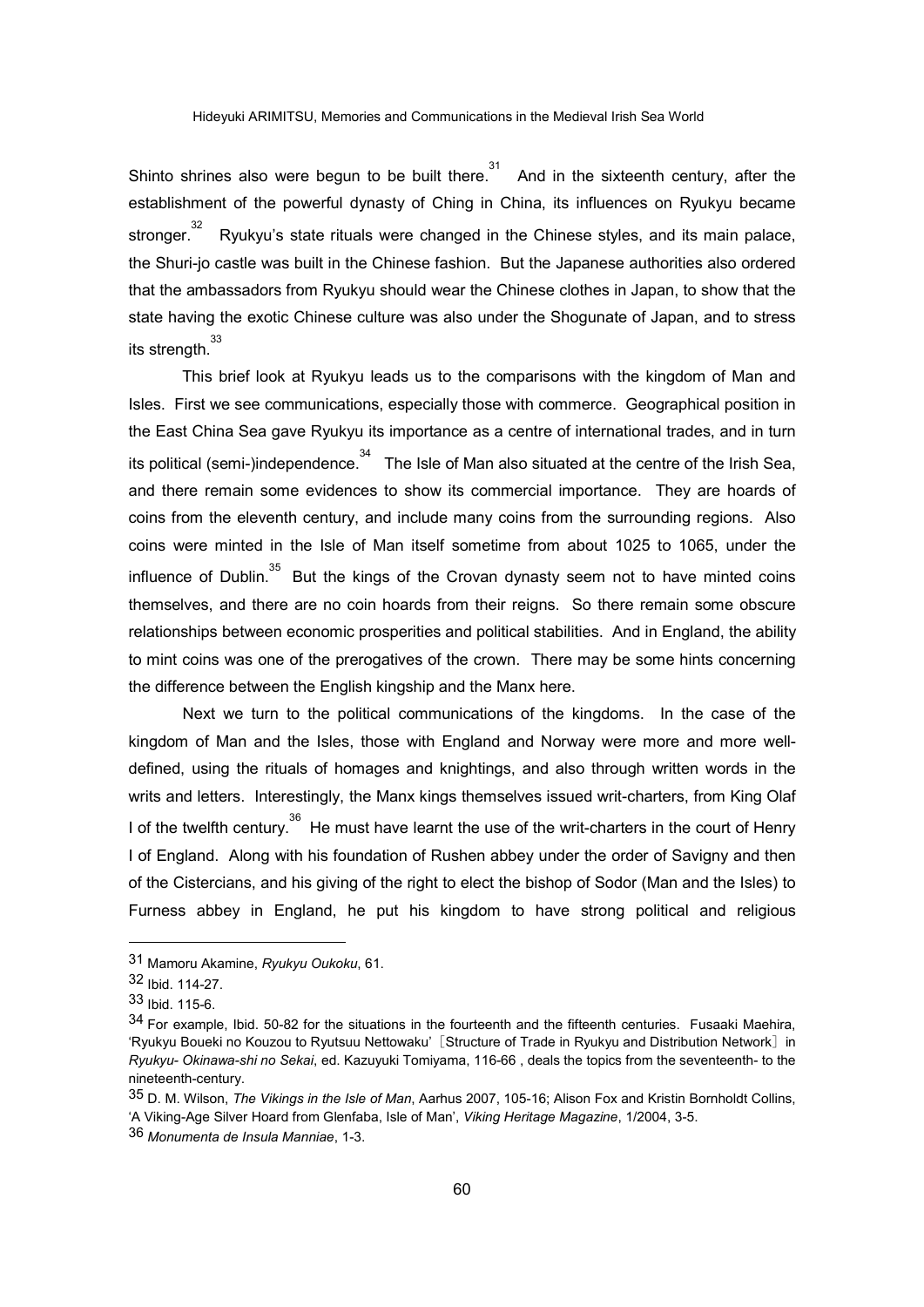### *East-Asian Journal of British History,* vol. 1 (2011)

communications with England.<sup>37</sup> But concerning other political communications, especially within the Manx kingdom, we know almost nothing in the written form. Ryukyu kingdom, on the other hand, issued 'Jireisho', that is formal letters of appointments to offices, and we can reconstruct the official system and the local governance of the kingdom from them.<sup>38</sup> The forms and languages are also interesting, for before the seventeenth century these letters of appointments were written using Japanese letters and the Chinese dating system. Afterwards, they began to be written wholly in Chinese letters. 39 We can see strong 'Chinalization', mentioned above, in this topic too.

Lastly, we see the topic of commemoration. In the middle of the seventeenth century, *Chuzanseikann* 中山世鑑, the official historiography of the Ryukyu dynasty, was composed in Japanese. Within a hundred years, it was translated and revised in Chinese. There appeared many other books on history, diplomacy, old songs and topography in these years. After the turbulent years of the early seventeenth century, Ryukyu kingdom tried to look back its past to establish its own identity.<sup>40</sup> On the other hand, we have seen that the kingdom of Man and the Isles also had a semi-official historiography called *Chronicles of the Kings of Man and the Isles*. It was written at Rushen Abbey, founded by the Manx crown in the twelfth century under the English influence. The chronicle seems to have been composed in the thirteenth century, on the occasion of founding the church there, commissioned by King Magnus.<sup>41</sup> In the same century, Manx kings were in the increasing pressures from both the kings of England and Norway. Also there was a period of instabilities arising from the struggle for the crown. After that, king Magnus was acknowledged and welcomed both by the English and the Norwegian kings and succeeded in establishing the peaceful times. We may be able to think that he intended to justify his lineage and regime by making the historiography of his dynasty. Interestingly, the homage of king Magnus or his predecessors to the English or the Norwegian crowns was not clearly written in *Chronicles of the kings of Man and the Isles*. Concerning such omission in the historiographies, on the Ryukyu case we must add that the historiographies written in Ryukyu kingdom lack informations on the Amami islands, which situate between Kyushu and Okinawa islands, and had been in the Ryukyu kingdom until the seventeenth century but incorporated afterwards into Japan. This fact may have some influence on the geographical framework when we think about Ryukyu before the seventeenth

<sup>37</sup> Ibid.

<sup>38</sup> Kurayoshi Takara, *Ryukyu Oukoku*, 114-73.

<sup>39</sup> Ibid. 128-30, 172-3.

<sup>40</sup> Masayuki Dana, 'Ziritsu eno Mosaku' [Groping the way toward the Independence], in *Ryukyu- Okinawashi no Sekai*, 184-190.

<sup>41</sup> *Chronicles*, i.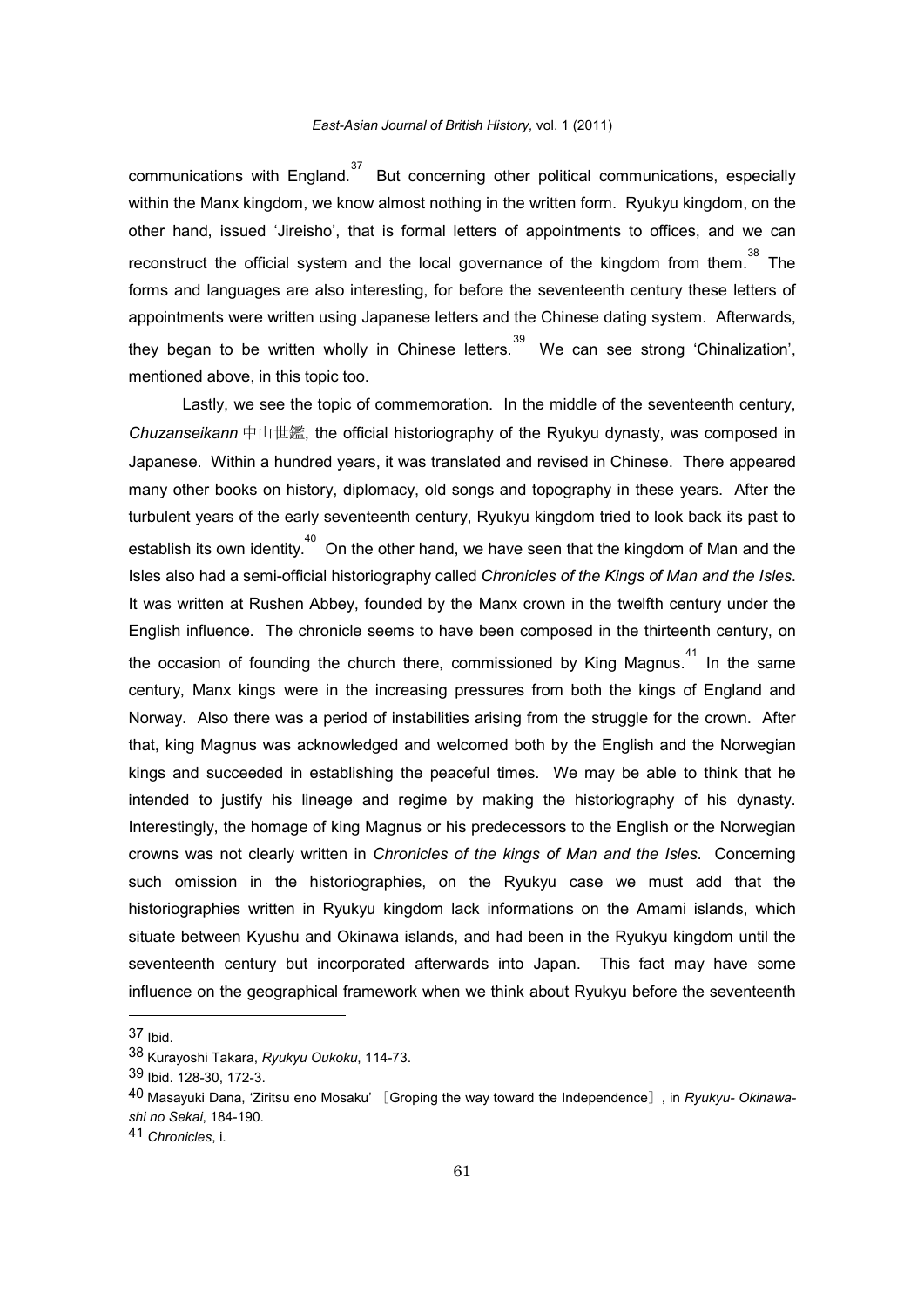Hideyuki ARIMITSU, Memories and Communications in the Medieval Irish Sea World

century.<sup>42</sup> And Ryukyu historiographies are said to mention rarely to Shimazu. It was too sensitive a topic to allude to.<sup>43</sup> Now going back to the Isle of Man, and about sixty years before the Manx historiography, the then king Ranald was praised by a poem composed in Gaelic.<sup>44</sup> We suppose that Gaelic culture was still influential in his court. *Chronicles of the Kings of Man and the Isles* was composed in Latin, the universal language of the intellectuals in the Middle Ages. Why does this chronicle tell mainly the deeds of Godred Crovan and his descendants? I think the royal line descends from Crovan to Magnus resembles like those of many other European royal lines at that time, succeeded mainly from fathers to elder sons and omitting the bastards as far as possible. It is rather contrasting to the royal lines before Crovan, rather complicated and reminding us of the Gaelic tanistry system.<sup>45</sup> So King Magnus seemed to insist that his kingship was legitimate and met the European standard at that time. Recently Professor Andrew McDonald stresses that *Chronicle* spends many folios to the struggle between Ranald and Olaf in the early thirteenth century. Until the middle of the same century, the descendants of Ranald and Olaf struggled to obtain the crown. So the supremacy of Olaf's <sup>46</sup><br>line over Ranald's might be more urgent theme to be stressed.<sup>46</sup>

I think it is interesting that both kingdoms continued to exist in the midst of the superpowers, being deeply influenced politically and culturally from them, but trying to have or shape their own independences and identities. The kingdom of Man and the Isles disappeared after it lost legitimate successor to the throne, but it might be worthwhile to think that the kingdom could have continued to exist. On the one hand, in the course of the Middle Ages many small kingdoms in Ireland and Wales were disappearing. Also Man and the Isles lacked its own archbishops. On the other hand, at least the Isle of Man is not in the United Kingdom now, and as the Crown Dependency retains powers to govern itself to some extent. For further consideration I have to trace the history of the Irish sea of the later Middle Ages and afterwards, but it is another topic to be dealt with.

> *Hideyuki ARIMITSU Tohoku University*

<sup>42</sup> *Ryukyu- Okinawa to Kaijo no Michi*, 243.

<sup>43</sup> Masayuki Dana, 'Ziritsu eno Mosaku', 186.

<sup>44</sup> B. Ó Cuív, 'A Poem in Praise of Raghnall, King of Man', *Eigse* 8, 1957, 283-301.

<sup>45</sup> See the table on page 53 in Duffy,'The Royal Dynasties'.

<sup>46</sup> McDonald, *Manx Kingship and its Irish Sea Setting 1187-1229*, 98-100.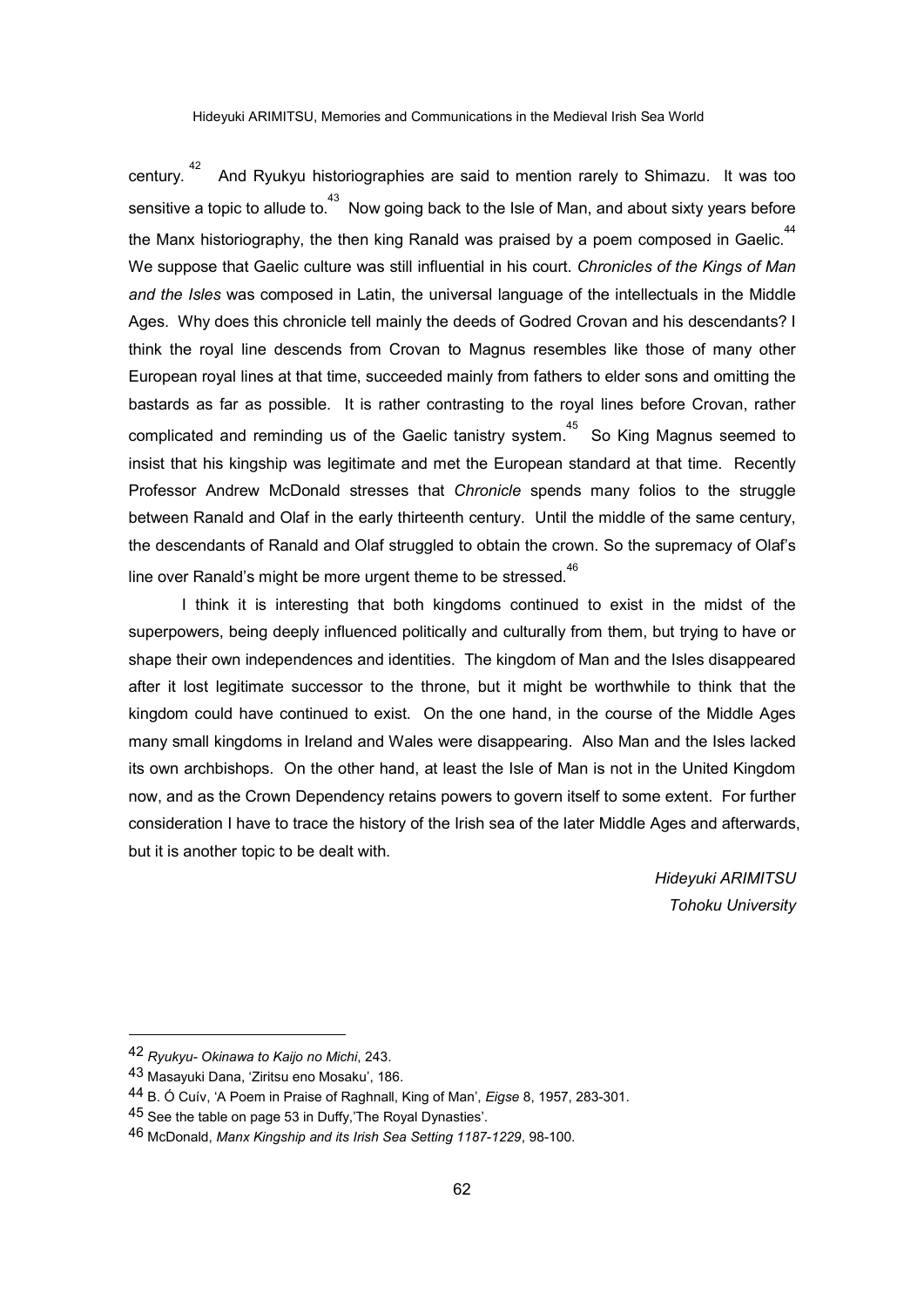# **PERSPECTIVES**

-

# *A Mapping of the Ideological British Historiography in Korea: A Story*

#### **Forging the Liberal Nation: The Birth of Liberal Orthodox**

The first generation of Korean British historians were of the same faith that Britain was the best model for Korean people to follow both politically and socio-economically. Their Britain was 'the immortal commonwealth' which accomplished through her history the most stable representative democracy and the well-developed capitalism with social welfare system.<sup>1</sup> They not only influenced strongly Korean historians in general but also had an intellectual authority as opinion leaders among the enlightened citizenry during the period of democratization and industrialization (c. a. 1960's to 1970's). Those were the days for Korean British historians.

Although they depicted (England)/Britain as they thought of respectively according to their subjects, their 'forging the nation' was grounded upon the same belief in modernization. A Tudor political historian estimated England as the first modern state which overcame the private system of government and established the principle of rule by statute by introducing G. R. Elton's thesis of 'Tudor revolution in administration'.<sup>2</sup> For an socio-economic historian, R. H. Tawney's thesis of the rising gentry was much more meaningful because it was able to provide Korean historians searching desperately for the germs of self-modernization and capitalism in Korean history with a useful frame of interpretation.<sup>3</sup> Influenced by this, a famous Korean agricultural historian proudly proclaimed that he at last *discovered* Korean rising gentry in seventeenth century Chosun dynasty to name it 'rich farmers of managerial type' or just 'largescale farmers'. 4

 Simultaneously Stuart historians did agree with Christopher Hill that the great upheaval was not a rebellion but a revolution that changed English society into a new kind one to necessarily come. However, they did reject Hill's Marxist interpretation. They read the

<sup>1</sup> Young Suk Lee, "Yungkuksa Yunku Banseki" ("Research Trends of British History for the Last 50 Years in Korea") *Suyangsalon* (*Western History Review*), vol. 95 (Dec.2007), pp. 339-345.

<sup>2</sup> Jongil Na, *Yungkuk Keundaesa Yunku* (*Studies of Modern English History*) (Seoul, 1979), pp. 3-33.

<sup>3</sup> Hyunmo Ghil, "Jentri Nonjaing kwa irobutuh Jekidoen Jemunje" ("The Debate of Gentry and It's Problems") *Yuksahakbo* (*Korean Historical Review*), vol.10 (1958)

<sup>4</sup> Yongsup Kim, *Josun Hooki Nongeopsa Yunkoo* (*A Study of Agricultural History of the Latter Period of Chosun Dynasty*) (Seoul, 1970)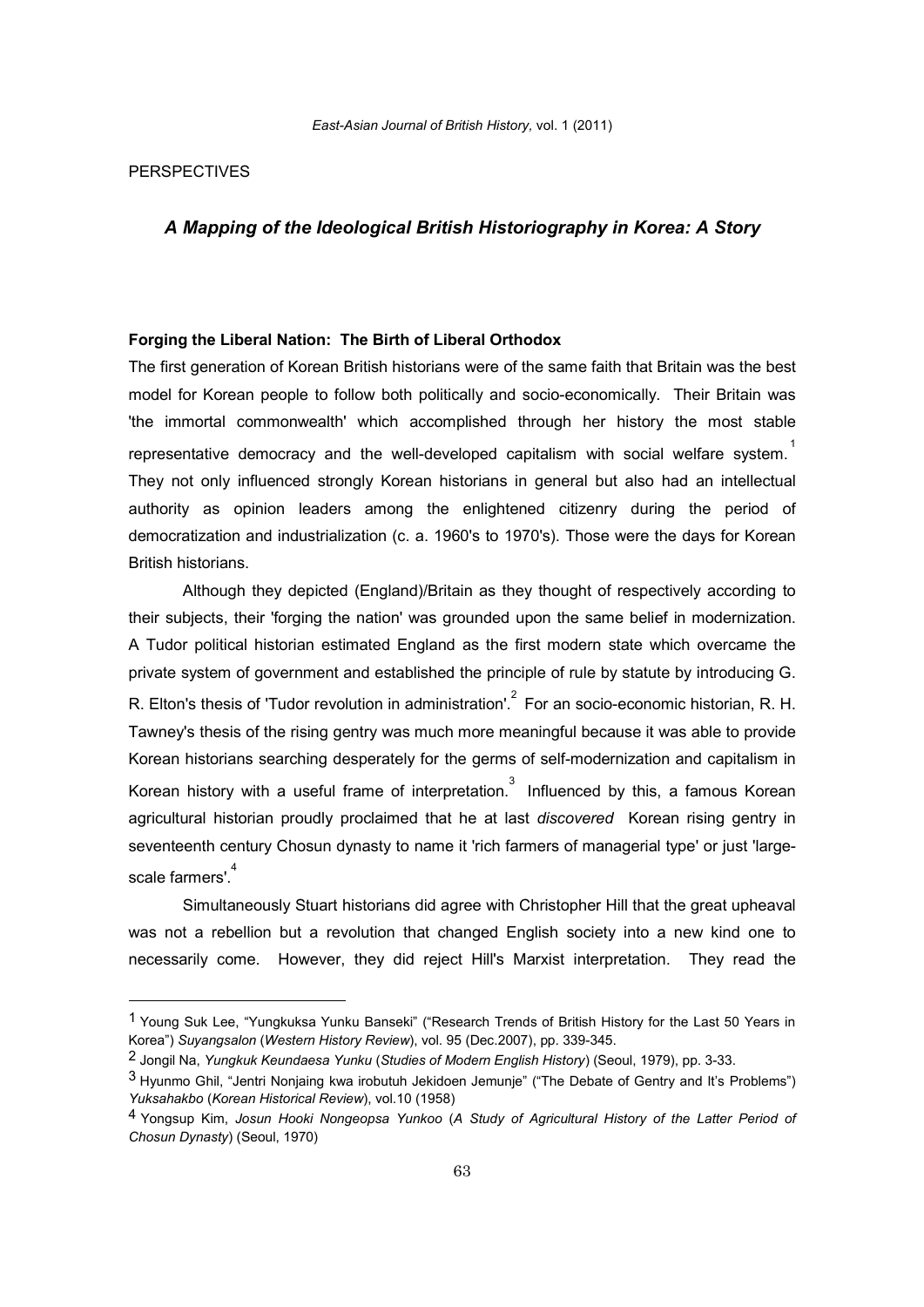revolution only in bourgeois version which firmly asserted that capitalist liberal democracy was the end of history and the revolution was necessary to overthrow both feudal privilege system and one man rule. In this context Levelers were discussed and narrated as extraordinary heroes of liberty and equality. This reflected Korean situation at that time when April Revolution in 1960 which had expelled Seungman Rhee did not bear fruit and Junghee Park's severe military rule since 1961 coup forced Korean people to be obedient in the name of patriotic modernization.

 One of the founding fathers of British historiography in Korea, originally Stuart and socio-economic historian Hyunmo Ghil, eventually appeared on the stage of resistance as an influential disputant arguing that industrialization without democratization was not genuine modernization achieved by Western countries such as Britain. Here it is important to remember that he himself, as his colleagues, was not a radical or left-wing intellectual but just a liberal who believed firmly in capitalist liberal democracy. In his paper about the debate of population problem and living standards during the Industrial Revolution, the premise was his sympathy with F. Hayek who criticized vehemently the anti-capitalist inclination of Western intellectuals. $\degree$  In this background Ghil's generation despised 68 and Tokyo University affair as an indiscreet riot and advised their students to struggle with discipline only to achieve an ordered liberal democracy. They affirmed that those European and Japanese students were just aberrant 'reds' with whom Korean students should never align themselves. This reflected their mental trauma experienced during the Korean War which they believed the satanic ambition of North Korean communists had incurred.

 Thus it was very ironical that Ghil translated pro-soviet historian E. H. Carr's *What is History?* into Korean which came to be the first best seller in the sector of Western history books. 7 While this book made a position as a must book for students, Crane Brinton's *A History of Civilization* warning students of Carr's pro-soviet interpretation was the standard text book with which Ghil taught my generation. I am sure Ghil (mis)took Carr's conception of

<sup>5</sup> Sukhong Min, " Sipchilseki Yungkukhykmyungui Haesuke kwnhan Myutkagi Munjae" (Some Problems of the Interpretations of Seventeenth-Century English Revolution"),*Asea Hakbo* (*Journal of Asian Studies*), vol.1 (1965); *idem*., "Chungkyodohyukmyungki Supyungpae itsusuui Jayoowa Pyungdeungui Kaenyum" ( Leveller's Conception of Liberty and Equality in the Era of Puritan Revolution") *Choimoonwhan Baksa Choonyum Nonmoonjip* (*A Memorial Essays to Dr. Choi Moon Whan*) (Seoul, 1975); Jongil Na, "John Lilburnekwa Oliver Cromwell" ("John Lilburne and Oliver Cromwell") *Yuksahakbo* (*Korean Historical Review*) vol, 74 (1977)

<sup>6</sup> Hyunmo Ghil, "Saengwhalsoojoonnonjaengui Uiuiwa Moonjaejum" ("The Significance and Problems of the Debate of Living Standard") *Chouisulbaksa Whanryukkinyum Nonchong* ( *A 60th Anniversary Commemoratory Essays to Dr. Cho Ui Sul*) (Seuol, 1967);"Sanuphyukmyungsidaeui Inkoomoonjae" ("The Problem of Population in the Era of Industrial Revolution") *Sogangdaeinmoonkwahakyunkunonjip* (*Sogang University Humanistic Studies* ),vol.1 (1968)

<sup>7</sup> Hyunmo Ghil, *Yuksaran Mooutinka?* (*What is History*?) (Seoul, 1966)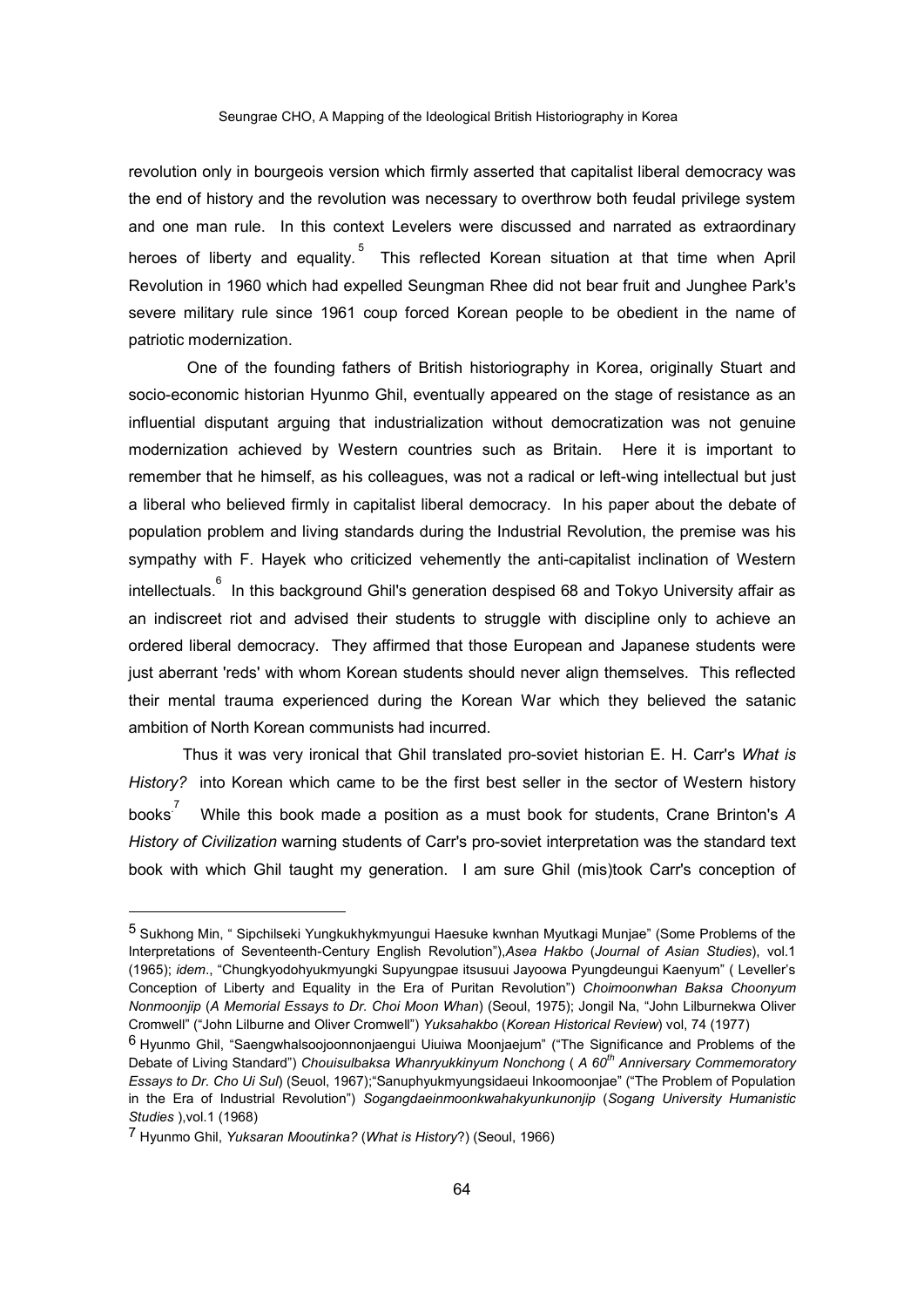progress for what was like Fukuyama's thesis of end of history. Anyway the book came to be a certain marker by which Korean C. I. A and police distinguished the anti-government students. Of course my generation was almost all the anti-government.

### **Liberalism Moralized: The Case for Gladstone**

-

This liberal orthodox was to be looked away by the later generation of Korean British historians in 1980's when Thatcherite liberalism exposed a cruel face and E. P. Thompson appeared as a torchbearer of 'moral' history. The 'great' things belonging to Britain shaded away except for some good old songs of Beatles among Korean people as well. Especially for the newly emerging combatant labor movement sector and anti-American left-wing students and intellectuals Tory's Britain was no longer attractive as Reagan's country was. In this situation it was inevitable that British history became unpopular among history students and intellectuals as well. At the same time French history came rapidly to substitute for the position British history had held.

 However, a different kind of liberal interpretation survived. Kisoon Kim, a political historian of Victorian Britain, was eager to make a hero of Gladstone who he believed deserved to be a clear mirror in which Korean politicians had to reflect themselves. Let me speak of him, because E. H. Carr indoctrinated me that we had to know of historians themselves before reading their works. Kim, as his colleagues of the second generation Korean British historians, started his study with anger and despair with Korean situation in early 1980's when the military junta of Park's successors committed a crime of massacre in Kwangju, his native home town, and captured the whole country. But he did not align himself with the newly emerging movement of left wings. He was by nature a liberal who did not give his heart to any communitarian or collectivist social imaginations. His first paper was about J. S. Mill's mild program of reform. All he expected was probably that a great politician of good calibre might emancipate country. When he got down to his job of writing papers on Gladstone in the last decade of last century, a critic once remarked somewhat sarcastically that what Kim was really talking about was the very politician Daejoong Kim, a democratic opposition leader at that time.

Let me talk about Kim's Gladstone. <sup>8</sup> It is very simple. Gladstone was a heroic statesman. Gladstone was not an opportunist politician of high politics who pursued power after power by using the party organization and compromising with rivals strategically. He was

<sup>8</sup> Kisoon Kim, *Sinnyumkwa Bijunui Jungchika Geuledstun* (*A Statesman of Faith and Vision, Gladstone*) (Seoul, 2007)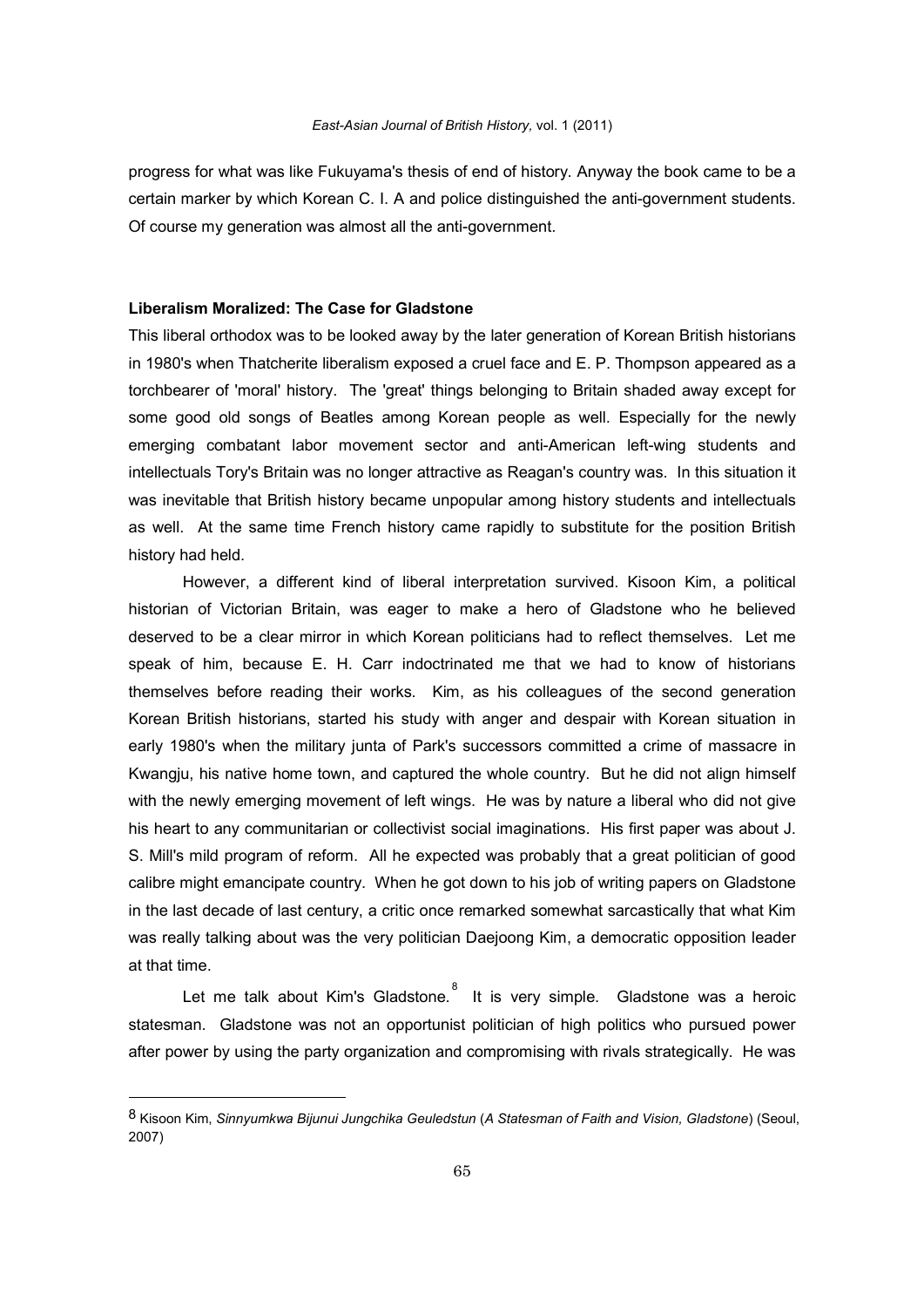a champion of people who appealed only to people's moral power without which he believed firmly his political ideals and visions were not to be realized. Here Kim's originality appeared. He suggested an extraordinary concept of 'rational charisma' to understand Gladstone's peculiar charismatic leadership. According to him, Gladstone's charisma was formed during the Midlothian campaign in 1880 not by people's irrational and blind trust of him but through the rational communication between him and people. It was possible because he was capable to argue logically with strong grounds for his policy and there were fully politicized rational electors who had ears to listen to him. And the electors were working class whom Gladstone thought of as the valuable members of citizenry. His charismatic leadership was that of *Tribunus* who could restore the community of equal citizens damaged by Tory's pro-landlord policy.

 Therefore Kim rejected the blasphemy that Gladstone was responsible for the demise of Liberal Party because he adhered to the ideal policy such as Irish home rule without sober attempts to reform the socio-economic situations. At that time, he asserted, for working class (political) community was prior to (socio-economic) class. It was only the first World War that killed Liberal Party. Gladstone's policy for Irish home rule was another example of his moral politics.<sup>9</sup> His 'fatal courage' against public petitions of anti-Home Rule Bill was based on his conviction that his home rule policy could assimilate Irish politics to liberal parliamentary democracy and reestablish British identity as multi-national state morally superior to the oppressive Empire ruled by one nation. Kim concluded that Gladstone's struggle had 'true and profound' meanings the petitioners could not see. He also despised the intellectuals who strongly opposed Gladstone's home rule policy as myopic and shortsighted ones who could not be free from the prejudice of the Establishment to betray the good cause. He used to advise younger generation not to be such intellectuals without insight. Although Kim published two books of Gladstone's political leadership and Irish home rule policy respectively, he is now busy writing a biography ,which someone call an *Acta Sanctorum*, of Gladstone.

 Here it is important to note that Kim's liberalism is deeply different from that of the first generation. As mentioned above, while the first generation did believe in bourgeois liberalism, Kim preferred liberalism in more broad sense without class interest which deserves not to be called a reactionary one. For him liberalism means the universal moral code according to which free and equal individuals should live their own lives as Gladstone did. Kim emphasized that Gladstone asked us to be independent individuals with respectability who are able to consider at once economic interests and moral goods. Thus Kim affirms that Gladstone's definite distrust of paternal reform was not an expression of class-biased false consciousness.

<sup>9</sup> Kisoon Kim, *Geuledstunkwa Aillend* ( *Gladstone and Ireland* ) (Chuncheon, 2009)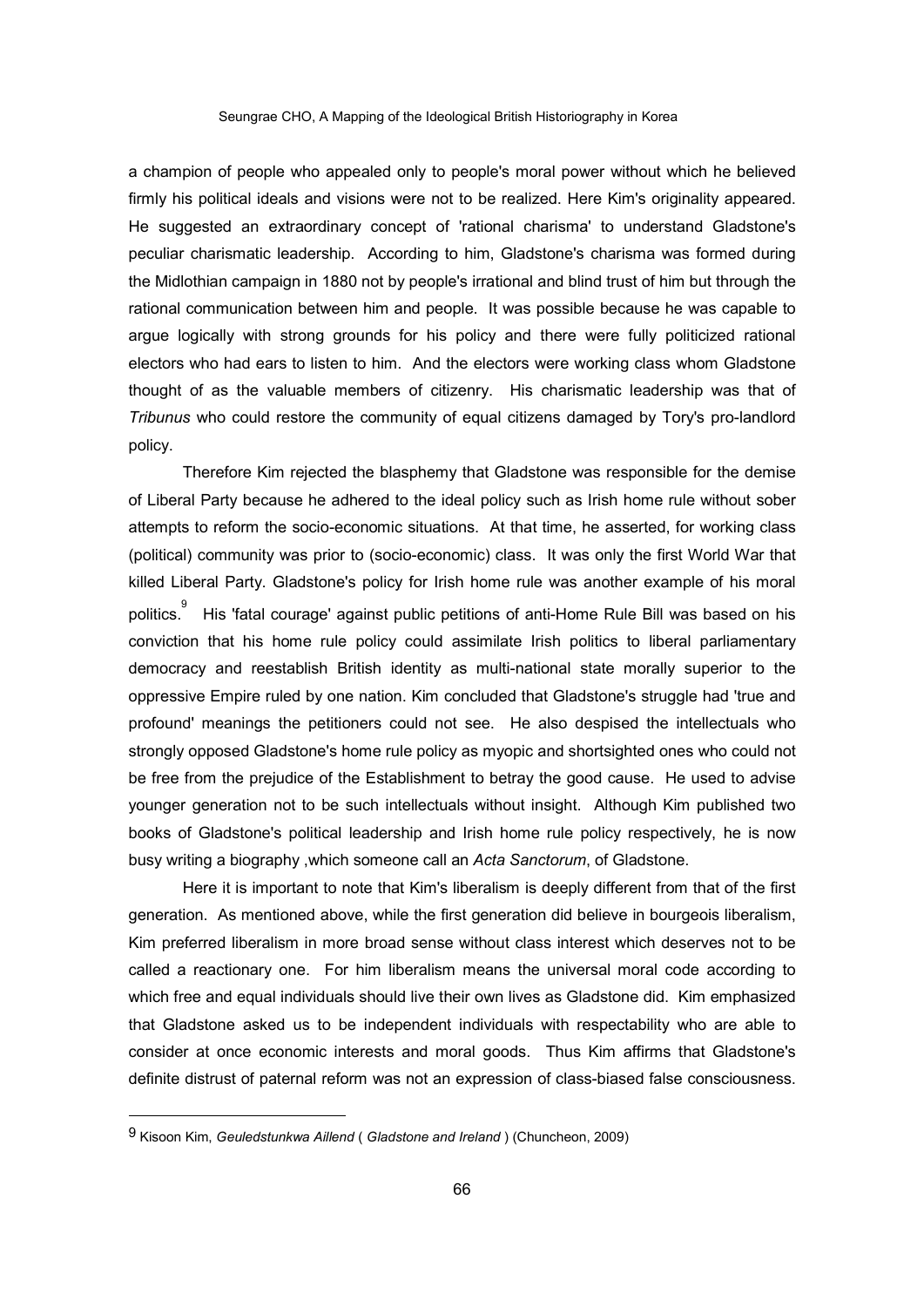#### *East-Asian Journal of British History,* vol. 1 (2011)

He was sure that Gladstonean and his liberalism was not a bourgeois ideology.

 The discrepancy of Kim's liberalism appeared clearer when he agreed on Quentin Skinner's neo-Roman or republican conception of liberty as absence of arbitrary domination in reviewing Korean version of *Liberty before Liberalism* translated by me.<sup>10</sup> It means he does not agree on arch-neoliberal Berlinean and Hayekean conception of liberty as an absence of actual interferences by others, which the first generation bore in their minds as only true liberty. A mere absence of interference is not sufficient for individuals to be free. Individuals are free only when they are valued as equal members of citizenry as Gladstone did believe. However, he does disagree on the dichotomy of liberalism versus republicanism. Gladstonean liberalism shows that they are two faces of the same token, on which Eugenio Biagini recently discoursed positively.<sup>11</sup> Liberalism alone is good enough for Kim. But my thesis is that republicanism has some communitarian elements antagonistic with individual liberalism.

## **Liberalism Collectivized: The Case for 'Liberal Socialisms'**

-

At the nearly same time when Kim made a hero of that noble Gladstone, a historian appeared for whom Gladstonean liberalism was not good enough at all. Myunghwan Kim, a political historian of Edwardian Britain, asserted that such a liberalism based on lofty moral individualism was just an ideology of immoral ruling class imputing the social problems such as general poverty for which they had to answer to the responsibility of poor individuals of lower class. Therefore he argued that in Britain democracy had never been pursued truly until collectivism such as Fabian socialism and Guild socialism appeared to solve the social problems in other way than individual liberalism did. In this context he tolerated even conservative collectivist reform programs such as that of the Unionist Social Reform Committee initiated by F. E. Smith and Oswald Mosley's fascism with qualifications.<sup>12</sup> The so called British liberal representative democracy was only a myth to be deconstructed.

 This reflected the changing situation in the end of last century when the fanatic illusion of incessant high speed economic growth shattered to result in the disastrous IMF's control of Korean economy and for the first time Korean light wing ruling party lost power for the middle-

<sup>10</sup> Kisoon Kim, "Supyung, kwentin Skinuui *Jayoojui ijunui Jayoo* Choseungrae Omkim" ('Review of Ouentin Skinner, *Liberty before Liberalism* (1998) tr. by Seungrae Cho (2007)), *Kaenyumkwa Sotong* (*Concept and Communication*), no.4 (2009)

<sup>11</sup> Eugenio F. Biagini, "Neo-Roman Liberalism: "Republican" Values and British Liberalism, ca 1860-1975", *History of European Ideas*, vol.29, no.1 (2003), pp.55-72.

<sup>12</sup> Myungwhan Kim, *Youngkukui Wikiwa Jwaupaui Daeandeul, Sahwaijuui, Bosujuui,pasizm 1880-1930 Nyundae* (*The Crisis of Britain and Left/Right Alternatives, Socialism, Conservatism, Fascism, 1880's-1930's*) (Seoul,2008)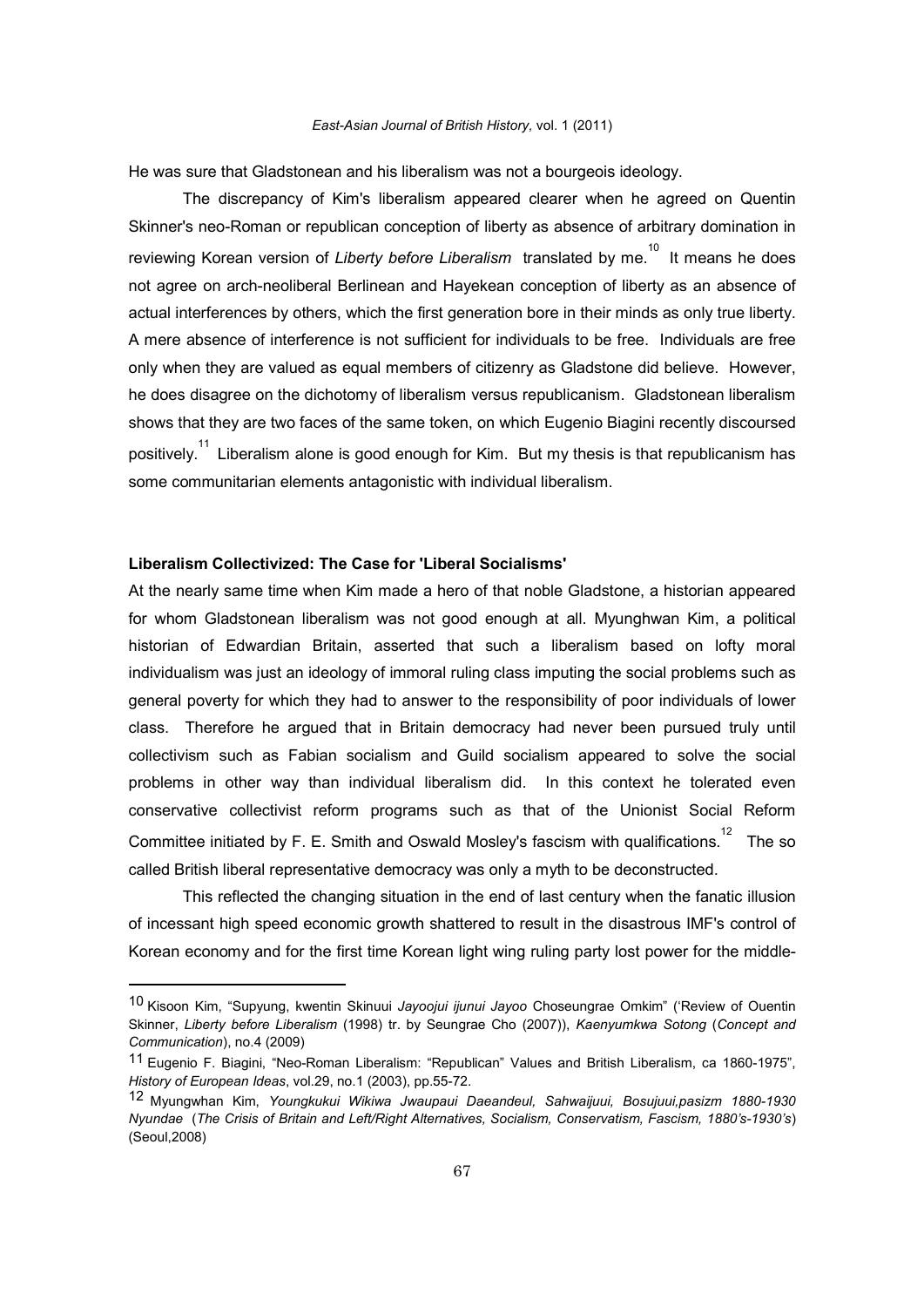left wing opposition party to come into office only to pursue neo-liberal policy unavoidably. In this situation progressive intellectuals like Kim searched for some alternatives which they estimated could cure the pathological crisis of Korean capitalism. Kim made eagerly his job of reviving the good old cause of Fabian socialism and Guild socialism, through which he ardently insisted that democratic control of capitalism was vital for individuals to really be free.

 Here we have to note that Kim was of extraordinary opinion that liberalism and collectivism was not antagonistic each other in that both of them were principally for individual's freedom. He argued that collective intervention of state for majority did not defame the spirit of liberalism to secure individual's freedom. The laissez-faire liberalism should be rejected because of it's class-biased illusion. He asked us to liberate liberalism from the monopolistic use of it by the monopolistic capitalists and their allies exclusively. (There are some progressive Korean intellectuals adhering to the term of liberalism which they lament was robbed by reactionaries such as neo-liberals.) In my opinion in this point liberalism might mean what was like New Liberalism, but I am not sure because Kim did not remark about it at all. Anyway for Kim that noble British socialisms were 'liberal socialisms' for democratic reform of society.

 Although Kim used to compare two 'liberal socialism', his preference was on Guild socialism.<sup>13</sup> He deserves to be the first researcher of Guild socialism in Korea. He asserted that Guild socialism could see what Fabian socialism failed to notice. The problem of democratization of economy could not be solved only by shouting that the present economic power was arbitrary one and it should be controlled by democratic political power. Guild socialism was exactly right to attend to the fact that economic power was making not in civil society but in industrial sector of which members were not political citizens but producers. Therefore to democratize this sector it was necessary that economic power should be made by producers. Political power originated from the different space could not democratize the industrial sector. It was participation and consent of producers to the decision making process in industrial sector that could do it. Thus we could be free only when we are autonomous being in both sector of politics and economy.

 KIm was right to see that it was the then combatant laborer's syndicalism that stimulated Guild socialists to search for the workshop democracy ordinary Fabian socialists could not imagine. However, he distanced himself from the ultra radical combatant movement of British laborers in the era of 'labor unrest'. He posed a critical stance against syndicalism because it overweighted laborer's position exclusively without considering consumer's one. He

<sup>13</sup> Myungwhan Kim, *Yungkukui Wiki sokesu Naon Minjujuui, Gild Sahwaijuui: Nosamin Hapuiui Minjujuui 1900-1920 Nyundae* (*Democracy Originated from the Crisis of Britain, Guild Socialism: Democracy of Consensus between Laborers, Employers and Citizens 1900's-1920's* )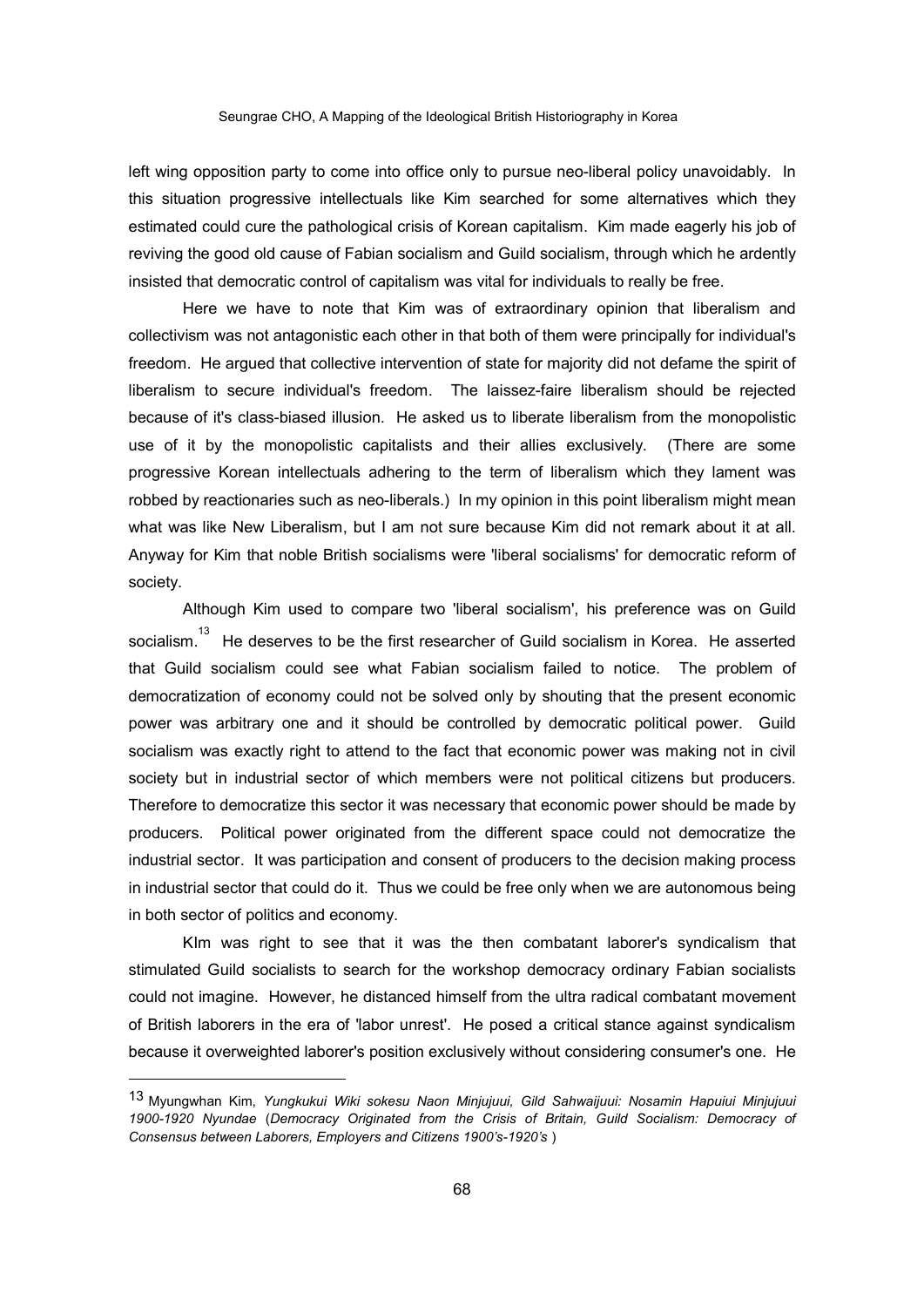estimated that Guild socialism was worth being reminded because it aimed at neutralizing this unbalance for consumers who was as important elements of society as laborers.

 It means that he did regard Guild socialism as more of a program for cooperation than an ideology for struggle which he believed was necessary for community to survive in crisis. It is needless to say that he affirmed that cooperation was possible only through mutual understanding and accommodating interests democratically between producers and consumers, employers and laborers, and among citizens. This reflected his deep concern about the critical situation of Korea when social dissension grew sharper and sharper. His firm conviction that socialism without democracy and liberal values such as soviet socialism could never emancipate us made his voice for the British 'liberal socialisms' louder and louder.

# **Beyond Liberalism: The Case for Republicanism**

Let me start my own humble story. I am an intellectual historian of long eighteenth-century Britain with strong ideological inclination as two Kims above mentioned. I was sure that studying history was an act of faith for progress. My generation's hard experience of the arbitrary rule of the right wing military regime required most of us at first to be at least critical intellectuals with drastic social consciousness before being technical historians. As social conflicts which resulted from economic unbalance grew deeper and deeper, I, let alone my colleagues here, was always depressed by the voice from inside asking myself where I was and what I was doing at that time when poor laborers were imprisoned, tortured and even killed.

In this background I have made up my mind to be a Marxist and tried eagerly to search for a John the Baptist of Marx. I was very much delighted to find out ultra radical agrarian land reformers such as Thomas Spence and Charles Hall through reading that inspirational saint E. P. Thompson. (How lucky I was to meet professor Harry T. Dickinson in 1987 who kindly gave me his edition of Thomas Spence's writings!) Simultaneously I was reading an Arendtian republican historian J. G. A Pocock, who gave me invaluable knowledge that before Marx there did 'the universe of discourse' exist in which the emerging capitalist liberalism was defined and criticized as inhuman mode of thought destroying the community of equals. And this reading made me imagine that it was possible to interpret the precursors not yet discussed by Pocock and his allies as republicans of this kind. I was very proud of my job of baptizing them as virtuous republicans who had tried to establish *res publica* of equal citizens institutionalized to prevent unbalance of property owning.<sup>14</sup> As real socialism in Eastern Europe collapsed, civic republicanism was automatically to be more attractive to me.

<sup>14</sup> Seungrae Cho, *Kukkawa Jayoo* (*State and Liberty*) (Cheongju,1998)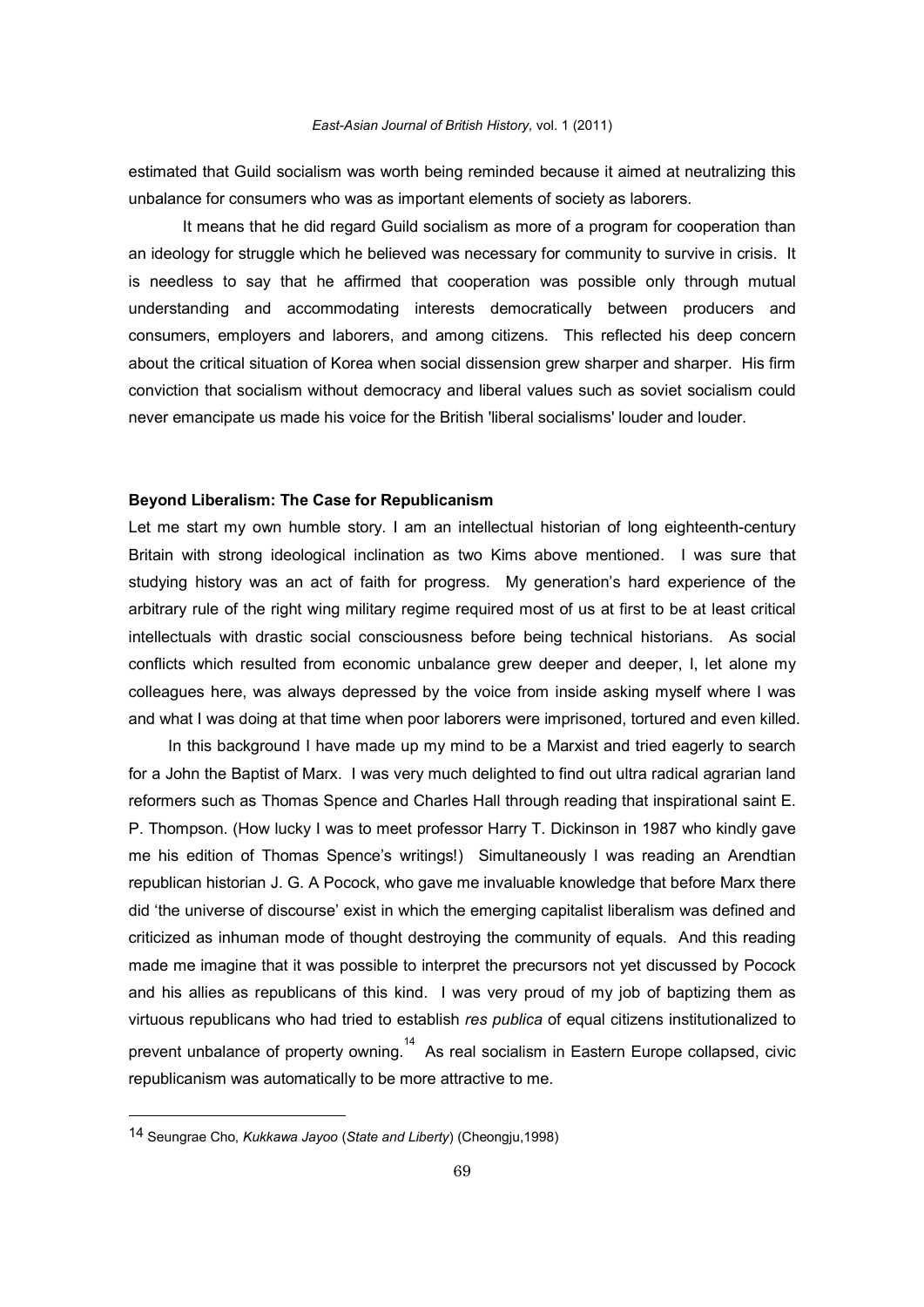#### Seungrae CHO, A Mapping of the Ideological British Historiography in Korea

However, I failed to persuade my liberal teachers and their loyal disciples only to be ostracized as a smattering outsider who was doubtful enough to be suspected to be a totalitarian. Of course this could never discourage me. I entered into the job of hunting the monster of neo-liberalism by criticizing both Isaiah Berlin's theory of negative liberty and F. A. Hayek's theory of spontaneous order which I ascertained backed up the market logic of limitless free competition incurring the devilish polarization. I, as a trained technical historian, evidenced my thesis by quoting really glittering eighteenth-century British authors such as Richard Price and Adam Ferguson who desperately appealed and designed to restore republican values such as civic virtue in danger of perishing by overwhelming wave of commercialization. Especially for the case of criticizing Berlin, I owed it very much to Quentin Skinner that I was able to be sure that I was not a lonely hunter.<sup>15</sup>

Briefing shortly, while Berlin, as Hobbes and Bentham before him, asserted that liberty meant just the absence of actual interference of others, Richard Price questioned whether a subject was free only because his benevolent despot did not interfere him at all. Berlin replied yes by insisting that liberty could be enjoyed regardless of the personal status and the constitutional character of state. He affirmed that even under the despotic rule people could be free in so far as the despot had no mind of interfering or hindering them not to live their own lives. However, as Skinner argued rightly, republicans from Roman republic to early modern Britain have been insisting that a slave who was not interfered by his master was still a slave because he had always to censor himself to invoke his master's good will which could be precarious. People could be free only when they got the status of equal citizen without discretionary power above them. Thus people could be free only in a free and popular state, namely in republic in its genuine meaning, where any arbitrary power could not exist even potentially. So to be free people should not forget their civic duty to be vigilant always against their potential superiors. Richard Price suggested to institutionalize this by enacting agrarian law and organizing citizen militia.

But liberals and neo-liberals such as Berlin, Hayek and my teachers suspect that such laws and institutions only interfere and hinder individuals not to plan their own lives. Once Skinner criticized John Rawls by insisting that civic duty to keep vigilant to any power which was capable to dominate us anytime they like to should precede individual right to hide in private shelter to pursue private interest. As Poccok affirmed earlier, we are free only when we are ardent participants to civic and public sphere to realize common good at first. This mode of thought, I am sure, has nothing to do with totalitarianism. Rather it is liberal hegemony which does not hesitate to keep taming us to be obedient subjects that deserves to be called

<sup>15</sup> Seungrae Cho, *Konghwakukeul Wihayu* (*For Res Publica*) (Seoul,2010)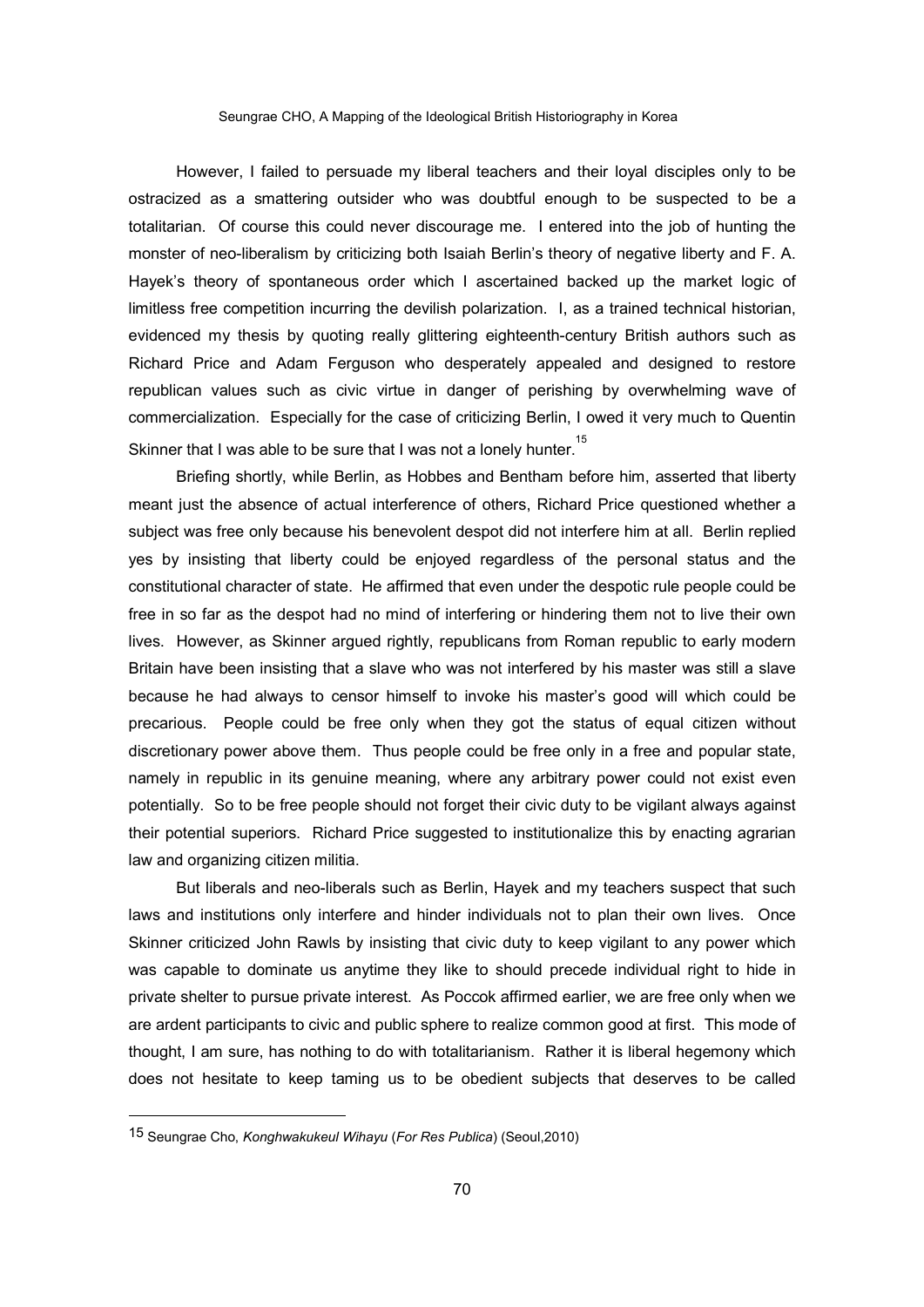#### *East-Asian Journal of British History,* vol. 1 (2011)

totalitarian. I have heard recently that *Frankfurt Allgemine Zeitung* interviewed Skinner to ask a scornful question if he thought we were slaves according to his logic to be answered yes. Are a retired republican regius professor who rejected to receive the title of sir waiting for a Spartacus ? This is the same kind of question that I am asked from time to time. Questioners scorn me that I am waiting for just a Godot.

## **Coda**

-

Youngsuk Lee, the leading scholar of my generation, once advised me that this sort of ideologically oriented story seemed to be the story we had better not tell anymore because it had only few audience. I wish I were the last teller. What I hope is only that this story should not be forgotten. What makes me pleasant is that among younger generation of Korean British historians are competent treasure hunters who are able to tell more interesting stories such as those of pseudo-science, physiognomy, leisure, hobbies, gender, sexuality, masculinity, religion, education, commerce, Britishness, empire etc. without losing social consciousness. 16 They are now enlarging the horizon of British historiography. This is progress which I think we have to ride on.

> *Seungrae CHO Cheongju University*

<sup>16</sup> Heasim Sul, *Oncheonui Moonhwasa* (*English Spas: A Cultural History*) (Seoul, 2001);*idem*., *Jaekukjuuiwa Namsungsung, Sipkuseki Yungkukui Jendu Hyungsung* (*Imperialism and Masculinity, Gender Formation in Nineteenth Century Britain*) (Seoul, 2004); idem., *Jido Mandeuneun Saram, Keundae Cho Yungkukui Kukto,Yuksa, Jungchesung* (*The Mapmakers: Territory, History, and Identity in Early Modern England*) (Seoul,2008); Sungjoon Kim, *Sanuphyukmyungkwa Haeunsanup* ( *The Industrial Revolution and Shipping Industry*) (Seoul,2006); Sungsook Lee, *Yusung, seksualiti, Kukka* (*Women, Sexuality, State*) (Seoul,2009)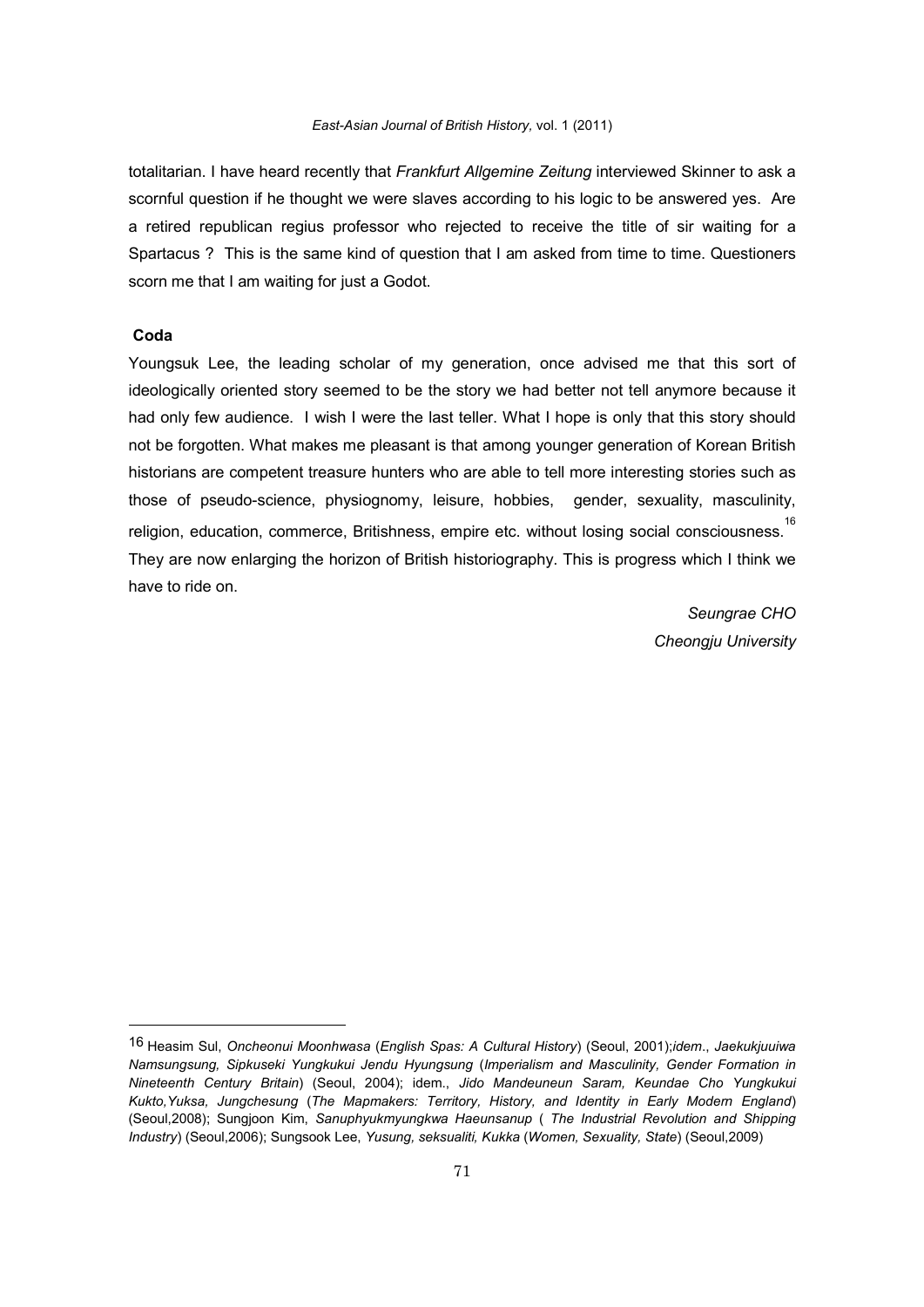## *Two Island Empires Compared: Britain and Japan*

In 2010, 100 years after the Japanese annexation of Korea, NHK (Nippon Hoso Kyokai, the Japanese Broadcasting Corporation) broadcast a TV series about the history of Japanese-Korean relations. In this series the instalment that dealt with the March First Movement of 1919 included an episode, in which a British Foreign Office memorandum criticized Japanese policy of "Japanising Corea completely", contrasting it with British colonial policy in India and Egypt, where Britain was "trying to administer the country in the interest of the natives with a view to educating them up to take up a large share in the Government."  $1$ 

 The following instalment covered the 1930s and the war period, during which time Japan pursued a policy of forcible assimilation and Japanisation (kominka seisaku). As in the previous instalment, comments by British diplomats on Japan's policy in Korea were to be presented, but those comments had to be dropped because of the time constraint. The comments included one by Sir Robert Craigie, the British Ambassador to Japan, about a detailed report on Japanese activities in Korea. He wrote: "[This] report gives a very vivid picture of the brutal exploitation of Korea which the Japanese have carried out for their own benefit and in complete disregard of the national feeling and culture of the subject people. For this reason … I suggest that the material in the report would be suitable for publicity in India, Burma and any other British territories where Japanese propaganda is directed to proving that Japanese exploitation is preferable to British rule." An official of the Far Eastern Department added in his minute: "Our colonial, particularly Indian record may not be perfect, but our policy has striven to be enlightened and beside the J[a]p[ane]se record it is as white as snow."  $^{2}$ 

 These two examples show that British policy-makers tended to think that British colonial rule was much better than that of Japan. One can naturally ask whether this judgment was historically accurate, or, more fundamentally, whether there was such a thing as "good" or

 $1$  NHK special programme: Japan and the Korean Peninsula, No.2, The March First Independence Movement and "Pro-Japanese Koreans", 16 May 2010. This memorandum by the Far Eastern Department was quoted in Dae-yeol Ku, *Korea under Colonialism: The March First Movement and Anglo-Japanese Relations*, Seoul 1985, 151. See also Motohiro Kajii, *"Shokuminchi" shihai no shiteki kenkyu: Senkanki Nihon ni kansuru Eikoku ryoji hokoku kara no kensho* [*A Historical Study of "Colonial" Rule: Examinations Based on British Consular Reports about Inter-war Japan*], Kyoto 2006, 39.

<sup>2</sup> R.L. Craigie to R.H. Scott, 21 May 1941, and minute by T.E. Bromley, 18 July 1941, FO371/27992, The National Archives (Kew).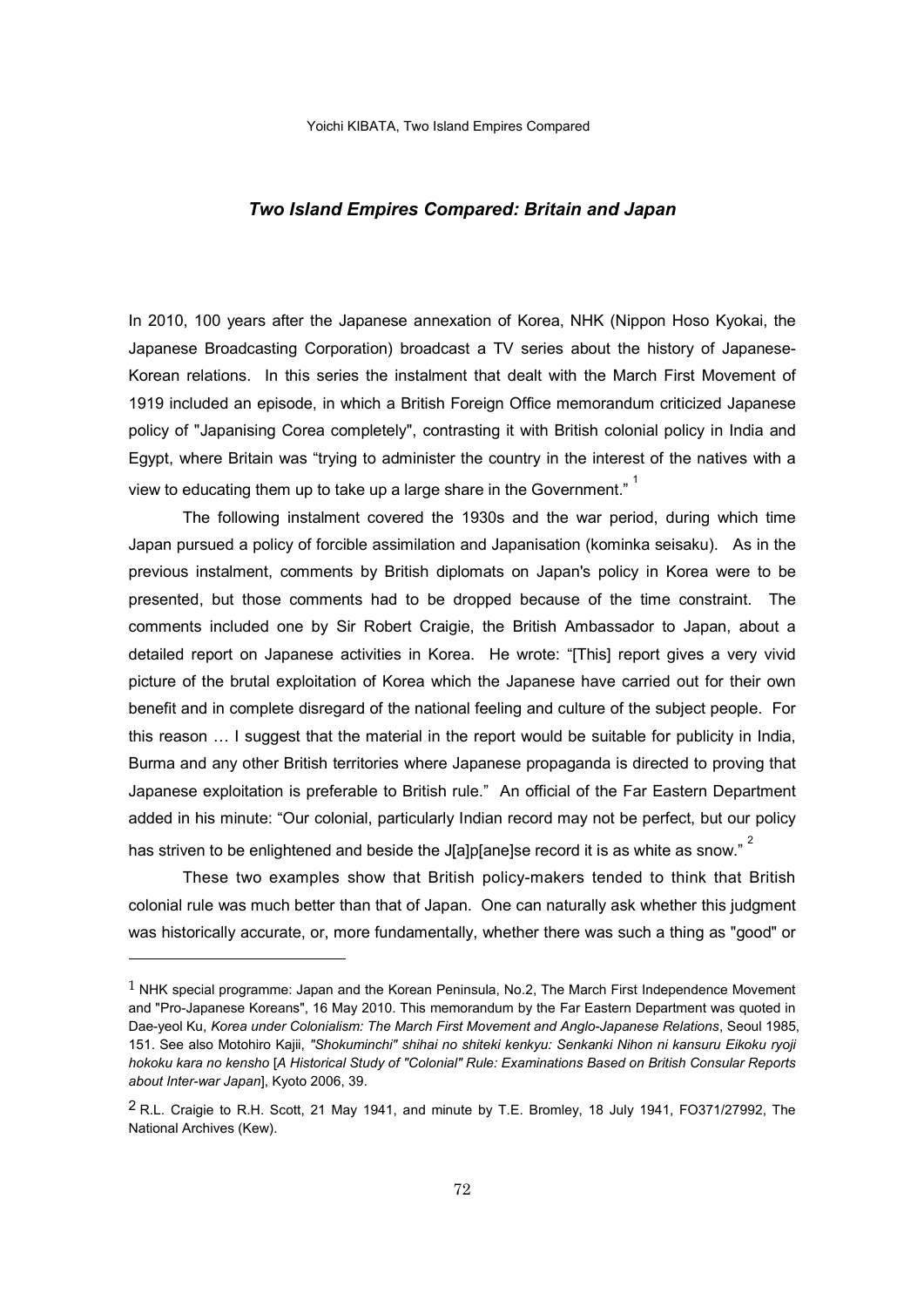#### East Asian Journal of British History, vol. 1 (March, 2010)

"better" colonial rule in world history. This paper is an attempt to answer this question by examining several points which are significant for the historical evaluation of Britain and Japan as colonial powers. In doing so the emphasis will be put on Japanese colonial rule of Korea.

#### **The Meaning of Difference in Time Scale, Spatial Expanse and Structure**

Needless to say, the British Empire lasted much longer than the Japanese Empire. This difference in time scale meant that, when Japan started to build up its colonial empire, Britain already possessed a vast and far-flung empire. It was natural that the British Empire served as an important frame of reference, often as a model, for Japanese empire-builders. For example in 1905, the crucial year when Korea was turned into a Japanese protectorate, a book titled *Hogokoku keiei no mohan Ejiputo* (Egypt as a Model of Protectorate Rule) was published by Fusazo Kato, a political journalist.<sup>3</sup> A little later, in 1908, Lord Cromer's book, Modern Egypt, which was based on Cromer's experience as Consul-General in Egypt, was published and was translated into Japanese in 1911, immediately after Japan's formal annexation of Korea. In the introduction to this translation, Shigenobu Okuma, a veteran statesman, applauded Cromer's administration in Egypt as very instructive for Japan's rule of Korea. $^{\rm 4}$ 

 As for the spatial expanse of the empire, while the British Empire was worldwide, the Japanese Empire was concentrated in east Asia and the west Pacific in a concentric form. As long as this concentric Japanese Empire did not infringe on British territories or spheres of interests, Britain adopted a magnanimous attitude towards Japanese expansion, as was shown when Britain adopted a kind of policy of appeasement towards Japan after the Manchurian Incident in the 1930s.

 There were also structural differences between the two empires. The British Empire was racially diverse and the colonies of white settlement occupied important positions, but the Japanese Empire did not have similar colonies. As the result of the racial diversity in widelyspread colonial territories, the British Empire displayed a distinctly hierarchical structure, and this hierarchy reflected racial distinction. It was thought that "native" peoples under British domination were racially inferior, hence the right of the British to rule them and the duty of the British to raise them to a higher stage of civilization. For example Alfred Milner, who played a key role in British imperialism in the late  $19<sup>th</sup>$  century and the early  $20<sup>th</sup>$  century, maintained: "The white man must rule, because he is elevated by many, many steps above the black man;

<sup>3</sup> Fusazo Kato, *Hogokoku keiei no mohan Ejiputo* [*Egypt as a Model of Protectorate Rule* ], Tokyo 1905.

<sup>4</sup> Earl Cromer, *Saikin Ejiputo* [*Modern Egypt* ], Tokyo 1911, 12-13.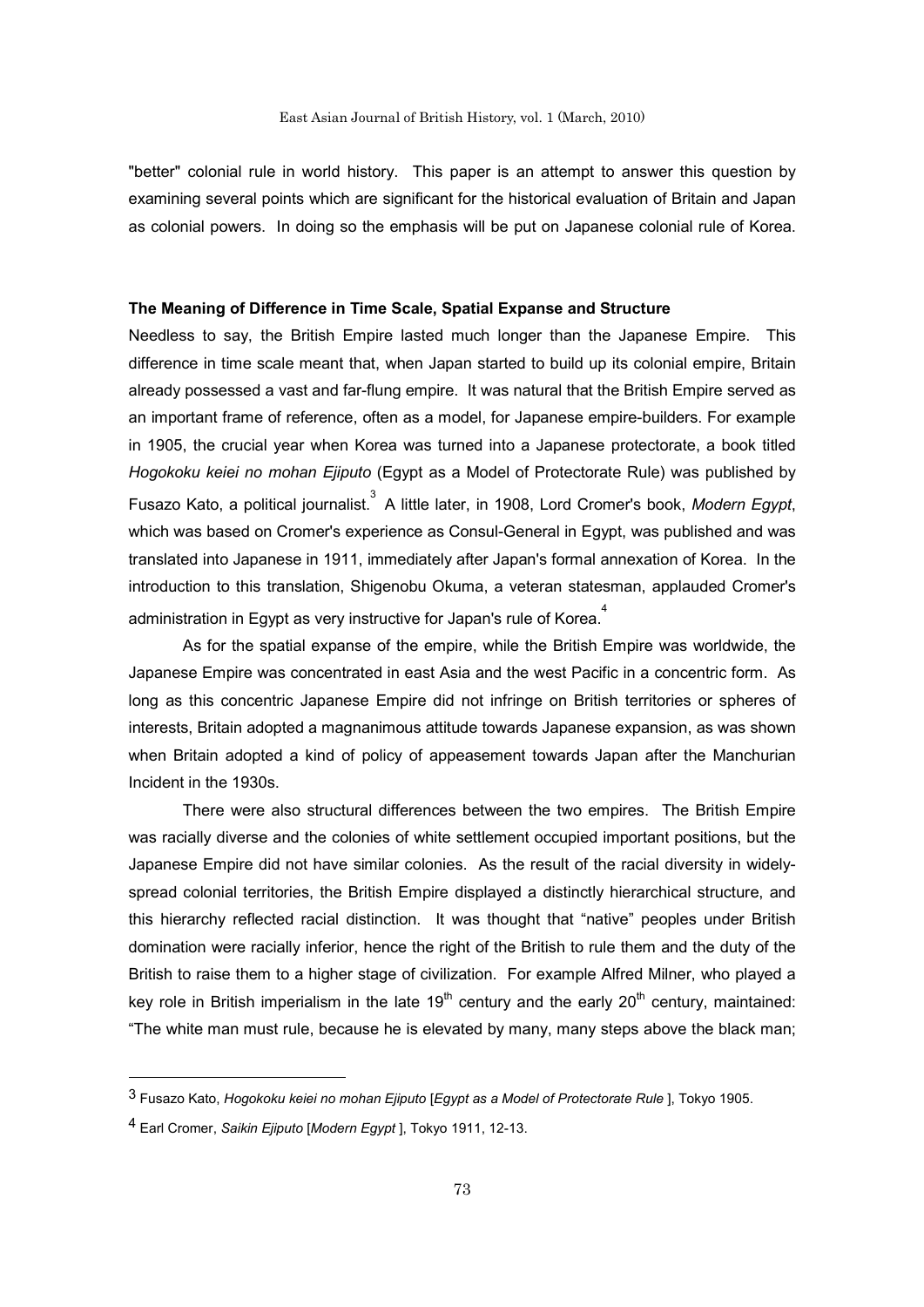steps which it will take the latter centuries to climb, and which it is quite possible that the vast bulk of the black population may never climb at all."<sup>5</sup>

 In contrast to the British Empire, the Japanese Empire was, if only on the surface, less hierarchical. The spatially confined structure meant that the peoples under its colonial rule were racially similar to the Japanese and what amounted to racial feeling was often hidden under the assertion of the sameness of racial roots. But under the cloak of the assumption that the peoples in colonies were of the same stock as the Japanese, Japanese colonial rulers and Japanese public at large embraced a sense of racial superiority towards the colonized peoples. Inevitably such an attitude became very hypocritical. To take an example, Kazushige Ugaki, who was War Minister in the 1920s, told the emperor in 1931, before taking up the post of Governor-General in Korea, that as War Minister he had always advised his officers and soldiers to the following effect: "though it is of course necessary to have a sense of superiority towards Koreans, that feeling should be hidden in your mind, and it should be used as a motive when you lead and instruct them, who are backward in every respect.<sup>,6</sup>

 One area in the Japanese Empire where a kind of hierarchical structure was evident was the mandated islands in the South Pacific. Here one could see a clear racial hierarchy, in which the Japanese occupied the top position, followed by the Okinawans, and then by the Koreans and the Taiwanese. In this hierarchy native islanders were placed at the bottom.

#### **Ireland and Okinawa**

-

This position of the Okinawans leads us to a problem that I think important in considering the structure of the two empires, i.e. the similarity of two particular areas: Ireland and Okinawa. What should be noted about these two areas is that they displayed the character of both being ruled and ruling in the imperial structure. The colonial character of Ireland did not diminish after the Union in 1801 and nationalist movements against British rule never lost momentum. But at the same time the Irish people formed a significant part of the ruling strata in the hierarchical order of British imperial domination. Okinawa also retained a kind of colonial character and the Okinawans were discriminated against by the people of the mainland**,** but just like the Irish the Okinawans formed a part of the ruling strata in Japanese colonies, especially in the mandated islands, to which many Okinawans emigrated.

<sup>5</sup> Cecil Headlam, ed., *The Milner Papers. South Africa, 1899-1905*, vol. 2, London 1933, 467.

<sup>6</sup> Setsuko Miyata, *Chosen minshu to kominka seisaku* [*The Korean People and Japanization Policies*], Tokyo 1985, 170.

<sup>7</sup> Lin Poyer et al., *The Typhoon of War : Micronesian Experiences of the Pacific War*, Honolulu 2001.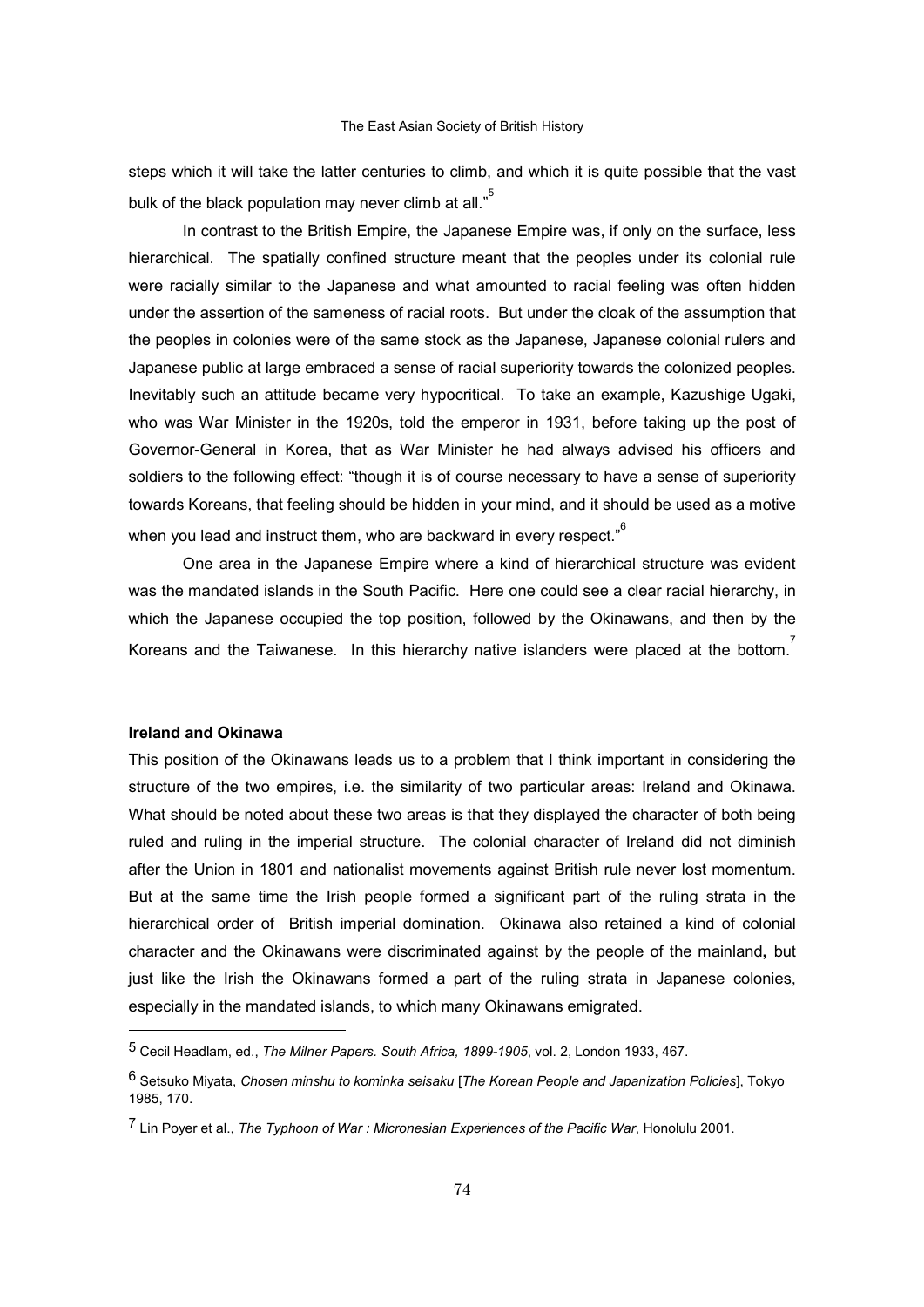This analogy between Ireland and Okinawa is significant, for during the period of Japanese colonial rule over Korea Ireland was from time to time compared to Korea. The most representative case can be found in the writings of Tadao Yanaihara. He analysed extensively Japanese colonial rule in Korea, Taiwan and Manchuria, and, with this in mind, studied British colonial policies in India and Ireland, both of which "belonged to the same category of the colonial problem". <sup>8</sup> For him the practical interest of the Irish problem lay in the fact that Japan was facing similar problems in its colonial territories, especially Korea. Though such a comparison between Ireland and Korea certainly had contemporary validity, for the purpose of historical analysis of empire and imperialism, the comparison between Ireland and Okinawa is more instructive.

### **Aspects of Colonial Rule**

-

Next two aspects of the colonial rule in the two empires should be discussed: colonial people's political participation and their education.

 As was mentioned above, British colonial rule was based on the assumption that the ruling British people and the peoples under British domination were different racially and that there existed a wide gap in their respective levels of civilization. Under this assumption it was envisaged that the political participation of colonial peoples would develop through several stages, the final step of which was the establishment of independence from the imperial government. <sup>9</sup> Of course, actual political developments in the colonies did not follow such a smooth path. For example, even after the Second World War, when the movement towards decolonization began to gain momentum, a plan to extend local people's political participation in Hong Kong was not realized, and Hong Kong remained decidedly unrepresentative until the last years of British administration.<sup>10</sup> However, the notable fact in comparison with the Japanese Empire was that a system existed by which colonial peoples could have some perspective on future political development.

 In the case of the Japanese Empire, for ruling which the rhetoric of racial affinity was widely used, such an idea as gradual extension of the scope of political participation did not exist. In Japanese colonies, while the Taiwanese concentrated on the creation of a colonial

<sup>8</sup> Tadao Yanaihara, "Airurando mondai no enkaku" [*History of the Irish Problem*], (1937) , in *Yanaihara Tadao Zenshu* [*Collected Works of Tadao Yanaihara*], vol. 3, Tokyo 1963, 461.

<sup>9</sup> Martin Wight, *British Colonial Constitutions 1947*, Oxford 1952, 17-39.

<sup>10</sup> Wm. Roger Louis, *Ends of British Imperialism. The Scramble for Empire, Suez and Decolonization*, London and New York 2006, 356.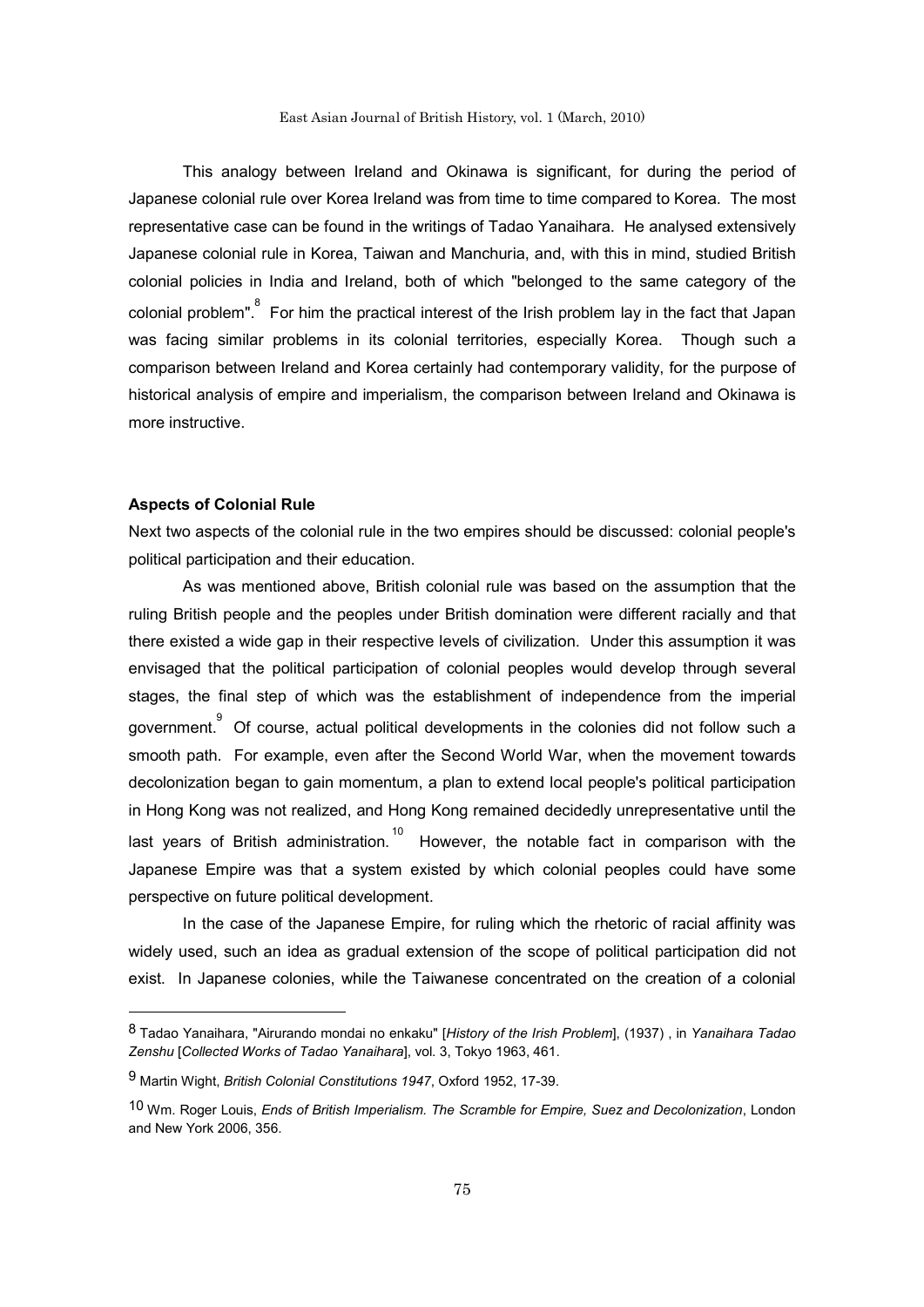#### The East Asian Society of British History

parliament in Taiwan, the Koreans demanded participation in the Japanese parliament as well as an increase of their political power in Korea itself. But the Japanese colonial authorities did nothing to respond to these demands. It is true that after the First World War, "councils" at various local levels were set up both in Korea and Taiwan, but these were only consultative bodies with a very limited elective element. It was as late as April 1945 that the Koreans were given the right to send their MPs to the Japanese parliament. Behind this decision lay the critical situation of the war, in which the Japanese government wanted to apply conscription to Koreans, and for which this concession was nothing but a compensation. This reminds us of the fact that the granting of the franchise to the Okinawans was promised in 1899, one year after the imposition of conscription on them in 1898. The Okinawans exercised their voting rights in 1912 for the first time, but with the defeat of Japan immediately after the above concession the Koreans could not exercise their voting rights.

 As for education, as is well known, in 1835 Thomas Macaulay asserted that Western ideas, taught through the English language , would develop "a class of persons, Indian in blood and colour, but English in taste, opinion, in morals and intellect." Here stress was laid on the education of Indian elites, who were to promote the British imperial cause. Though this policy was partly successful, it also resulted in creating the basis of educated Indian nationalists who challenged British domination. With the knowledge about this Lord Cromer observed about the situation of education in Egypt: "The process of manufacturing demagogues has .... not only already begun, but may be said to be well advanced."<sup>11</sup> It was only after Cromer's retirement from Egypt that a university was opened there, but its budget was so restricted that it could not make any real mark on Egyptian education until after the First World War.

 In Korea Seoul Imperial University was set up in 1926. Though Koreans were admitted, it was mainly for Japanese students, and the Japanese colonial authorities did not permit the establishment of other universities or colleges. Regardless of whether or not the lesson of British rule in India and elsewhere had been learned, education which might produce a politically conscious elite who could challenge colonial rule was thus avoided.

 In primary education, the situation in the two empires differed especially at the final phase of the colonial rule. In the British colonies, in spite of demands from colonial peoples, the development of primary education was very slow. In India at the time of independence only thirty-five per cent of the children of school age were going to school.<sup>12</sup> This pointed to the

<sup>11</sup> The Earl of Cromer, *Modern Egypt*, vol. 2, London 1908, p.534.

<sup>12</sup> Anathnath Basu, *Education in Modern India. A Brief Review*, New Delhi 1992. (reprint ed.), 63, 92-103; Judith M. Brown, "India", in *The Oxford History of the British Empire,* vol. 5, *The Twentieth Century*, ed. Judith M. Brown and Wm. Roger Louis, Oxford 1999, 428.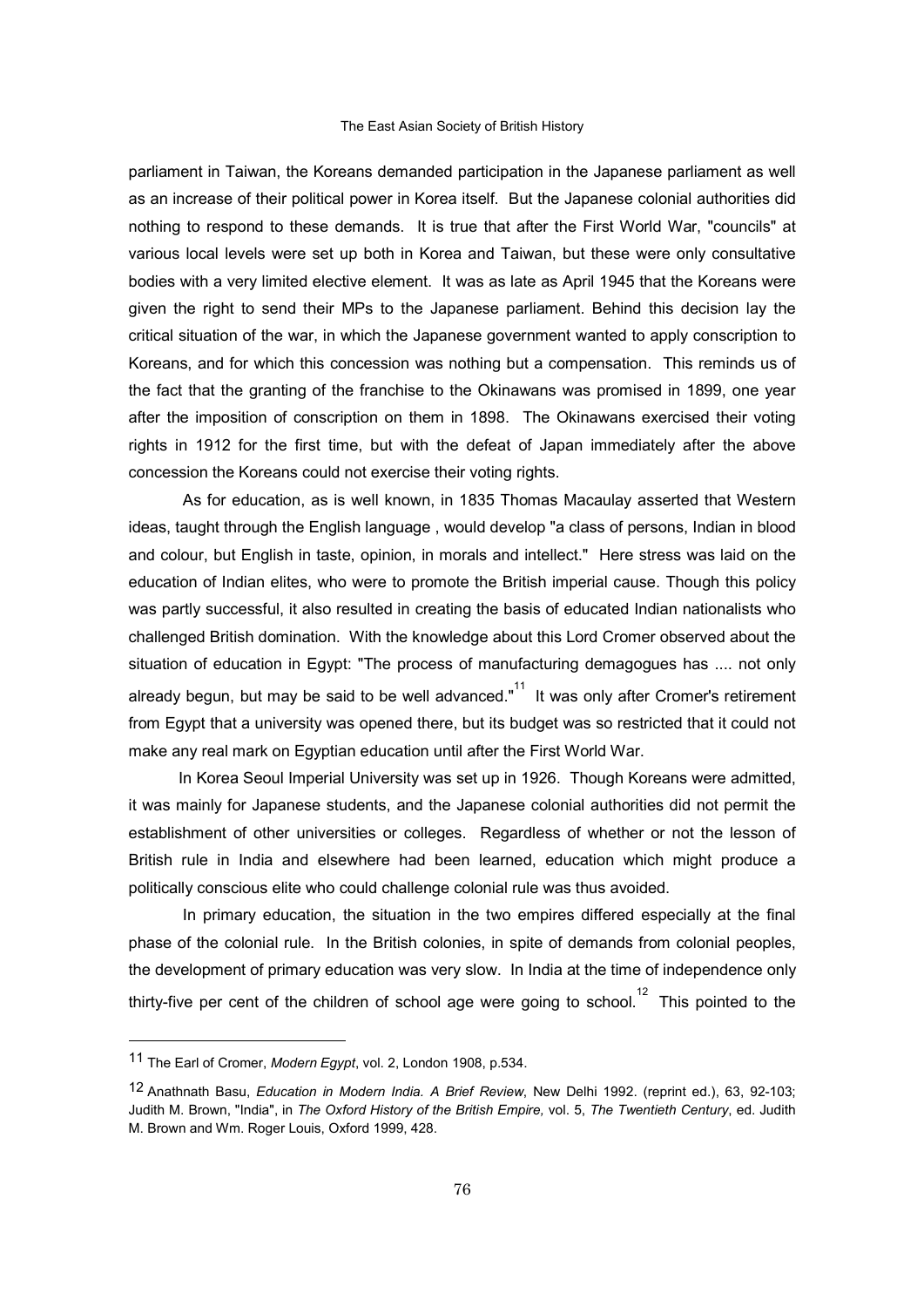hollow nature of the assertion of educating colonial peoples so that they could reach the stage of self-government. On the other hand in Korea in 1943 sixty-two per cent of male children and twenty-nine per cent of female children of school age were enrolled in public primary schools.<sup>13</sup> On the surface Japanese colonial education policy seems to have been more progressive than that of the British Empire, but here again it should be pointed out that the acceleration of public primary education occurred only after the 1930s under the necessity of consolidating colonial rule to further the Japanese invasion of China and the advance southwards.

#### **Colonial Modernization and Colonial Modernity**

-

The problem of education brings us to the next theme: colonial modernization and colonial modernity.

 Strictly speaking there is a distinction between the concept of colonial modernization and that of colonial modernity. The former discusses how modernization in various aspects of colonial societies, especially industrialization and capitalist development, occurred under colonial rule with the assumption that modernization after a European/western model is inherently a positive outcome, and the agents for such changes are mainly sought among the colonial powers. The latter deals with similar phenomena in colonial societies, but things that are regarded as modern are not viewed in completely positive light --- negative characteristics such as oppressiveness or discrimination are often stressed ---, and the agents for those changes are sought among colonial subjects. The advocates of the theory of colonial modernity tend to emphasize the difference between these two for understandable reasons, but it should be pointed out that both theories share the same emphasis on the changes that are labelled as modern in colonial societies, whether the modernity in question is regarded as modernity after the western model or not and on the element of continuity from the colonial period to the period after independence. In the following part these two concept are used without strict distinction. Examples are taken from arguments about India on the one hand and Korea on the other.

 In the dedication of his autobiography titled "The Autobiography of an Unknown Indian", a well-known Indian intellectual Nirad Chaudhuri wrote in 1951, only four years after the independence of India, as follows:

<sup>13</sup> Noriko Furukawa, "Shokuminchi kindai shakai ni okeru shotokyoiku kozo" [The Structure of Primary Education in Colonial Modern Society], in *Teikoku to gakko* [*Empires and Schools*], ed. Takeshi Komagome and Shinya Hashimoto, Kyoto 2007, 155.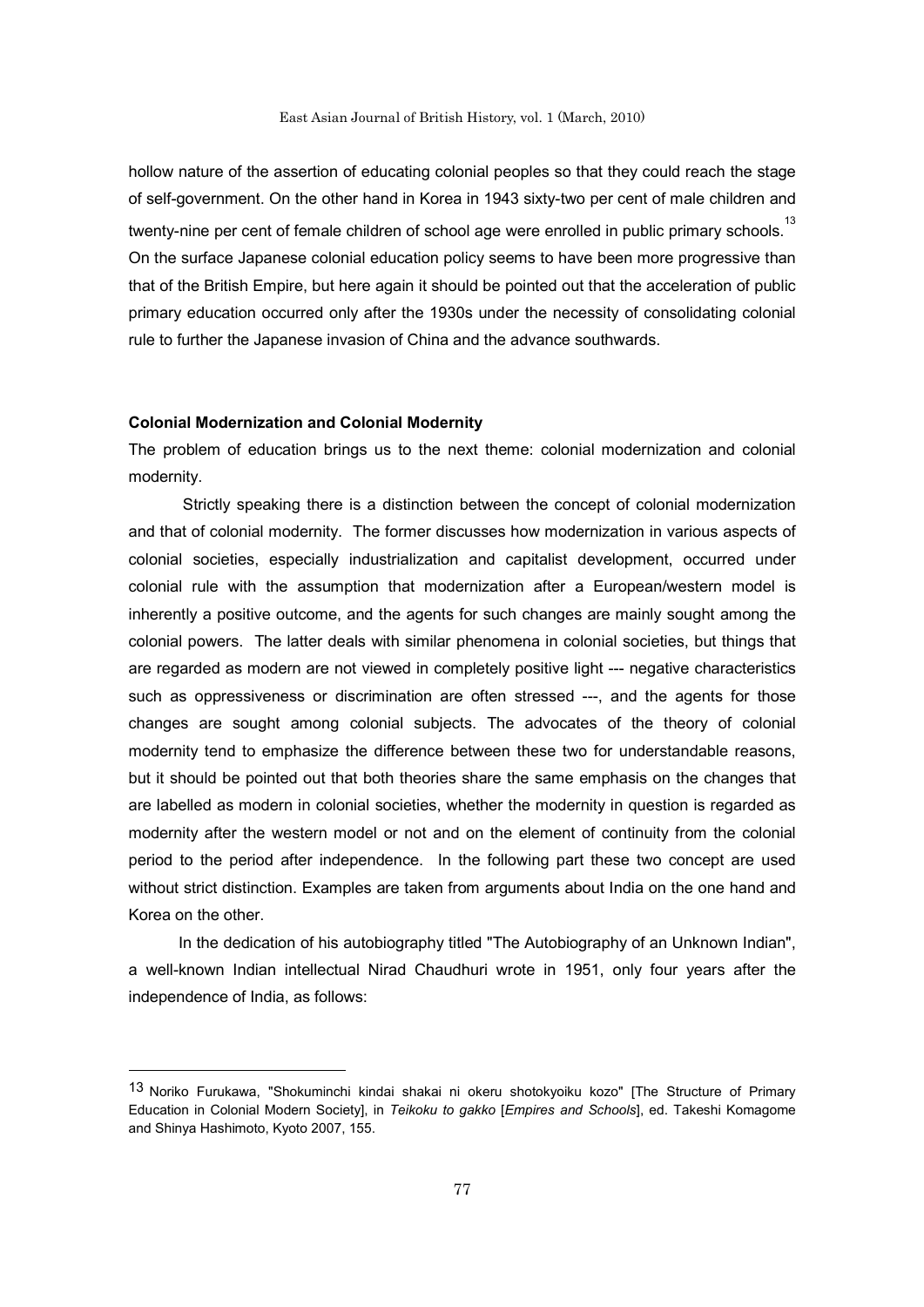#### The East Asian Society of British History

TO THE MEMORY OF THE BRITISH EMPIRE IN INDIA WHICH CONFERRED SUBJECTHOOD UPON US BUT WITHHELD CITZENSHIP; TO WHICH YET EVERY ONE OF US THREW OUT THE CHALLENGE "CIVIS BRITANNICUS CUM" BECAUSE ALL THAT WAS GOOD AND LIVING WITHIN US WAS MADE, SHAPED, AND QUICKENED BY THE SAME BRITISH RULE <sup>14</sup>

This dedication, which invited strong criticism from many Indians, was not an all-out praise of British colonial rule of India, but it was completely unthinkable that in Korea at such an early stage of independence a leading Korean intellectual would write such a phrase in a book that was to be read widely.

 Though positive views about Britain's contribution to India's economic development during the colonial period did not spread widely, they surfaced from time to time. In the case of Korea it took much longer for similar arguments about positive effect of colonial rule to emerge, but they did emerge against the background of Korea's rapid economic growth.

 For example, a Japanese economic historian, Mitsuhiko Kimura argued that Japan developed and modernized the Korean economy substantially by preparing social and economic infrastructure during the early period of colonization, developing agricultural production in the 1920s and then industrial production after the 1930s.<sup>15</sup> Though Kimura did not forget to point out that the Japanese colonial authority paid hardly any attention to the improvement of Korean living standards, his argument clearly stressed the modernizing aspect of Japanese colonial rule in Korea.

 Some Korean historians share these views. According to Ahn Byongjick, throughout the 20th century, including the colonial period, Korea experienced 100 years of high economic growth. This was assisted by the Japanese colonial authorities that made the development of Korean capitalists possible by promoting the building of social infrastructure, political and social reform and the introduction of Japanese capital.<sup>16</sup> Such an argument can be said to correspond to Tirthanker Roy's assertion for the case of India that in India "major forms of transformation --- class structure, commercialization, creation of a modern bureaucratic state,

<sup>14</sup> Nirad C. Chaudhuri, *The Autobiography of an Unknown Indian*, London 1951, v.

<sup>15</sup> Toshio Watanabe, ed., *Gaisetsu kankoku keizai* [*Korean Economy: An Overview*], Tokyo 1990, Ch.2 (Kimura is the author of this chapter).

<sup>16</sup> Ahn Byongjick, "Kyacchi-appu katei to shite no Kankoku keizai seicho shi" [The History of Modern Korean Economic Growth as a Process of Catching-Up], *Rekishigaku Kenkyu*, 802, 2005.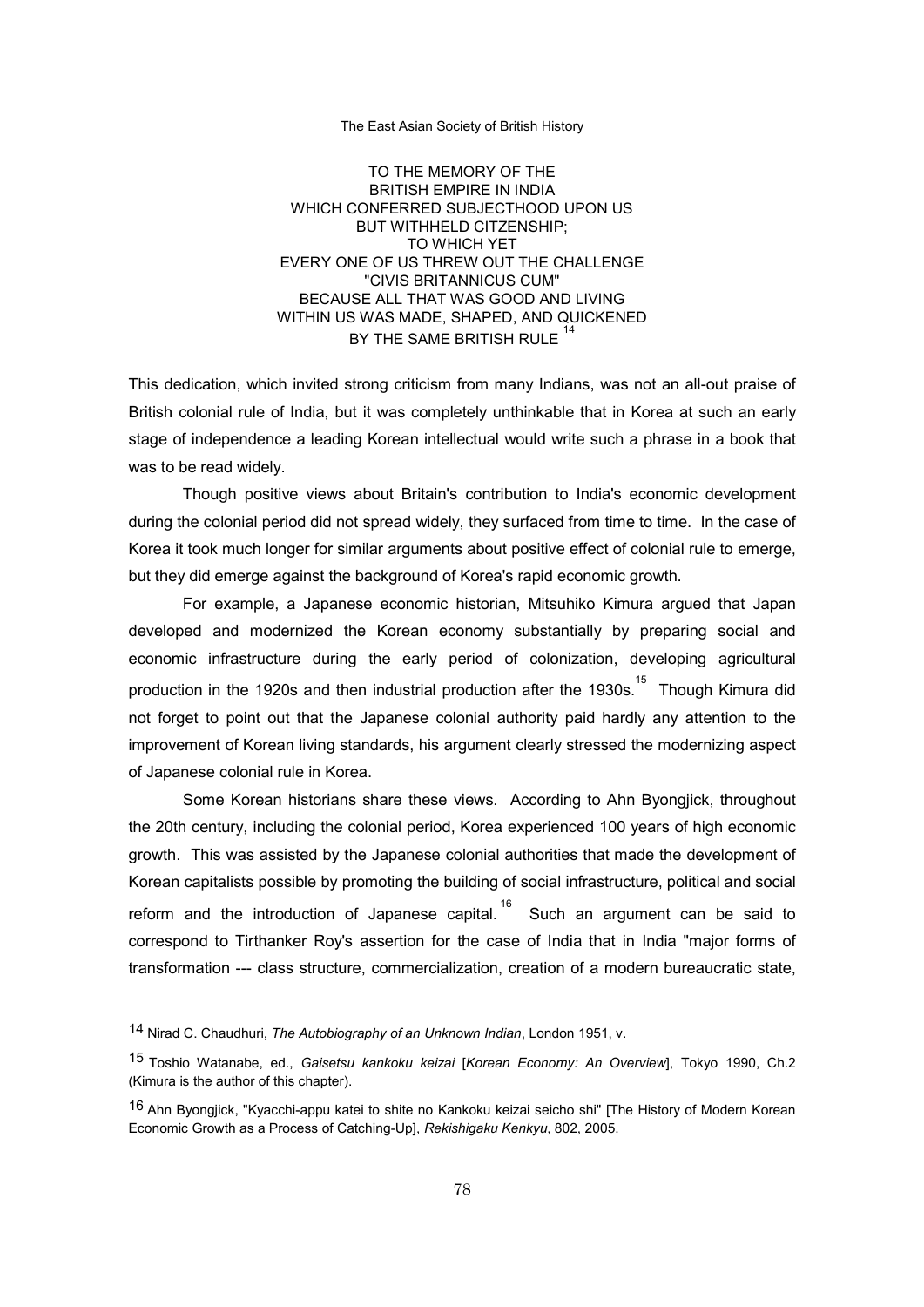access to new technology, and even ideas of nationalism, equality, and freedom --- had roots in the colonial encounter."<sup>17</sup>

 In recent years arguments about colonial modernity in Korea's colonial period have been spreading more widely. Historians adopting this perspective have been analysing changes in colonial cities, schools, hospitals, and so on. One of the leading Japanese protagonists of the theory of colonial modernity, Masahito Namiki, even evaluates highly the decision to grant limited franchise to Koreans at the last phase of the Second World War, arguing that by being given the voting rights the Koreans could finally enter into the "public sphere" of the empire. According to him, that was the moment when Koreans' entitlement as the members of imperial Japan was approved.<sup>18</sup>

 These arguments of colonial modernization and modernity are severely criticized. In the case of India, it has been pointed out that, if there was some economic and social developments during the colonial period, it "occurred not as a result of colonialism but in spite of or in opposition to it."<sup>19</sup> And in a different vein Maria Misra maintained that, because the imperial state lacked legitimacy, it tended to drape itself in the authority of the collaborator groups and that sort of strategy might well produce traditionalization instead of modernization. 20

 As for Korea, in his criticism of colonial modernization theory, the economic historian Huh Sooyoul emphasized that neither agricultural nor industrial development during the colonial period brought benefit to the Koreans and what occurred was nothing but "development without development".<sup>21</sup> A vehement criticism of colonial modernity arguments concerning Korea was delivered by Cho Kyeungdal, who asserted that the said modernity was confined to the upper strata of colonial society and did not reach the common people. The

<sup>17</sup> Tirthankar Roy, *The Economic History of India 1857-1947*, New Delhi 2006 (second ed.), 5.

<sup>18</sup> Masahito Namiki, "'Shokuminchi kokyosei' to Chosen shakai" ["Colonial Publicness and Korean Society], in *"Bunmei", "Kaika", "Heiwa": Nihon to Kankok*u ["Civilization", "Progress", "Peace": Japan and Korea], ed. Park Choon-Seok and Hiroshi Watanabe, Tokyo 2006, 229.

<sup>19</sup> Aditya Mukherjee, *The Return of the Colonial in Indian Economic History: The Last Phase of Colonialism in India* (Presidential Address, Indian History Congress), New Delhi 2007, 31.

<sup>20</sup> Maria Misra, "Lessons of Empire: Britain and India", *SAIS Review*, 23-2, 2003, 150.

<sup>21</sup> Huh Sooyoul, *Shokuminchi Chosen no kaihatsu to minshu* [*Development of Colonial Korea and the Korean People*], Tokyo 2008 (Translation from Korean).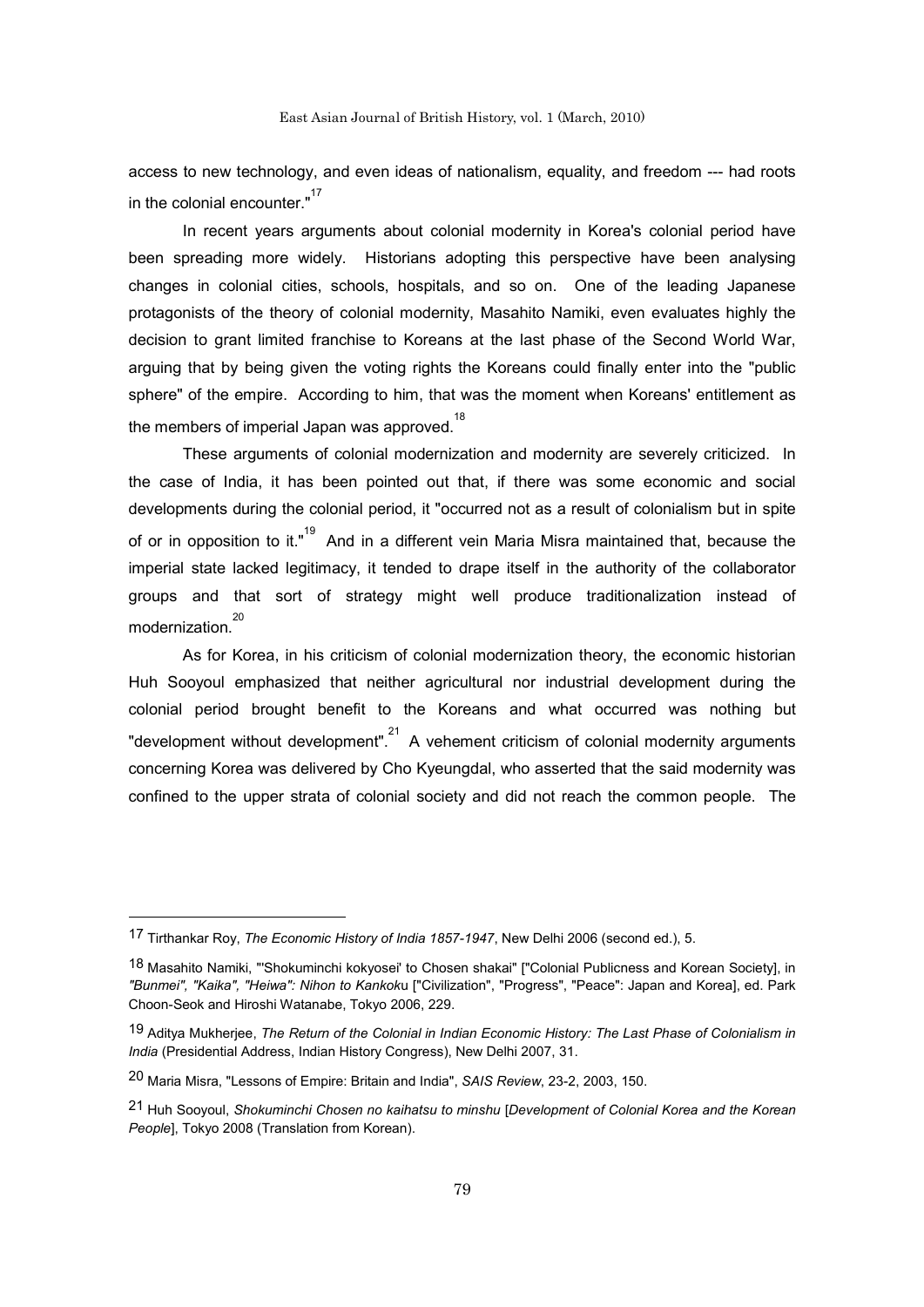"colonial publicness" stressed by Namiki and others did not extend further than a narrow sphere, the extent of which was set down by the colonial authorities.<sup>22</sup>

 Such debates about the meaning of modernization and modernity in colonial territories both in the British Empire and the Japanese Empire have not reached any definite conclusion and will continue. But, in talking about colonial modernization and modernity stress should always be put on "colonial" and not on "modernization and modernity". It is true that "we must view colonial hegemony as a historical process continuously negotiated, contested, defended, renewed, re-created, and alerted, by challenges from within and without."<sup>23</sup> But the nature of the space or zone in which those activities took place was determined by the ruling power.

### **Colonial Violence as a Crucial Factor**

<u>.</u>

The most serious problem of the discussion about colonial modernization and modernity is the tendency to obscure a factor which is crucial in understanding the nature of colonial rule, i.e. colonial violence.

 Imperial and colonial rule both in the British and Japanese Empires was based on a hierarchical and discriminatory structure, whether explicit, as in the case of the British Empire, or not so explicit, as in the case of the Japanese Empire. The factor of violence permeated into daily practices in colonial life, and erupted from time to time especially when colonial authorities confronted strong nationalist movements. In April 1919, when the March First Movement had not yet come to an end in Korea, the Amritsar massacre occurred in India, in which nearly 400 Indians were killed. In Egypt March and April of 1919 saw widespread anti-British revolts. In spite of this the Foreign Office memorandum mentioned at the beginning of this paper criticized Japanese policy in Korea in comparison with British policy in India and Egypt. It is interesting to note that the first issue of *Chosa shiry*o (Research Material) edited by the Governor-General's Office of Korea in the early 1920s was a booklet on the Egyptian revolt of 1919.<sup>24</sup>

 These considerations lead us to the answer to the question set at the beginning of this paper --- the question of whether British colonial rule was much better than that of Japan or

<sup>22</sup> Cho Kyeungdal, *Shokuminchiki Chosen no chishikijin to minshu: Shokuminchi kindaiseiron hihan* [*Intellectuals and Common People in Colonial Korea: A Criticism of Colonial Modernity*], Tokyo 2008, 10.

<sup>23</sup> Gi-Wook Shin and Michael Robinson, eds., *Colonial Modernity in Korea*, Cambridge, MA 1999, 9.

<sup>24</sup> Chosen sotokufu kanbo shomubu chosaka, ed., *1919 nen no Ejiput daibodo* [*The Great Rebellion in Egypt in 1919*], n.p., n.d. (1923?) This was the translation of Sir Valentine Chirol's book, *The Egyptian Problem*, which was published in 1920.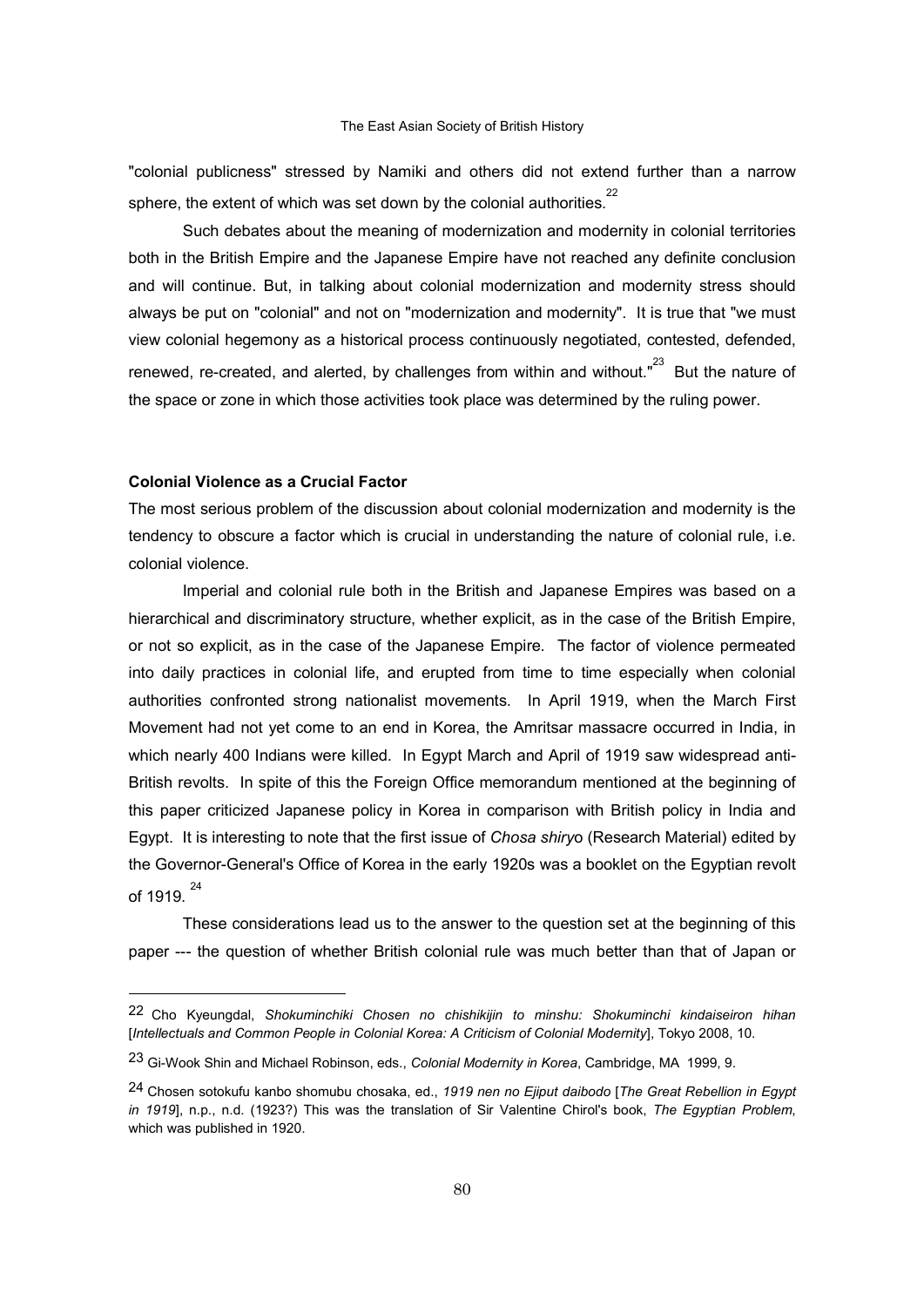whether there was such a thing as "good" or "better" colonial rule in world history. It is of course negative. Therefore we historians who keep a critical eye on the Japanese colonial past should always observe British imperial and colonial history with a similar critical vision.

> *Yoichi KIBATA*  **Seijyo University**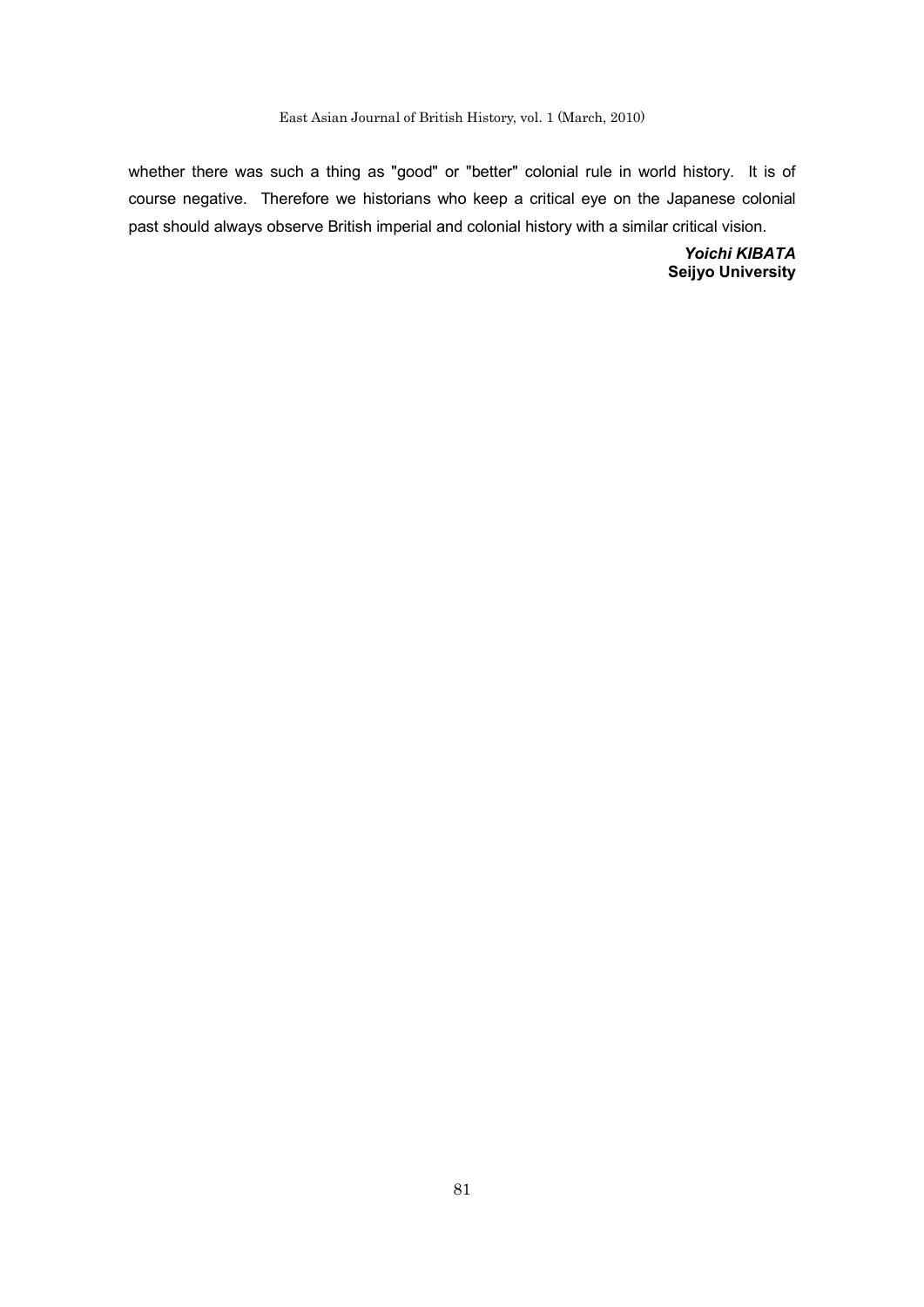# **Declaration of Establishment of The East Asian Society of British History**

It shall hereby be duly and solemnly declared that The East Asian Society of British History has been established.

# **Association Articles of The East Asian Society of British History**

BE IT KNOWN THAT WE, the subscribers and such other persons as may hereafter be associated with us do hereby associate ourselves according to the following articles of association.

# **ARTICLE 1**

The name of the said association shall be The East Asian Society of British History.

## **ARTICLE 2**

The purpose of The East Asian Society of British History shall be to promote activities appropriate for a historical society.

## **ARTICLE 3**

All funds of the society shall be used exclusively for the purpose of the society or the operations thereof, and, no officer, member, agent, or employee of the said society shall receive any pecuniary profit or benefit from the funds of the society except reasonable compensation for services effecting one or more of its corporate purposes.

## **ARTICLE 4**

The society shall be governed by such bylaws and amendments, thereto, as are adopted by the membership.

# **ARTICLE 5**

The society shall have its principal administrative offices in Japan and Korea. The addresses of the office shall be as specified by the bylaws and amendments.

# **Bylaws of The East Asian Society of British History**

**ARTICLE 1** Name

The name of this organization shall be The East Asian Society of British History.

## **ARTICLE 2** Purposes

1) To promote and encourage historical research in all aspects of British history and to make available to the members of the society and to the public, the results of this research.

2) To hold seminars, conferences, and meetings as well as to discuss such matters as are of interest to the members of the society and the public.

3) In general, to carry on any and all activities appropriate for a historical society.

## **ARTICLE 3** Membership

1) Regular membership shall be open to all individuals and organizations interested in the purposes of the society.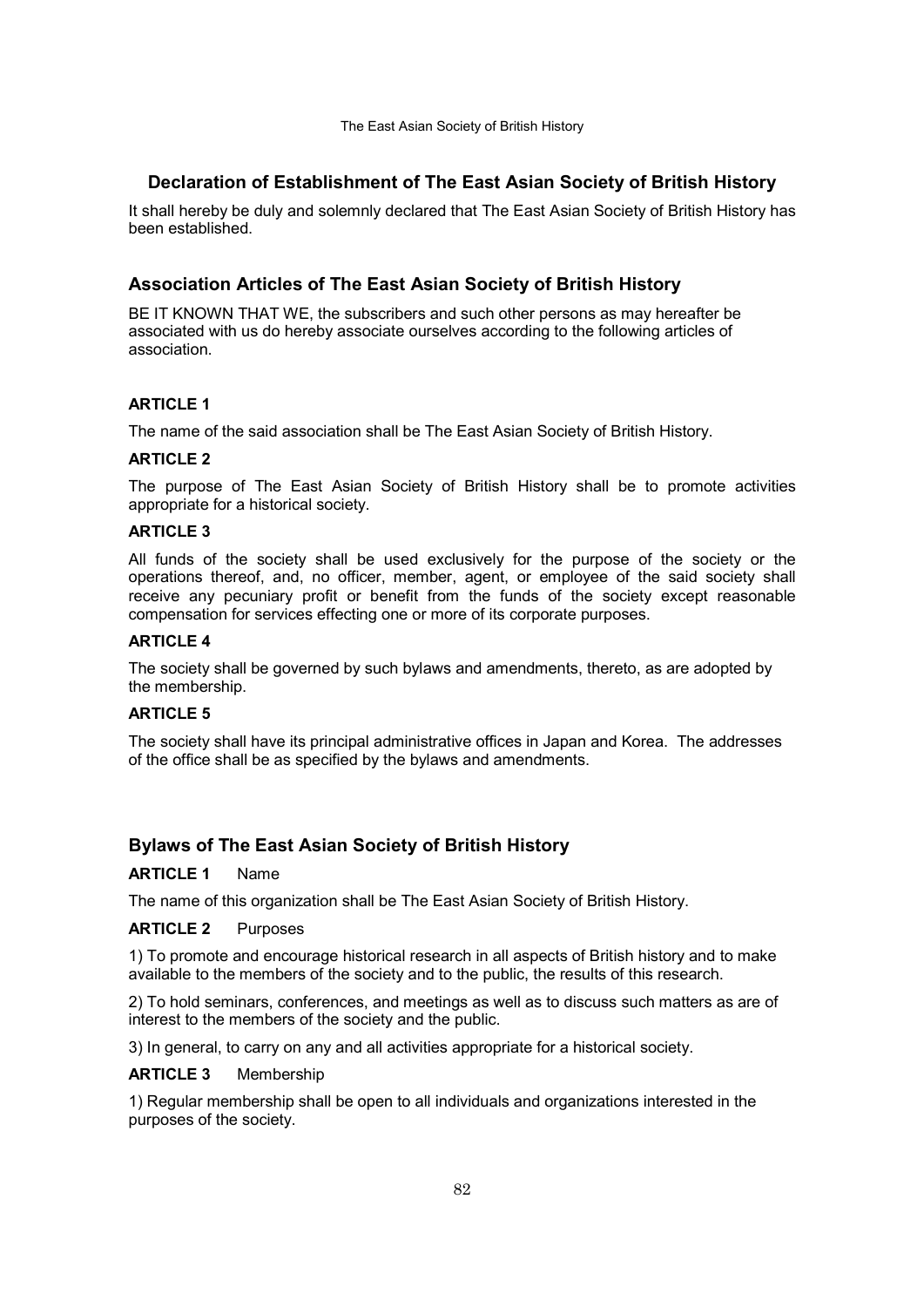2) Honorary membership shall be conferred by a majority vote at an annual meeting of the standing committee.

3) Organizations or groups shall also be allowed to apply for membership.

4) Student members shall be graduate students or at an equivalent status.

5) The annual membership fee shall be US\$ 30.00 for regular individual or organizational members and US\$ 10.00 for full time students. The lifetime membership shall be US\$500.000. If the annual membership fee has not been paid for 2 consecutive years, then the concerned person or organization shall lose membership of the society and all rights pertaining thereunto.

#### **ARTICLE 4** Standing Committee

1) There shall be set up a standing committee. Membership of the committee shall be for six years unless otherwise determined by the consent of the majority of the members of the committee.

2) There shall be four members from Japan, four members from Korea, one member from UK, and one member from another East Asian country on the standing committee.

3) The committee shall be responsible for the overall governance of the society.

4) The co-chairs of the committee shall serve for four years.

5) Among the co-chairs, the chair from Korea shall serve as the acting chair during the year when the journal is published in Korea, and the chair from Japan shall serve as the acting chair during the year when the journal is published in Japan.

6) The committee shall appoint two auditors, one from Japan and one from Korea, who will serve for two years.

## **ARTICLE 5** Editorial Board

1) There shall be set up an editorial board for the editing and issuing of the *East Asian Journal of British History*. Editing and issuing of the journal shall comply with the provisions of the *Editorial Rules* to be separately drawn up.

2) There shall be three members from Korea and three members from Japan on the editorial board.

3) One member from Japan shall serve as editor in chief during the one year in which the journal is issued in Japan, and one member from Korea shall serve as editor in chief during the one year in which the journal is issued in Korea.

4) The standing committee shall have the right to appoint members of the editorial board.

**ARTICLE 7** General Membership Meeting

The general membership meeting shall be held every three years, if necessary. The location of the meeting shall be the triennial Conference for British History organized jointly by Korea and Japan.

#### ARTICLE 8 Finance

1) The finance for this society shall be secured by membership fee, contribution, and donation.

2) The standing committee shall receive an annual audit and report its result at the general membership meeting.

### **Supplement**

Any details not specified by these Bylaws of the society shall comply with general conventions. Furthermore, these Bylaws shall take effect from March 1, 2011.